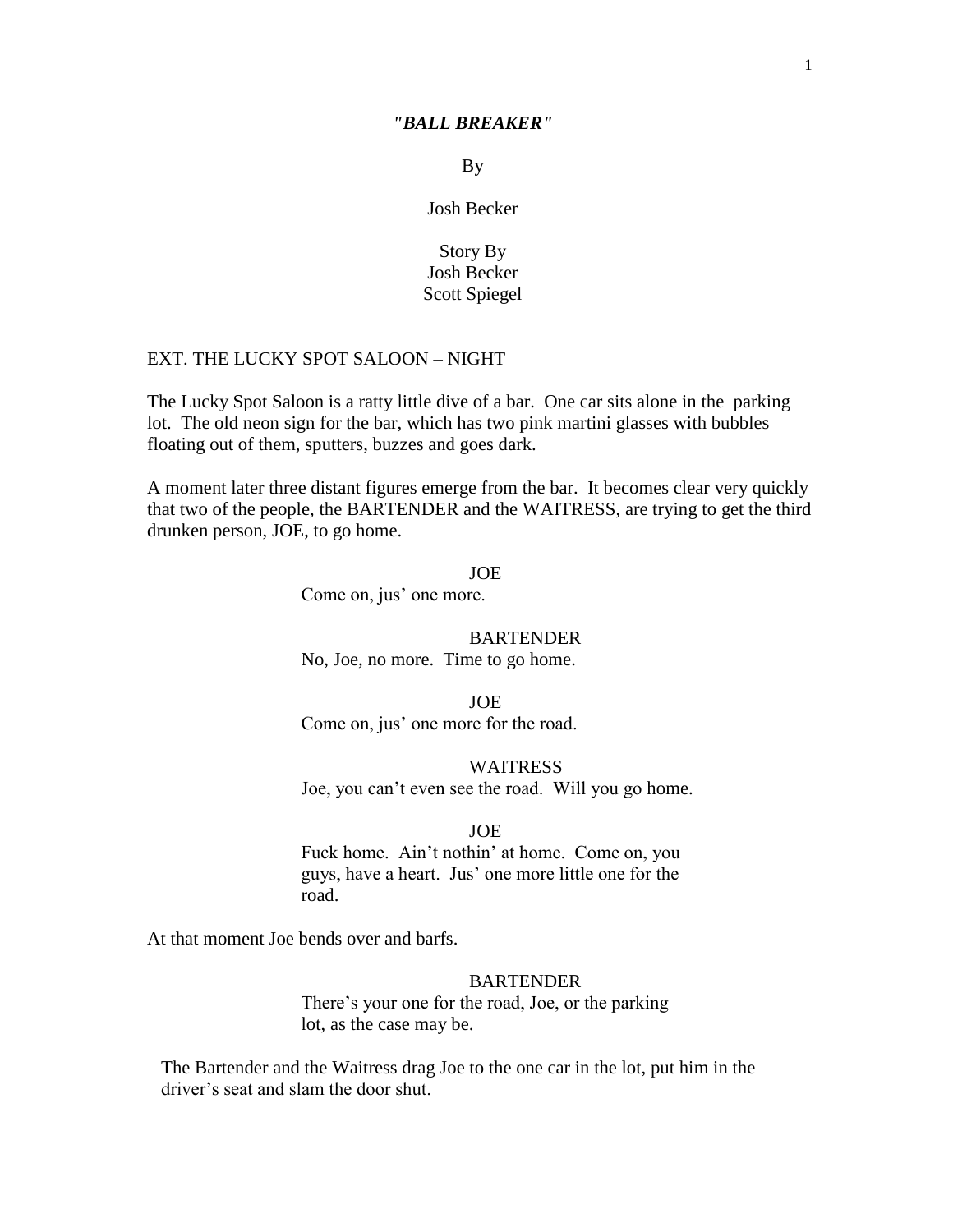#### WAITRESS

He shouldn't be driving.

## **BARTENDER**

 Driving? With the amount he drank, he shouldn't be breathing.

 The Bartender and the Waitress go back inside the bar to finish closing. The one car sits in the parking lot all by itself.

DISSOLVE:

### EXT. RATTY APARTMENT BUILDING - MORNING

This is a run-down, five-story tenement apartment building in a bad part of town. Derelicts loiter on the sidewalk in front and several blacks and Latinos hang out on the front steps. In the alley beside the building two long-haired guys work on the engine of a car, revving it as high as it will go.

#### INT. APARTMENT - MORNING

Inside a crummy-looking apartment with cracked plaster and old, yellowed drapes. The furniture is old and mostly broken. Old newspapers litter the floor. Lying on an army cot against the wall is FRANK TAYLOR, a flat-faced, short muscular guy in his early thirties. His eyes are squished tightly shut and his hands hold the sides of his head. He's in pain. The sound of the engine revving in the alley is very loud, then goes silent. The tension in Frank's face eases slightly. The phone rings. Frank bolts to his feet and shaking his pounding head steps over to the phone.

> FRANK (to himself)

Now what?

(answers phone; annoyed)

*What?*

He hears the hurried, whispered voice of IVAN.

IVAN $(0.S.)$ 

Frank? It's Ivan.

## FRANK

(smiles) Ivan. How the hell are you?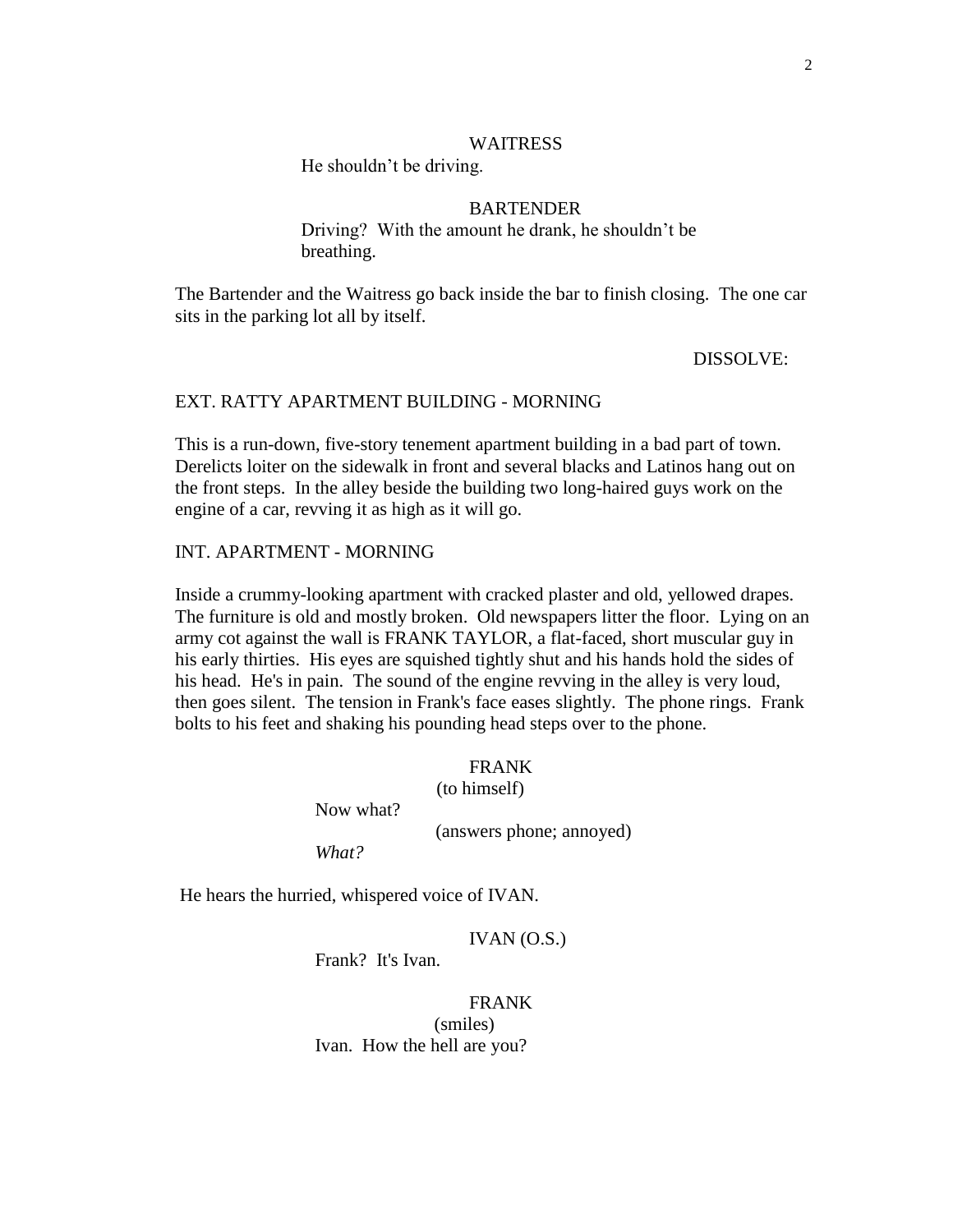IVAN $(0.S.)$ Look, I haven't got much time. Get a pencil. (Frank looks around)

You got it?

## FRANK

I'm looking.

## IVAN (O.S.)

*Get it!*

Frank digs around on the table through a mess of fast food wrappers and a plethora of aspirin, ibuprofen and acetaminophen bottles (Thrifty, CVS, Norwich, etc.) and finds a pencil stub and looks relieved.

(stern)

## FRANK

OK, Jesus. What is it?

### IVAN $(0.S.)$

You're gonna meet a guy named Carlos tomorrow at ten A.M. on the beach, just south of the pier, where you and me used t' hang out, remember?

### FRANK

‗Course I do. What's this all about?

#### $IVAN (O.S.)$

Just listen. He's comin' in on a boat and he'll flash ya with a mirror. Flash him back. He's gonna give you a package. Give him five grand.

## FRANK

 (shocked) Five grand? Are you nuts? Where'm I gonna get that? I haven't even paid my rent in two months.

#### $IVAN (O.S.)$

#### (firm)

Get it! I don't care what ya do, just get it! Then, once you got it take it to Lon Stracks, 605 West Houston, number 206. You got all this?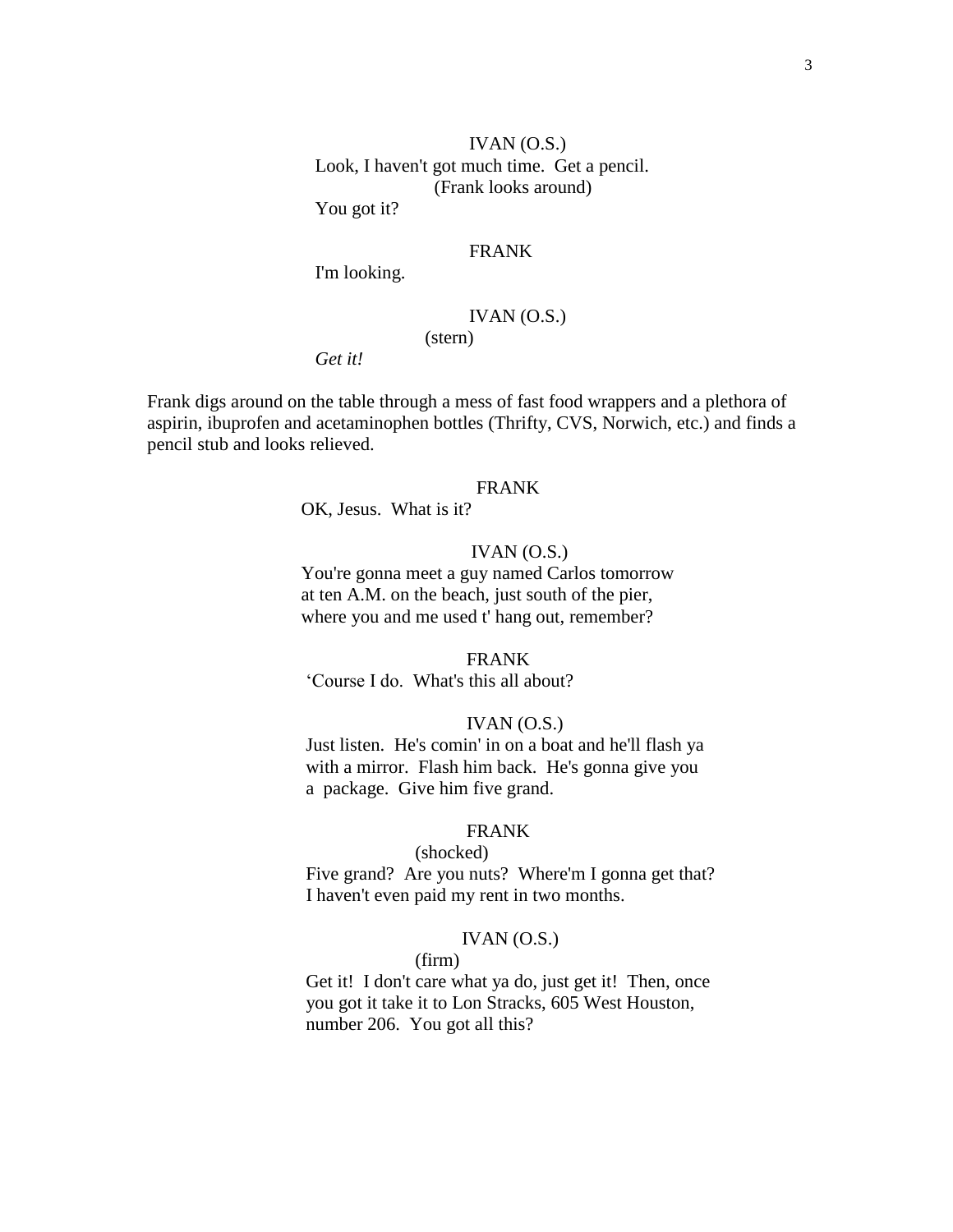## FRANK

 (writing) Yeah, yeah. I got it. Don't get pissed at me, Iv, my head's killin' me.

### $IVAN (O.S.)$

 (concerned) You takin' your medication?

### FRANK

 No, I can't fuckin' afford it. It's fifty bucks for ten of 'em.

 Frank dumps out a handful of ibuprofen and washes them down with the remains of an old McDonald's Coke. He winces and shakes his head.

### IVAN $(O.S.)$

Ya see, you need this deal as much as me. And I fuckin' need it bad. My ass is gonna be grass in here if I don't get some protection money and fast.

## FRANK

Protection? From what?

## IVAN (O.S.)

I got some bad-ass motherfucker out for my blood. The guy's got no sense of humor at all. Look, I haven't got time to explain right now. Just do this deal, Frank, we both need the cash. We'll split the hundred grand fifty-fifty.

### FRANK

(amazed) A hundred grand? What's in this package? Diamonds?

#### IVAN $(0.S.)$

 (whispering) What the hell do you think it is, you moron, wake up.

## FRANK

(offended) Hey! Don't you call me a moron. I'm not the one askin' a favor and I'm not the one in the joint, either.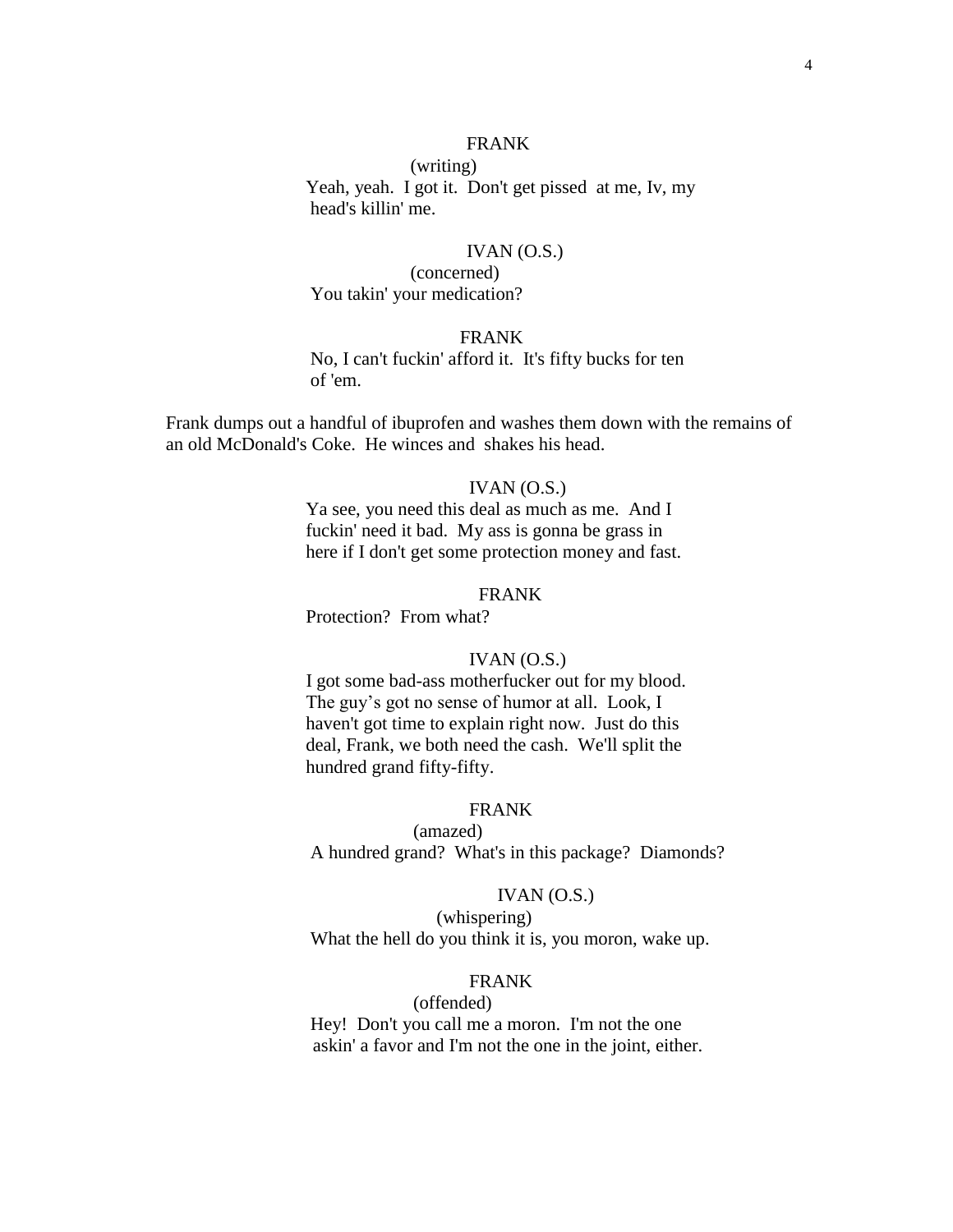## IVAN (O.S.)

 OK, all right. I'm sorry. Just do this thing, Frank. Get it done. Don't let me down. Just remember, this is the opportunity of a lifetime.

#### FRANK

#### (unsure)

Five grand, I don't know . . .

## IVAN (O.S.)

(getting desperate) Rob a fuckin' gas station, you done it before.

### FRANK

 Yeah, but I never got no five grand. Most I ever got was five hundred.

#### $IVAN (O.S.)$

(impatient) Then hit *ten* gas stations. Work it out. I gotta go.

## FRANK

You gonna be OK?

## $IVAN (O.S.)$ If you get this money I'l1 be fine. Otherwise I'm fucked.

FRANK I understand, Iv. I'l1 get it.

IVAN $(0.S.)$ See ya, Frank. Don't blow it.

#### FRANK

I won't. See ya.

## IVAN (O.S.)

Bye.

Ivan hangs up. Frank stands there holding the receiver and shakes his throbbing head.

FRANK Where am I gonna get five grand?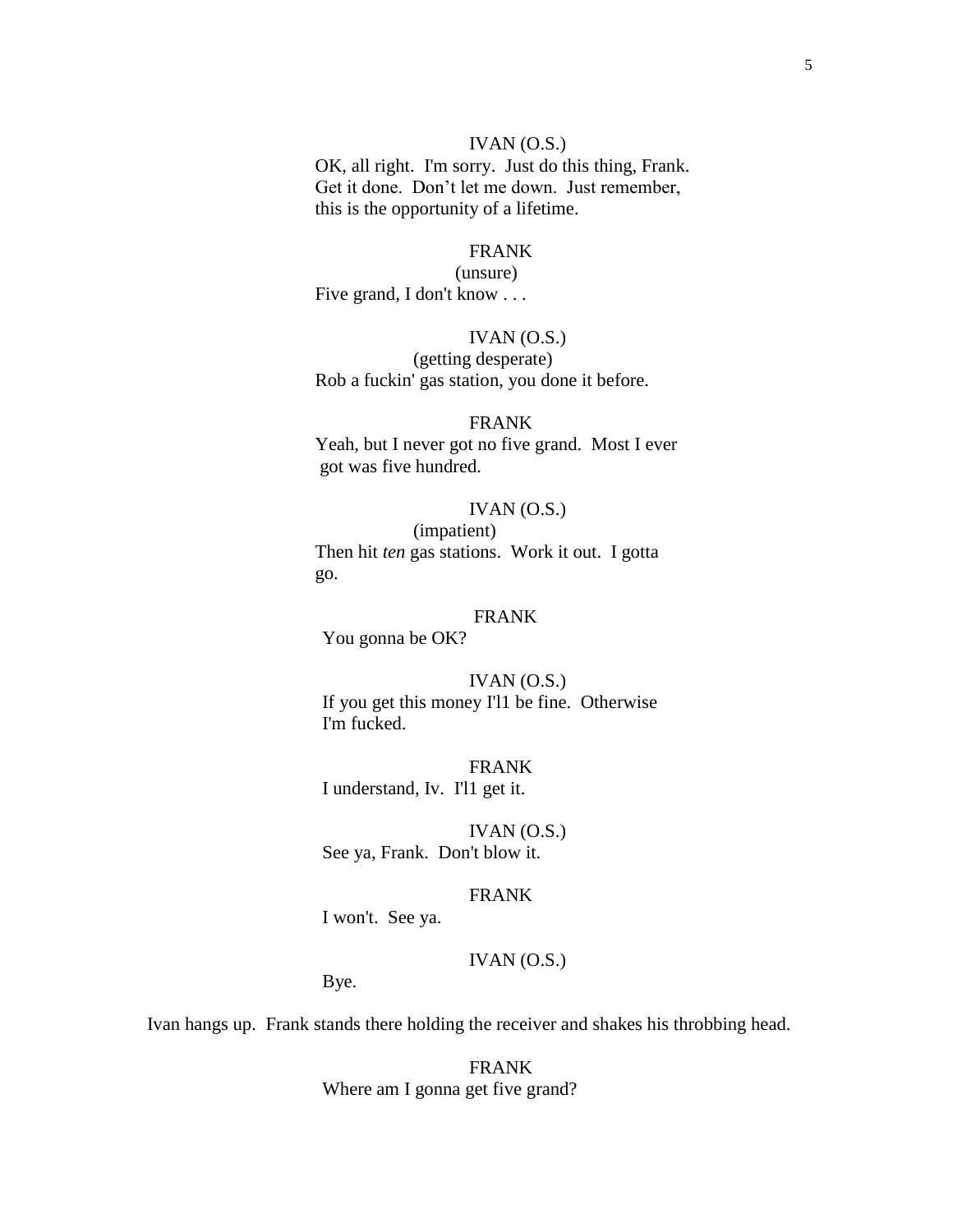The engine revving starts again and gets progressively louder and louder. Frank rubs his temples, his face twisting into an ugly knot.

## FRANK

*Jesus fuckin' Christ! Stop with that noise!*

Frank goes to the window and sticks his head out.

EXT. ALLEY - MORNING

The two LONG-HAIRED GUYS are just revving away and don't see Frank looming over them.

## FRANK

## (hollering)  *Hey! Assholes! Shut the fuck up!*

The long-haired guys look up, unconcerned.

#### LONG-HAIR #1

Screw you.

 Frank eyes go wide with insane fury. He disappears inside. Both long-hair guys shrug and are just about to return to their engine work when Frank reappears. He is holding an enormous old TV set.

#### FRANK

#### *Wrong fuckwads! Screw you!*

He drops the TV set on the roof of the car. The roof caves in and the TV implodes.

Both long-haired guys are shocked and furious.

### LONG-HAIR #2

Are you oughta your mind?

#### LONG-HAIR #1

You're payin' for this, you little fuck, or I'm gonna kill you!

Frank disappears again, then quickly returns holding a Winchester 30-30 rifle. He cocks it, sending a loaded bullet flying into the air. The big 30-30 bullet drops to the pavement at their feet.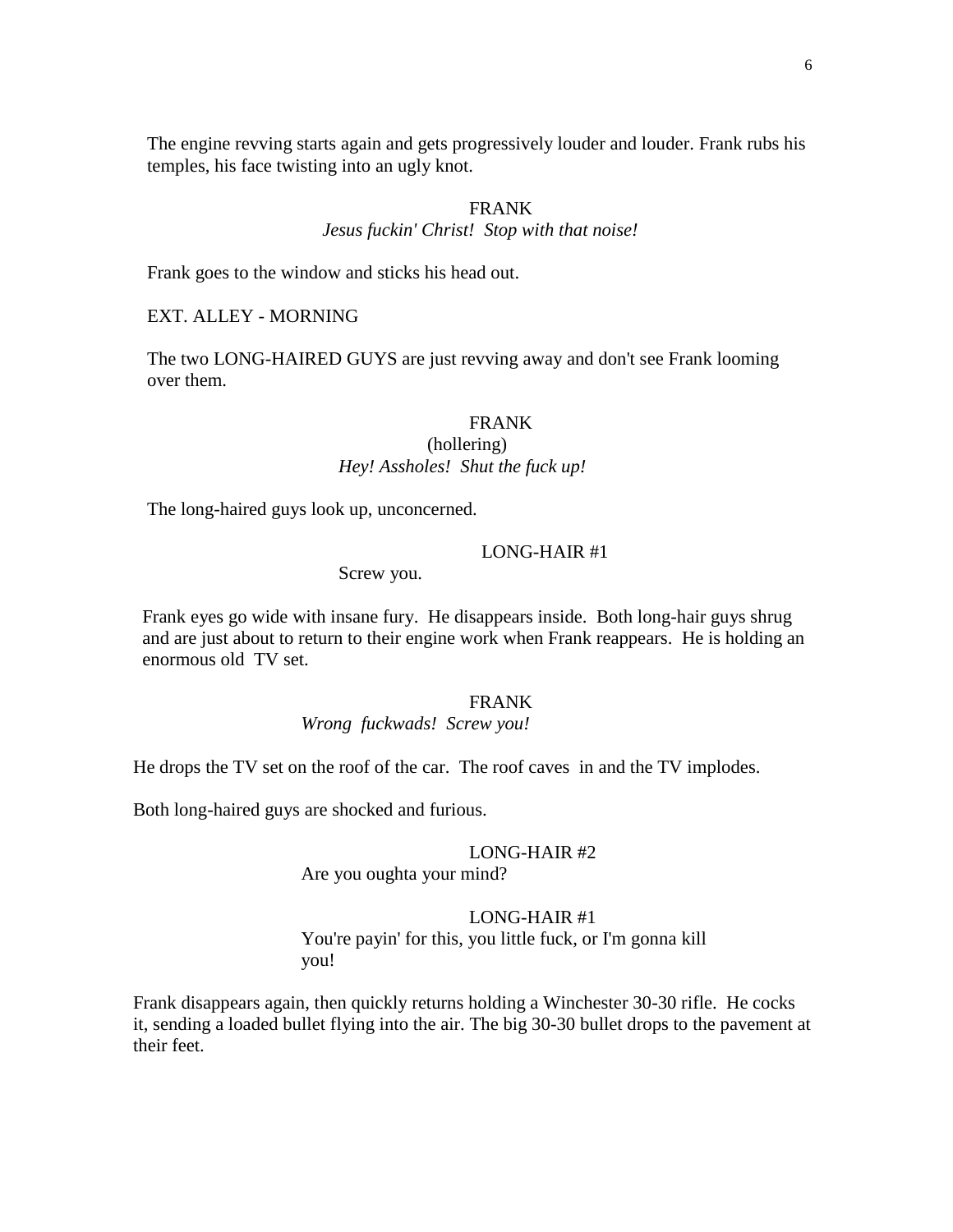## FRANK

You're gonna *what*?

Both guys back off fast. They put their hands in the air.

Nothin'.

LONG-HAIR #1

LONG-HAIR #2

Yeah, nothin'.

## FRANK

(nods)

That's what I thought.

Frank goes back inside. Both long-haired guys looks at each other, then at the TV set embedded in the roof of the car, then they both take off running.

DISSOLVE:

## EXT. THE TOWN OF LOMPOC - MORNING

The first rays of sunlight illuminate the small main street of Lompoc, California, population 31,000. There are ten businesses located in downtown Lompoc. Most of the storefronts look like they're from the thirties. A few store-fronts have recently been remodeled and now look contemporary and out of place. A blue Ford Fiesta drives up the street.

## INT. FORD FIESTA - DAY

Driving the car is TED WALBURN, a thin, tall man of twenty-eight wearing a dark suit and tie. Ted can't sit still. He turns on the radio and gets an ANNOUNCER.

## ANNOUNCER (V.O.) You're listening to KLMP, the voice of Lompoc . . .

Ted immediately changes stations. He picks up a country/western station and changes again. Now it's gospel. Ted disgustedly turns the radio off.

> TED Christ! They haven't even got a decent radio station in this town.

In the passenger seat is MILLIE WALBURN, a blonde, pretty, very pregnant woman of twenty-six. She looks at Ted with a concerned expression.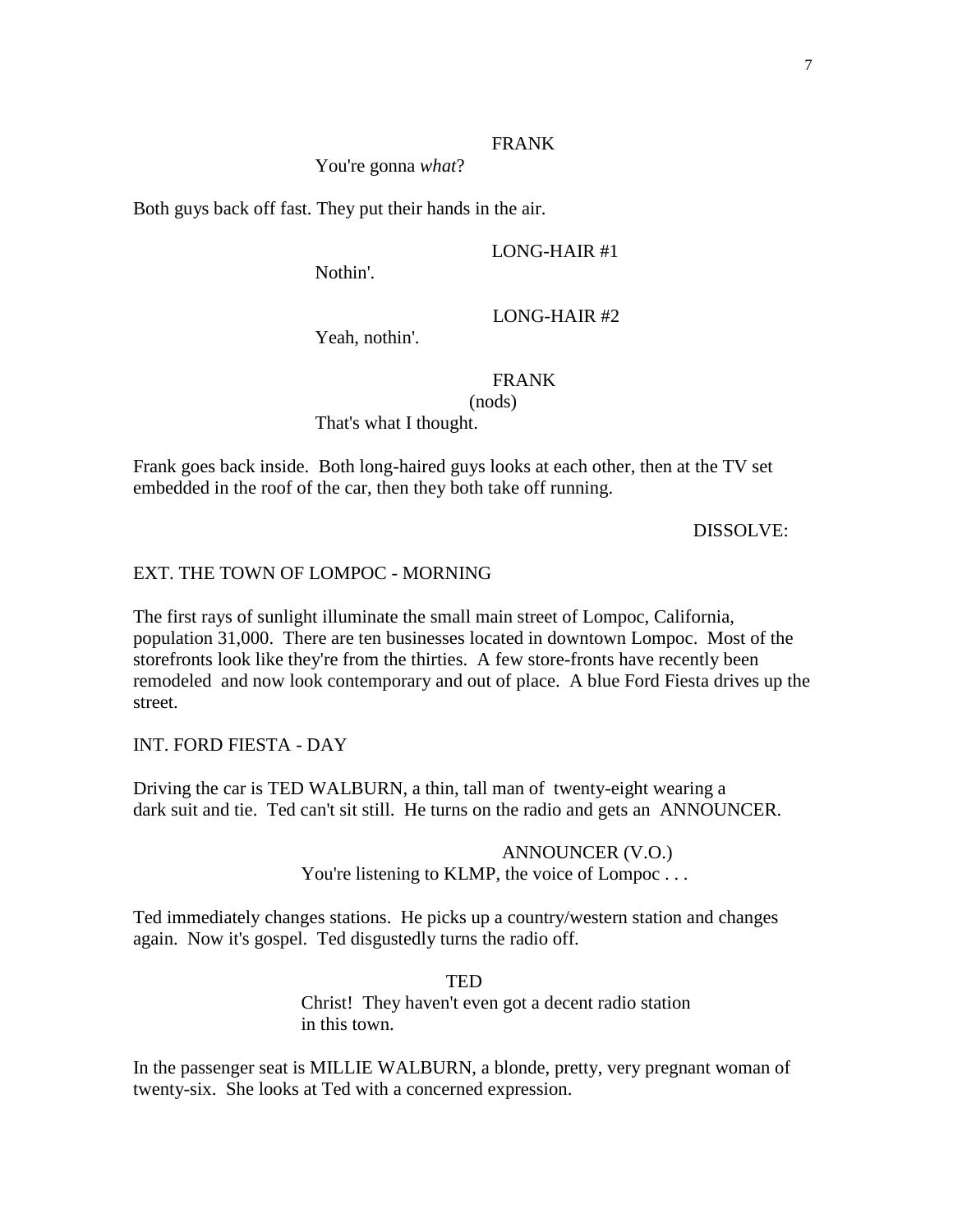### MILLIE

Are you sorry we moved here?

**TED** No. I'm just a little bit . . . nervous.

#### MILLIE

Well, you have every right to be. It's your first day on the job.

They drive for a moment in silence, then Ted starts to panic.

 TED What if I don't cut it? What if they don't like me?

## MILLIE

They'l1 like you, everybody likes you. You're a great guy.

## **TED**

(dejected) But they'll have read my record. No one's gonna trust me.

#### MILLIE

 Ted, you're being paranoid. We're in a new town and this is a new life.

## **TED**

 (downbeat) Yeah, but my record is going to follow me wherever I go.

#### EXT. LOMPOC POLICE STATION - DAY

The Lompoc Police station is a small, square, dark brick building with a big front window. Ted's Feista pulls into the parking lot and stops in front of the building. Ted gets out of the car and goes around to Millie's side. He opens the door and helps her out of the car. They walk around to the driver's side. Millie turns to Ted with a serious expression.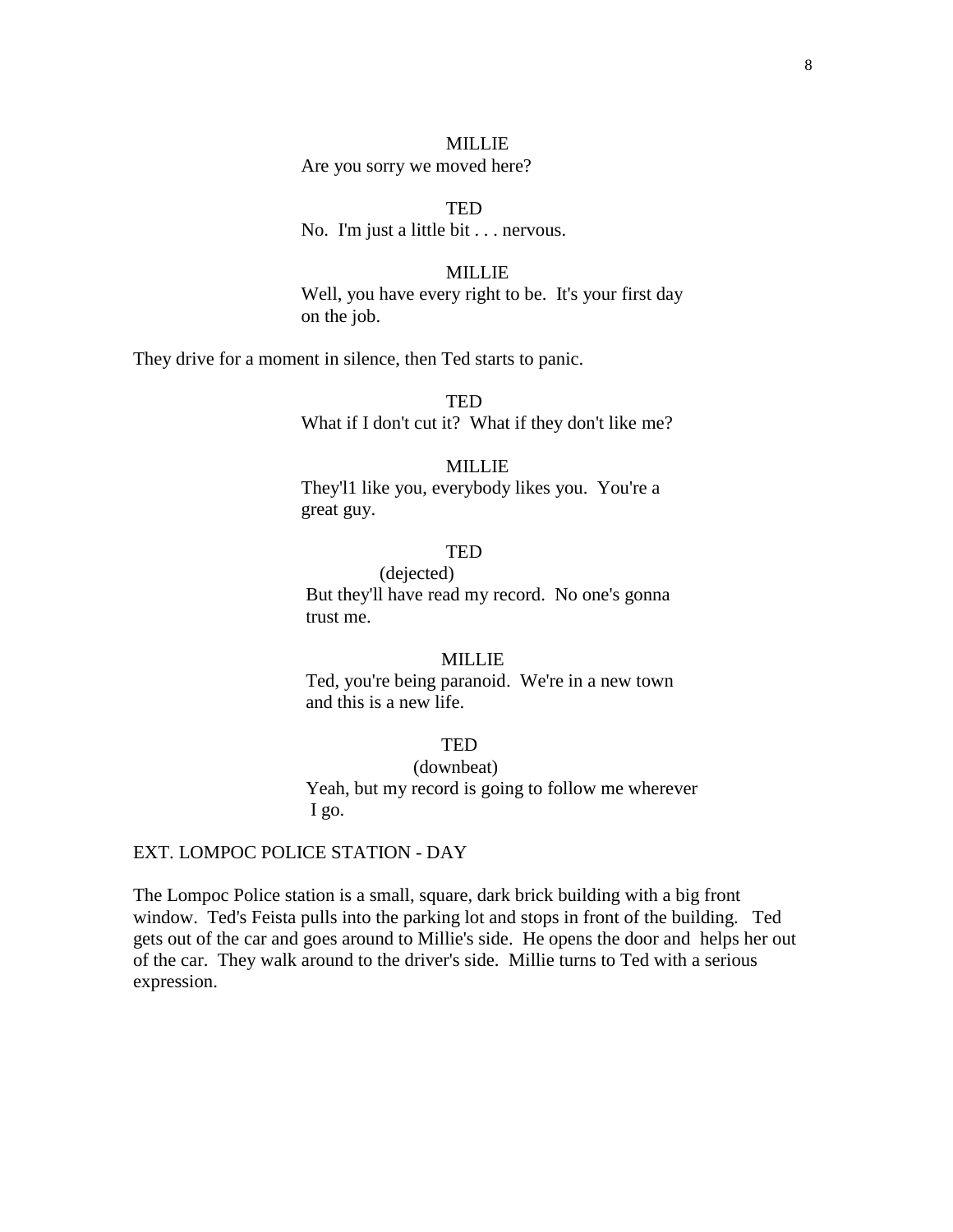#### MILLIE

 Ted, you made a bad decision once, you don't have to pay for the rest of your life.

**TED** 

I don't know. I hope you're right.

Millie straightens Ted's tie.

## MILLIE

 (smiling) I'm always right, you know that.

Ted smiles back weakly.

#### **TED**

Well, here goes nothing.

Millie leans over and gives Ted a long kiss. Two uniformed cops go past and see Ted and Millie kissing. Ted sees them and pulls away.

#### **TED**

I gotta go.

## MILLIE

(grins) Rub my stomach for luck.

#### TED

Aw, come on.

#### MILLIE

No. Do it.

Ted looks around; no one seems to be watching. He rubs Millie's stomach. Millie smiles and blows him a kiss.

#### MILLIE

You look good in your new suit.

#### **TED**

Thanks.

Millie gets in the car and drives away. Ted sighs and heads into the police station.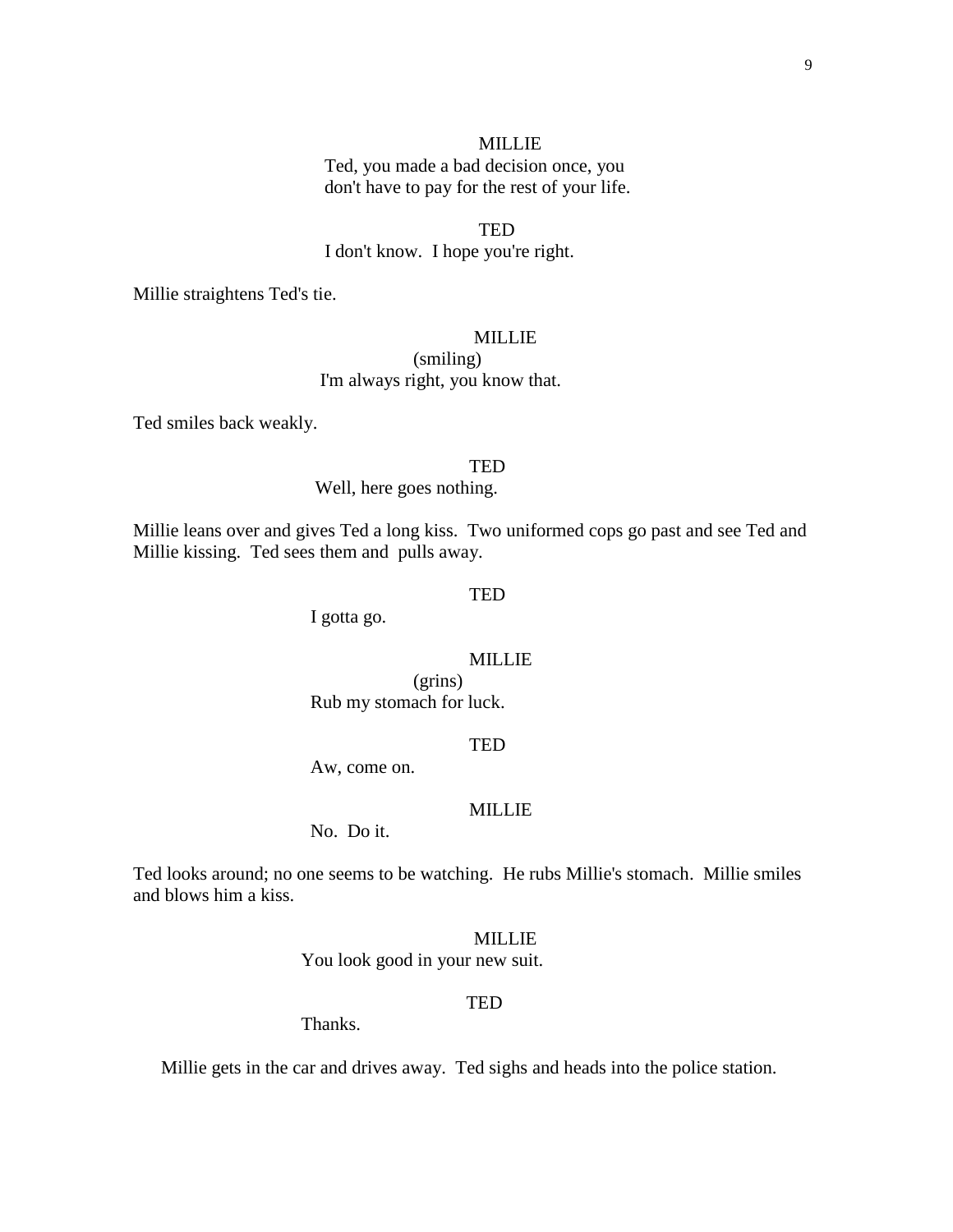## INT. LOMPOC POLICE STATION - DAY

 Ted enters the police station and approaches the front desk. The female desk Sergeant's name is PAT. She has short-cropped red hair, deep blue eyes and is attractive in a butch sort of way. She looks up.

#### **PAT**

May I help you?

**TED** Yes, my name's Theodore Walburn . . .

### PAT

Yes, Mr. Walburn?

#### **TED**

Actually, it's Detective Lieutenant Walburn. I'm the new detective assigned here.

#### PAT

 (smiling) Hi. I'm Sergeant Pat Siegel ... (she holds out her hand and they shake) . . . but Pat'll be fine.

#### **TED**

I'm Ted.

## PAT

If you'll excuse me, Ted, you seem pretty young to be a Lieutenant. How old *are* you?

## TED

(embarrassed)

I'm twenty-nine . . . well, twenty-eight actually, I'll be twenty-nine in three months.

### PAT

(reassuring)

 Oh, so you just look young. I'm only twenty-eight myself . . .well, twenty-nine.

#### (they both smile)

 You probably want to go see Captain Uto and check in. The same state in the state in the state in the state in the state in the state in the state in the state in the state in the state in the state in the state in the state in the state in the state in the state in the s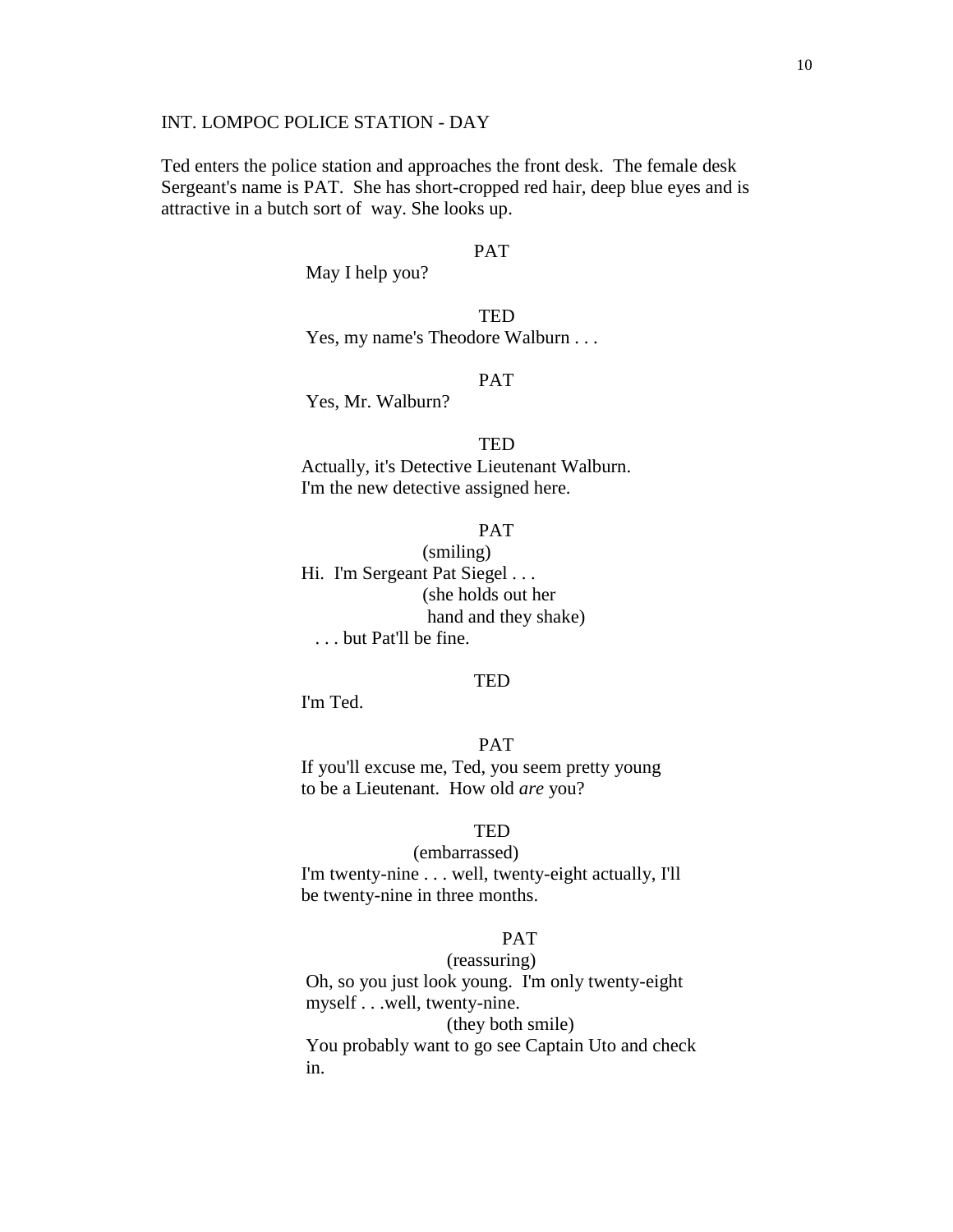## **TED**  (hesitant) Yeah, sure, uh . . . what's he like?

Pat picks up the receiver on the switchboard beside her and pushes a button.

PAT He's all right, you'll see. Just don't make him mad. (into telephone) Captain Uto, there's a Detective Lieutenant Walburn here to see you . . . Yes sir. (she hangs up) Go right in.

Ted crosses his fingers. Pat smiles and buzzes him through to the inner main office.

## INT. MAIN OFFICE - DAY

 Ted passes ten desks with uniformed and plain-clothes police men and women at work. He arrives at a frosted glass door with "Captain Thomas Uto" stenciled on it. Ted straightens his tie and jacket. Two plain clothes COPS are watching Ted. They exchange a grin. Ted is about to knock on the Captain's door when a booming voice comes from within.

#### CAPTAIN (O.S.)

I see you standing there, come in already!

Both cops shakes their heads and look away. Ted gulps and goes in.

### INT. CAPTAIN UTO'S OFFICE - DAY

 CAPTAIN THOMAS UTO is sixty years old, has short steely gray hair, wears a dark suit and an intense expression. He has a file open on his desk.

#### CAPTAIN

 (reading) Detective Lieutenant Theodore Walburn. What on Earth brings you to Lompoc?

Ted looks over at the chair, but makes no move toward it.

**TED** 

My wife wanted to move here.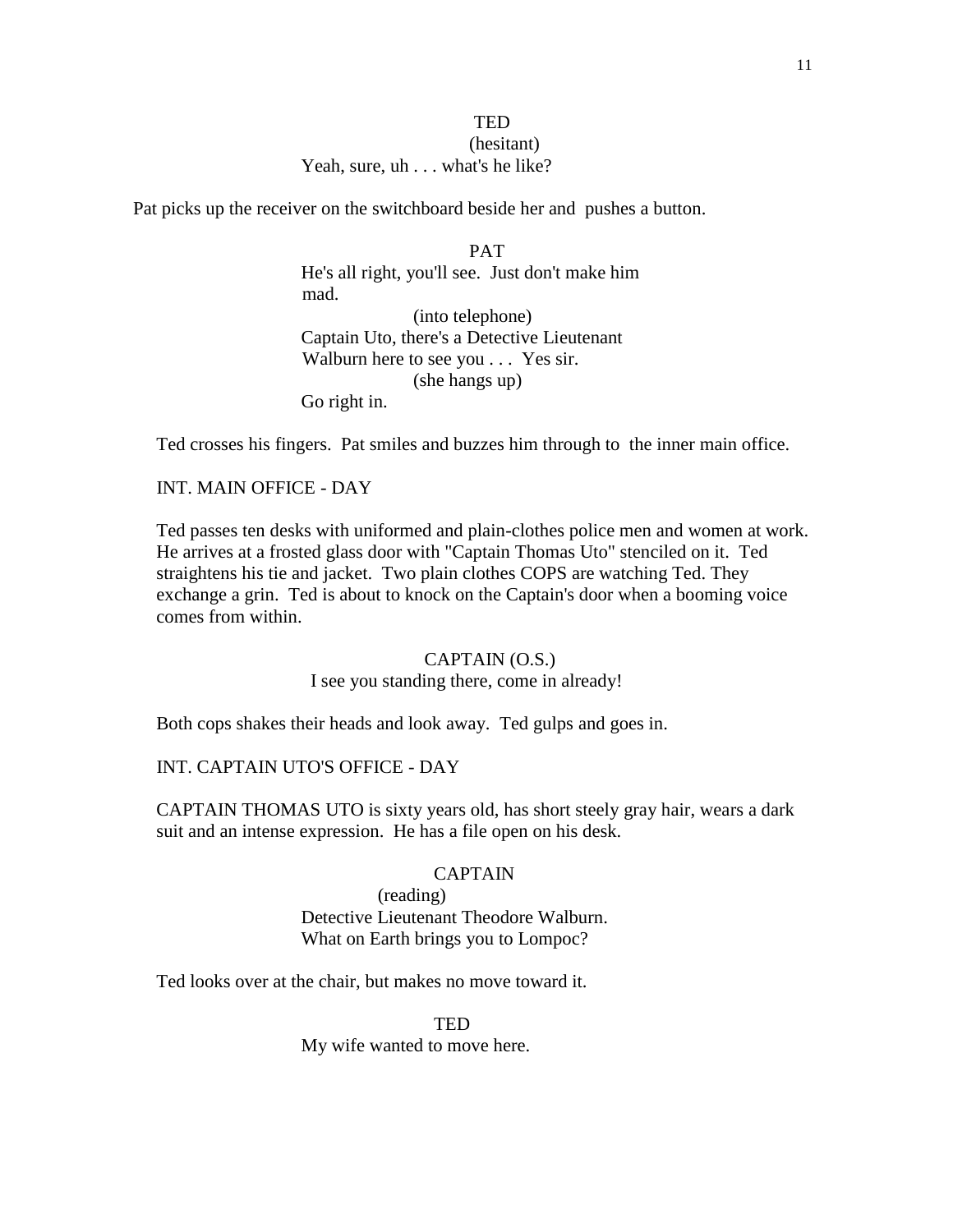## CAPTAIN

So you left the San Fransisco P.D. to come here? Does your wife make all the decisions in your family?

Ted grows embarrassed and flushes red. He shifts his weight uncomfortably.

 TED Well, no . . . We just felt –

 CAPTAIN —Are you going to sit down or not?

#### **TED**

Of course, I –

Ted sits down.

## CAPTAIN

Listen, Lieutenant Walburn. For such a small population, Lompoc has an unusually high crime rate. There's a Federal prison located here, which accounts for some of it, but certainly not all. We've lost three police officers in the last two years. I don't intend to lose any more. Is that clear?

#### **TED**

Yes sir.

## CAPTAIN

Good. You'll be working with officer Joseph Brubaker. He's been on the force for a long time, he'll show you the ropes.

Captain Uto pushes a button on his telephone and speaks into the intercom.

## CAPTAIN

(into phone) Send in officer Brubaker.

PAT (O.S.)

He's not in yet, Captain.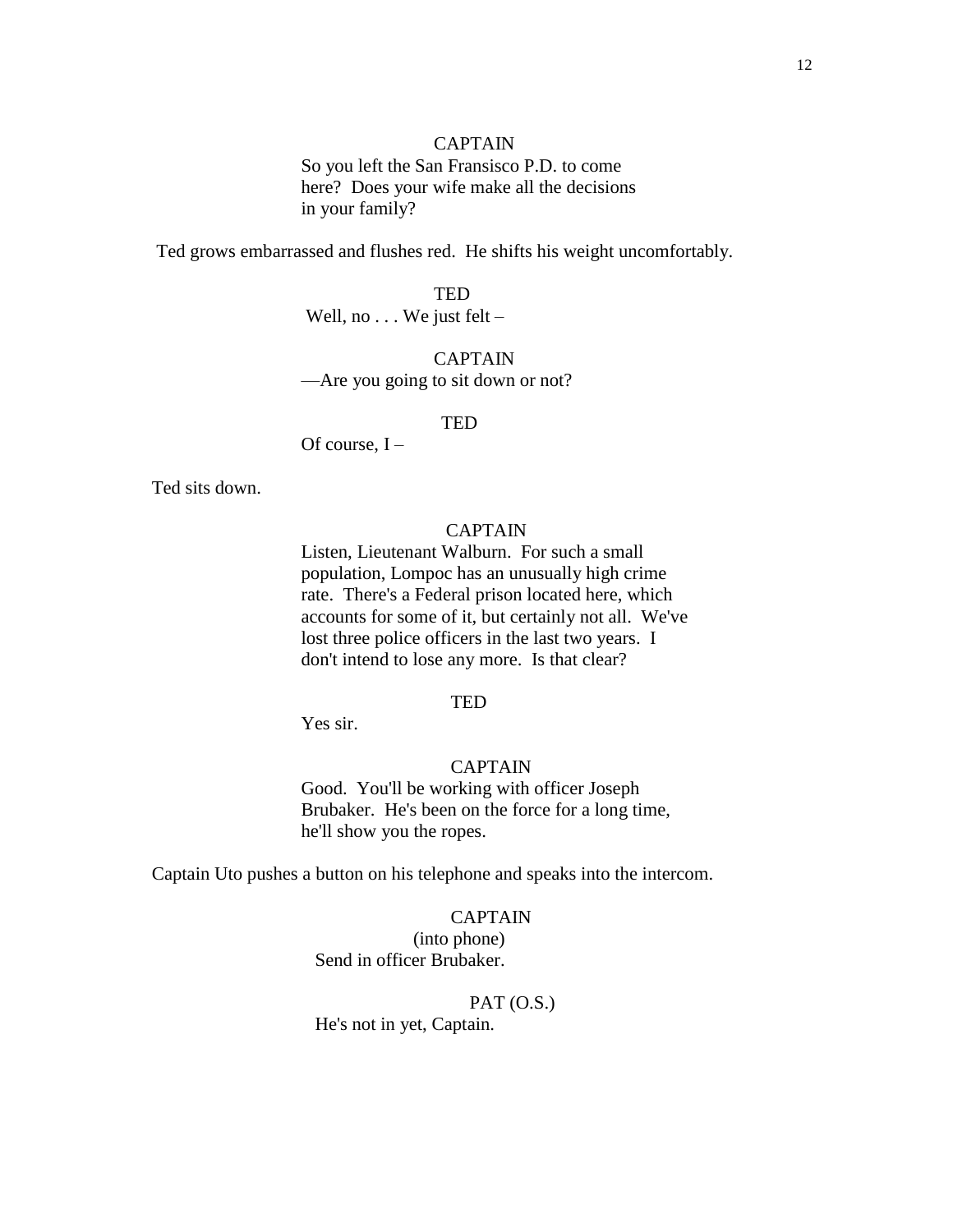### CAPTAIN

## (outraged)

*What?*

 $PAT (O.S.)$  He called and said he had a flat tire. He should be here any minute.

CAPTAIN When he arrives tell him I want to see him immediately. (he disconnects and turns back to Ted) Do you have any questions?

#### **TED**

No sir.

CAPTAIN Good. You can go. Welcome to Lompoc, Walburn.

## **TED**

(stands) Thank you, Captain.

Ted starts to leave.

#### CAPTAIN

One other thing . . . (Ted stops) It says in your file that you have some difficulty deciding when to fire your weapon.

Ted freezes. He knew this was coming.

**TED** 

I don't have any difficulty deciding when to shoot.

#### CAPTAIN

Then what's the explanation about this incident in San Francisco?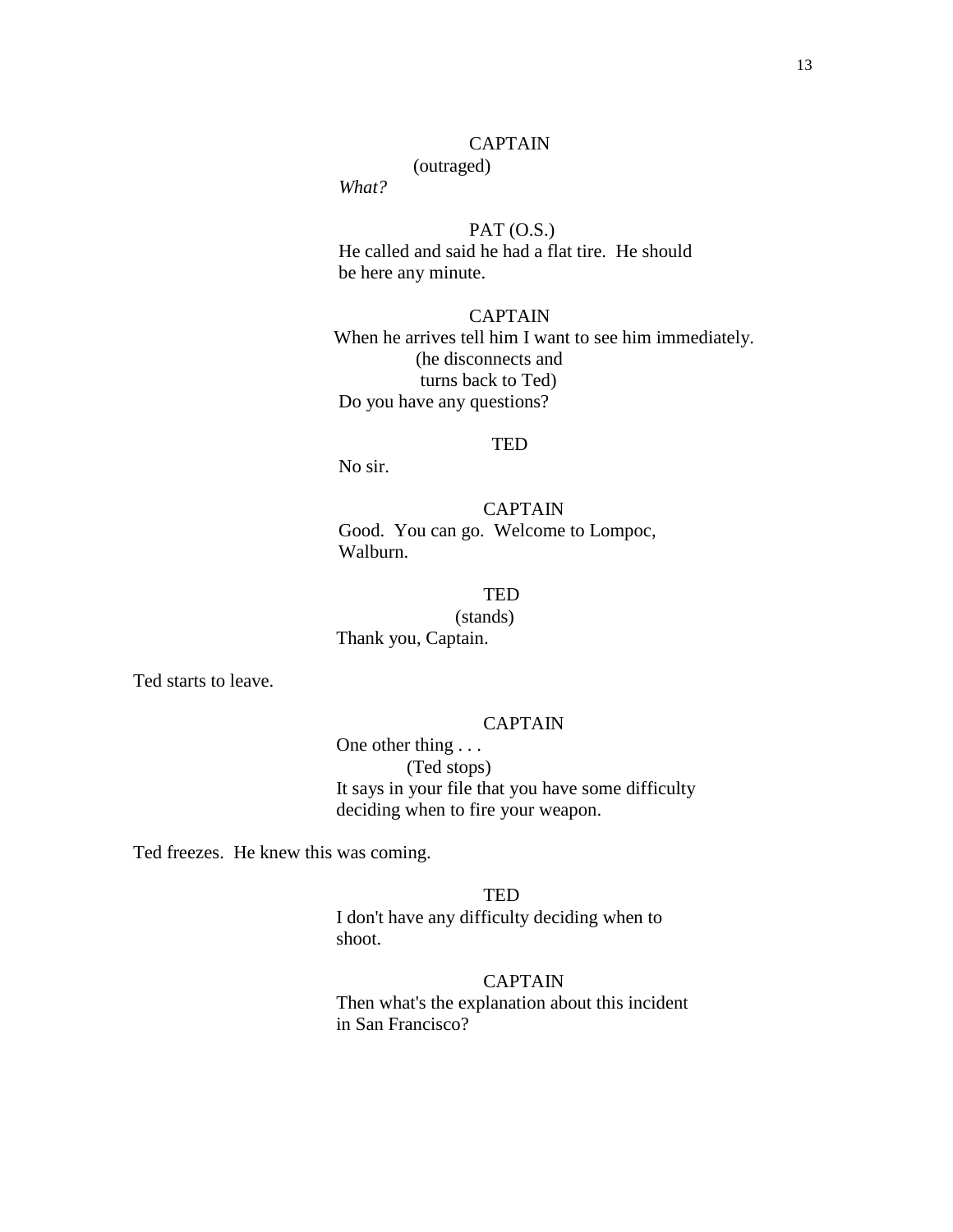I didn't have a clear shot. There were innocent bystanders in the area. I had to make a call and I made it.

### CAPTAIN

(nodding) But that's not how an observer saw it.

### **TED**

I know that.

## CAPTAIN

Discretion can be the better part of valor, Walburn, but don't abuse it. If you're in a situation where an armed felon is escaping and you have a clear shot, you damn well better take it, otherwise you'l1 be outta here, too. Got it?

### **TED**

Yes sir.

# CAPTAIN

(closing file)

Dismissed.

Ted leaves the Captain's office.

INT. MAIN OFFICE - DAY

As Ted comes out of the Captain's office Captain Uto yells out.

### **CAPTAIN** Baduski! Show officer Walburn around!

Ted shuts the door. Cop #1 stands up from his desk. He is BADUSKI, a big guy with a square jaw and a bald spot. He and Ted shake hands.

### BADUSKI

Hi, I'm Chuck Baduski.

**TED** Ted Walburn. Nice to meet you.

#### BADUSKI

Have you got a piece?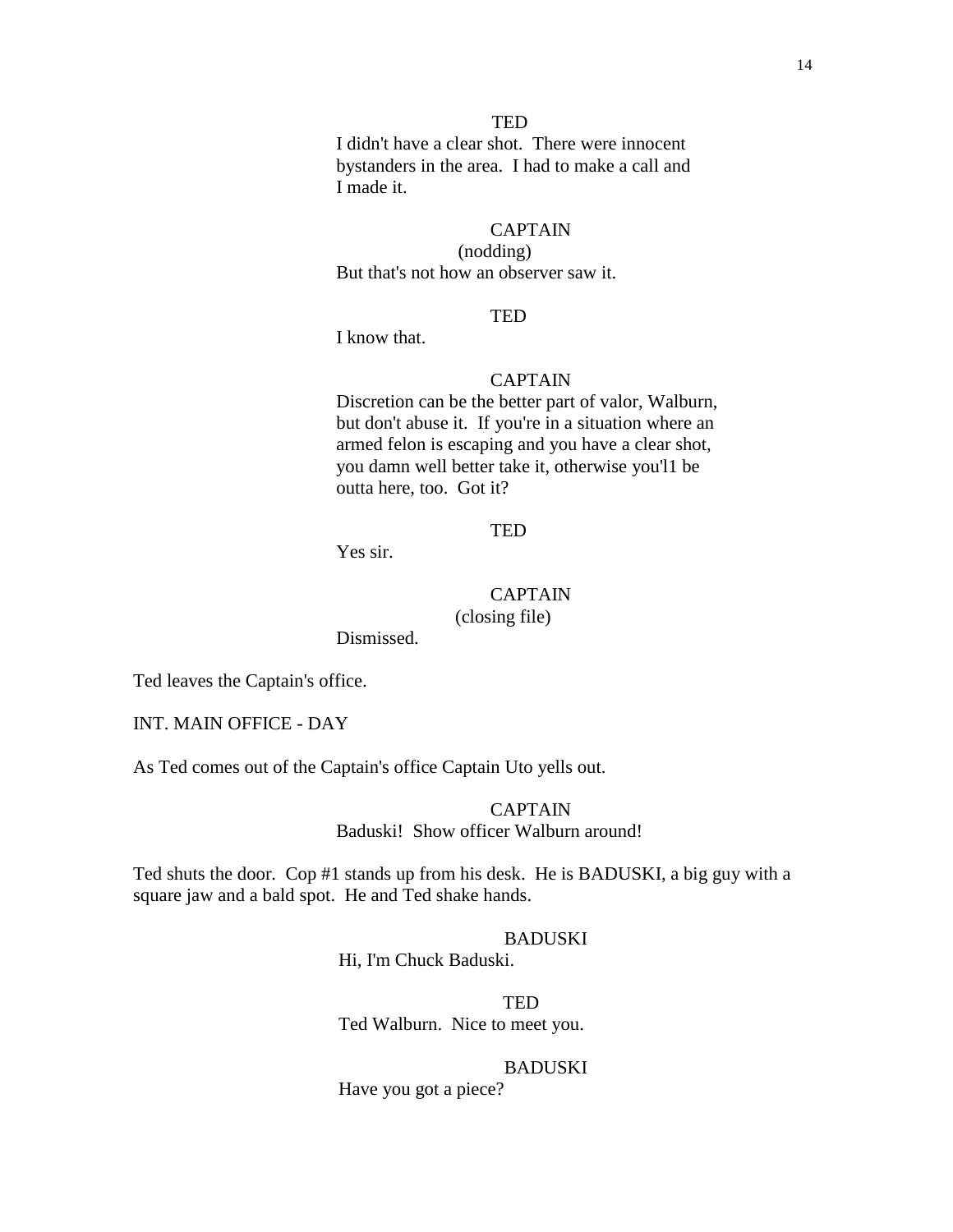Oh. No. I mean, I used to, but . . .

## BADUSKI

## Well, let's go get you one.

Baduski leads Ted through a door at the back of the main office.

INT. LOCKER ROOM - DAY

The locker room is also the weapons arsenal. Baduski goes up to a case of rifles and pistols. He unlocks it and waves his hands over the contents.

#### BADUSKI

Take your pick.

Ted looks at the selection. There are: .25 caliber palm-size pistols, thin little .32's, several .38 police specials, and one rather large Colt .45. Ted picks up the .45.

## **BADUSKI**

You've got an eye for quality.

Baduski pulls back his jacket revealing that he too has a Colt .45. Baduski takes a leather shoulder holster from a rack on the wall and gives it to Ted. Ted straps on the holster and puts the pistol into it.

> BADUSKI So who did the Captain assign you as a partner?

**TED** 

Someone named Joseph Brubaker.

Baduski starts to laugh.

#### BADUSKI

So you're Brubaker's new partner, huh? Good luck. Maybe you ought to take a few other weapons, just In case.

## **TED**

(suspicious) What do you mean?

#### BADUSKI

Brubaker's our hardcase down here. You gotta look out for him.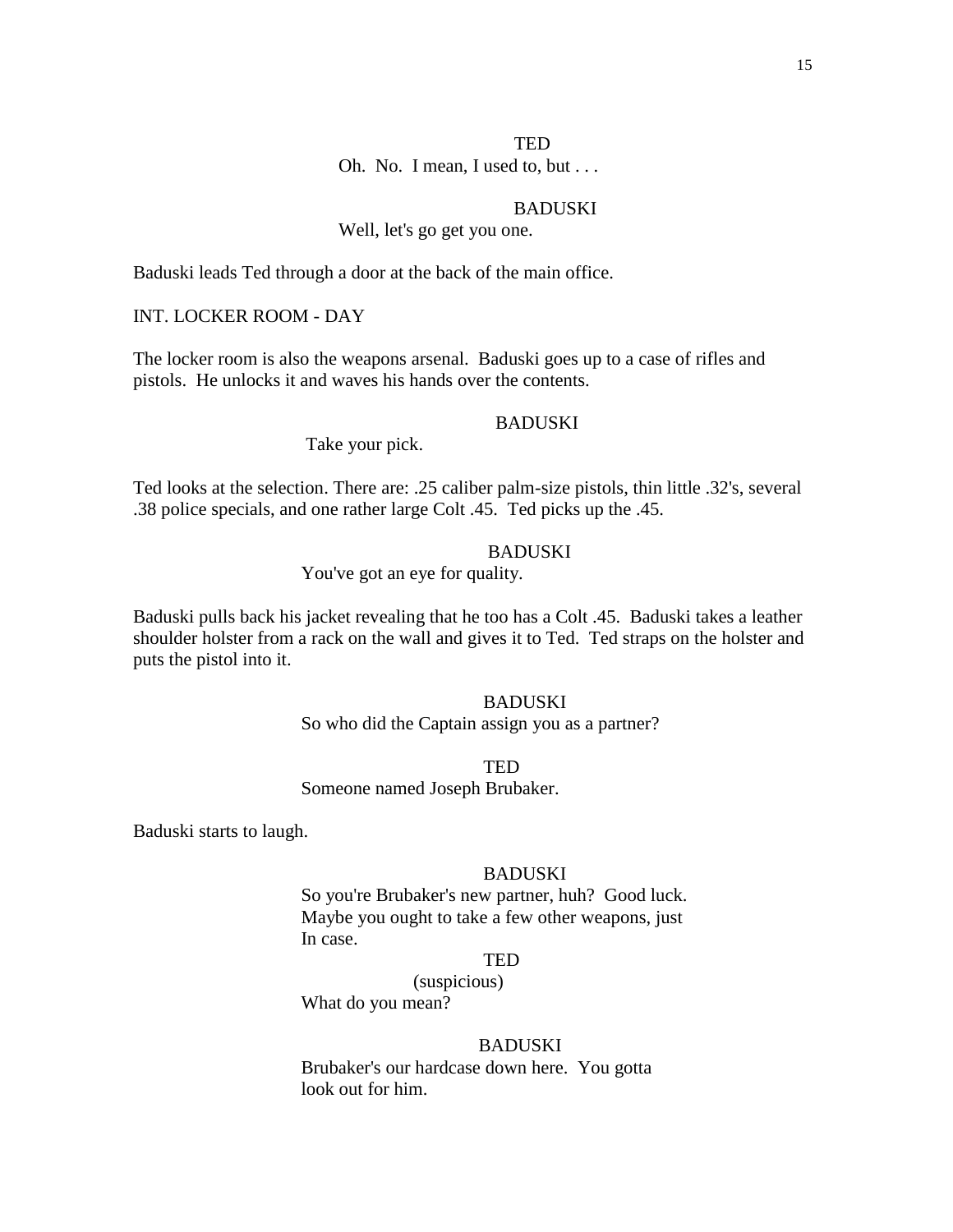How come?

## BADUSKI

I'm not one to talk, but Joe Brubaker has a psychotic temper. It may be partly because he drinks so much, I don't know.

## **TED**

Well, why does he drink so much?

## BADUSKI

I can't say for sure because he doesn't talk about it. I do know that he left the Los Angeles Police Department about four years ago with some kind of cloud over his head. I heard he shot the Mayor's nephew.

#### TED

He just shot the kid?

## BADUSKI

No one knows for sure.

#### TED

Has anyone ever asked him?

#### BADUSKI

 No one's ever had the guts. Anyway, the next thing you know Joe Brubaker is out here in the middle of nowhere with a "baditude"-- that's what I call a bad attitude. He kicked a hole in the wall over there once just because he was so pissed off. I don't remember about what anymore.

Ted glances over at the wall and sees there is a discoloration where it was re-plastered. Baduski leads Ted back into the main office.

INT. MAIN OFFICE - DAY

Baduski goes back to his desk and sits down.

### BADUSKI

Go talk to Pat at the desk. She'll give you your start forms to fill out.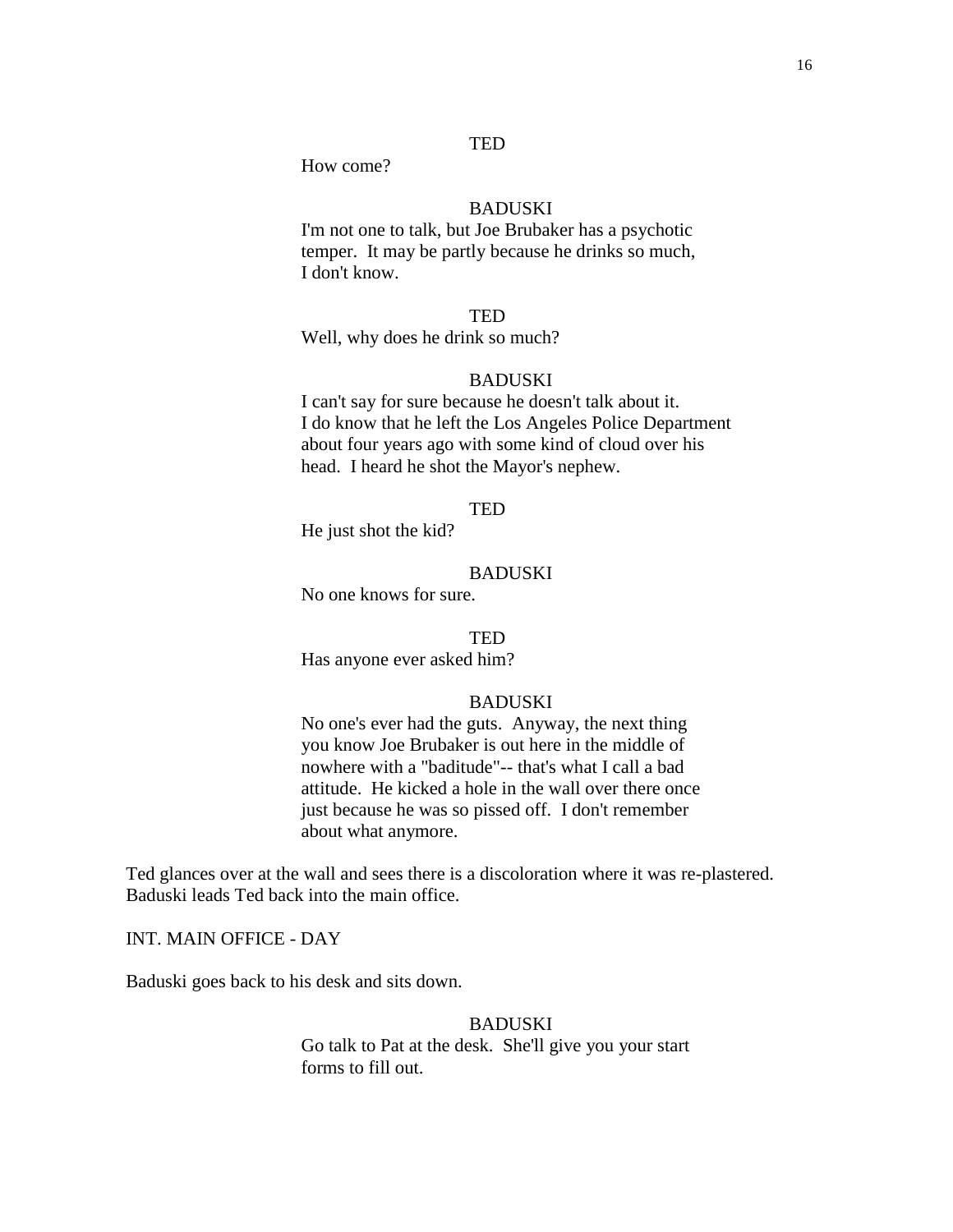Thanks a lot.

Ted starts to walk away. Baduski turns to Cop #2 at the desk beside him.

## **BADUSKI**

Guess who his new partner is?

## $COP$ #2

### Don't tell me, Brubaker?

Baduski nods and they both start to laugh. Ted glances back at the laughing cops. He steps up behind Pat at the front desk.

#### **TED**

Chuck told me to get my start forms from you.

Pat opens one of the drawers of her desk. She removes several different forms and hands them to Ted. She points back at the laughing cops.

> PAT What are those idiots laughing about?

#### **TED**

Captain Uto assigned me to be Joe Brubaker's new partner.

## PAT

## (nodding)

Oh. Maybe you ought to start wearing a bullet-proof vest.

#### **TED**

Chuck says that Brubaker has a bad temper.

#### PAT

I suppose you could say that. I saw him get so mad once he punched a hole in a guy's windshield.

## **TED**

(astonished) Really? I didn't think that was possible.

#### PAT

It's possible all right. I saw him do it. They don't call him "Ball Breaker" for nothing.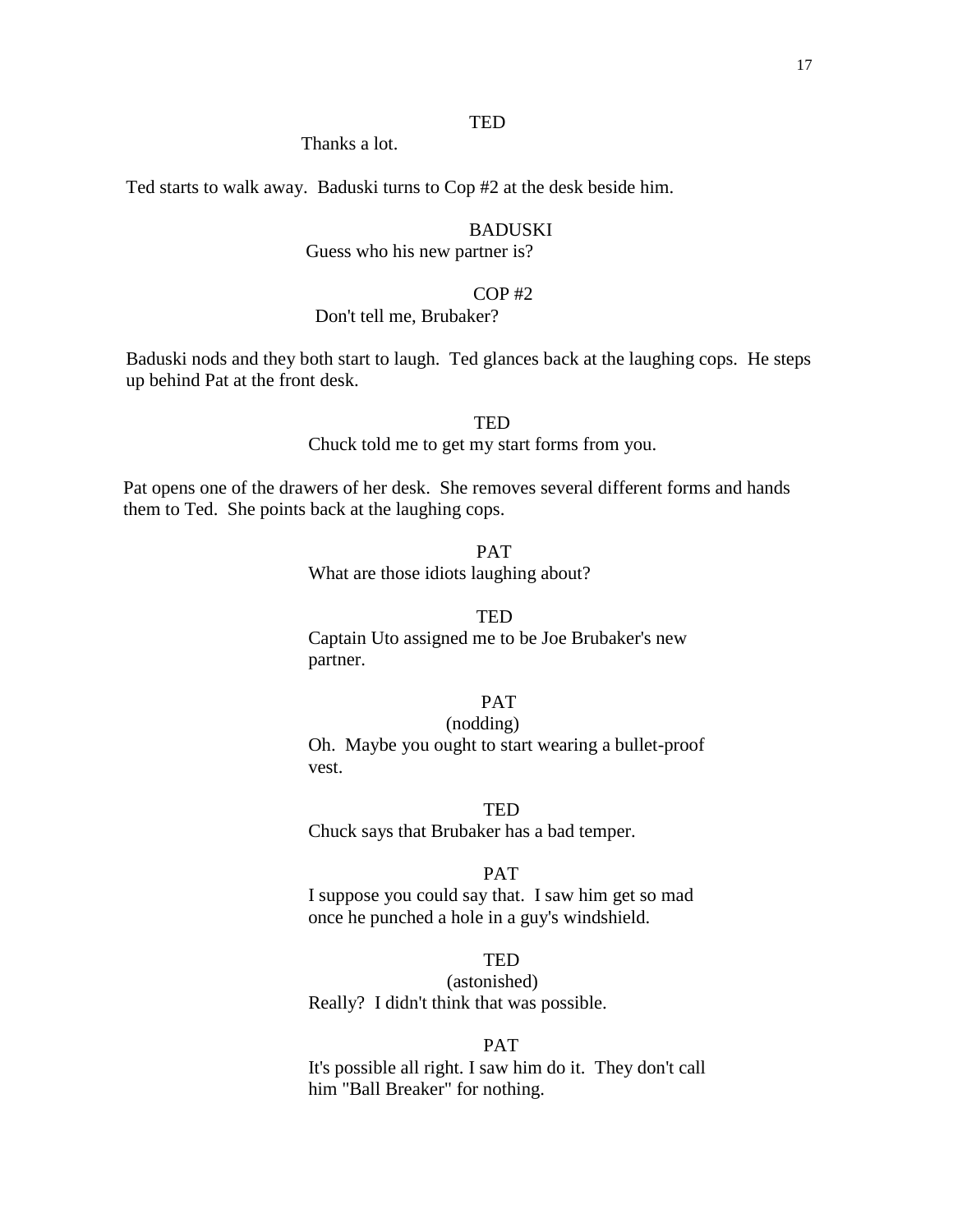## (to himself)

*"Ball Breaker?"*

The intercom beside Pat buzzes. She pushes the button.

## PAT

Yes, Captain?

CAPTAIN (O.S.)

Where the hell is Brubaker?!!

PAT

He's on his way.

### CAPTAIN (O.S.)

He better be!

The Captain disconnects. Pat keys the microphone of the big police radio beside her desk. She speaks into the mike.

PAT

Car five, come in car five. Car five, do you read me?

CUT TO:

EXT. THE LUCKY SPOT SALOON - DAY

We're back at the Lucky Spot Saloon, which, in the daylight, is an even dingier little dive than it looked like at night. There are tire tracks in the gravel from where the lone car was parked last night to where it presently sits. We can now see that the car is a beat up black 1984 Ford LTD sitting with its rear wheels in the parking lot and its front wheels in the drainage ditch near the road. From inside the car Pat's voice can be heard coming through the radio.

#### $PAT (O.S.)$

. . . Car five, do you read me? Please come back, car five . . .

## INT. JOE BRUBAKER'S CAR - DAY

Under the dashboard the Motorola police radio continues to squawk with Pat's voice. On the front seat are many smashed empty beer cans. The ashtray is jammed with cigarette butts and is overflowing onto the floor.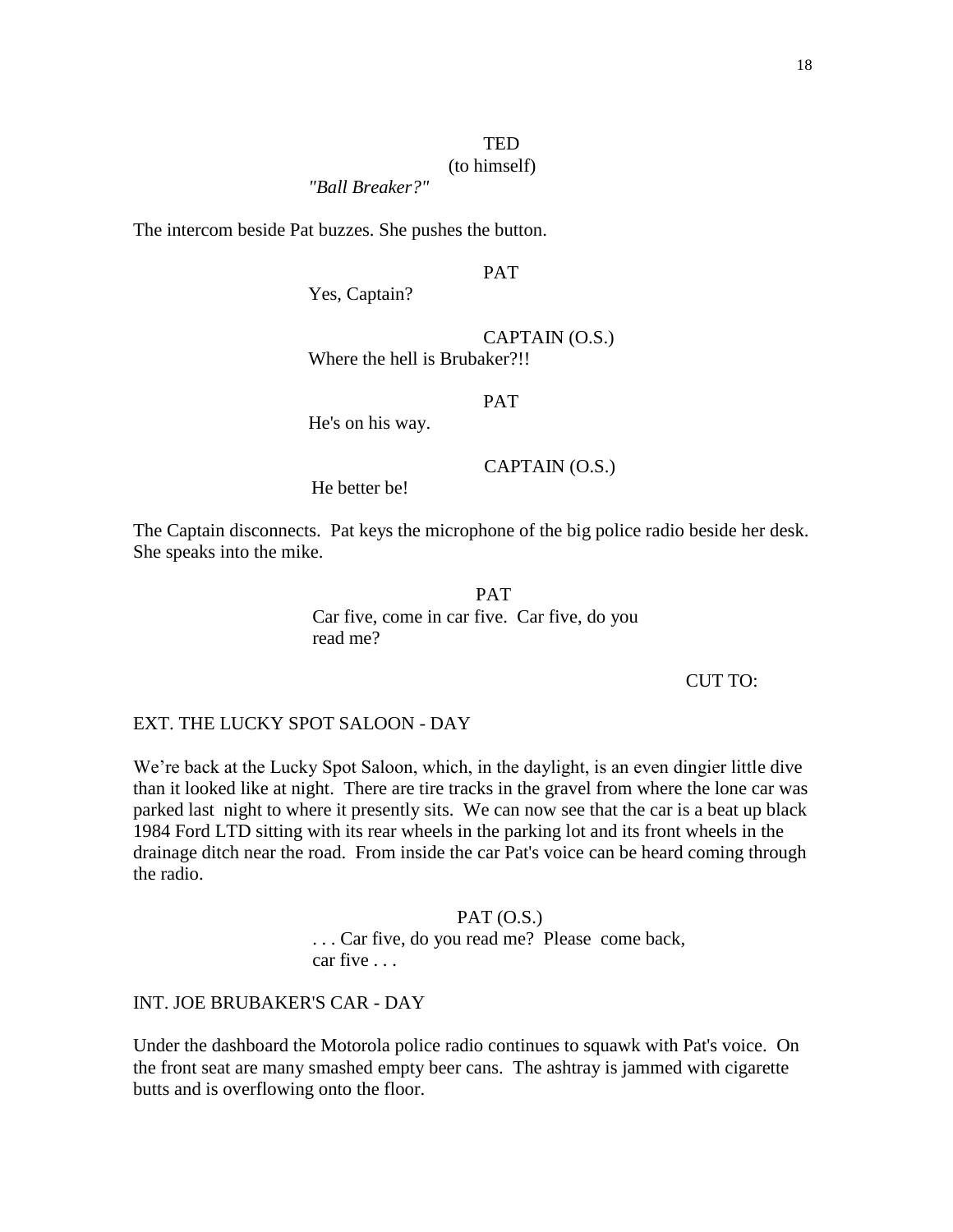## $PAT (O.S.)$

 . . . Joe, you're going to be in a lot of trouble if you don't get your butt in here. Captain Uto's on the warpath . . . Joe, I know you can hear me. I told him you had a flat tire. (now she yells.)  *Joe! Will you wake up for God's sake*!

A hand comes over the seat from the back. The hand begins to grope around in the litter and empty beer cans on the seat. A wheezy cough comes from the back.

### $PAT (O.S.)$

 (seriously) . . . Joe, I really mean it. You're gonna be in deep trouble if you don't get here soon . . .

The hand locates the microphone lying in all the debris.

INT. LOMPOC POLICE STATION - DAY

Pat is on the radio. Ted sits beside her filling out his forms and listening. In the background, Captain Uto's door opens. He steps out of his office and approaches Pat.

#### PAT

(into microphone) . . . Captain's gonna put your butt through the ringer if you don't get in here . . .

Joe Brubaker's scratchy hacking voice comes through the speaker.

#### $JOE (O.S.)$

*Fuck the Captain!*

Captain Uto steps up behind Pat.

#### CAPTAIN

What did he say?

## PAT

He said he's on his way in. He'll be here in just a few minutes.

Ted hears this and grins. Captain Uto grabs the microphone.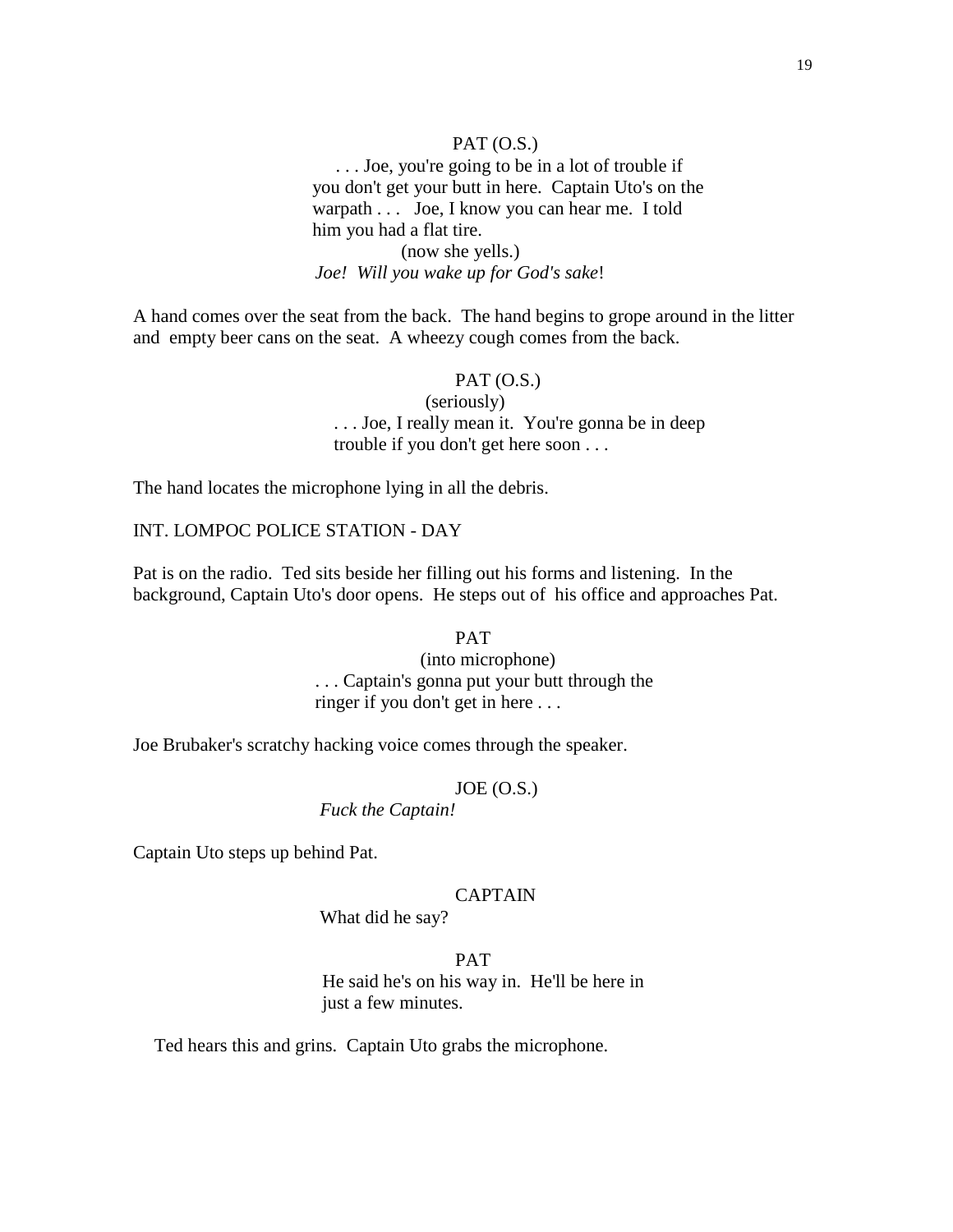## CAPTAIN

(into mike) Listen here, Brubaker! If you're not sitting in my office in fifteen minutes your new job's gonna be crossing guard at the elementary school--got it?!

## $JOE (O.S.)$ I'm having trouble hearing you . . . Some kind of interference.

The Captain hands the microphone back to Pat.

## CAPTAIN

Like hell!

 The Captain turns and stomps back to his office. He goes in and slams the door. Pat and Ted exchange a look and grin.

INT. JOE BRUBAKER'S CAR - DAY

 Joe's hand drops the microphone back in the debris. He sits up in the back seat. JOE BRUBAKER is a big man of fifty with unkempt hair that could use a trim. He is wearing a wrinkled dark sport coat and dark sunglasses. His head wobbles from a hangover. He opens the car door.

EXT. LUCKY SPOT SALOON - DAY

 Joe climbs out of the car and stands up. He rubs his aching neck and hocks a big goober. He bends over and tries to touch his toes—no luck, he doesn't even come close. He climbs into the driver's seat and starts the car. He backs out of the drainage ditch, puts it in drive and peels out of the gravel parking lot in a cloud of dust.

INT. JOE'S CAR - DAY

 As Joe drives up the road he rubs his eyes and kneads the skin of his face. He pulls a pack of camels out of his pocket, sees that it's empty, crushes it and tosses it on the floor. He glances down at the overflowing ashtray. He picks out a long butt, straightens it, puts it in his mouth and lights it. This brings on a fit of coughing. He turns and spits out the window, only the window is not open and it hits the glass. He groans, rolls down the window and ignores the mess. Joe glances over at the litter on the front seat. He digs through it until he finds what he's looking for—a full beer. He opens the can and guzzles down the warm brew. This is followed by a long belch.

> JOE Breakfast of champions.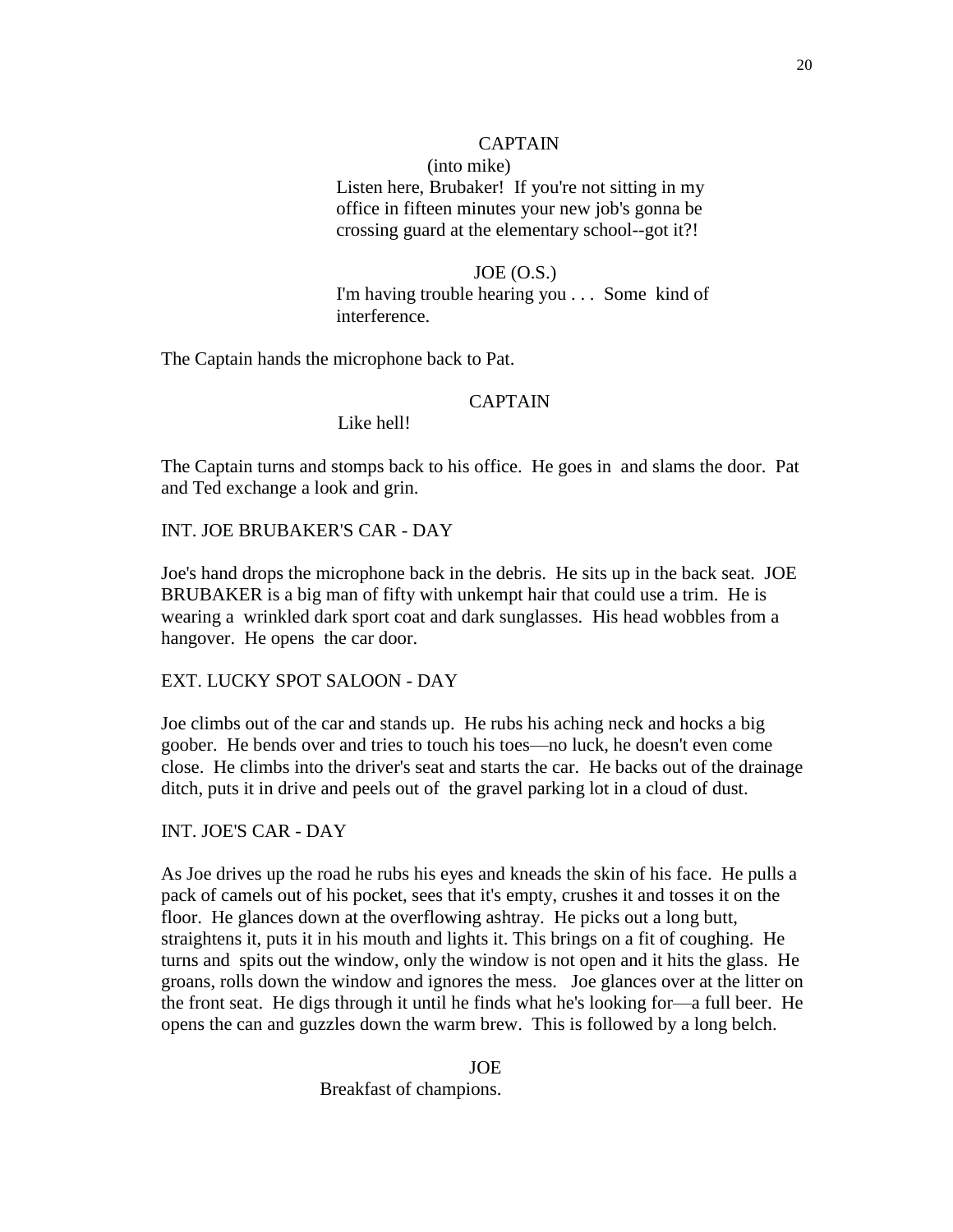He finishes the beer, crushes the can and tosses it on the floor.

EXT. ROAD - DAY

A pickup truck comes speeding right up behind Joe's car. Inside the truck are two guys with cowboy hats. They honk their horn. Joe slows down causing the truck to slow down. Joe waves his hand for them to pass, but they don't. When they're down to 25 mph Joe stamps on the gas and moves quickly ahead of the truck. The two cowboys speed right up and continue tailgating Brubaker.

INT. JOE'S CAR - DAY

Joe is starting to get mad. His eyebrow begins to twitch and he grinds his teeth. He slows back down to 25 mph. The cowboys honk their horn, then speed up and actually bump Joe's car! They suddenly swerve into the oncoming lane. There is a car coming. At the last possible moment they cut in front of Joe and avoid a head on collision. Once the pickup truck is in front of Joe it begins slowing down, speeding up and swerving so that Joe can't pass. Now Joe is furious!

EXT. INTERSECTION - DAY

The cowboys and Joe both arrive at a red light and stop.

INT. JOE'S CAR - DAY

Joe slams his car in park and gets out. A sneer twists his face.

#### EXT. PICKUP TRUCK - DAY

As Joe approaches the truck he casually slides his twist-o-flex wristwatch up over his knuckles. Joe taps on the cowboy's window. COWBOY #1, that's driving, rolls down his window grinning foolishly.

#### COWBOY #1

Hey, partner, why don't you learn how to drive?

#### JOE

#### (Sarcastically)

*No, you!*

Joe punches the cowboy in the face with his wristwatch-covered knuckles. The watch crystal shatters and *so does* the cowboy's nose. The cowboy grabs his broken nose in tremendous pain. His buddy, COWBOY #2, is totally shocked, then becomes indignant.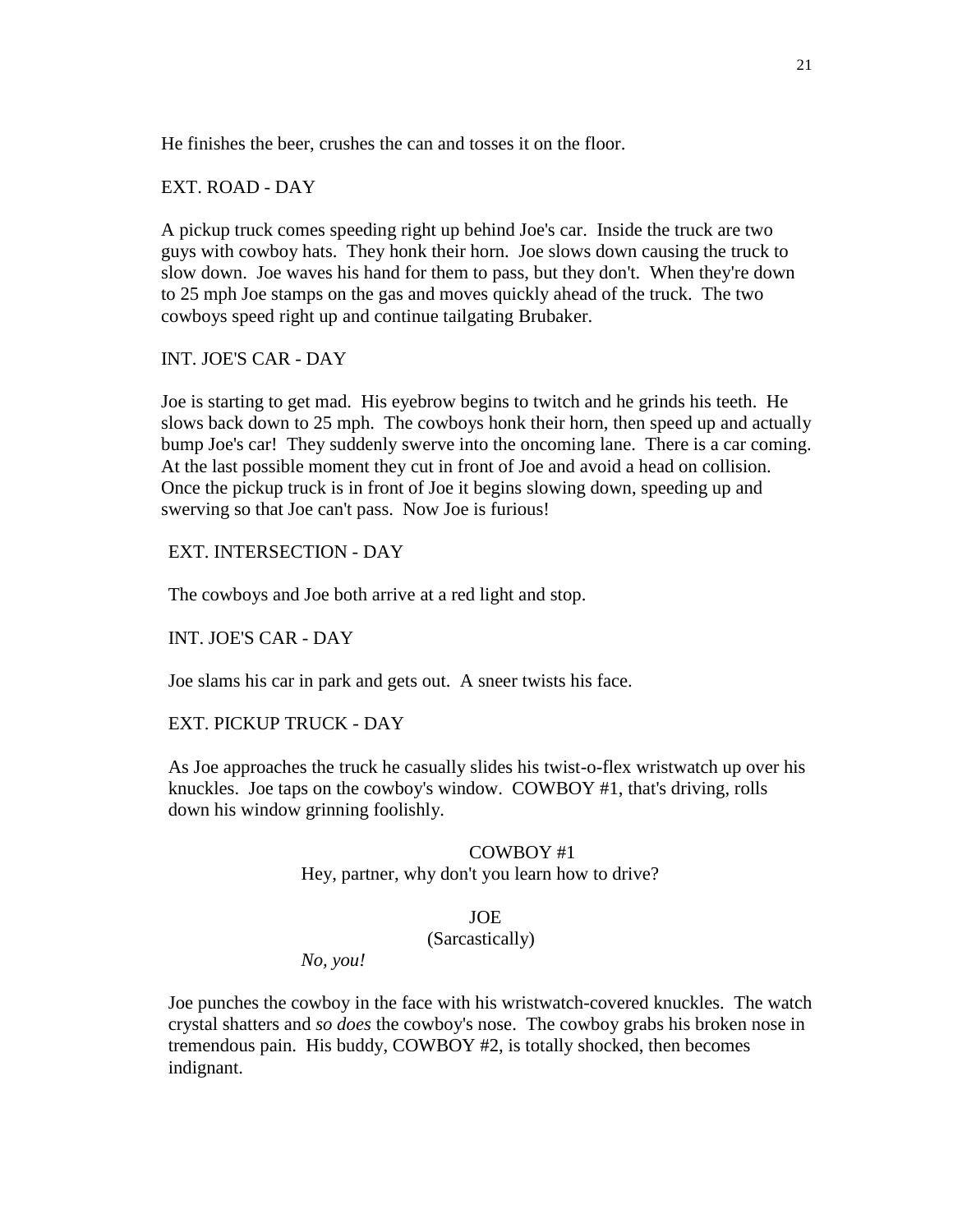## COWBOY #2

## You son of a bitch! We're gonna call the cops!

Joe looks at his broken watch crystal, then up at the other cowboy and sneers.

## JOE

## I *am* the fucking cops!

He slides the watch back onto his wrist and walks away.

## EXT. INTERSECTION - DAY

Joe gets back in his car. He drives around the truck and out of sight. The pickup truck just sits there.

## CUT TO:

## EXT. WATERFRONT - DAY

A purple 1970 Barracuda bounces down a rutted dirt road running parallel to the shore of the Pacific Ocean. Frank Taylor is behind the wheel. He rubs his aching head with his knuckles, twists his head sharply to one side and cracks his neck.

## INT. BARRACUDA - DAY

Frank stops the car. He reaches up and takes the mirror off the visor, then gets out of the car.

## EXT. WATERFRONT - DAY

Frank walks down the shore. He looks out at the ocean and paces back and forth, rolling his head around to ease the tension. After a moment he puts a cigarette in his mouth, pats his pockets and realizes that he has no light. He keeps the cigarette in his mouth anyway. Soon a small motor boat appears from behind a rocky breaker. The boat flashes to the shore with a mirror. Frank grins and flashes back with his visor mirror. The boat motors toward him. There is one man aboard. He is tall, has a large nose and looks foreign. He is CARLOS. He gets out of the boat holding a white Pan Am flight bag.

> **CARLOS** (slight Spanish accent) Hey, man. I'm Carlos.

They shake hands.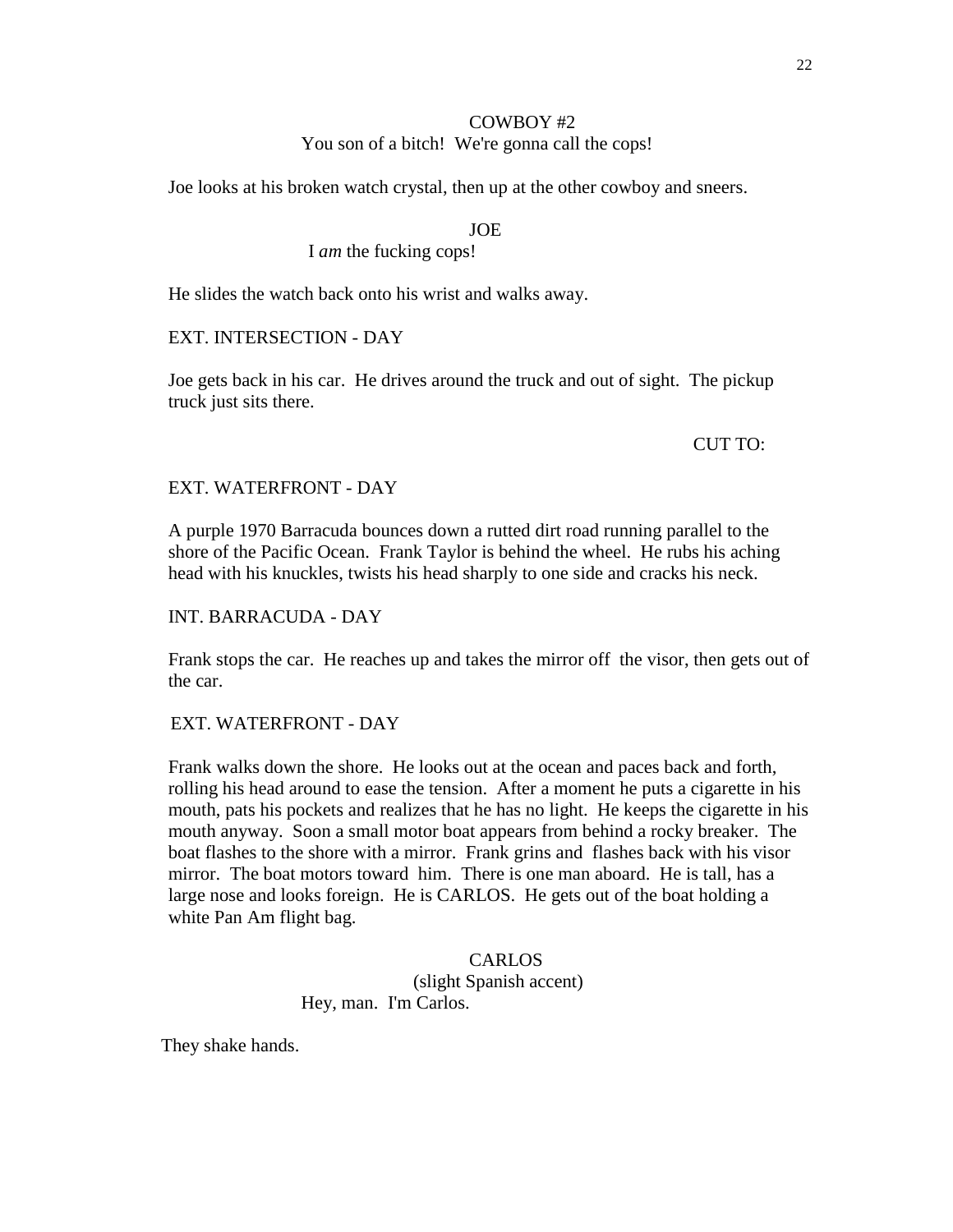## FRANK

 I'm Frank. (he points at the bag) Is that it?

### CARLOS

Yeah. I can't believe we're actually doing this. Me and Ivan have been talking about it for years. How is Ivan, anyway?

## FRANK

(shrugs) He's in jail.

## CARLOS

I know. How's he doin' inside?

FRANK Not so great, that's why we're doin' this deal.

### CARLOS

(nods) Right. How's Vinnie?

FRANK

 I don't really know Vinnie, he's a friend of Ivan's. Have you got a light?

### CARLOS

Yeah.

 Carlos hands Frank a silver Zippo lighter with an inscription on it. Frank lights his cigarette and looks at the lighter.

#### FRANK

Vietnam lighter?

**CARLOS** Yeah. That's where I met Vinnie.

 FRANK I thought you were Columbian?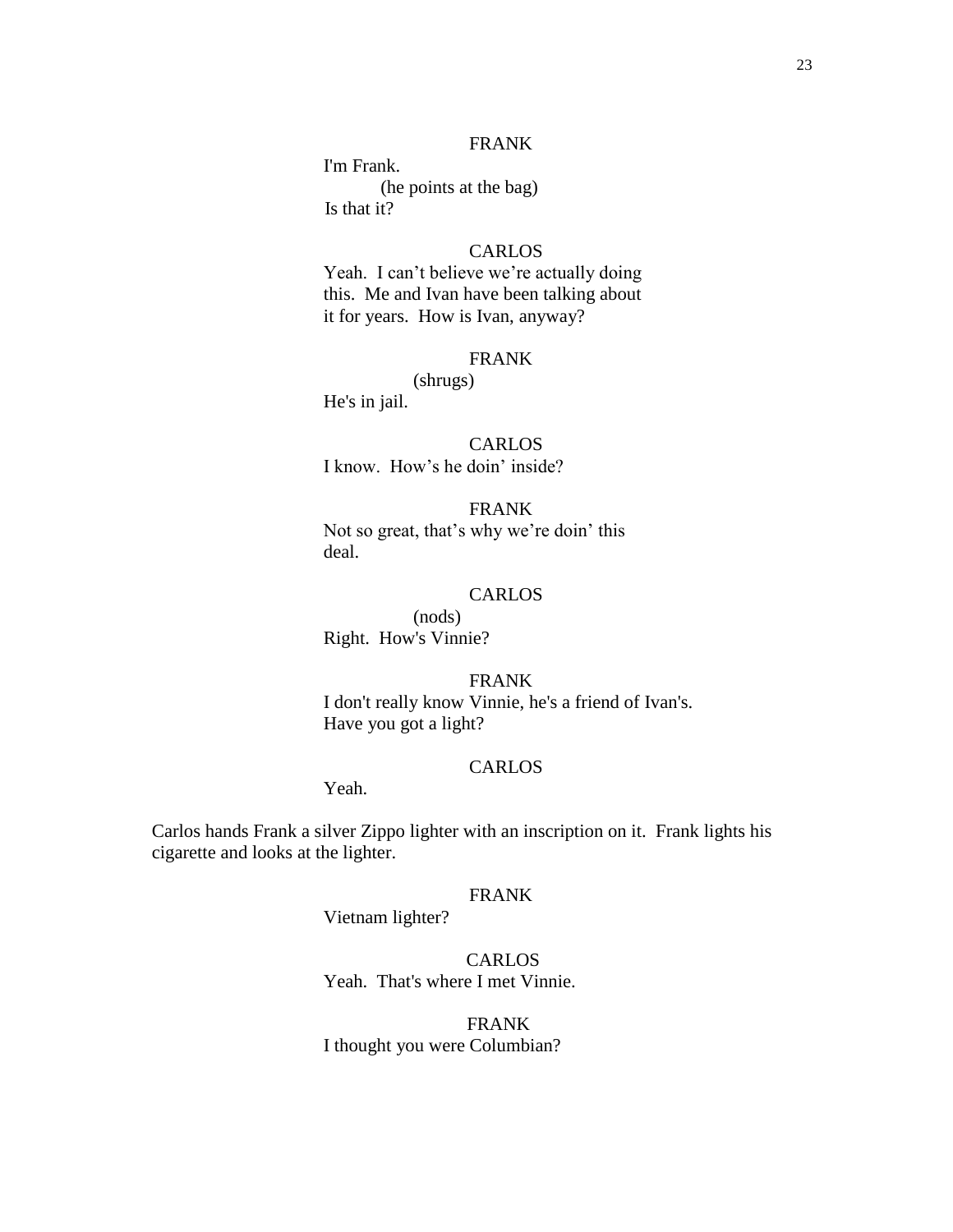#### CARLOS

 Nope, born in Florida. My family's from Columbia.

## FRANK

(looks around) Well, uh, let's do this thing, okay?

## CARLOS

## You said it.

 Carlos hands Frank the flight bag. Frank opens it and removes a plastic and tin foil wrapped package the size of a cereal box.

## FRANK

And this is supposed to be, like, good stuff?

## CARLOS It's completely pure. China White. Try it.

## FRANK I don't do these kind of drugs. I get mine at the drugstore.

## CARLOS

Then why are you buying it?

## FRANK

'Cause Ivan wants me to. Now, just suppose I was to break this down and cut it and all that stuff, how much would it be worth?

#### CARLOS

 I don't know. At least a million, maybe two million. Are you planning on selling it on the street?

#### FRANK

Maybe. Why not?

## CARLOS

 No reason. Could I please have the money now?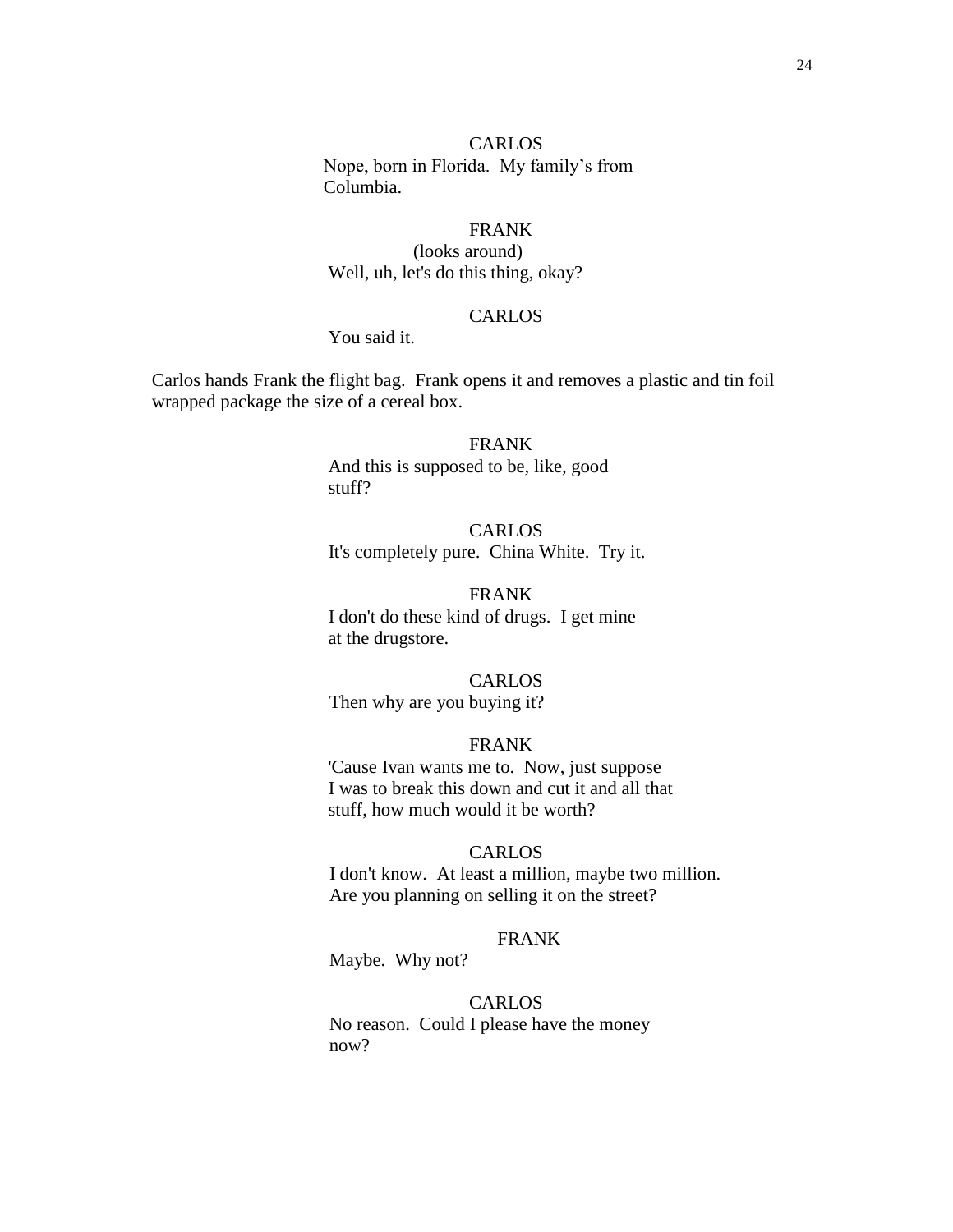Frank goes to his car and takes a briefcase out of the front seat. He hands it to Carlos. Carlos opens the briefcase, digs around and finds all kinds of wrappers and trash, but no money.

### CARLOS

## Hey, what's going on?

He looks up to find Frank aiming his Winchester 30-30 rifle at him.

### FRANK

(shrugs) This is the opportunity of a lifetime. I can't let it slip away just because I couldn't get the money.

Carlos's eyes widen in fear.

### CARLOS

 $But...$ 

 Frank fires an enormous slug into Carlos's chest. Carlos flies backward and lands in his boat. He dies immediately. Frank cocks the rifle. The spent shell flies into the air ...

#### CUT TO:

### EXT. LOMPOC POLICE STATION - DAY

 . . . An empty beer can hits the pavement as Joe Brubaker opens his car door in the police station parking lot.

INT. JOE'S CAR - DAY

 Joe is shaving with an electric razor plugged into the lighter. He finishes, tosses the razor into the debris on the seat and gets out of the car. He is wearing dark sunglasses.

EXT. LOMPOC POLICE STATION - DAY

Joe walks across the parking lot and passes a uniformed cop.

UNIFORMED COP

Morning, Joe.

JOE Morning, Kyle. How's the wife?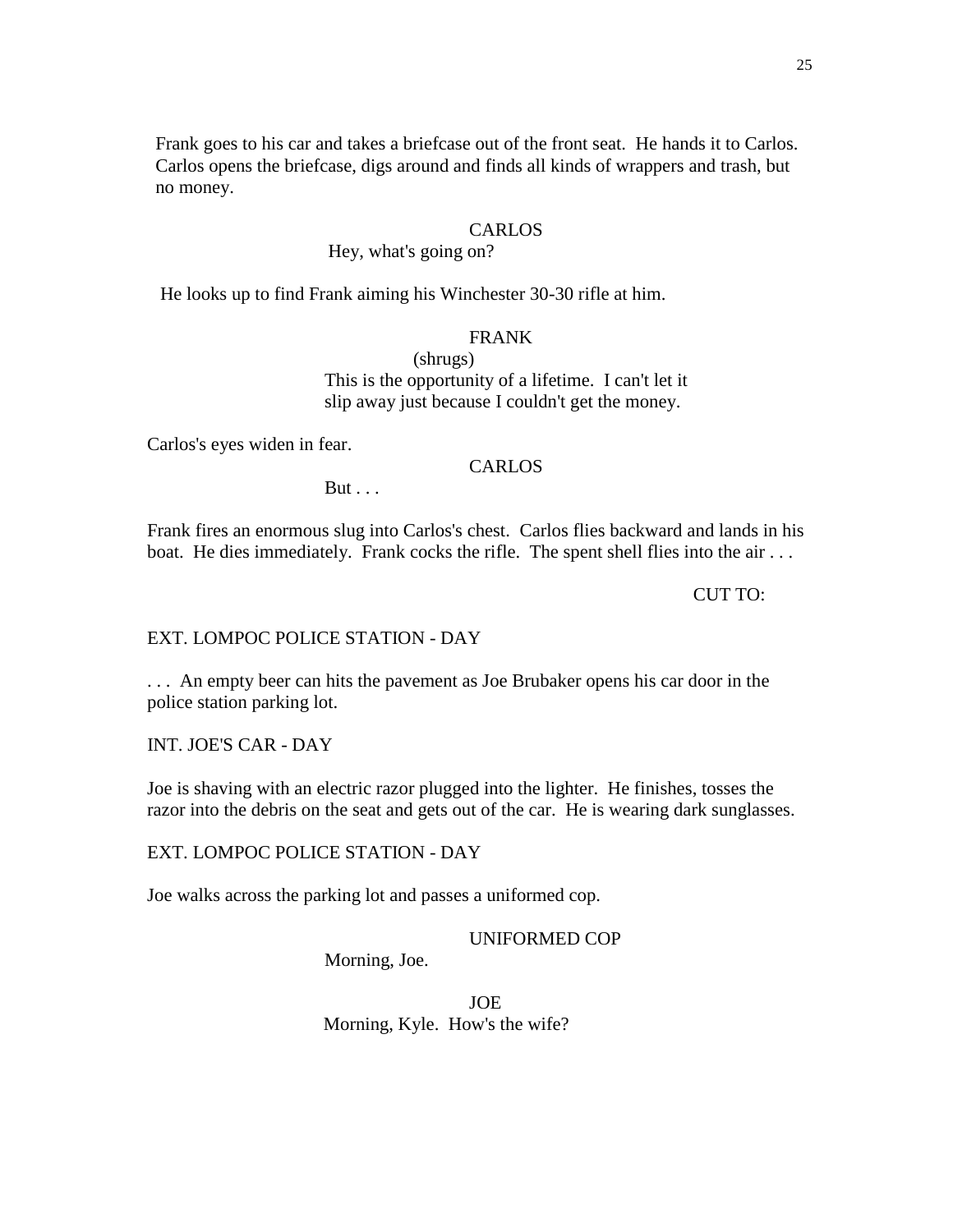### UNIFORMED COP

 Mean as a snake. Better be careful, Captain's in a foul mood.

JOE

(sarcastically) Uh-oh, now I'm in trouble.

## INT. POLICE STATION - DAY

Joe enters and sees Pat at the front desk. She smiles and shakes her head.

PAT Well, look what the cat dragged in.

JOE Morning, sweetheart. Thanks for covering for me.

PAT Sure. Captain Uto wants to see you immediately.

JOE

He'll wait.

Pat buzzes Joe through into the main office.

INT. MAIN OFFICE - DAY

 Joe crosses the room. He nods and grunts, "Morning" to each person he passes. They all smile and nod and look at each other in an unbelieving way. Joe steps up to the coffee machine and pours himself a cup. He dumps in a lot of sugar. Ted sits across the room near Pat.

#### TED

That's him?

PAT It sure is. I wouldn't bother him until he's had his coffee.

Joe practically guzzles his first cup of coffee. Baduski steps up beside him.

BADUSKI Morning, Joe. Lookin' good.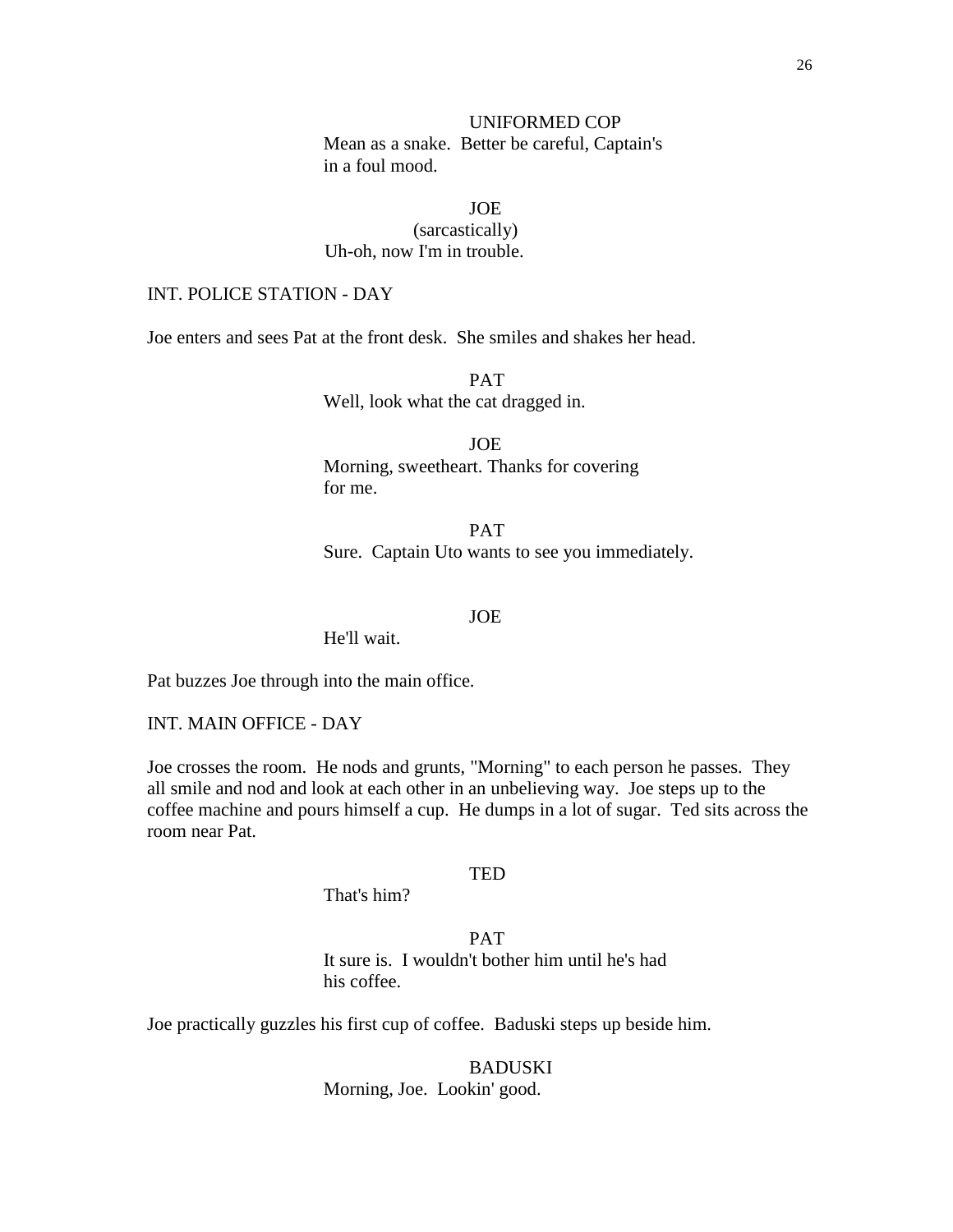## JOE (nonchalantly) Fuck you, you bald-headed Pollack.

### **BADUSKI**

 You're a charming guy, Joe. That's why I like you so much.

JOE

#### Really? Then blow me.

 Baduski shakes his head and grins. Joe pours himself another cup of coffee. Just as he's bringing it to his lips Captain Uto's voice comes booming out of his closed office door.

## CAPTAIN (O.S.)

*Brubaker! Get your ass in here!*

 Everyone in the police station is startled and looks up. Joe jerks and spills hot coffee down his front.

## JOE

*Oh, shit!*

Joe takes a napkin and tries to blot his wrinkled shirt. Baduski grins.

#### BADUSKI

It's okay, you look great.

Joe gives him a dirty look, then heads into the Captain's office.

## INT. CAPTAIN UTO'S OFFICE - DAY

Joe enters. Captain Uto looks up with a truly sour expression on his face.

## CAPTAIN So nice of you to drop in. I hope you didn't inconvenience yourself getting here.

Joe sits down and sips his coffee, entirely unconcerned.

## CAPTAIN

Take those goddamned sunglasses off, you're inside!

Joe removes his sunglasses and puts them in his pocket. His eyes are *really* bloodshot.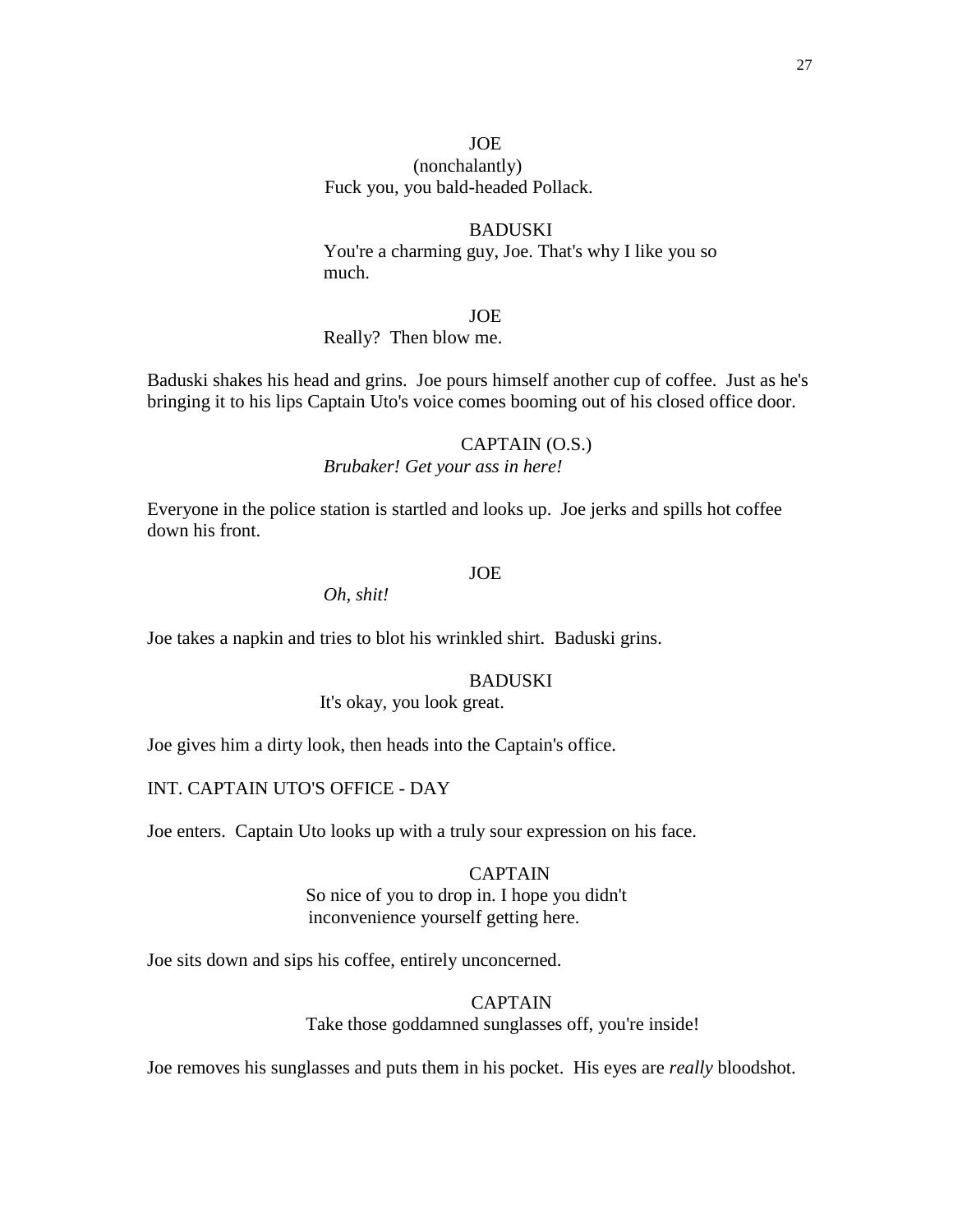## CAPTAIN

Your eyes look like hell.

## JOE

They've seen a lot of shit.

#### CAPTAIN

 (sarcastically) Aw, my heart's breaking. (serious)

You continue with this behaviour and you're going to end up somewhere that'll make Lompoc look like a major metropolis. You're a bad influence on everyone here.

### JOE

That's what the teachers used to say to me in high school. Somehow all my classmates grew up all right.

#### CAPTAIN

Don't get smart with me, buster, I'll bust your ass down to shit cleaner!

## (Joe shrugs)

Now, that guy you shot robbing the gas station last week lost his leg. He's suing the police department *and* the city of Lompoc.

JOE

Joe waves his hand.

He doesn't have a leg to stand on.

### CAPTAIN

Very funny. Did you have to shoot him?

#### JOE

 He was trying to escape. He'd already cut the gas station attendant with a knife. What was I supposed to do, congratulate him?

### CAPTAIN

How about saying "stop or I'll shoot?"

#### JOE

I said stop.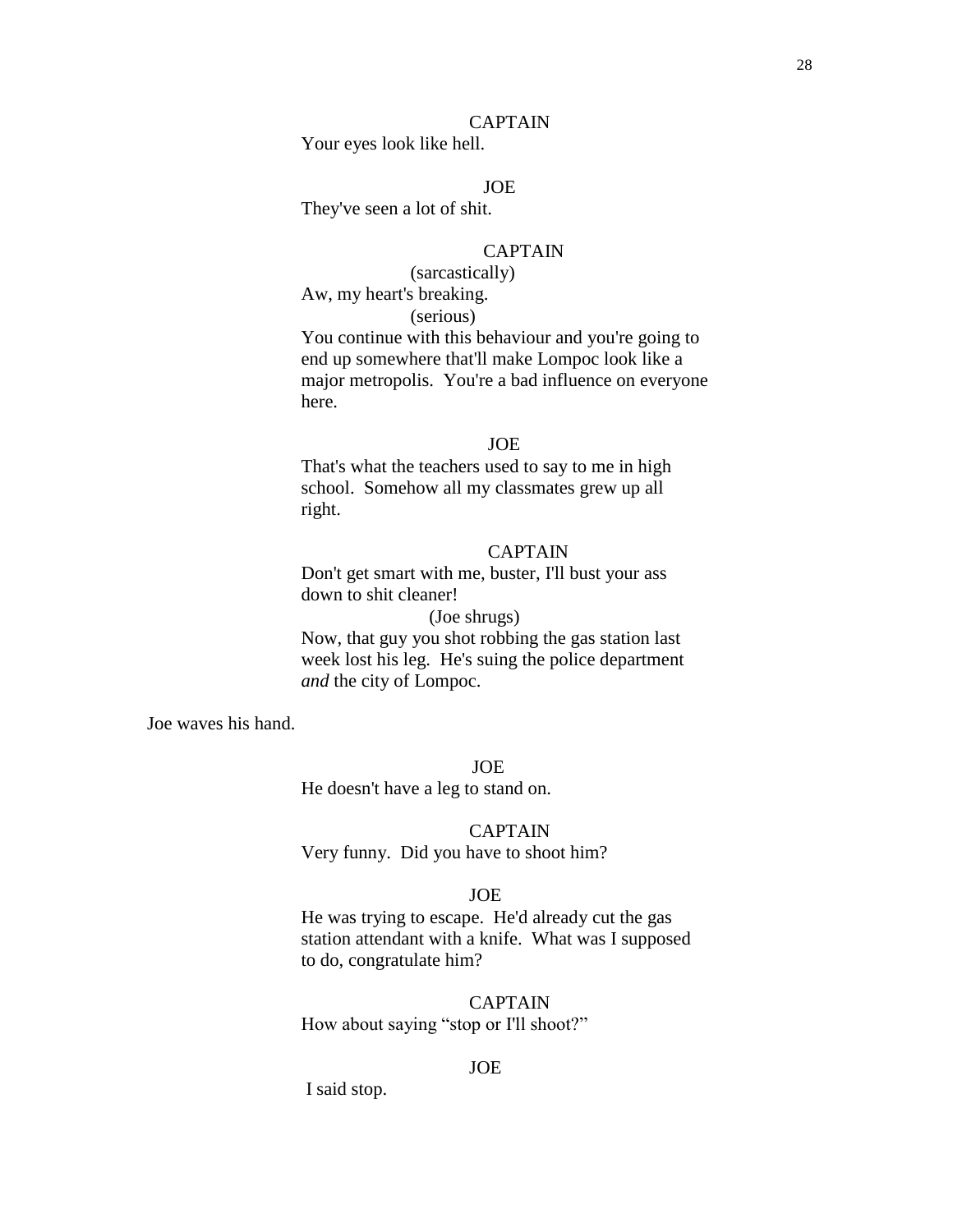29

CAPTAIN But you'd already shot him.

JOE I was just making sure he listened.

CAPTAIN (shakes his head) Do you have to shoot everyone?

JOE (flatly) I never shot anyone that didn't deserve it.

CAPTAIN What about the Mayor's nephew in L.A.?

 JOE He deserved it all right.

CAPTAIN Then what're you doing here in Lompoc, smartass?

JOE (impatiently) You got something to say to me?

The Captain tosses Joe a file.

### CAPTAIN

Yeah. Your new partner's here.

JOE

Swell. What did he do to end up in this God-forsaken shit-hole?

## CAPTAIN

(angry)

Hey! I was born here.

Joe says nothing. He looks down at the file. He sees a black and white photograph of Ted stapled to the file.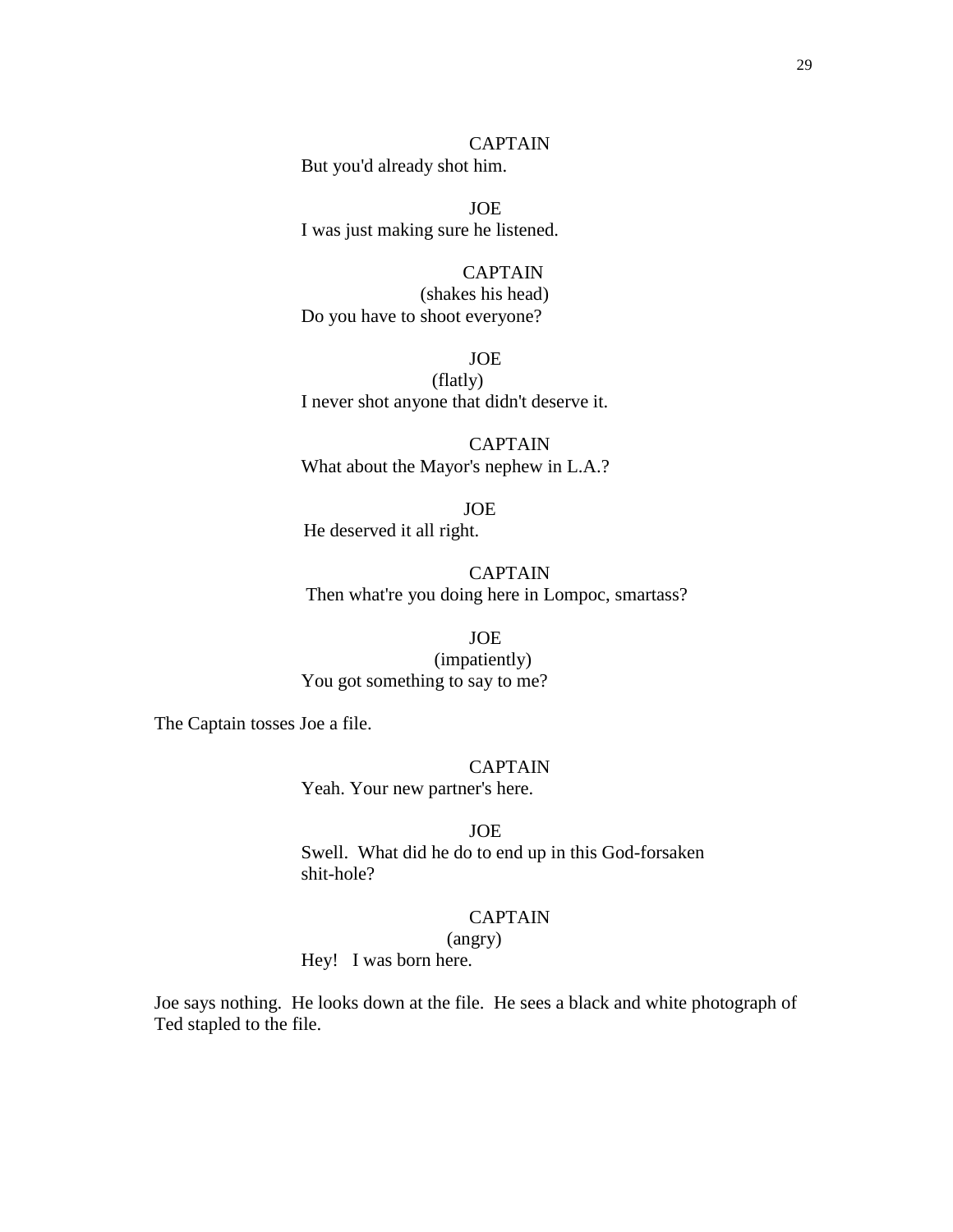### INT. MAIN OFFICE - DAY

Ted sits at a desk behind Pat at the front desk. He finishes a white styrofoam cup of coffee and sets it beside three other empty cups. Pat gets a call on the radio. It's a weary, irritated male voice—ABLE ONE.

> ABLE ONE (O.S.) Base, this is Able one. Come back.

PAT (into microphone) Able one, this is Base. Go ahead.

ABLE ONE (O.S.) Where the heck's our relief? We were supposed to be outta here over an hour ago.

Pat looks up and sees Joe step out of the Captain's office. He puts on his sunglasses.

PAT (into microphone) It's on the way, Able one. Over.

Brubaker looks around. He spots Ted and approaches. Ted jumps up to meet him, eager and brimming with energy. Ted holds out his hand and smiles.

> **TED** Officer Brubaker, I'm detective Lieutenant Ted Walburn.

 Brubaker walks right past him and up to Pat. Ted is left with his hand in the air, which he slowly lowers. Joe speaks to Pat.

> JOE Tell Marty I'm on my way.

#### PAT

I just did.

## JOE

Thanks, Radar.

Pat smiles. Joe takes a step away, stops and turns back.

JOE You know, you're looking pretty good lately, Pat.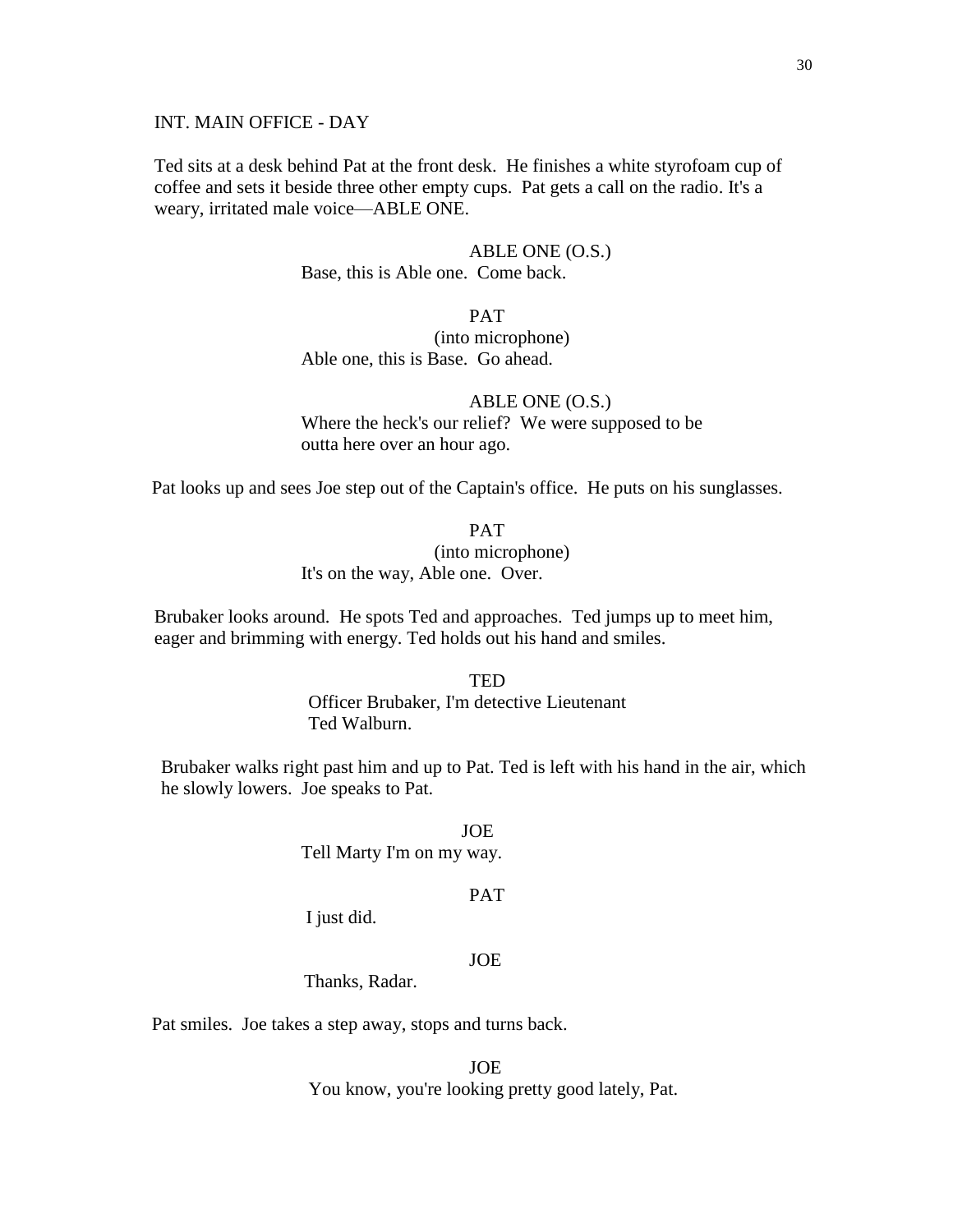## PAT

(blushing)

Thanks.

 JOE Have you been working out?

 PAT Yeah. I workout every morning.

## JOE

(hesitant) Uh . . . You wanna have dinner with me tonight over at Marty and Tina's?

PAT

 (smiles) Joe, is this a date?

JOE

(blushes)

No. It's just dinner.

#### PAT

Oh, O.K. Sure.

## JOE

Great.

 Joe opens the door and heads out of the police station. Ted looks at Pat helplessly. Pat nods toward Brubaker.

> PAT You better go or he'll leave you.

Ted hurries out the door.

EXT. PARKING LOT - DAY

Ted runs after Joe who is just getting into his car. Ted goes up to Joe's window.

TED

Hey, what's the idea?

Brubaker looks at him with a disapproving expression.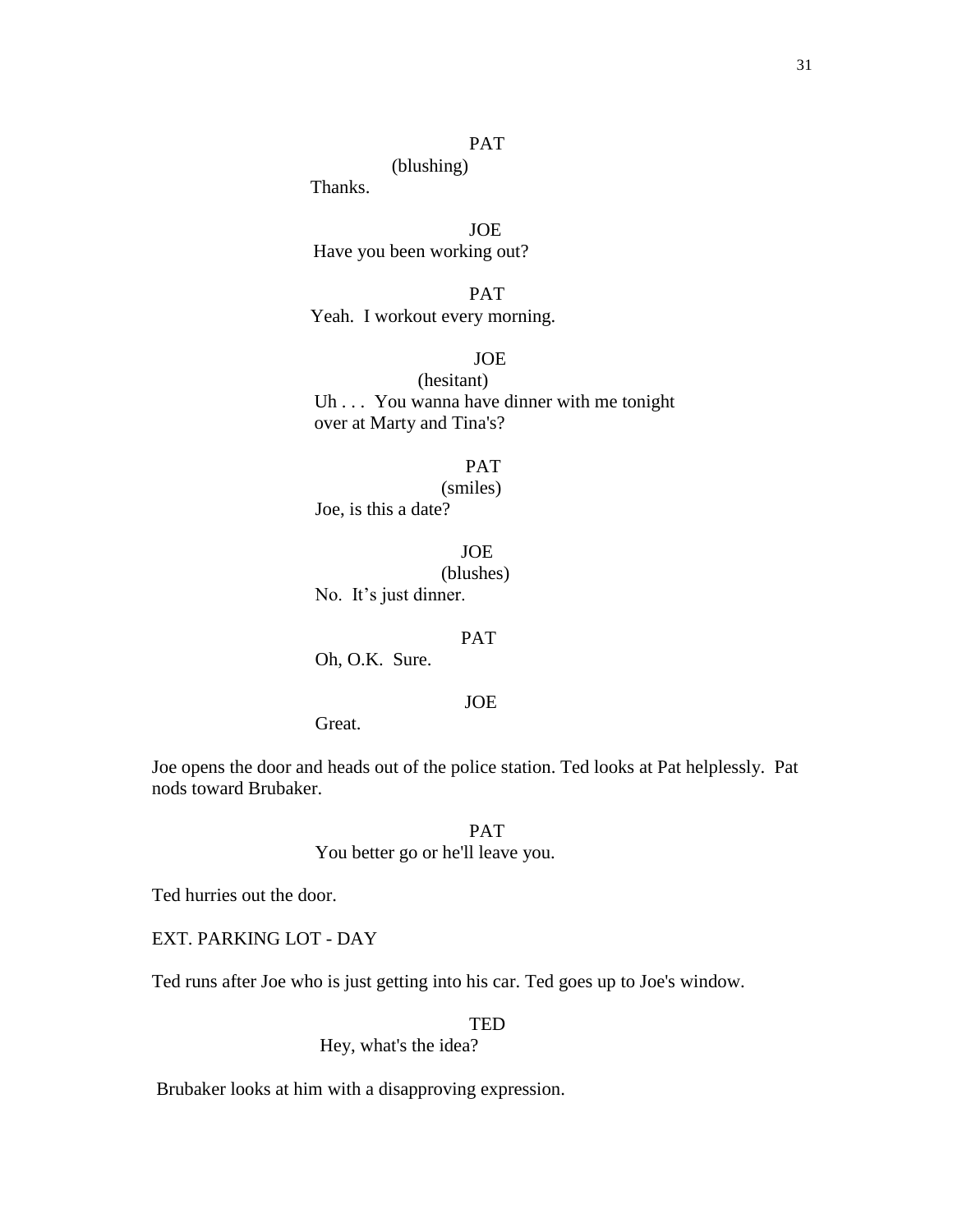### JOE

I don't like you.

## **TED**

(shocked) You don't like me? You've never met me.

JOE

(flatly) I read your file. I don't have to meet you.

#### **TED**

(indignant) Oh, yeah? Well . . . I've heard quite a few things about you, too. I'll bet your file doesn't look so hot, either.

Joe shrugs and starts the engine.

### JOE

Get in the car.

 Ted goes around to the passenger side. He opens the door and a cascade of beer cans spill out and clatter on the pavement. Ted looks from the beer cans up to Joe with an "I told-you-so" expression. Joe puts the car in gear and floors it. Ted jumps in as the door slams shut. A cloud of blue burnt rubber smoke lingers behind.

INT. JOE'S CAR - DAY

 Joe and Ted drive in silence. Every now and then Pat's voice can be heard over the radio,

but she's not talking to them. Ted begins to squirm.

#### **TED**

 Uh. Could we stop at a gas station? I've got to use the restroom.

Joe pulls over to the side of the road and stops the car. He gets out of the car and walks around to the passenger side of the car. He stops with his back facing Ted's window. Ted hears him unzip and begin pissing on the shoulder of the road.

EXT. ROADSIDE - DAY

Ted gets out of the car and also begins pissing on the shoulder.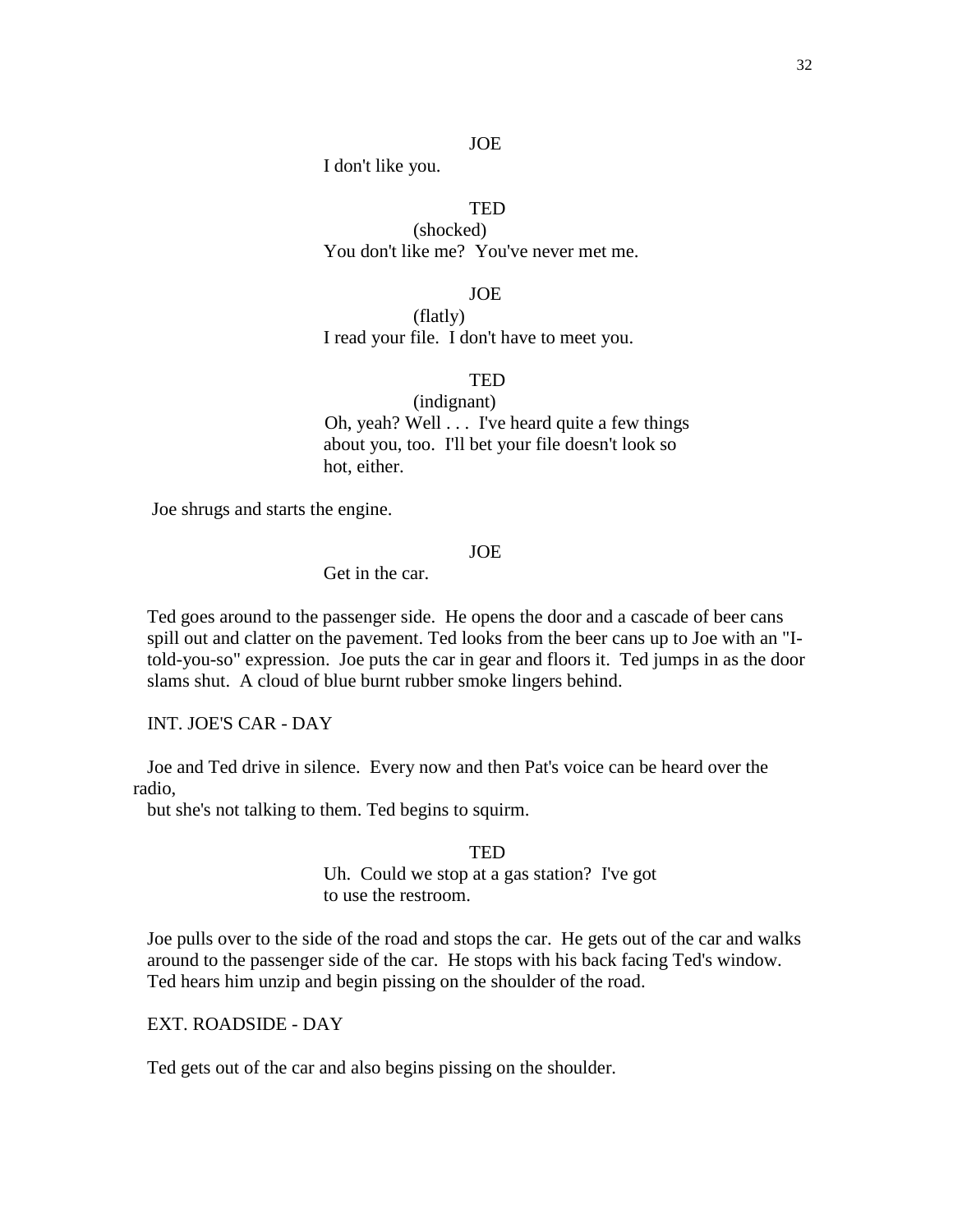JOE Lesson number one—when you're a cop you can piss wherever you want.

**TED** Just because you can doesn't mean you should.

JOE What is this? "My Fair Fuckin Lady?" You gonna teach me manners now?

> **TED** (exasperated)

 $No...$ 

JOE Good. Get in the fuckin' car.

They both get back in the car and speed off.

INT. JOE'S CAR - DAY

Ted looks at Joe's stone face and sighs.

TED We haven't gotten off to a very good start, have we?

JOE

No.

**TED** 

Could we start again?

JOE

No.

#### TED

Why not?

Joe slams on the brakes and the car screeches to a halt in the middle of the road. Joe turns to Ted.

> JOE Why didn't you back up your partner in Frisco?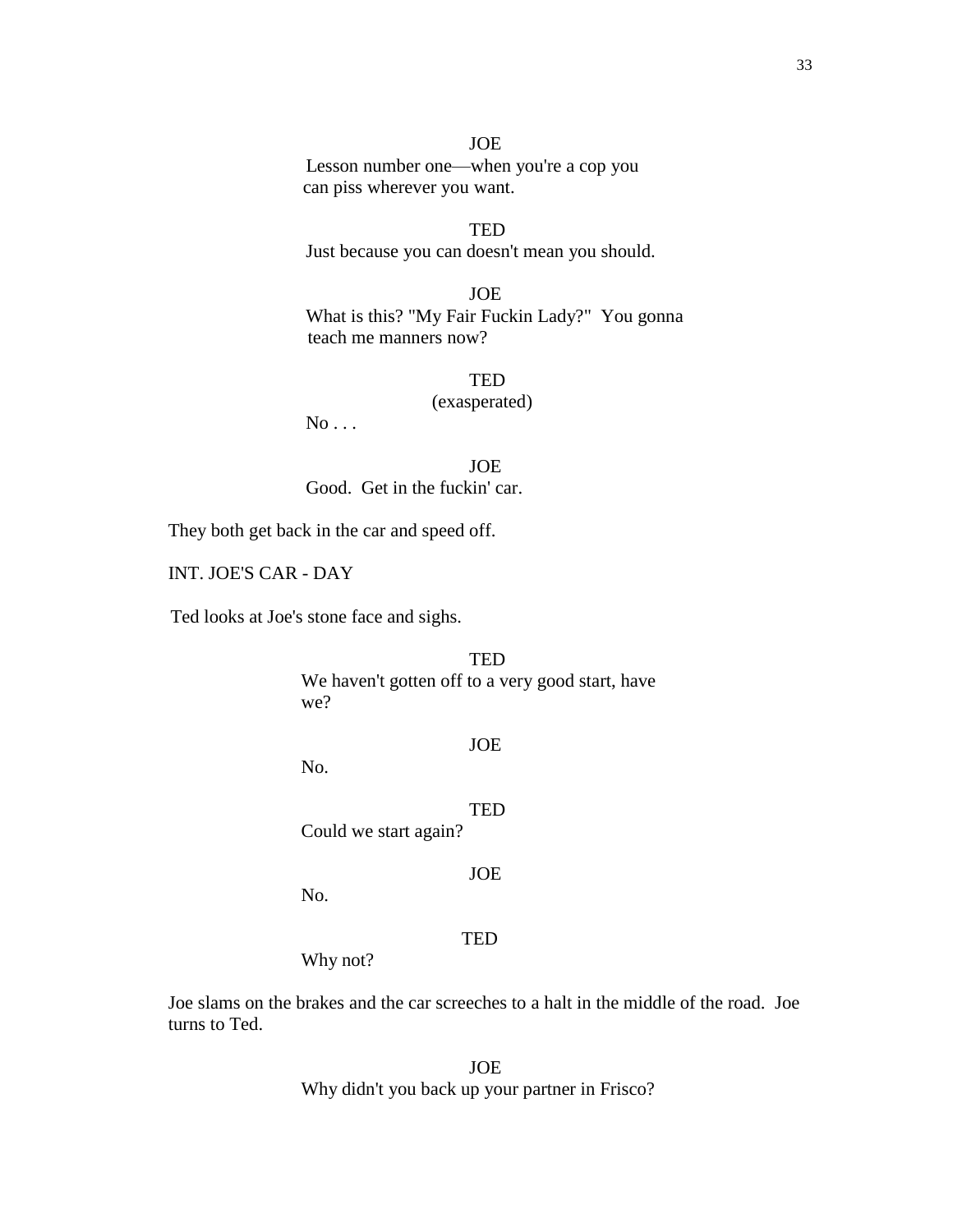## (hesitantly)

. . . I never had a clear shot.

## JOE

Your partner got killed. Why didn't you get one?

#### **TED**

The guy ran away.

JOE Why didn't you go after him?

> **TED** (intense)

My partner was dying!

JOE (more intense)

Did you save him?

#### TED

(sadly)

. . . No.

JOE

And you didn't get the motherfucker who shot him, either! All in all you're just worthless.

TED

(quietly) You don't understand.

Brubaker puts the car in gear and starts to drive away.

#### JOE

Oh, I understand all right. Remember, I'm in Lompoc, too.

EXT. ALLEY - DAY

 Joe's LTD turns a corner into a long alley lined with garbage dumpsters. Halfway up the alley is a green sedan. Joe parks behind it. Joe and Ted get out of the car.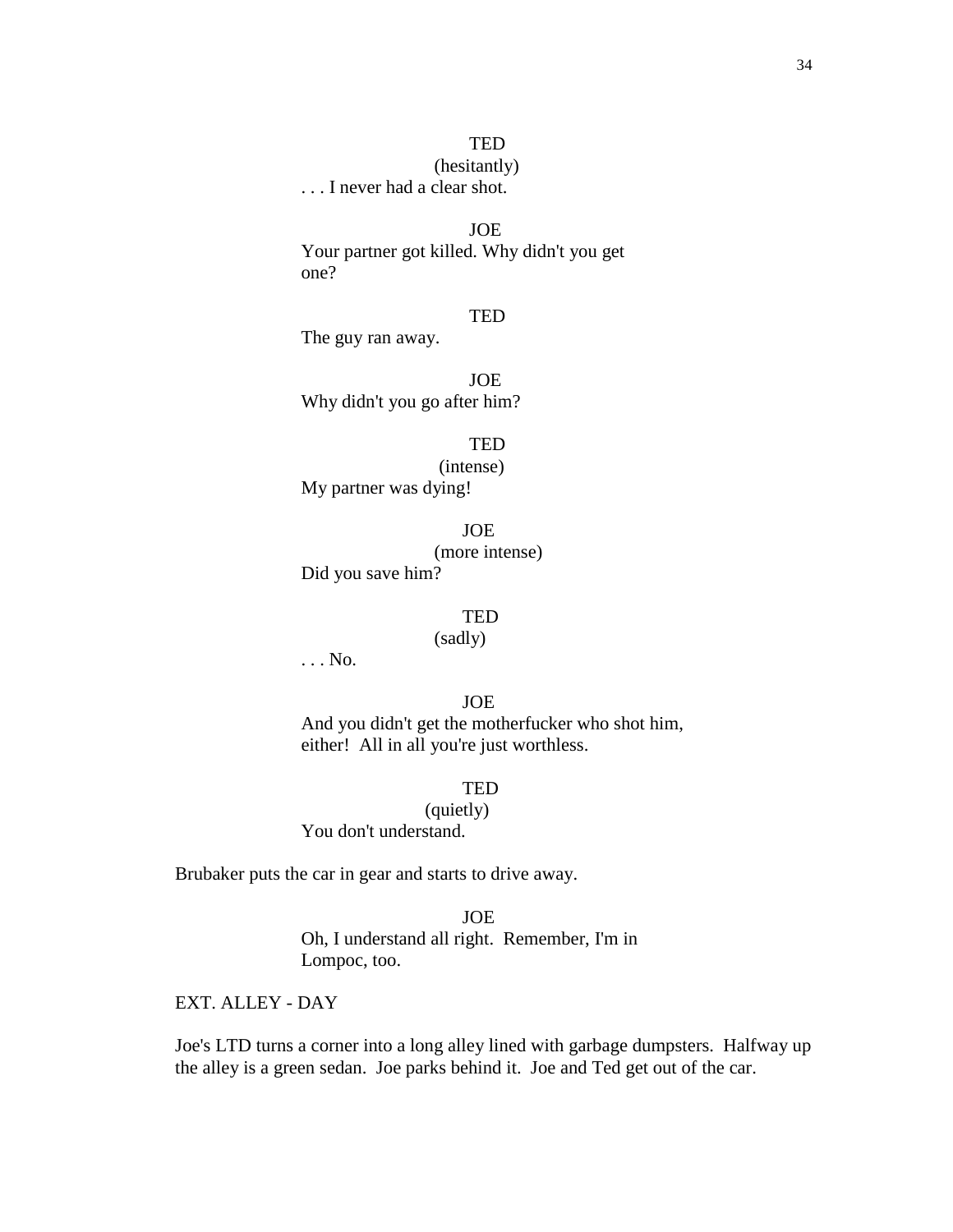**TED** Mind telling me where we're going?

JOE Stakeout. Drug house across the street. We got word something big is coming through. Personally, I think it's crap. These two dealers are such lame fucks that they couldn't handle a big shipment of Cheerios.

Joe goes through a doorway into an old apartment building and Ted follows.

INT. APARTMENT HALLWAY - DAY

 Joe and Ted walk up the hallway of the abandoned apartment building. Garbage and broken furniture litter the floor. Joe knocks on an apartment door. A voice comes from within.

Who is it?

JOE

It's Joe.

Thank God.

The door is opened by Detective MARTY POPESCU who is tall, blond and very tired.

MARTY You're two hours late for Chissakes!

JOE I had to break in the new guy.

Joe goes inside. Ted rolls his eyes and follows.

INT. STAKEOUT APARTMENT - DAY

 It's an empty apartment with two chairs, a table, recording equipment, a telescope on a tripod and a sea of McDonald's wrappers and coffee cups. Marty holds out his hand to Ted.

**MARTY** 

Hi, I'm Marty Popescu.

VOICE (O.S.)

VOICE (O.S.)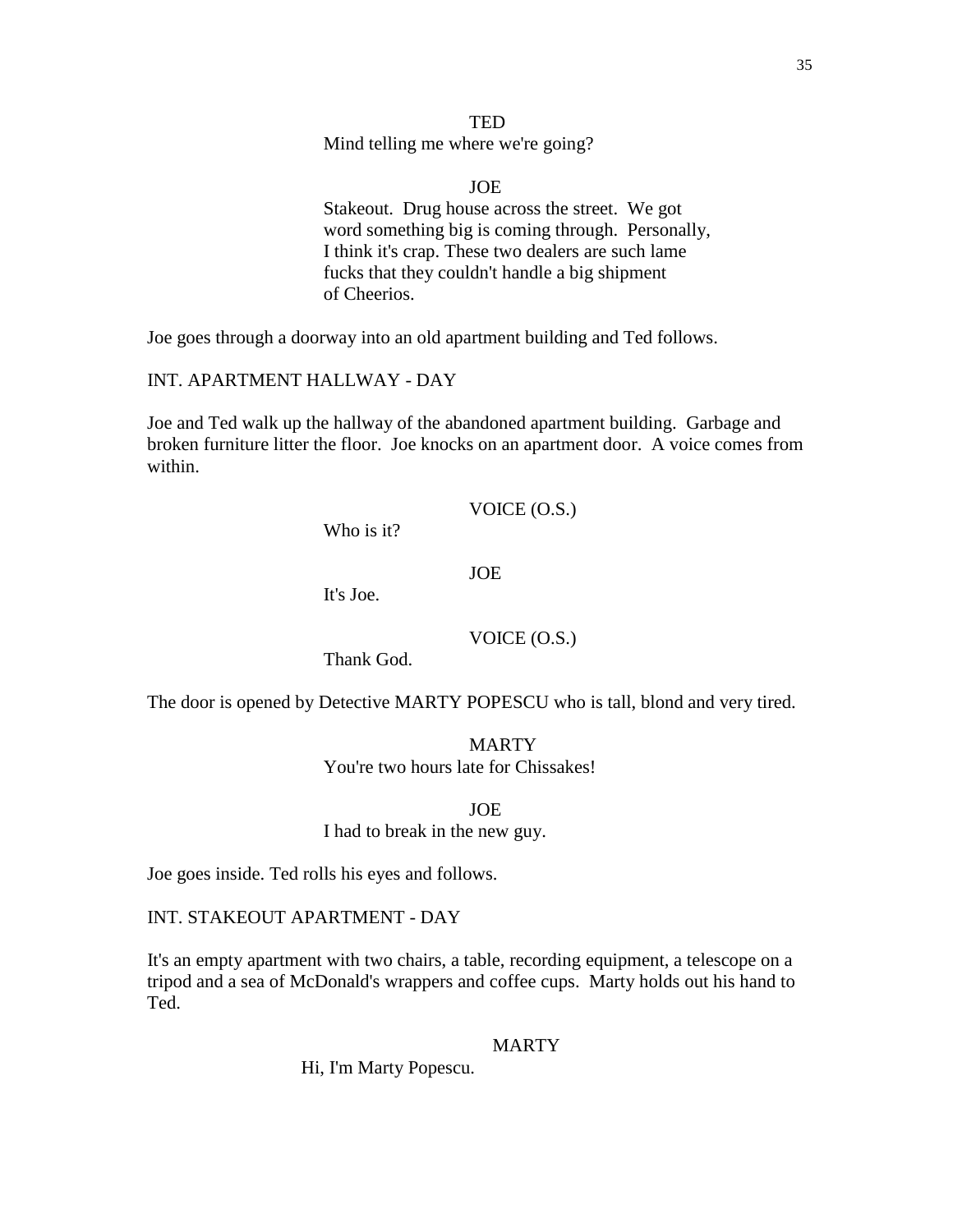Ted Walburn.

 They shake. Marty points to the detective with headphones on. He is stocky and black. His name is J.P. JONES.

#### MARTY

That's J.P. Jones. J.P. to his friends.

 Ted steps over and shakes J.P.'s hand. J.P. takes off the headphones and hands them to Ted.

J.P.

Nice t' meet you.

#### **TED**

You, too.

J.P. puts on his jacket and turns to Brubaker.

J.P.

I think something's coming down, but who knows with these schnooks. Maybe soon. I really do appreciate you getting here in time so that whatever it is, we don't have to deal with it.

Joe goes to the telescope.

JOE

Anything for you, J.P.

### **MARTY**

(to Joe) You coming over for dinner tonight?

JOE

Yeah. And I'm bringing someone.

#### MARTY

Oh, really? Who?

### JOE

Pat.

Marty and J.P. look at each other and raise their eyebrows.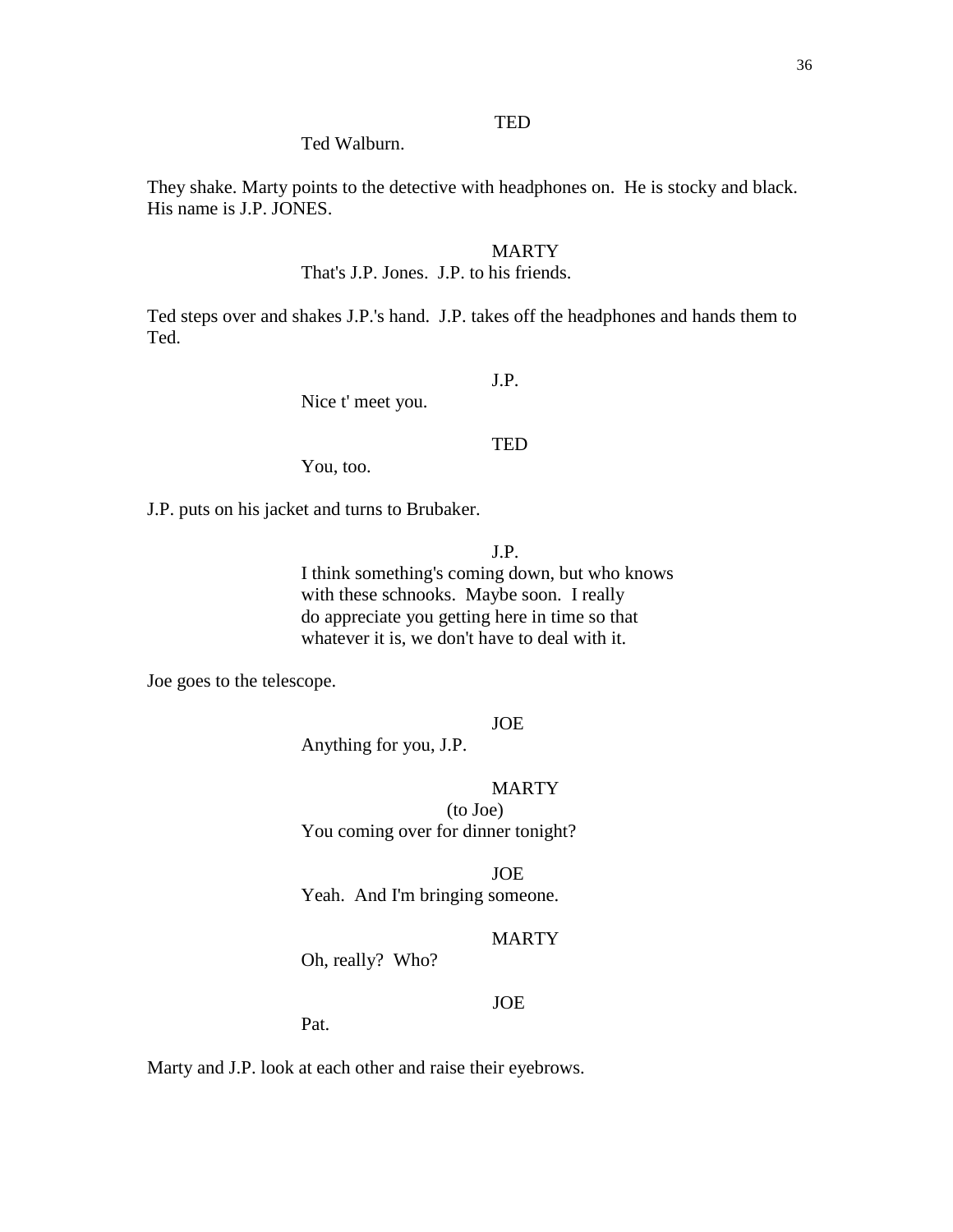# MARTY ‗Cause she needs a ride or ‗cause . . . you're . . .

# JOE

What?

 MARTY Nothing. I'll tell Tina to set another place.

J.P. and Marty leave, but keep talking.

*Pat?*

## MARTY (O.S.)

 J. P. (O.S.) Man, you looked at her lately? She be lookin' good. Must be workin' out or some shit . . .

Brubaker looks through the telescope. He sees . . .

EXT. APARTMENT ACROSS THE STREET - DAY

 In the apartment across the street the venetian blind is drawn. Through the blind two figures can be seen. One of the figures is pacing back and forth.

INT. STAKEOUT - DAY

Ted has the headphones on. Joe turns to him.

JOE Are they saying anything? (Ted doesn't hear him so Joe speaks louder) *Hey!*

(Ted looks) Let me hear it, too. Turn it up.

 Ted looks at the recording equipment--there's a lot of knobs. He chooses one at random and turns it. It causes a loud squelch in the headphones. Ted grimaces and quickly turns the knob down. He tries another knob and two male voices fade in, accompanied by Pink Floyd's "Dark Side of the Moon." One voice belongs to LON, the other to BILL.

> $BILL (O.S.)$  Why can't Roger Waters and David Gilmore just make up and cut a new record? I mean, what's the big deal? Why hold grudges?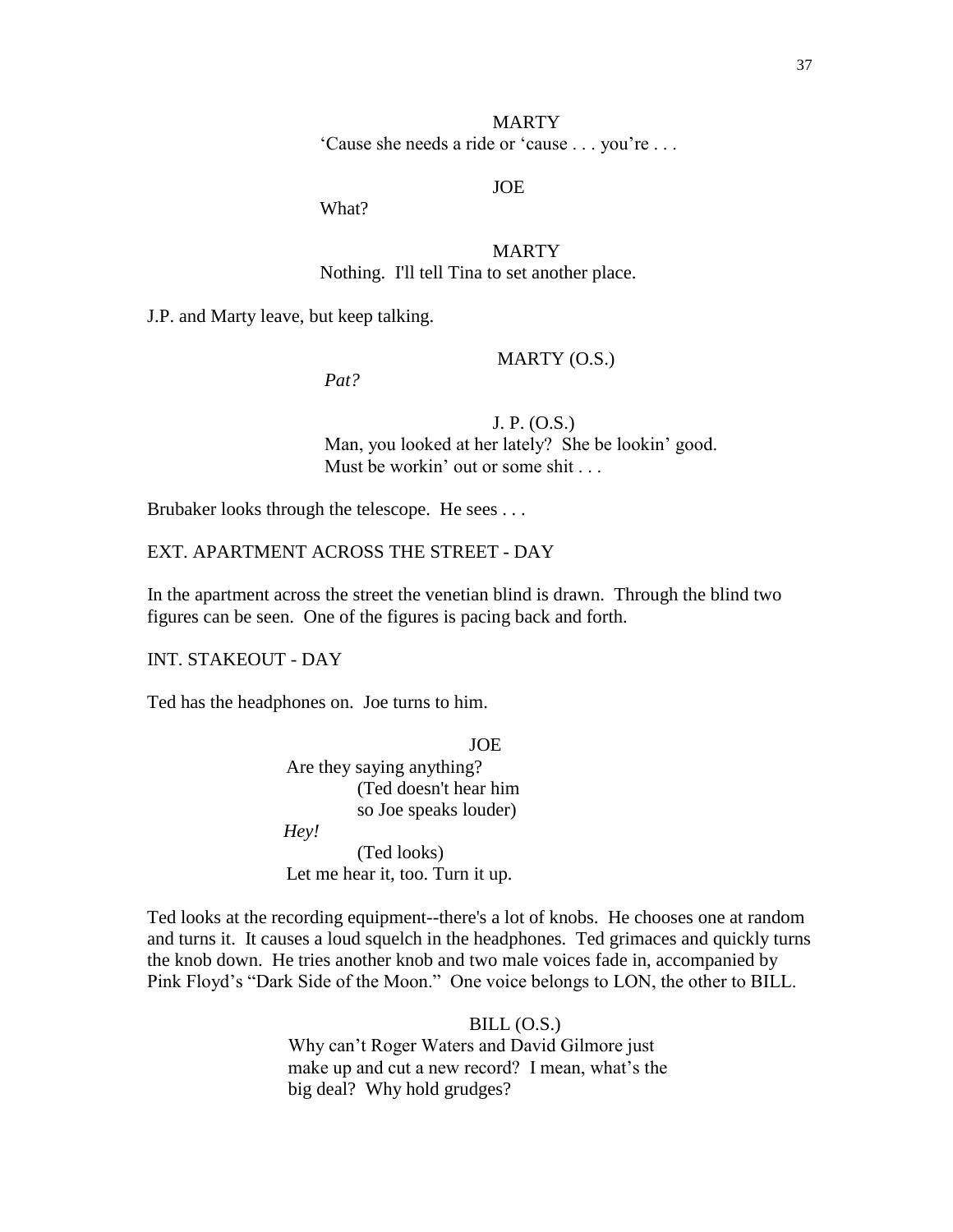Joe rolls his eyes and snorts.

## JOE

Oh, Christ! This fucking album came out twentyfive years ago.

(turns to Ted)

I'm gonna go get some donuts and coffee. Want anything special?

## **TED**

No, just a cup of coffee. But what if something happens?

JOE What? Like Pink Floyd getting back together? I'll hold my breath.

Joe snorts loudly and leaves.

Ted looks at the equipment, then drops the headphones.

#### $BILL (O.S.)$

 . . . Man, if Floyd put out a new album with Roger Waters on it would blow all this new shit away!

 $LON(0.S.)$ 

Oh, yeah.

Ted removes his jacket and loosens his tie.

EXT. THE DONUT DEPOT – DAY

Joe's LTD pulls into the Donut Depot's parking lot. He finishes guzzling another warm beer, crushes the can and tosses it on the floor. Joe gets out of the car.

INT. STAKEOUT – DAY

Ted has the speaker turned up and is reclining in a chair, his feet up on a table. The phone in Lon and Bill's apartment rings. Ted lowers his feet and pays attention. He hears Lon answer it.

> LON (O.S.) Hello? Are you on your way over? (listens) OK, see ya.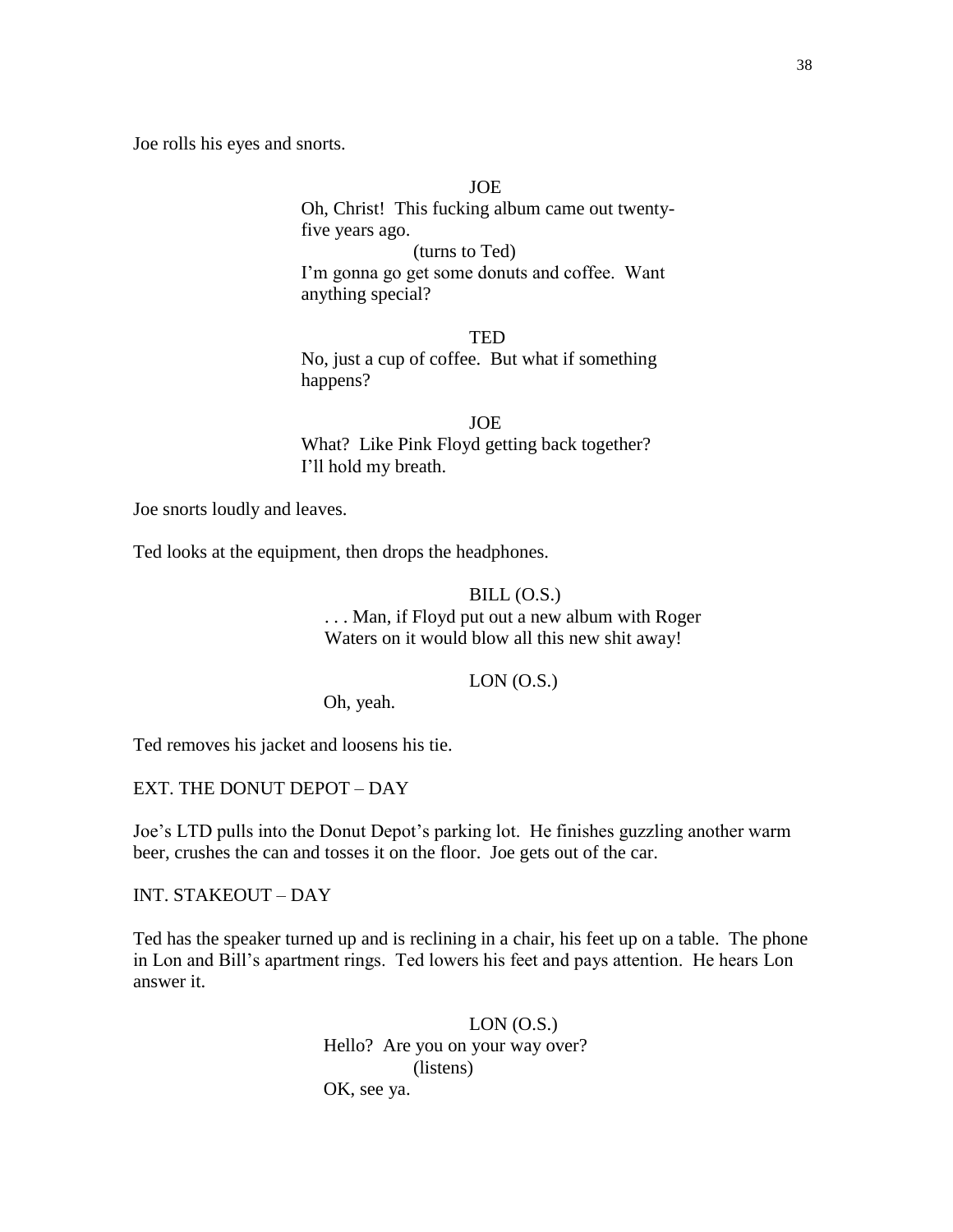Ted hears Lon hang up.

# $BILL (O.S.)$

. . . But who is this guy?

 $LON(0.S.)$ A pal of Vinnie's. How am I supposed to know.

 $BILL (O.S.)$ But Vinnie's an asshole and we haven't seen him in years.

#### $LON$  (O.S.)

Look, when was the last time you saw a key of smack? I don't think I ever seen a whole key. If he can get this for a reasonable price we stand to make a bundle. Then maybe we can pay off Farouk and get out of debt.

#### $BILL (O.S.)$

I don't know, if this guy's a friend of Vinnie's then I'm sure he's psychotic. When's he coming over?

#### $LON$  (O.S.)

Now.

BILL (O.S.)

*Oh fuck!*

# LON (O.S.)

 Ya know, you shouldn't smoke so much pot, it makes you paranoid. Here, take a valium.

 Ted stands up and looks around. What the hell is he supposed to now? He puts his jacket back on. He picks up the telephone, is about to dial and stops.

**TED** 

Hold on, be cool. Nothing's happened yet.

 Ted goes over to the telescope and looks through it. He sees Bill peering through the blinds with a pistol in his hand. Ted ducks down to get out of sight.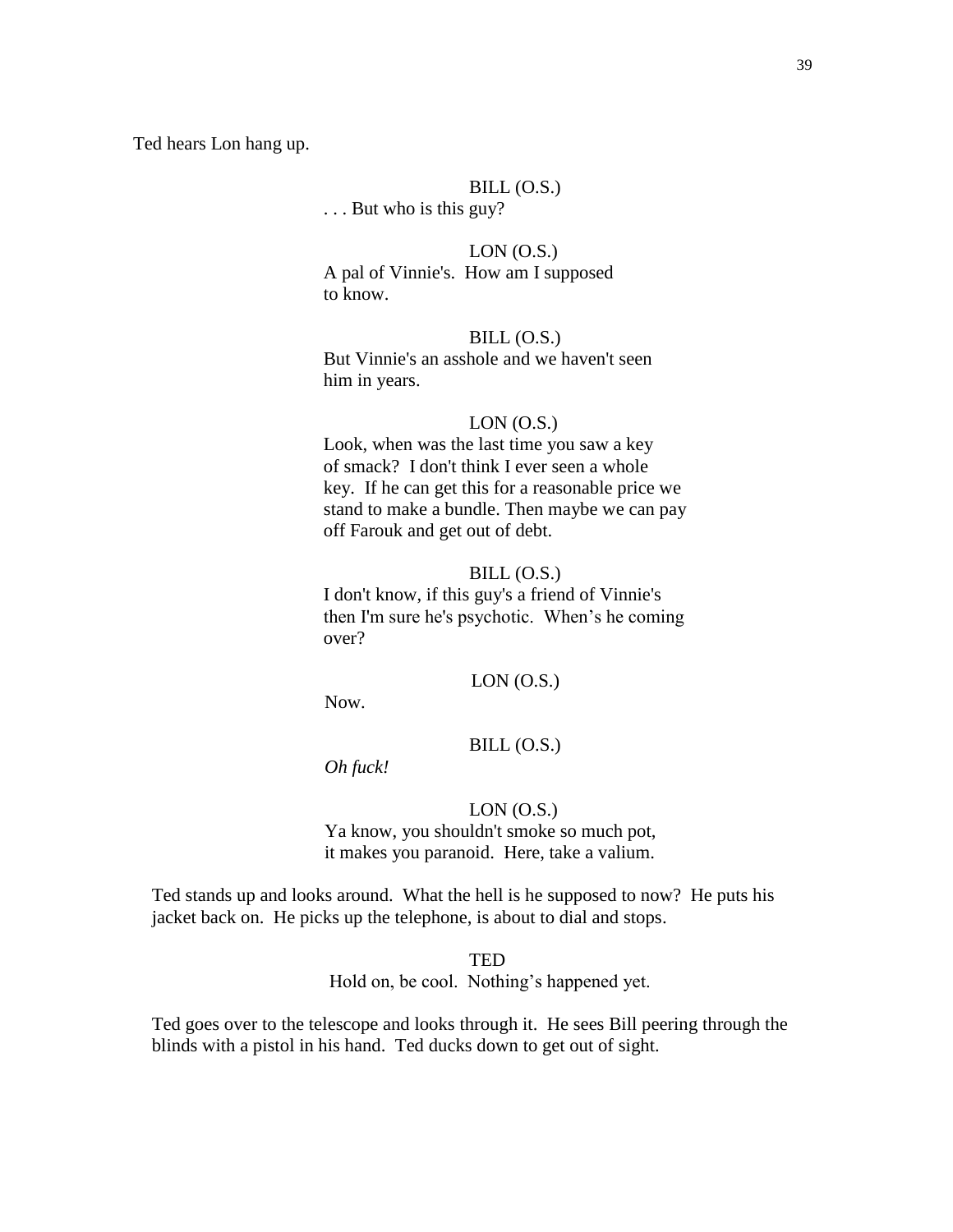# **TED**

Oh, shit!

# INT. THE DONUT DEPOT – DAY

 Joe's the next person in line. The guy in front of him turns around and it's Frank Taylor! Frank hold the Pan Am flight bag. He takes a handful of pills and washes them down with hot coffee. He exits the shop. Joe steps up and orders.

INT. STAKEOUT – DAY

 Ted cautiously stands up and looks back through the telescope. The blinds at Lon and Bill's are closed. Ted tilts the telescope down and sees . . .

EXT. STREET - DAY

 It's Frank Taylor and he's got the flight bag. Frank rubs his neck and enters the back door of Lon and Bill's apartment building.

INT. STAKEOUT - DAY

Ted looks totally panicked. He picks up the phone again and stops.

TED Wait. Who am I calling? (points at the radio) Get a car here.

Ted hangs up the phone and picks up the microphone.

**TED**  (into mike) Anybody there?

Marty Popescu's voice comes through the speaker.

## MARTY (O.S.)

Who is this?

 TED This is Ted. Detective Lieutenant Walburn. We just met.

> MARTY (O.S.) Yeah, Ted. What's up? Where's Joe?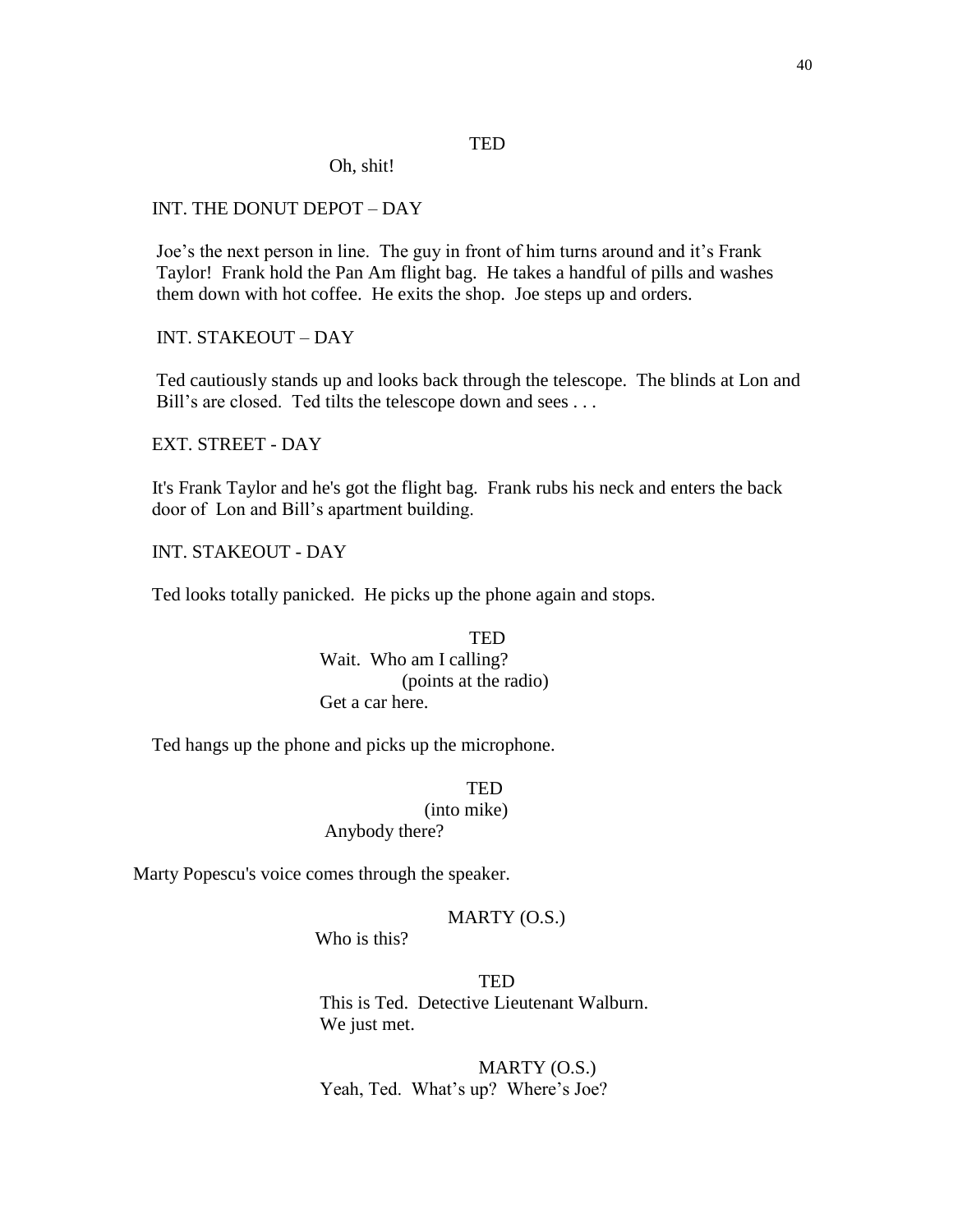# TED

Uh, he's uh . . . out. But, uh, this thing is happening now. A guy just went into the building holding a flight bag.

# MARTY (O.S.) Aw shit! We'll meet you at the back door.

# **TED**

# (into mike) OK, right, I mean, Roger. See ya there.

Just then Joe comes walking in holding cups of coffee and a bag of donuts.

**TED** 

 This thing's happening now. The guy showed up with the drugs.

#### JOE

Get out.

# **TED**

 No. Marty and what's-his-face are on their way back.

 Joe nods, sets down the coffee and donuts, reaches into his jacket and removes a Colt .45.

JOE

What're you packing?

Ted opens his coat and pulls out his new .45. Joe recognizes the weapon.

JOE

That was Manuel Gonzalas'.45. He was my last partner.

TED

What happened to him?

Joe takes the .45 from Ted.

 JOE K.I.A. Just like *your* last partner.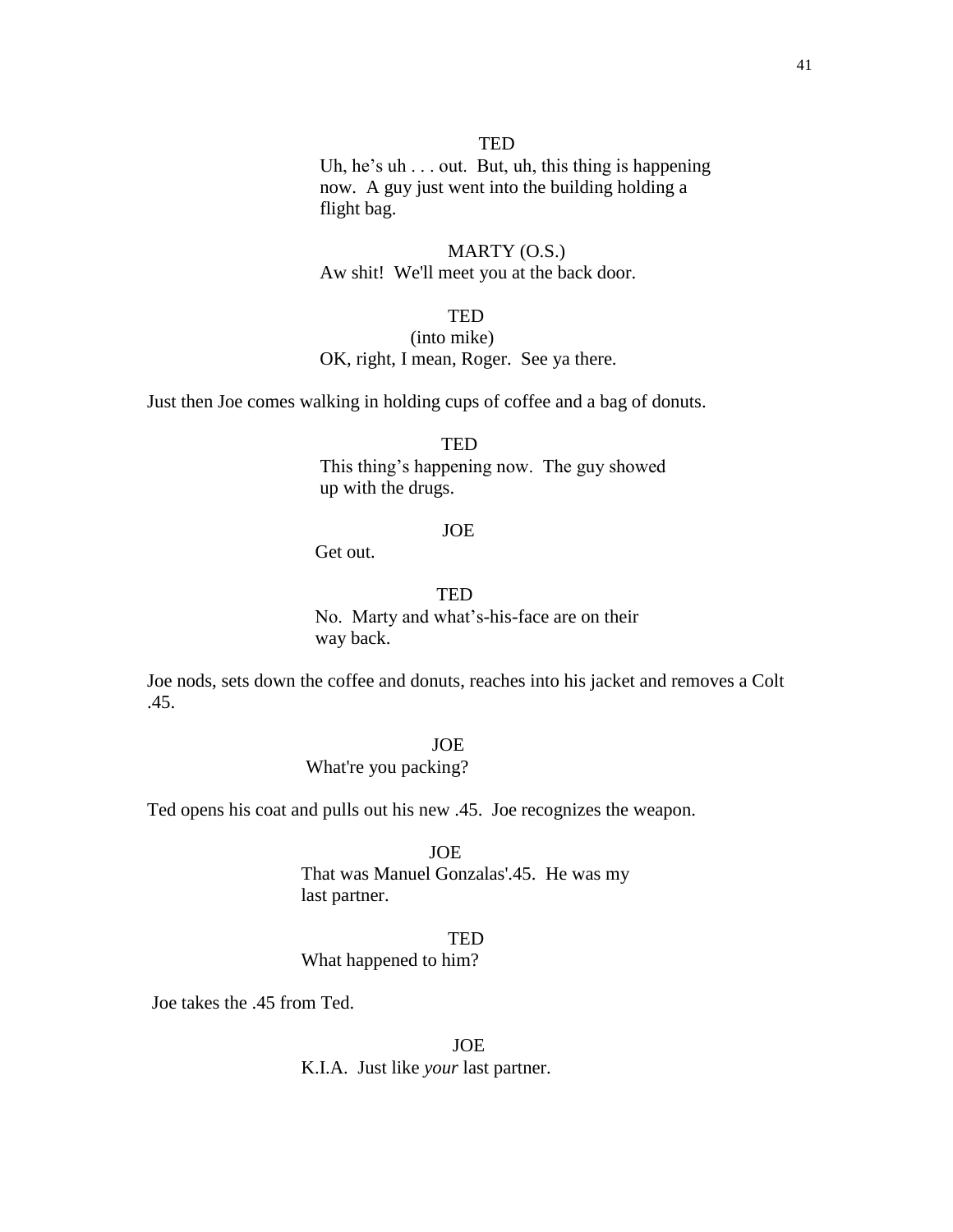# Your popularity's not rising.

 He tosses Ted the empty clip, then reaches into his pocket and hands him a handful of .45 bullets.

> JOE The only smart thing you've done today is to choose a .45.

Ted lowers his head and loads the clip.

CUT TO:

# INT. APARTMENT HALLWAY - DAY

 Frank walks up the ratty apartment hallway with the flight bag in his hand. He looks at a scrap of paper in his hand, stops in front of an apartment door, takes a deep breath and knocks. Bill's voice comes from behind the door.

## $BILL (O.S.)$

Who is it?

## FRANK

It's Frank Taylor. We talked on the phone.

 The door is opened by a cadaverously thin fellow wearing shorts. He is BILL. Bill sees the flight bag and motions Frank in.

INT. BILL & LON'S APARTMENT - DAY

 Frank enters and meets LON, a big heavy guy, with long hair wearing green hospital scrubs. The apartment is poorly lit, has tie-dyed material draped from the ceiling and macrame plant hangers.

> LON So, you're friends with Vinnie, huh?

FRANK Well, actually, no. He's friends with my brother, Ivan.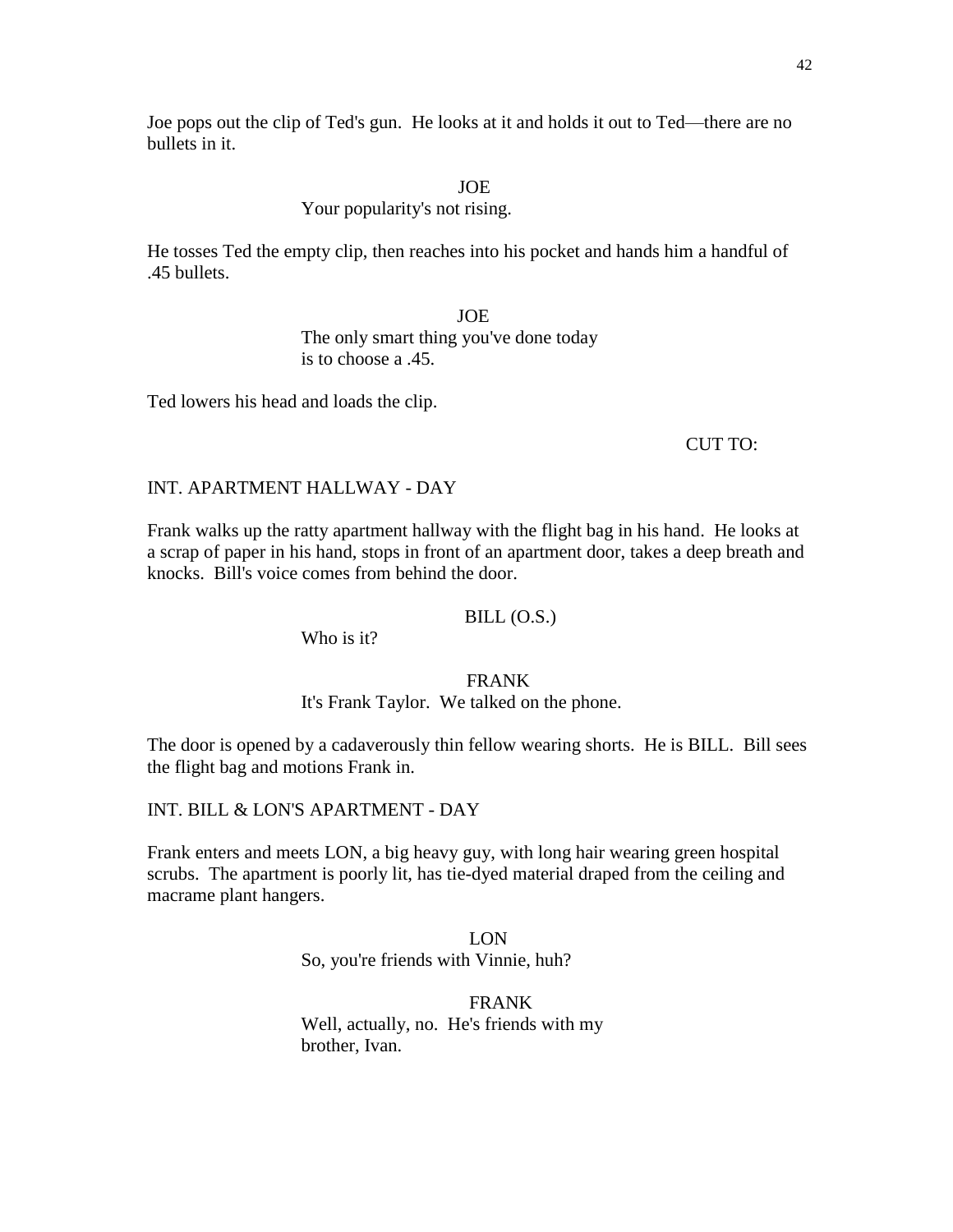BILL That's one point in your favor.

FRANK

What does that mean?

## BILL

Nothing.

LON I remember Ivan. Kind of bald and a real nut?

## FRANK

Yeah, that's him.

LON What's he doing now?

FRANK Five to ten for armed robbery.

# LON

 $Oh \ldots$ 

Lon steps up to Frank and tries to take the flight bag. Frank is hesitant to give it up.

FRANK

What about the money?

 LON Let's just see if it's any good first.

> FRANK It's completely pure. China White.

#### LON

Yeah, yeah, sure it is. (he takes the bag) Let's just make sure.

 Lon opens a cupboard revealing test tubes, Bunsen burners, a triple-beam scale and other scientific equipment. Lon takes a little spoonful of heroin out of the kilo and dumps it into a test tube full of solution. He mixes it up and puts it over a flame.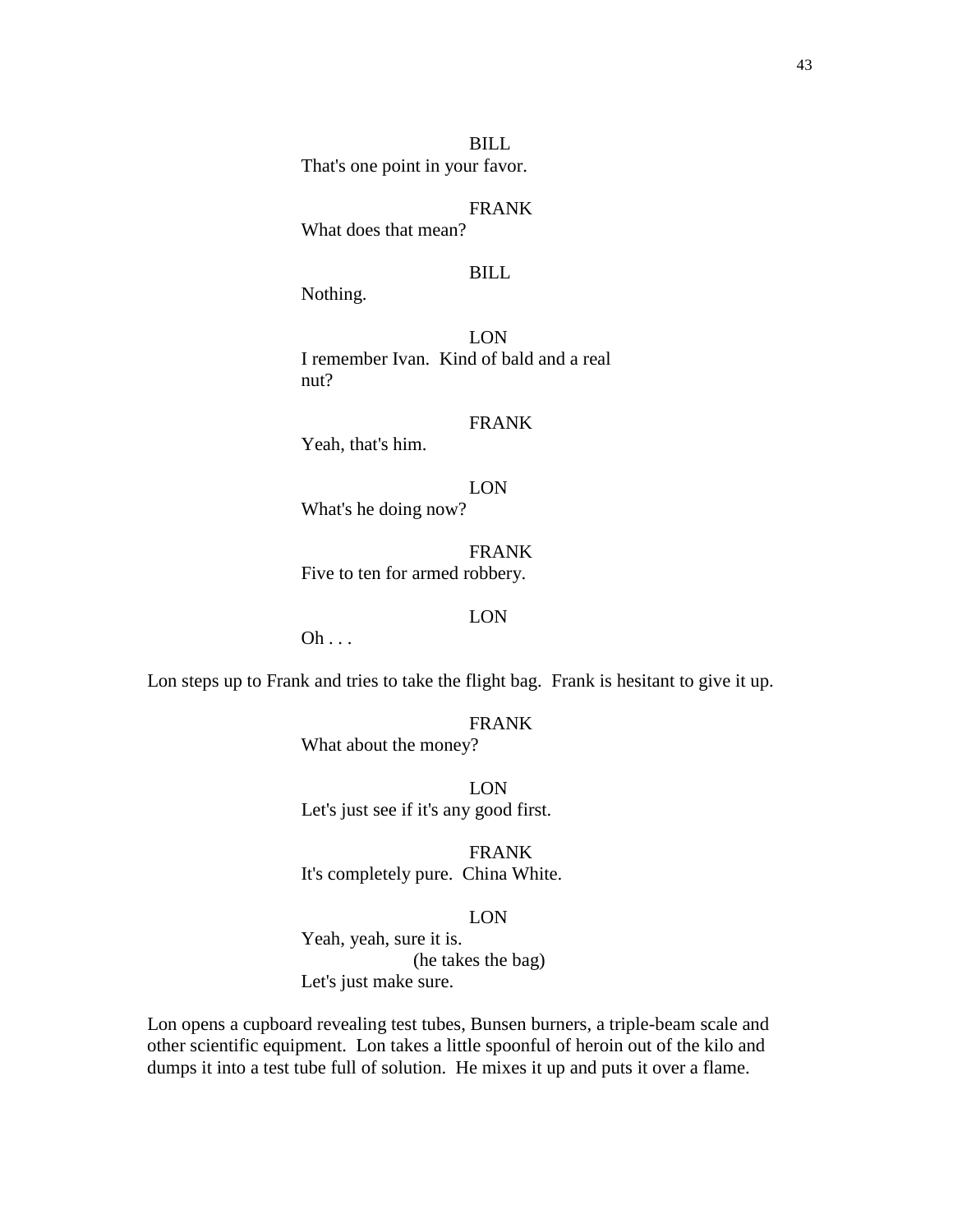LON The higher it goes, the better it is.

# FRANK

I know that.

# LON

(grinning)

'Course you do.

 The solution in the test tube begins to bubble. It goes up, higher and higher, until it reaches the top. Bill and Lon are bug-eyed.

# LON

This shit is almost pure!

# FRANK

I told you so.

LON I'm sorry I doubted you. Now, how much do you want?

## FRANK

(suspicious) One hundred grand, you know that.

LON

'Course we do. But that's a little steep. Once we break it down and everything it won't be worth much more than a hundred grand.

## FRANK

 *Don't shit me, man!* That's at least a million bucks worth of smack--maybe two million. I want a hundred grand and not a penny less.

Lon and Bill look at each other and shrug.

# LON

We haven't got a hundred grand.

Frank is beginning to look like a caged animal. He looks from Bill to Lon, then back.

 FRANK What do you mean? The deal was all set.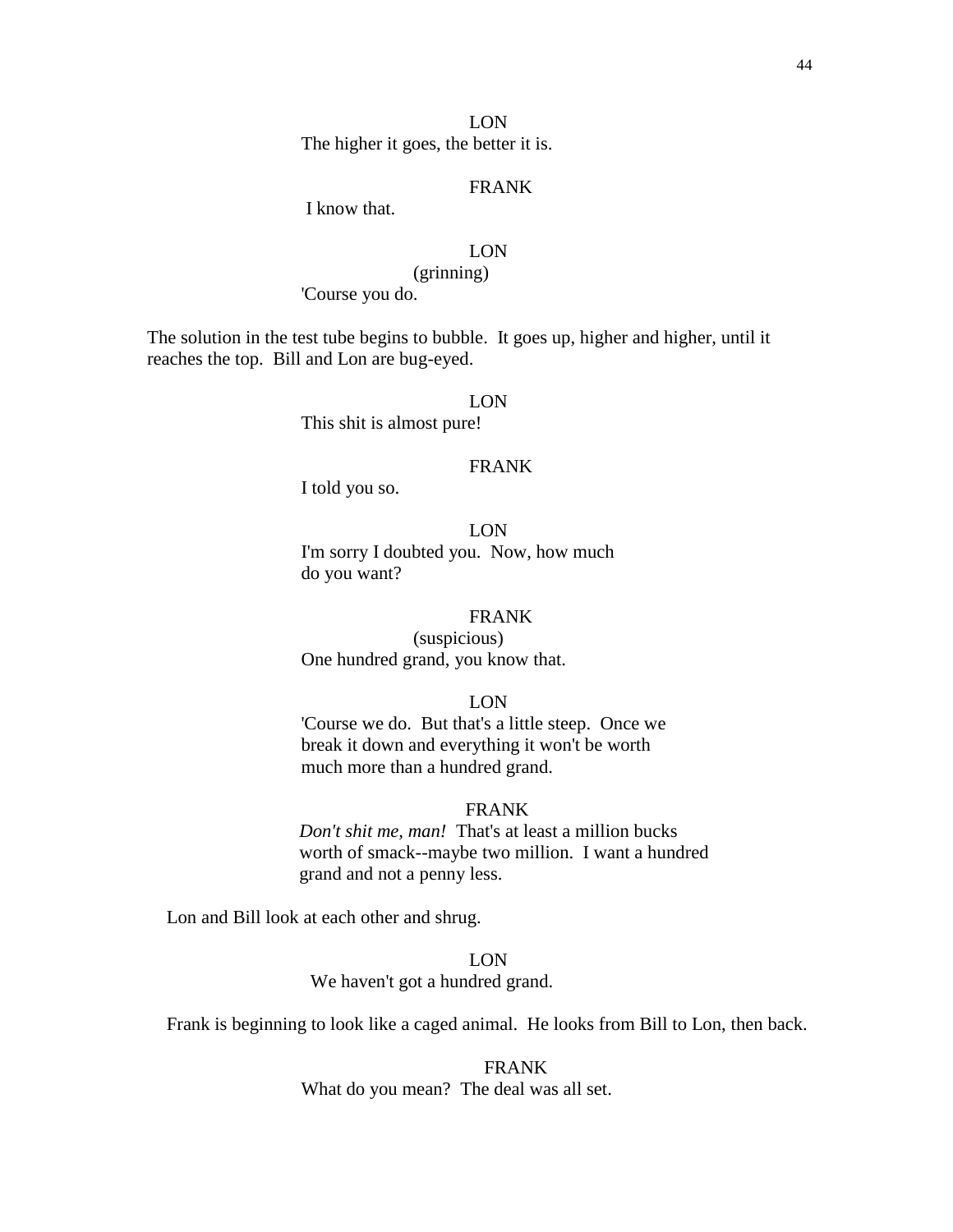45

## LON

What'sa matter? Can't you hear? We haven't got that much cash.

# FRANK

But you knew I was coming and the smack is completely pure, why don't you have it?

# LON

We couldn't raise it.

# FRANK

(infuriated) Well, how much do you have?

Bill and Lon look at each other. Lon reaches into the crack of his chair and pulls out a roll of bills. He hands it to Frank.

# LON

Forty-five hundred.

Frank looks at the money.

#### FRANK

(outraged) Forty-five *hundred?* I wouldn't take forty-five *thousand!*

LON

Then don't! Where do you get off thinking you can Just walk in here and demand a hundred grand, anyway?

BILL

Yeah. We don't even know you.

#### FRANK

*Fuck you! Fuck both of you!*

There is a sharp knock at the door.

# $JOE (O.S.)$

*Open up! Police!*

Frank's face twists into a an ugly knot. He reaches into his coat.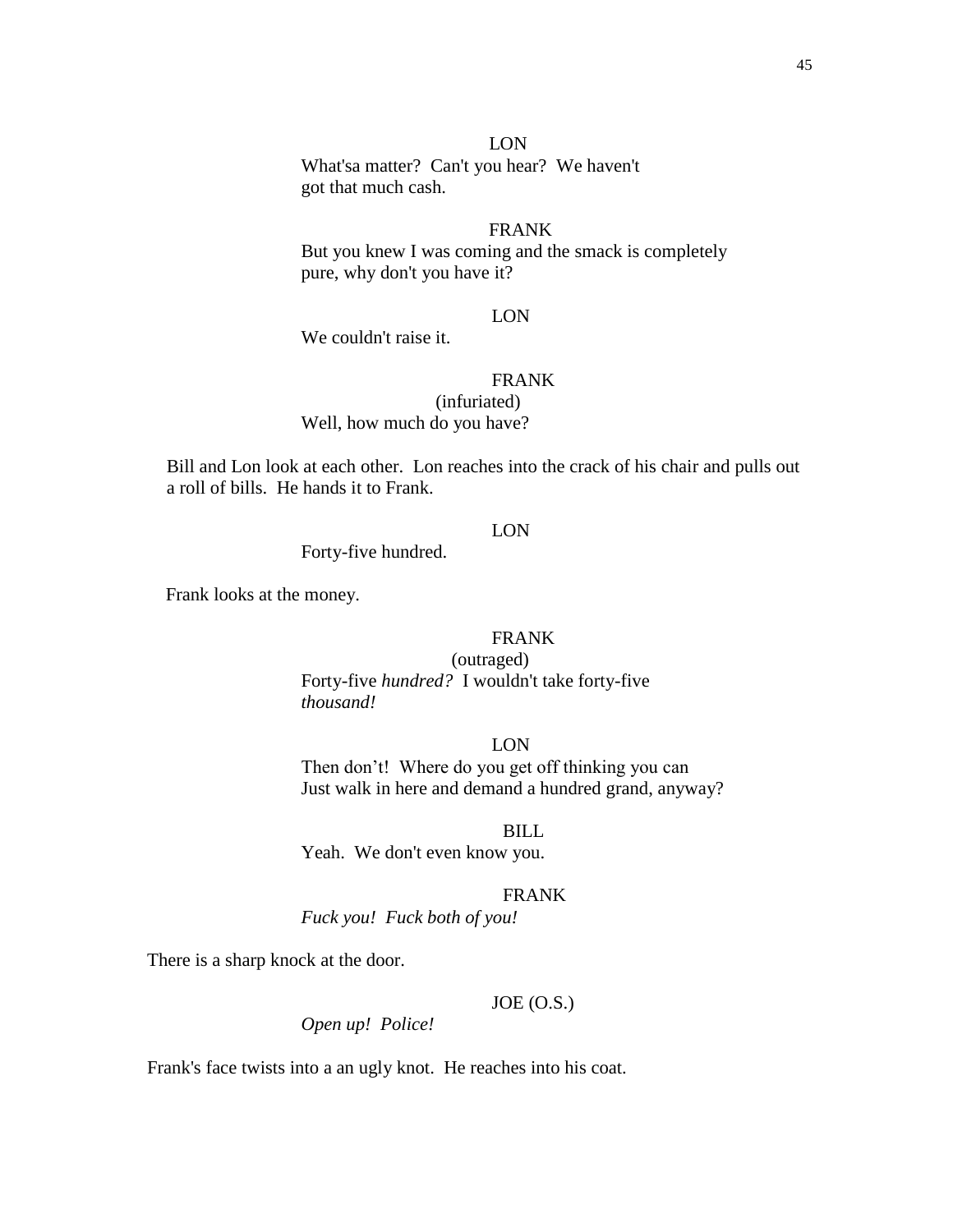#### FRANK

# *You fuckwads!! You set me up!!*

 Frank pulls out a .38 police special and points it at Bill. Bill lifts his arm to block and Frank shoots him point-blank in the hand. Bill screams in terrible pain as the bullet goes right through his hand and just misses his face. Lon dives to the floor. The door is kicked in and Brubaker, Ted, J.P. and Marty come bursting in.

#### JOE

# *Freeze! This is a bust!*

 Suddenly the door comes flying back, hitting Joe right in the face sending him back into J.P. Frank is hiding behind the door. As Frank dashes across the room toward the window he fires blindly behind himself. Marty Popescu is hit twice in the chest and goes down. Everyone else dives to the floor.

 As Frank gets to the window he sees the flight bag left behind. He has the forty-five hundred dollars in his hand. Joe raises his pistol and has Frank in his sights. Ted sits up directly between them blocking the shot. Frank is out the window and gone before Ted has raised his gun. Joe looks down at Marty who is bleeding profusely and dying. Joe begins applying chest massage to keep him breathing. He glances up at Ted with a furious expression. Ted looks back in confusion.

#### JOE

*Get him!*

 Ted nods, jumps to his feet, dashes to the window and goes out. Lon sits up. J.P. turns his weapon on him.

> J.P. Don't move a fuckin' muscle, fatboy!

Joe pushes on Marty's chest, blood oozing over his hands.

JOE Hang in there, pal. *Please*, just hold on. Help's on the way.

#### EXT. THE BACK OF THE APARTMENT BUILDING - DAY

 Frank comes down the fire escape stuffing the money in his pocket. He looks up and sees Ted coming after him. Frank fires a shot wildly. The bullet slams into the brick wall a foot from Ted's face. Brick shrapnel pelts him. Frank jumps off the fire escape and runs as fast as he can down the alley. Ted dashes down the stairs and into the alley.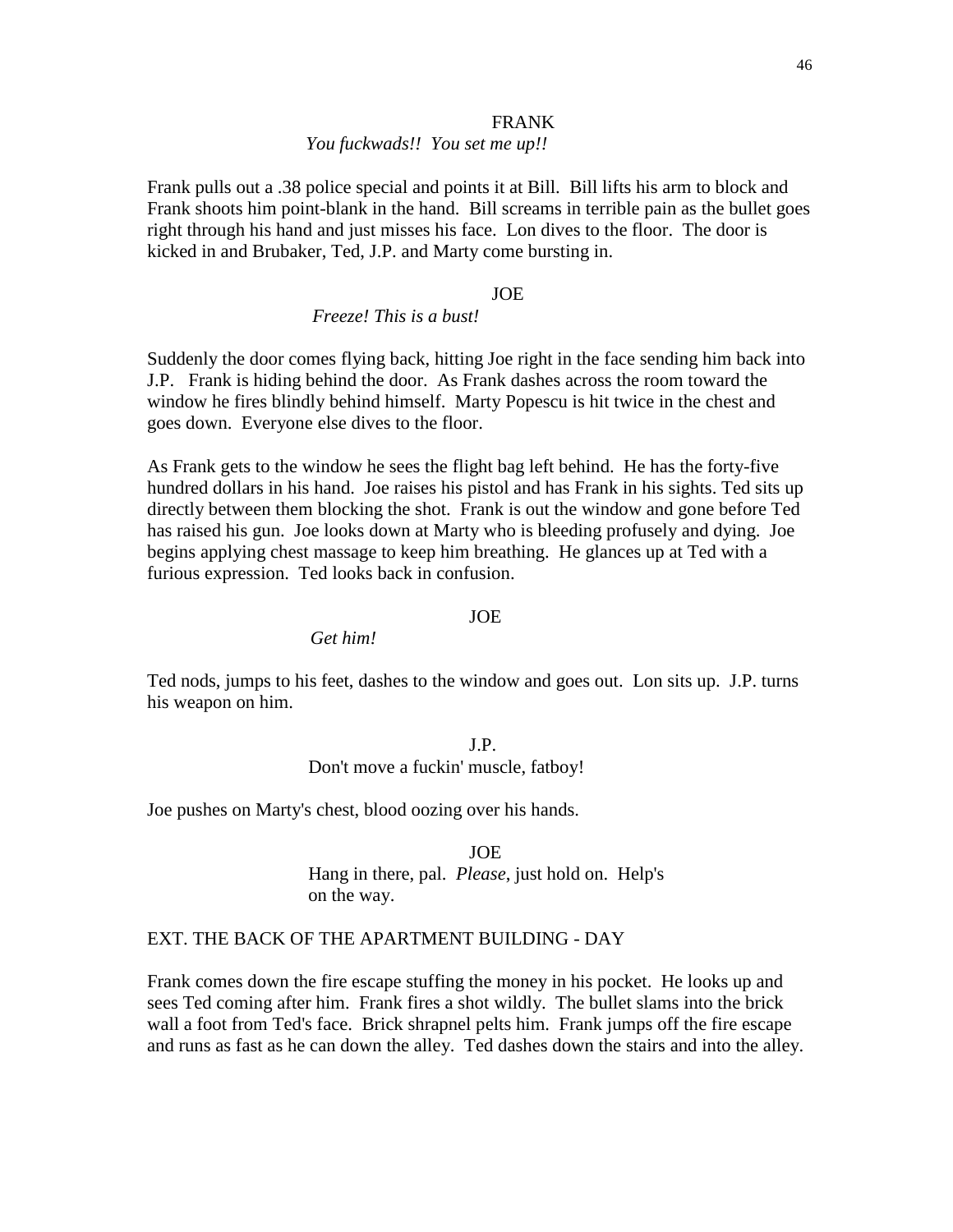### EXT. ALLEY - DAY

 Frank runs up the alley past garbage dumpsters and climbs right over Joe's car which is blocking the alley. Ted stays right behind, his pistol in his hand. He also goes right over Joe's car. Frank gets to the end of the alley and finds a wooden fence blocking his way. Frank throws himself at the fence and pulls himself over. Ted raises his pistol.

# TED

*Stop!*

 Frank is already over the fence. Ted stomps his foot and keeps running. He hops the fence and tears his jacket on the top.

#### EXT. BACKYARDS - DAY

 Frank runs through several people's back yards. He goes through lines of drying laundry and hops each of the fences. Ted is right behind, ducking through the clothes and hopping the fences. Frank gets to a high wooden fence. He goes to climb it and a ferocious growling Pit Bull leaps at him. Frank gasps and jumps back off the fence. He turns right and high tails it up the walkway between the houses.

 Ted is running fast, gets to the wooden fence and hops it. Ted hits the ground and the snarling Pit Bull is three feet in front of him, ready to pounce.

# TED

*Oh, fuck!*

 Ted turns and throws himself back at the fence. The Pit Bull attacks. It catches Ted's pant leg as he's halfway over. Ted flops to the ground on the other side of the fence. A chunk of his pant leg is bitten off and the sleeve of his suit coat is torn. Ted gasps in relief. He looks all around and sees Frank quickly retreating down the walkway. Ted raises his pistol, aims and starts to shake. He gulps grits his teeth, brings up his other hand to steady his aim and . . . It's too late. Frank is long gone.

 Suddenly there is the sound of someone coming through the bed sheets on the clothes line beside him. Ted swings his pistol around and yells.

## TED

*Freeze!*

#### $JOE (O.S.)$ Shoot me and I'll kill you little prick!

 Ted lowers his gun. Brubaker steps out from behind the sheets, his pistol out and ready. Blood covers his hands and coat.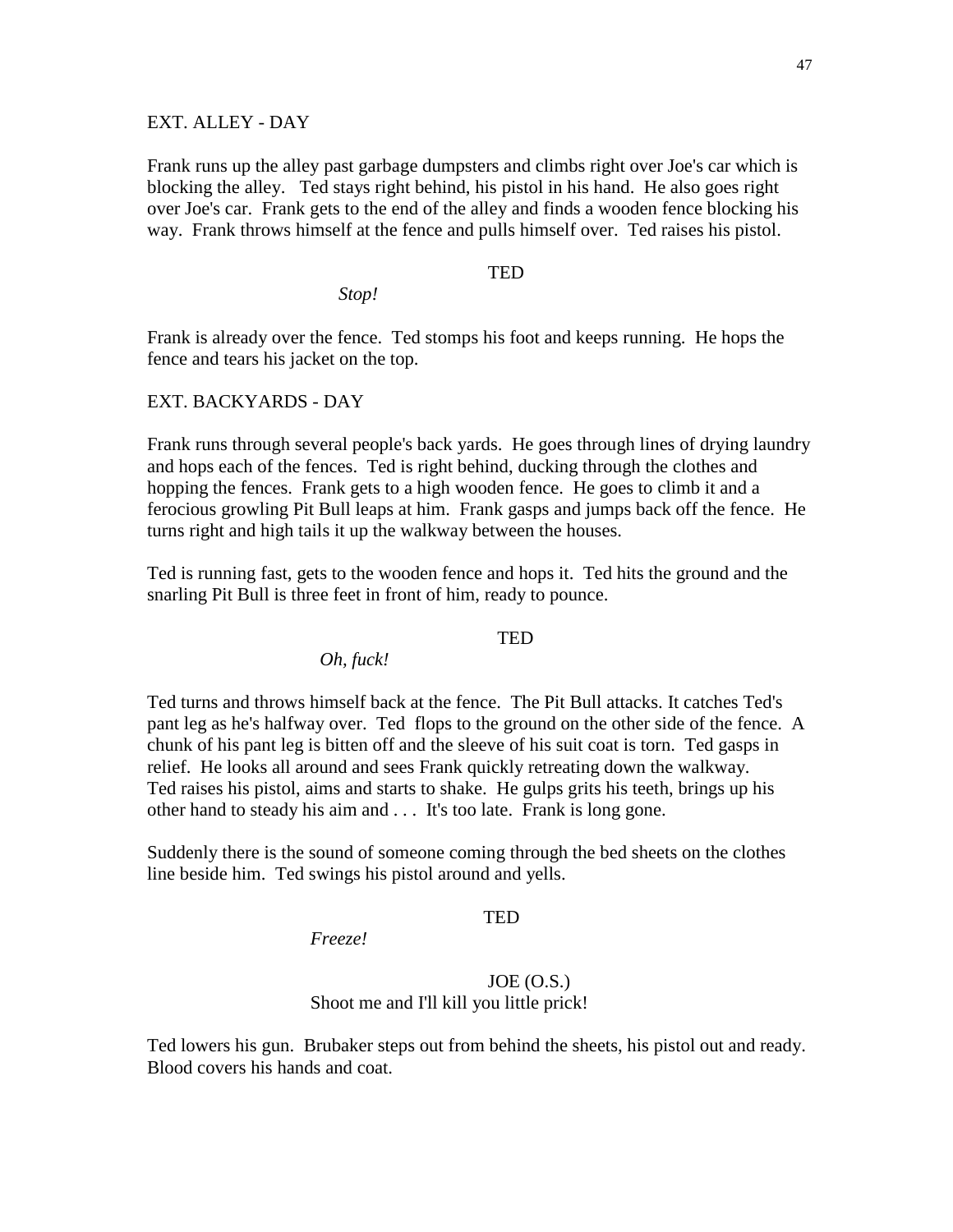Where's the creep?

Ted looks all around, then shrugs.

# TED

I lost him.

# JOE (nodding)

Typical.

Ted tries to answer and Joe cuts him off.

# JOE I know, I wouldn't understand.

Brubaker turns sharply and walks away. Ted watches Joe disappear through the sheets on the clothesline. Ted looks down at the pistol in his shaking hand. He shuts his eyes and sighs forlornly.

# CUT TO:

## EXT. LOMPOC POLICE STATION - DAY

Ted comes walking up in front of the police station with his jacket over his arm. Sweat stains his shirt. Ted goes inside.

#### INT. POLICE STATION - DAY

Ted comes in and sees Pat at the desk. Her makeup is smeared from crying. She looks up.

# PAT

Where have you been?

**TED** I missed my ride. I walked back.

# PAT

Marty Popescu's dead.

#### **TED**

(sadly) . . . I'm sorry. Where's Brubaker?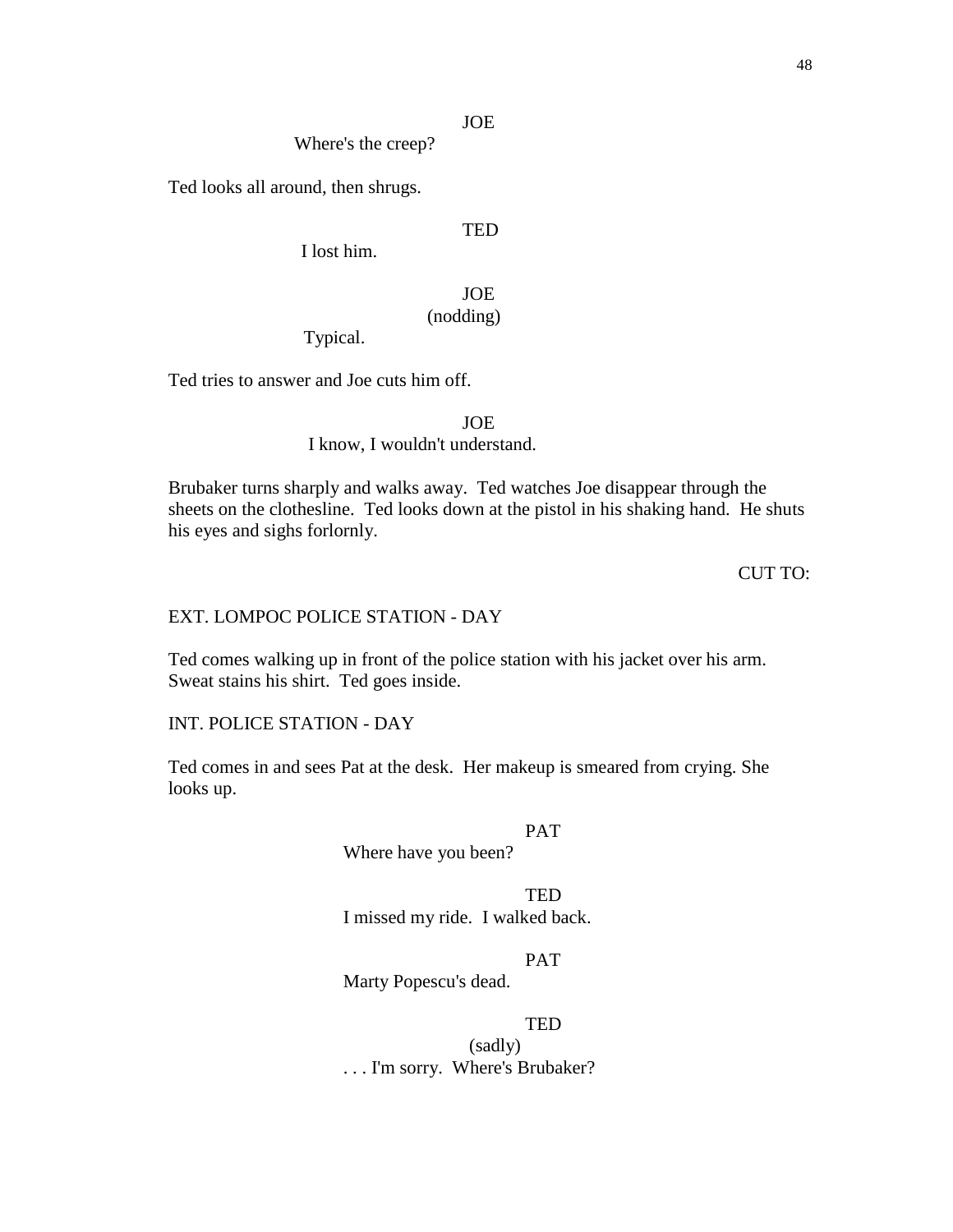PAT

He's in the interrogation room with that fat drug dealer. I wouldn't bother him. With any luck he might kill the son of a bitch!

## INT. INTERROGATION ROOM - DAY

It is a small white room with no windows and two chairs. Lon sits in a chair and Brubaker leans against the wall. Brubaker just stares at Lon, not speaking.

## LON

I know my rights. I want to call my lawyer. You haven't read me my Miranda rights, you haven't booked me, you have no reason to hold me. I'll be outta here in two hours.

JOE Marty Popescu was my best friend in this stinking town.

LON

Whose Marty Popescu?

# JOE

(frowning) Who *was* Marty Popescu? He was the cop that got killed in your apartment an hour ago.

LON I didn't kill him. It was that psycho.

#### JOE

Who is he?

LON I told you, his name is Frank Taylor and I never met him before.

# JOE

(nodding) That's what you said. I'm looking for a little more than that.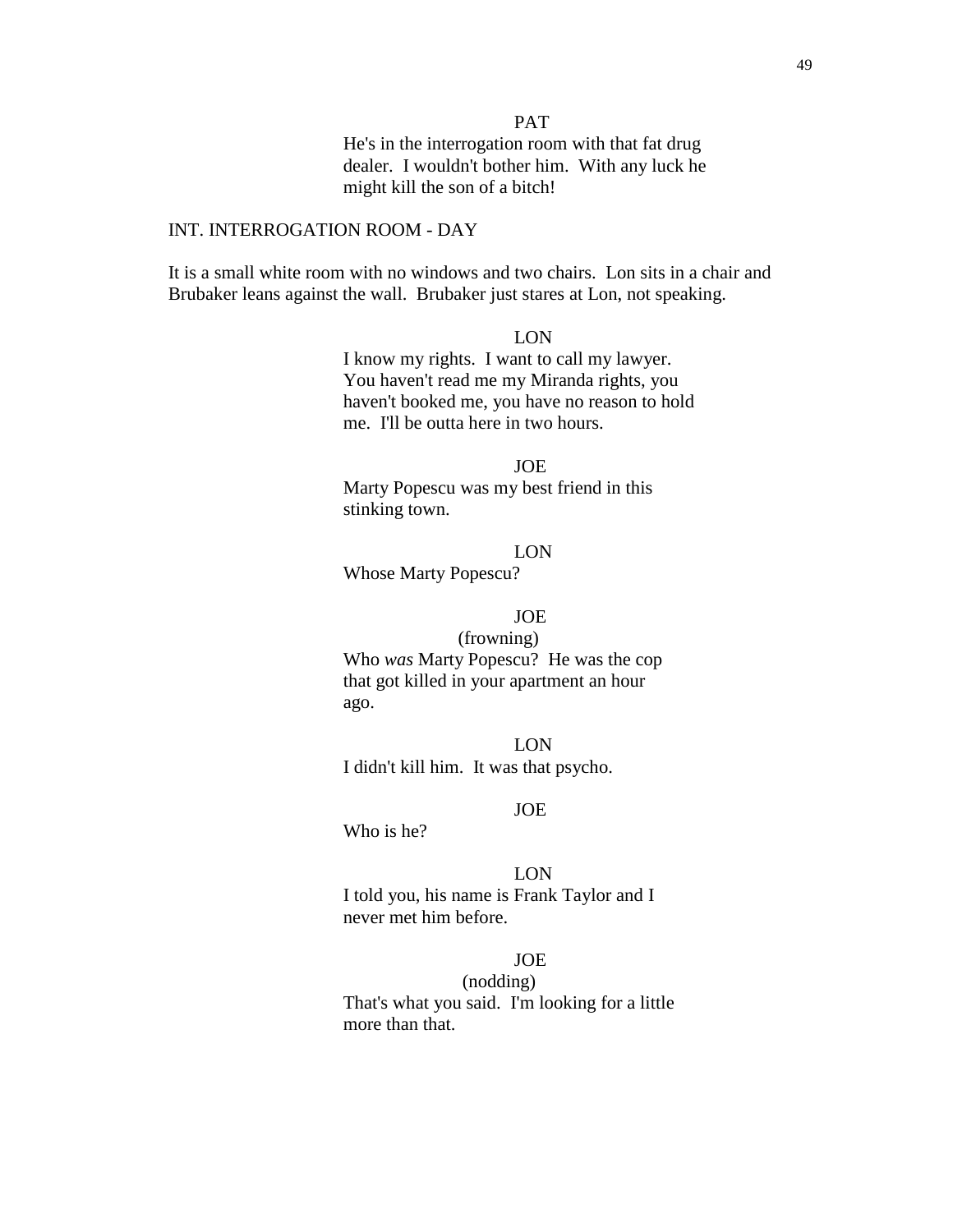#### LON

I have the right to remain silent. I'm remaining silent.

Brubaker nods. He steps in front of Lon and kicks him as hard as he can in the shin. Lon falls off the chair and howls.

#### JOE

(intense) If you don't start cooperating, motherucker, you're gonna remain silent forever!

# INT. POLICE STATION/MAIN OFFICE - DAY

Everyone in the police station hears Lon's howls. Baduski steps over to an FM radio and turns up the volume, drowning Lon out. Captain Uto pops his head out of his office.

> CAPTAIN Is this a discotheque or a police station? Turn that damn music down!

# INT. INTERROGATION ROOM - DAY

Lon sits on the floor and Brubaker looms over him.

JOE Is your memory improving? Where did Frank Taylor say he was going?

#### LON

He said he knew a guy named Vinnie Mancuso in L.A. But he'd only go there if he had drugs to sell, which he doesn't. As it is he might just climb into a hole and never come out.

#### JOE

Oh, he'll come out, all right. He's already shot a cop and he thinks *you* set him up. He's got to try to kill you, just for starters. Think about that when you get out of here in two hours.

#### LON

(snotty)

Oh, thanks a lot.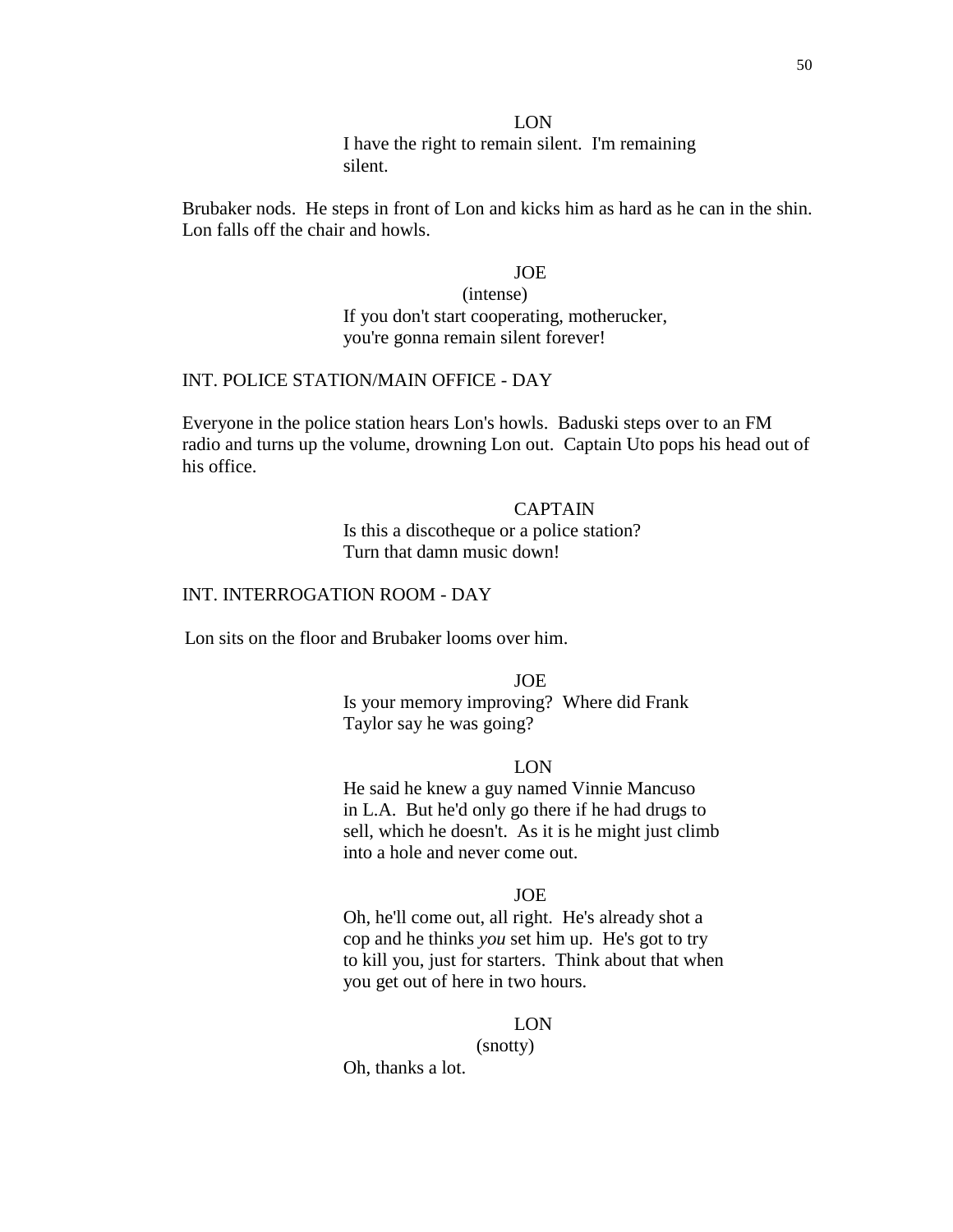Joe turns and leaves.

# INT. MAIN OFFICE - DAY

Joe steps out of the interrogation room. He walks over to Baduski's desk.

JOE Do me a favor, would ya, Chuck? Book that asshole and make sure to read him all of his rights.

# **BADUSKI**

Never got around to that, huh?

 Brubaker shakes his head. He walks over to Ted's desk, behind Pat. Ted has his jacket off and big sweat stains circle his armpits. The Pam Am flight bag sits on the desk in front of him. Brubaker turns to Pat.

JOE

Could I have some report forms, please?

# PAT

Sure, Joe.

Pat hands him the forms. Joe turns to Ted and drops the forms in his lap.

# JOE

Fill these out.

Joe turns back to Pat and she has turned away from him, her face in her hands.

#### PAT

(sadly) We were supposed to have dinner with Marty and Tina tonight.

 Joe's jaw muscle grinds. There is deep pain in his eyes. Joe puts his hands on Pat's shoulders and massages her neck.

JOE

Anything coming down on the radio?

Pat coughs and rubs her eyes.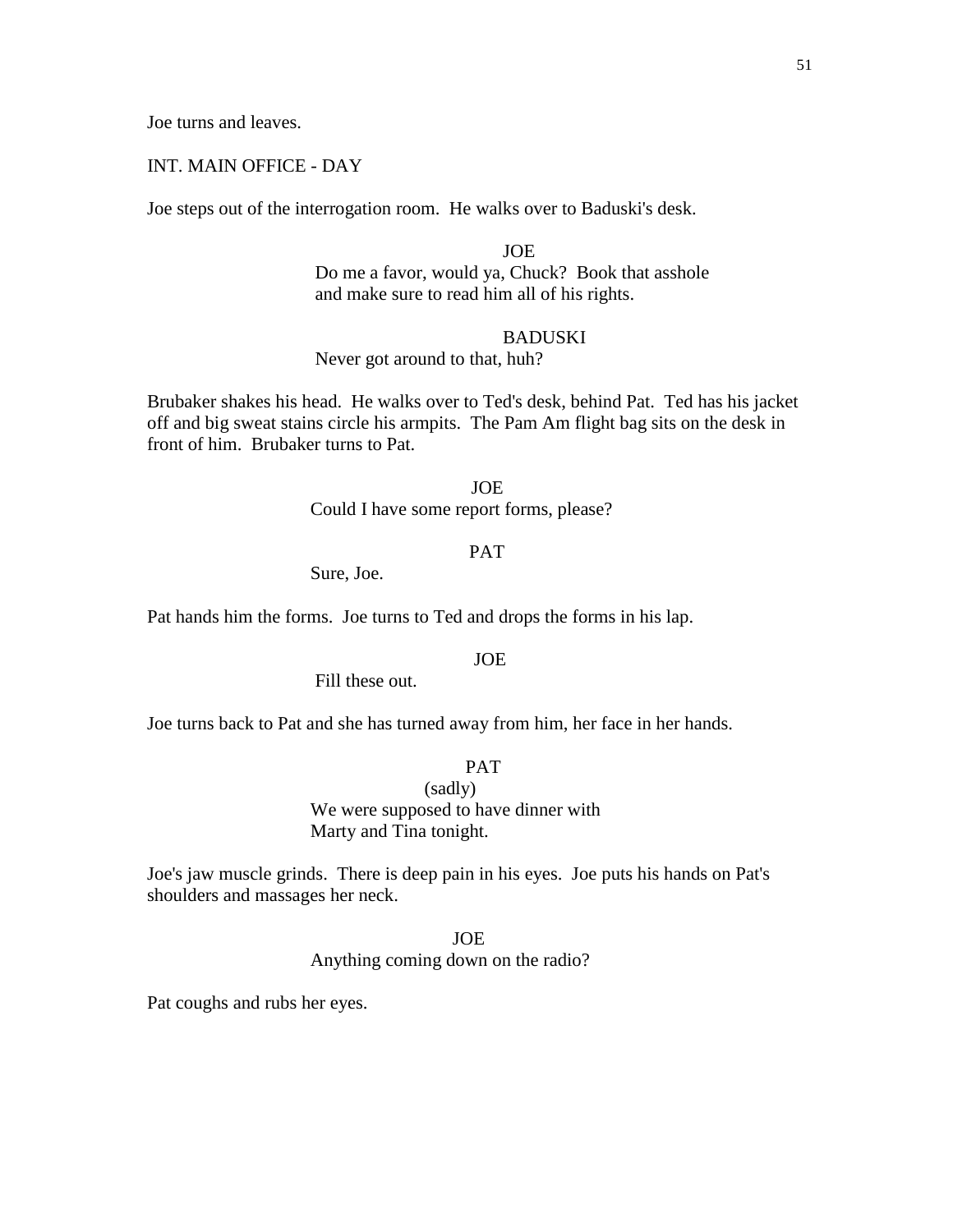# PAT

 There's some chatter on the marine band. An overturned boat in the harbor. Coast Guard's on the way.

 JOE Thanks. I think I'll go check it out, too.

Ted looks up.

#### **TED**

What about me?

JOE

What about you?

**TED** Shouldn't I go with you?

 JOE Are the reports filled out yet?

#### **TED**

No.

# JOE

Then I guess you shouldn't go with me.

 Brubaker leaves. Ted takes a report form and rolls it into the typewriter in front of him. He looks over at Pat.

**TED** 

I don't think he likes me.

## PAT

I think you're right.

## CUT TO:

#### EXT. HARBOR - DAY

 Joe's LTD drives down to the harbor. Fishing boats and pleasure craft are docked at the pier. Several white Coast Guard cutters are circling around an over-turned boat not far off-shore. Joe gets out of the car and walks out on the pier. An obnoxious-looking middle-aged FISHERMAN sits on a lawn chair at the edge of the pier picking his crooked teeth with a toothpick. Joe approaches him.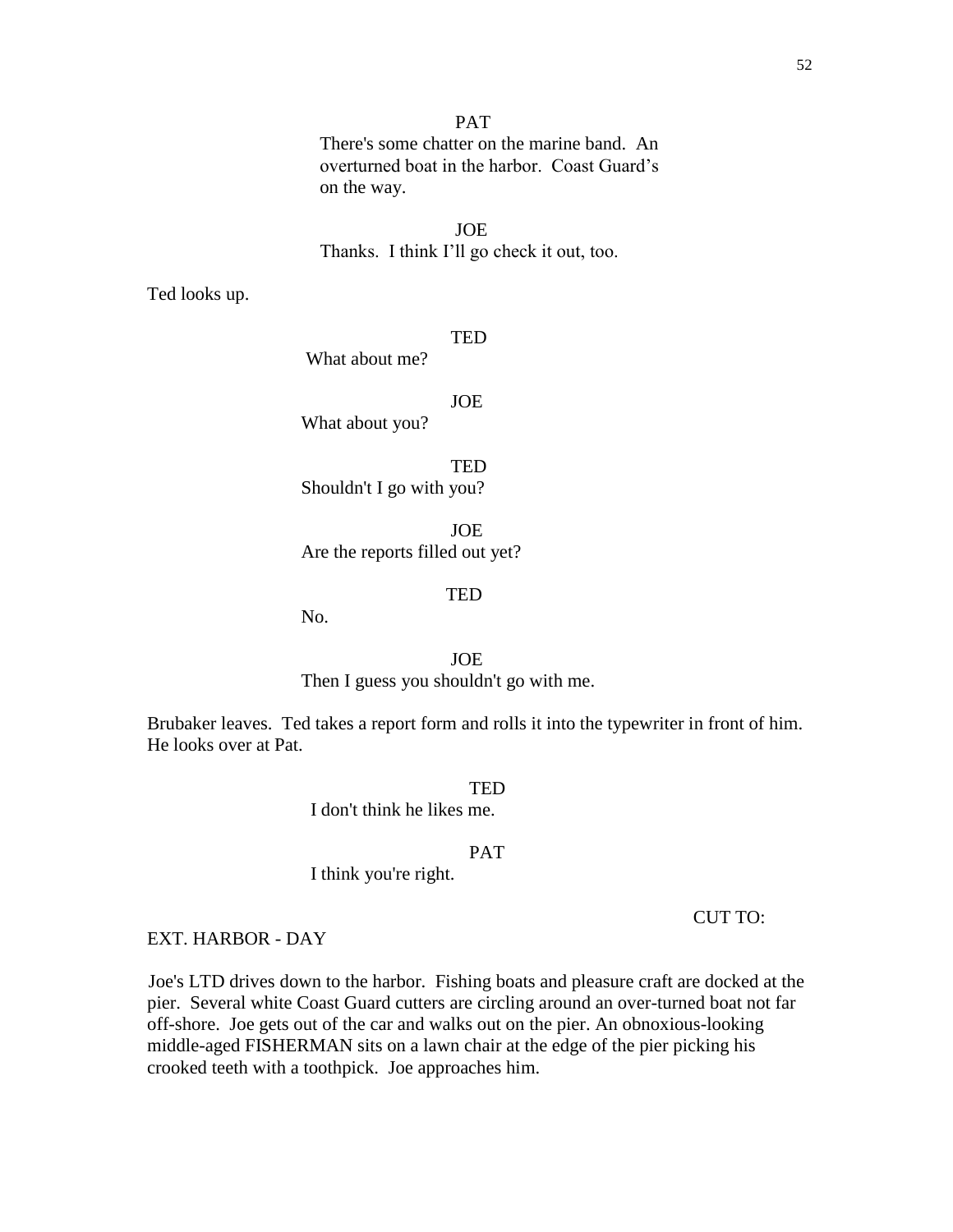(points) 'Scuse me, you know anything about that overturned boat?

# FISHERMAN

I might.

Joe pulls out his wallet and flashes his badge.

**JOE** Mind telling me about it?

# FISHERMAN

I don't like cops.

JOE

Who gives a shit? Talk.

# FISHERMAN

You're kinda pushy.

Joe puts his foot under the leg of the lawn chair and starts to tip it back toward the water.

 JOE You aint seen nothin' yet. In the mood for a swim?

The Fisherman tries to right himself, but Joe keeps him tilted.

# FISHERMAN

 (pointing) Uh, I seen a noisy old purple Cuda go by a few times.

Joe lets him down.

# FISHERMAN

 You can't get away with that, you son of a bitch! I'm gonna report you.

# JOE

Really?

# FISHERMAN

Yeah, *really!*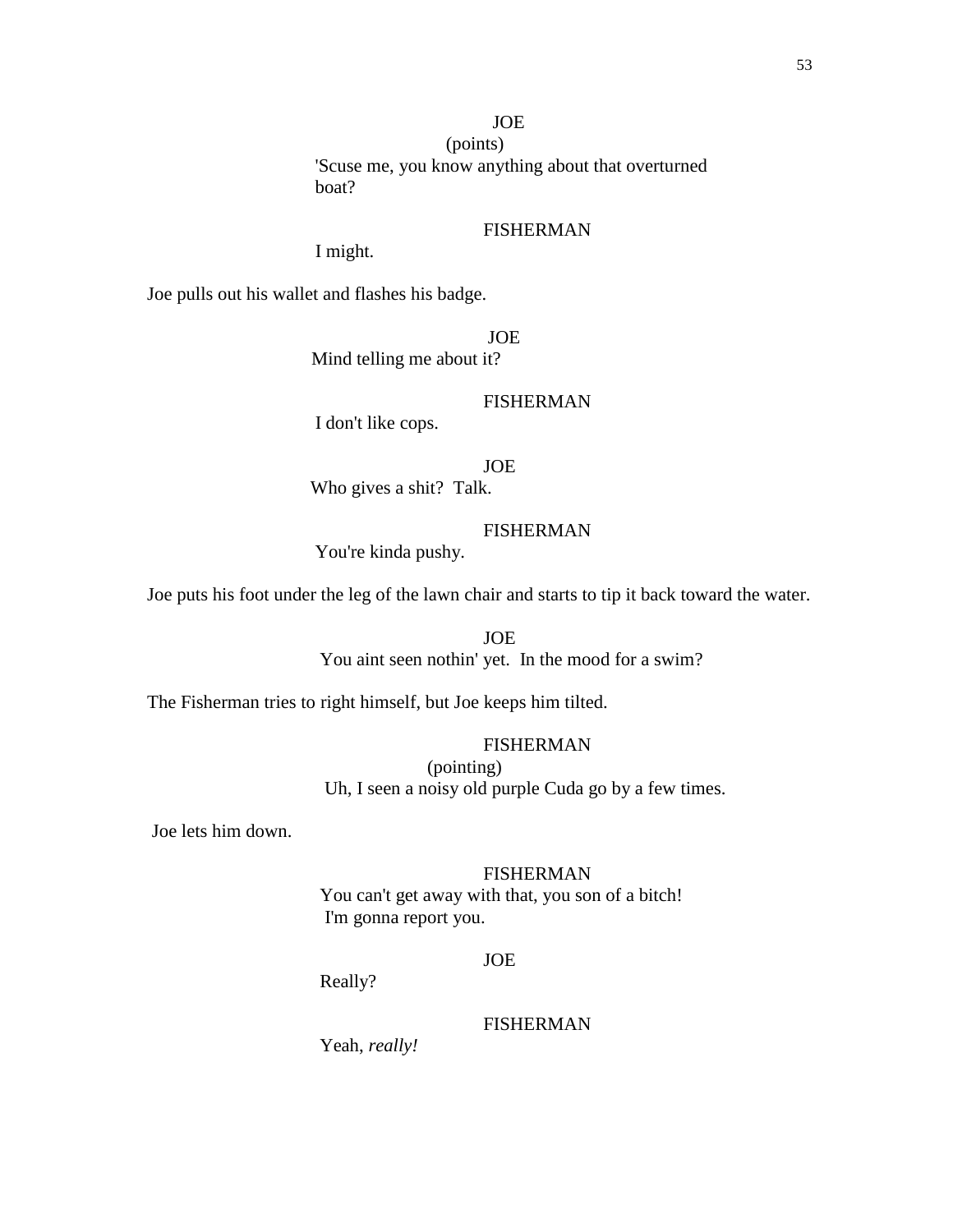(shrugs) Well, if you're *really* gonna report me then you may as well have a legitimate complaint.

 Joe kicks the chair leg and flips the Fisherman into the water. The Fisherman swims to the surface and treads water. He is furious.

> FISHERMAN What's your name? You gotta tell me your name. I know the law.

> > **JOE**

 (oddly complaisant) That's true. I do have to tell you my name. It's Detective Lieutenant Theodore Walburn. That's  $W-A-I$ -B-U-R-N.

Brubaker walks away.

EXT. BEACH - DAY

 Joe walks up the beach and passes an outcropping of rocks. Joe looks closely down at the sand and sees something shiny. Joe bends down for a closer look and sees that it is a bullet casing. He takes a pen from his pocket and sticks it in the end of the shell and lifts it up. It's a 30-30 shell. He puts it in an envelope and keeps walking.

 Joe arrives at another rock outcropping and climbs up on the rocks. He hops from one rock to another out into the water. The waves crash against the rocks spraying water in Joe's face. He keeps going until something catches he eye between the rocks . . . It's a white, lifeless human hand sticking up out of the water at an unnatural angle. Joe looks closer and sees little sand crabs feeding on it.

CUT TO:

## EXT. LOMPOC MAIN STREET - DAY

 Frank Taylor wears a long overcoat and stands next to a purple Barracuda on the main street of Lompoc. Frank has a crazed expression and his eyes dart back and forth. He crosses the street.

INT. JOE'S CAR - DAY

 Joe gets into his car. He has a soggy leather billfold in his hand. He picks up the microphone of the police radio. He keys the button on the mike.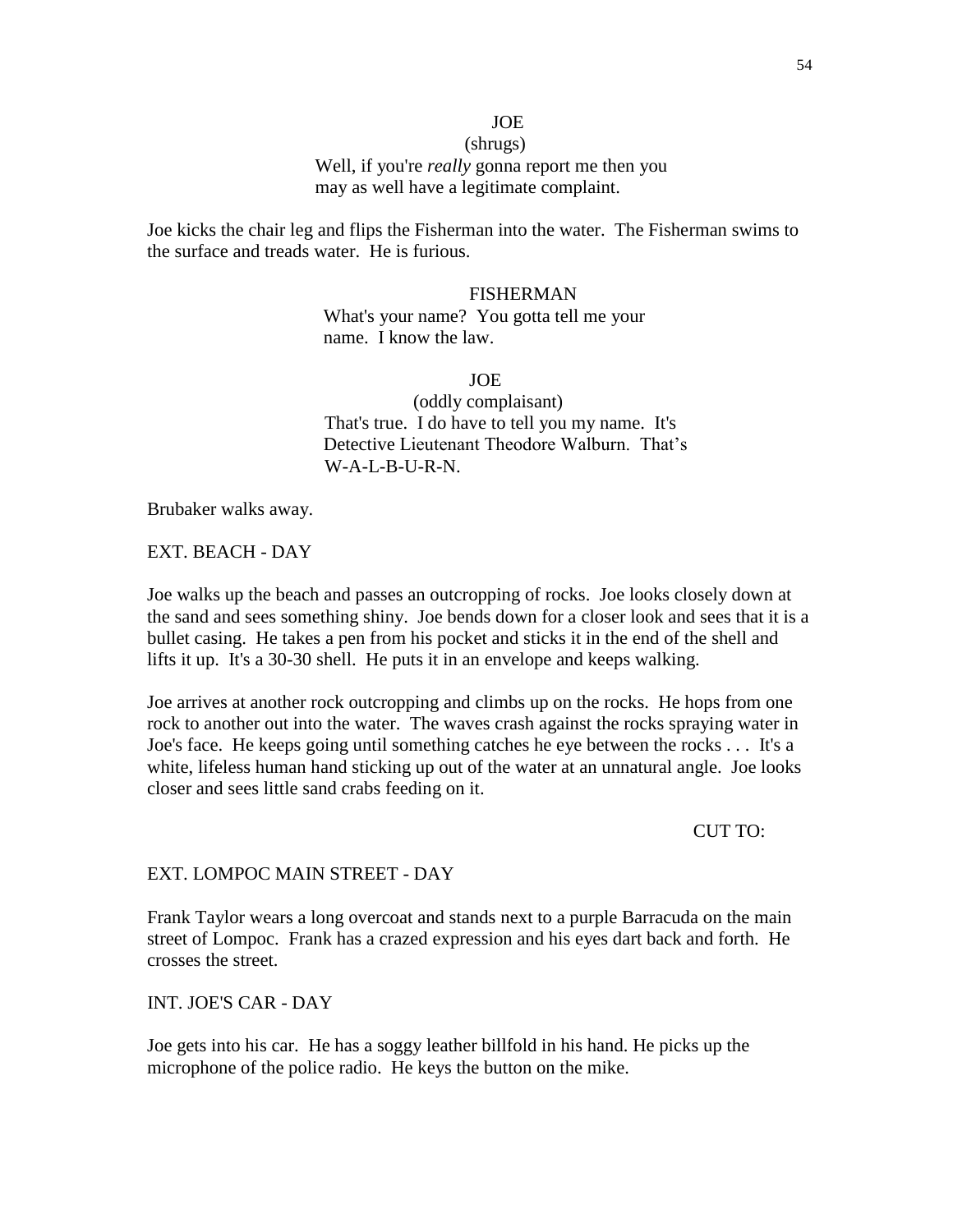Pat, this is Joe. Come back.

## $PAT (O.S.)$

 Receiving, car five. Please use proper radio language. Over.

JOE

Knock it off. I found a dead body in the drink at the harbor.

Joe opens the billfold and gently removes a wet passport.

JOE

 The stiff has a Columbian passport. His name's Carlos Saura. S-A-U-R-A. There's also merchant seaman papers, but I can't read 'em 'cause they're in Spanish.

# CUT TO:

# EXT. LOMPOC POLICE STATION - DAY

 Frank steps up to the front door of the police station. He stands for a moment looking warily around, takes several deep breaths then opens the door and goes in.

#### INT. POLICE STATION - DAY

Pat is talking on the radio to Joe.

PAT

 (into microphone) Ted's right here. I'll have him run a make on the stiff. Anything else he should know?

# JOE (O.S.)

Yeah. Put him on.

Pat hands Ted the microphone.

# **TED**

(into microphone)

Go ahead.

Pat turns and sees Frank standing there in his long overcoat.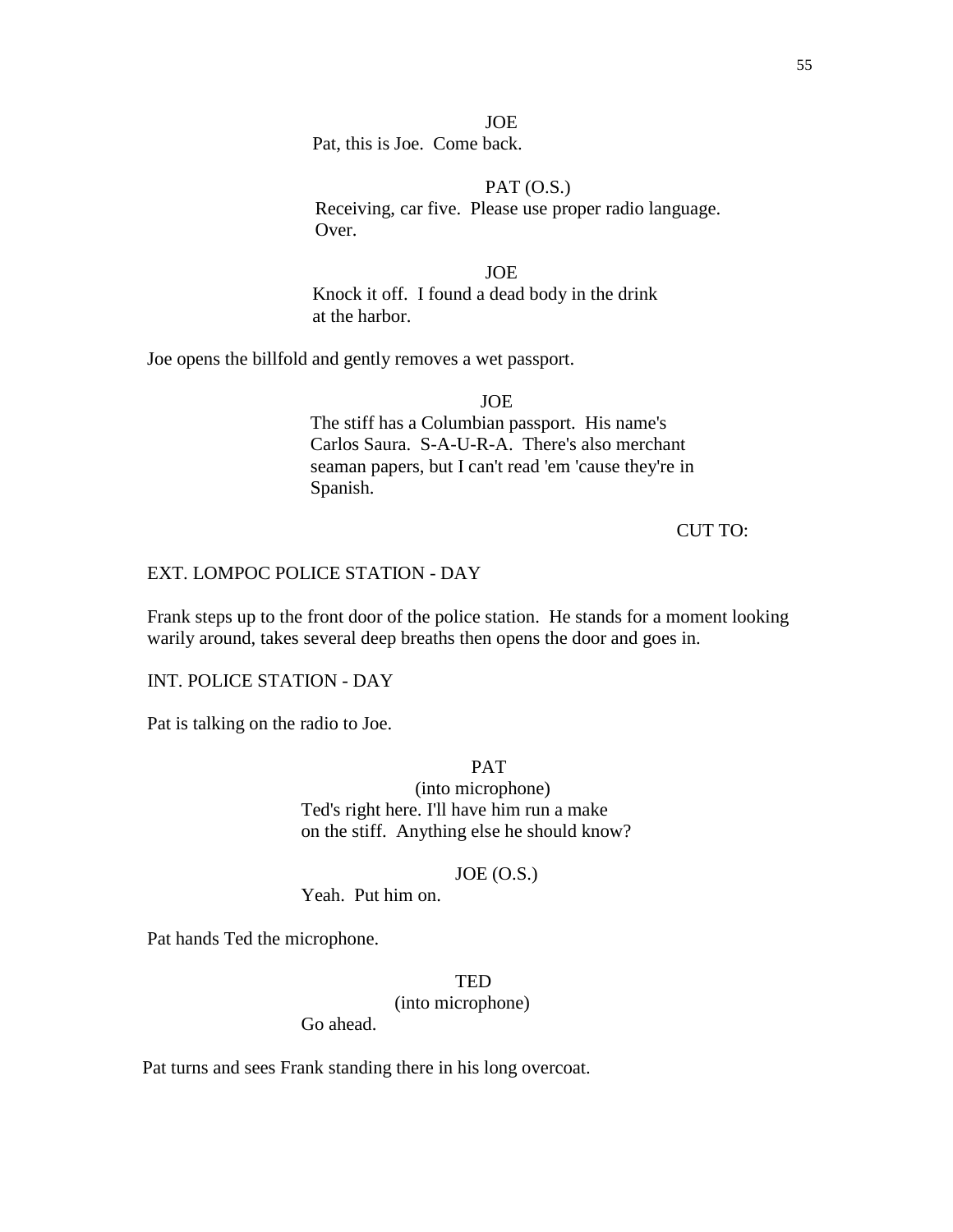# PAT

Yes, may I help you?

# FRANK

I'd like to speak to one of the policemen involved with a drug bust this morning.

## PAT

## That would be Detective Walburn here.

 She points to Ted who is listening to Joe on the radio and writing information down. Frank sees the Pan Am flight bag sitting on Ted's desk.

> PAT May I ask what this is in reference to?

# FRANK

Sure. Something that was my personal property got confiscated. I'd like it back.

## PAT

I'm sorry, but anything that was confiscated during a police action would be considered evidence. Not until a judge releases it could it possibly be given back.

## FRANK

When would that be?

# PAT

I don't know, sir. The court date hasn't been scheduled yet.

Ted looks up from speaking into the microphone and sees Frank. He immediately recognizes him and his eyes go wide.

#### **TED**

*Oh my God!*

Frank shakes his head.

#### FRANK

I can't wait that long.

Frank pulls his 30-30 Winchester from beneath his coat, sets it on the counter and shoots Pat in the chest. Pat goes flying over backward in her chair. Ted pulls out his pistol and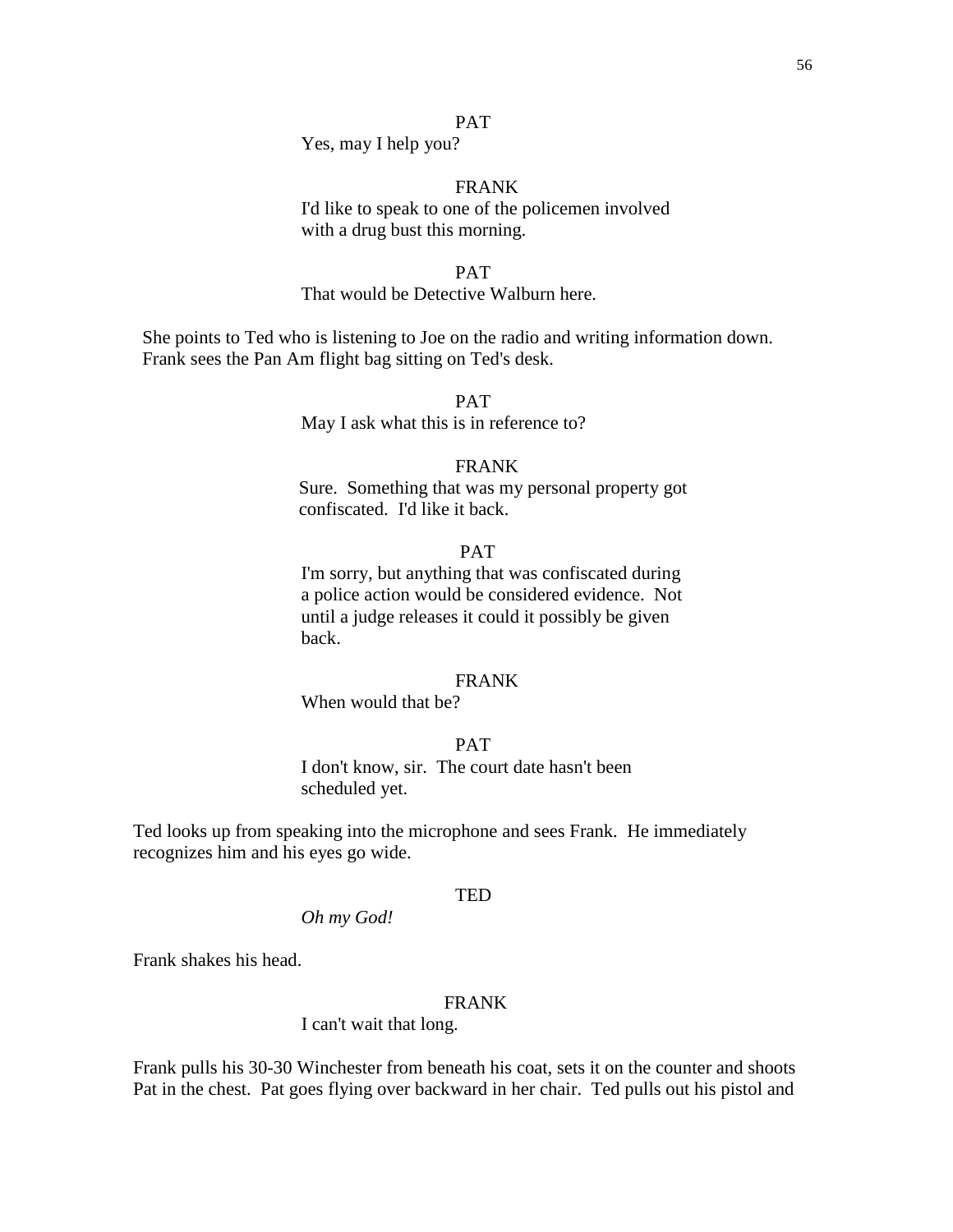just as he's raising it Frank shoots him right across the top of the head, parting his hair down the middle. Ted drops to the floor like a sack of potatoes, the microphone in one hand, his pistol in the other.

Joe's voice comes through the radio.

# $JOE (O.S.)$

# What the hell's going on?

Frank jumps over the counter and begins pumping off shots with the Winchester *just like 'The Rifleman' from TV!* The range is so close that everyone he aims at he hits--Baduski goes down and everyone else. Spent shells fly through the air and bounce on the floor.

INT. INTERROGATION CELL - DAY

Lon sits in his cell listening to all the shooting. He looks like a trapped rat and huddles in the corner. A bullet comes through the wall and pelts Lon with plaster.

INT. MAIN OFFICE - DAY

Captain Uto is just turning the doorknob of his office. His silhouette holding a pistol can be seen through the frosted glass. Frank shoots him right through the window. The glass shatters and the silhouette drops.

Frank steps through the smoke and writhing bodies and takes his flight bag back. He looks inside, sees the kilo and grins.

Joe's voice is still coming through the radio.

# $JOE (O.S.)$ *For God's sake what's going on?*

Frank puts the rifle back under his coat, and with the flight bag in his hand, walks slowly out of the police station.

Ted uses every ounce of strength left in his body to raise his pistol and aim it at Frank's back. Blood pours into his eyes obscuring his vision, then his strength leaves and he passes out cold.

CUT TO:

# EXT. HARBOR - DAY

Joe sits in his car at the harbor. He has a baffled uneasy expression on his face. He speaks into the microphone.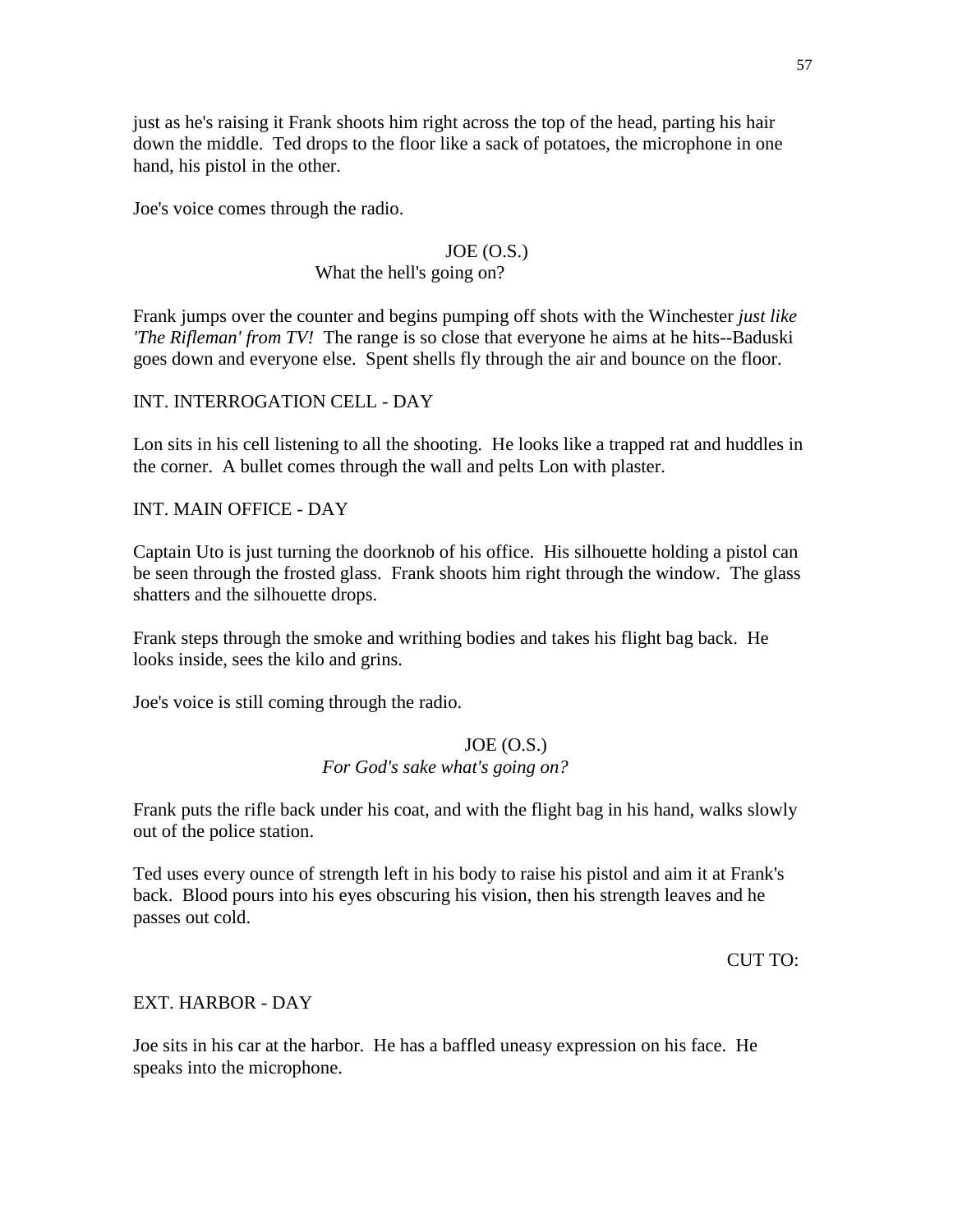Base, came back. Base . . .

# CUT TO:

# INT. POLICE STATION - DAY

Several wounded officers in the police station are moaning, but no one is moving. Joe's uneasy voice keeps coming through the radio.

# $JOE (O.S.)$

# *Somebody answer me, Goddamnit!*

Captain Uto's door swings'open. Captain Uto comes crawling out of his office holding his stomach, blood pouring from between his fingers. He crawls across the police station past Pat's inert body lying in a pool of blood and up to Ted's unmoving body, blood trickling from his head, his pistol in one hand, the microphone in the other. Suddenly there is the sound of a car burning rubber. Captain Uto looks out the front window and sees ...

EXT. MAIN STREET - DAY

. . . Frank peel up the street in his purple Barracuda.

# INT. POLICE STATION - DAY

Captain Uto wrenches the microphone out of Ted's hand.

# CAPTAIN

(into mike; painfully)

 *Joe? . . .*

# $JOE (O.S.)$

Yeah, go on.

# CAPTAIN

 . . . Some son of a bitch just came in here and shot everyone in the police station.

# INT. JOE'S CAR - DAY

Joe's eyes widen in horror as he listens.

# CAPTAIN (O.S.)

 . . . He took the heroin in the Pan Am flight bag. He drove away in a purple 1970 Barracuda heading west on Main...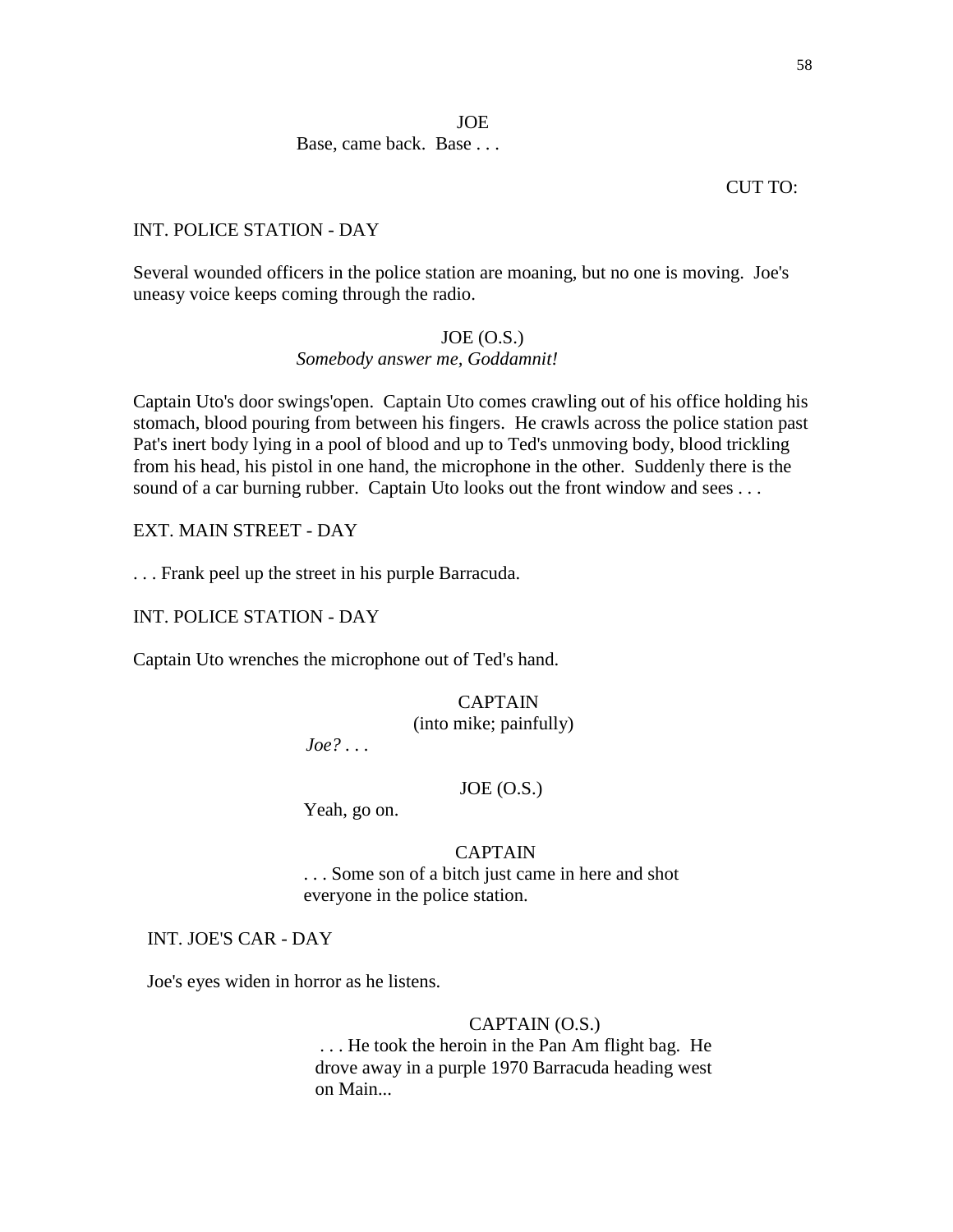# INT. INTEROGATION CELL - DAY

Lon is listening to everything that's being said.

## EXT. TWO-LANE HIGHWAY - DAY

 A black and white police car sits on the side of the highway. Two uniformed COPS sit in the car. Suddenly the purple Barracuda comes speeding past at 75 mph.

# $COP#1$

(into mike) Base, this is car one. The purple Barracuda just passed ' us on Route 101 heading south. We are in pursuit.

The police car switches on its siren and flashers, pulls onto the road and pursues.

INT. BARRACUDA - DAY

 Frank glances in his rearview mirror and sees the police car coming up behind him. Frank punches it. The speedometer climbs to 85, then 90 mph.

# INT. POLICE CAR - DAY

 The police car speeds up to 90 mph, too. The cop in the passenger seat speaks into the microphone.

# COP #1 The Barracuda has California plate number F-H-A-  $3 - 7 - 6$ .

INT. POLICE STATION - DAY

Captain Uto clutches his bleeding stomach and speaks into the microphone.

#### CAPTAIN

(into mike) Don't let this son of a bitch get away, Joe! *That's an order!*

Captain Uto drops the microphone, falls over and dies.

INT. JOE'S CAR - DAY

Joe has heard the order and has written down, "FHA 376."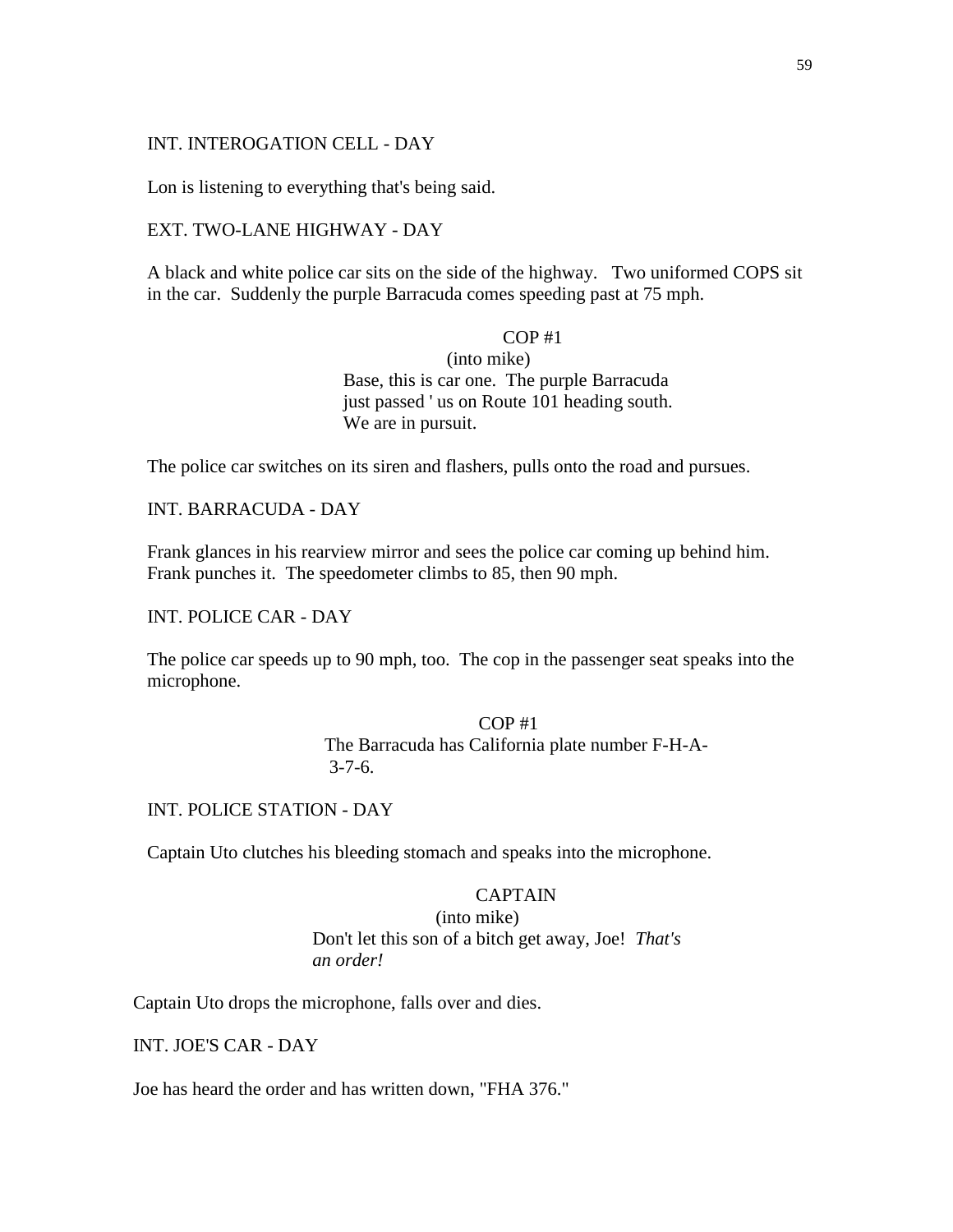# (into mike)

Yes, sir.

# EXT. TWO-LANE HIGHWAY - DAY

The police car is closing the gap, coming up behind the Barracuda. Suddenly Frank makes a hard right turn off the two-lane and onto a dirt road. The police car hits its brakes and screams past the turn. They back up and turn onto the dirt road.

EXT. DIRT ROAD - DAY

Frank is still going 90 mph and is kicking up a huge cloud of dust. The police car is right behind, almost lost in the dust cloud.

INT. JOE'S CAR - DAY

Joe is driving slowly up the harbor road. Cop #1's voice comes through the radio.

COP #1 (O.S.) 'Cuda's turned west on Route six.

CUT TO:

# INT. BARRACUDA - DAY

Frank can hardly see the police car behind him in the rearview mirror due to the dust. He glances back down through the windshield just in time to see a slow moving tractor blocking the road in front of him. Frank swerves off the road onto the shoulder. The right side of his car is just inches from a wooden fence. He passes the tractor and swerves back onto the road.

INT. POLICE CAR - DAY

The police car is still in a dust cloud. Suddenly the dust clears and there is the tractor.

 $COP$ #2

*Oh, shit!*

The cop swerves hard off the road and goes right into the wooden fence. The wooden fence posts snap and fly through the air one after another until the cop car is past the tractor and back on the road.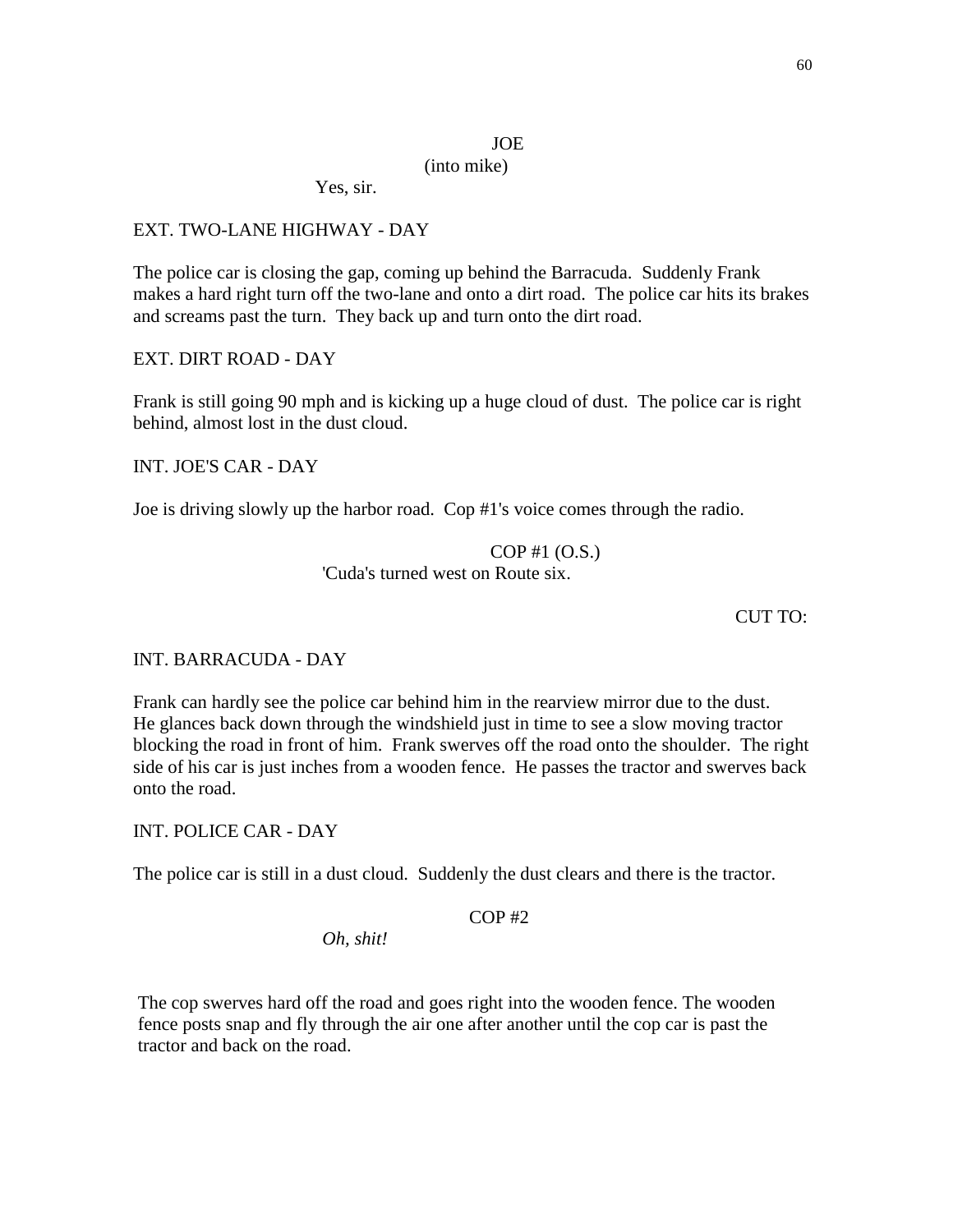# EXT. DIRT ROAD - DAY

The high speed chase continues, dust clouds billowing from both cars. The police car speeds up and begins gaining on the Barracuda. The Barracuda, meanwhile, seems to be slowing down.

## EXT. DIRT ROAD INTERSECTION - DAY

It looks like Frank is going to pass the intersection by, however at the last second he cuts the corner and goes right between a street sign and a cement pole. He comes in on the perpendicular dirt road, fishtails, floors it and blasts away.

The police car is going a lot faster, however, and makes no attempt to cut the corner, but instead goes around it. They completely lose control during the turn and rocket into a tree. The tree is old and rotten. It splinters at its base and falls over on top of the police car, crushing the flashers and caving in the roof.

INT. POLICE CAR - DAY

Miraculously, neither cop seems critically injured. Cop #1 lifts his head and speaks into the microphone.

# $COP#1$ We lost him. He's heading south on Square Lake Road.

INT. JOE'S CAR - DAY

Joe is cruising slowly up a road.

JOE

(into mike) What happened to you?

## COP #1 (O.S.)

We hit a tree. Irv's got a broken arm. I think my collarbone's dislocated. Get this guy, Joe! Fuck him up for all of us!

## JOE

(flatly)

Check.

Joe lowers the microphone.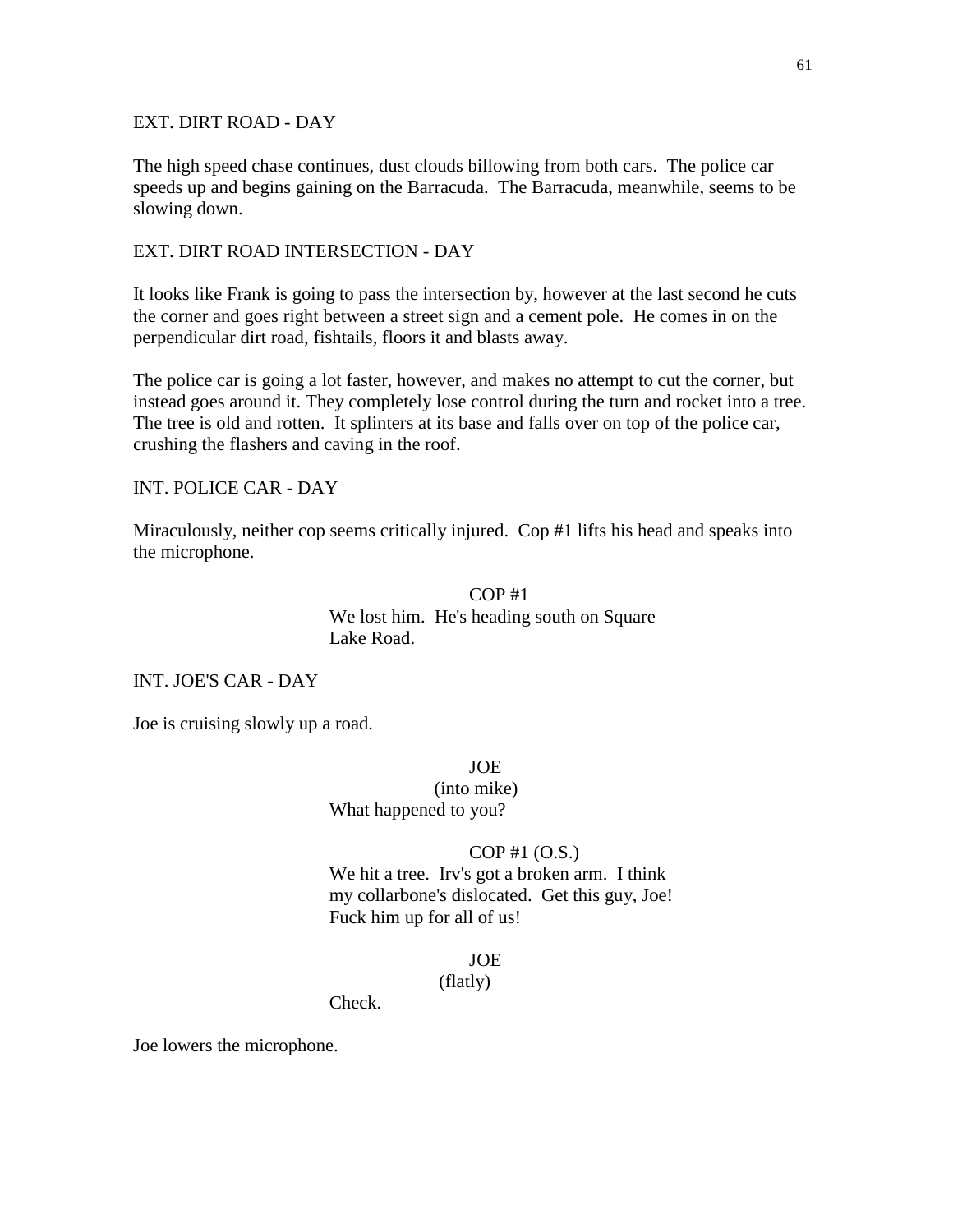# EXT. FREEWAY RAMP - DAY

Joe cruises slowly up the freeway ramp, staying on the shoulder to let cars pass him. The sign above the ramp says, "South to Los Angeles" The Barracuda comes flying past down the freeway. Brubaker kicks it to the floor and shoots up the ramp onto the freeway.

## INT. JOE'S CAR - DAY

Joe raises the microphone.

## **JOE**

I'm on him. Over and out.

He drops the microphone and speeds up.

INT. BARRACUDA - DAY

Frank glances in his rearview mirror. He sees Joe's LTD moving up from behind.

# FRANK

Now what?

As the LTD comes right up behind him, Frank gets a glimpse of Joe's sneering face. Joe points his finger and plainly mouths the words, "*You're fucked!*" then uses his finger to cut his throat.

## FRANK

Oh, yeah?

 Frank reaches over on the front seat and grabs the Winchester. He cocks it, swings it around behind himself and aims it at Joe through the back window. Frank fires and blows a hole in his back window.

(pissed)

INT. JOE'S CAR - DAY

 The bullet comes right through Joe's windshield, blowing off his rearview mirror. Joe ducks and swerves wildly.

EXT. FREEWAY - DAY

Joe's car goes careening off the road. It bounces to a halt in a ditch.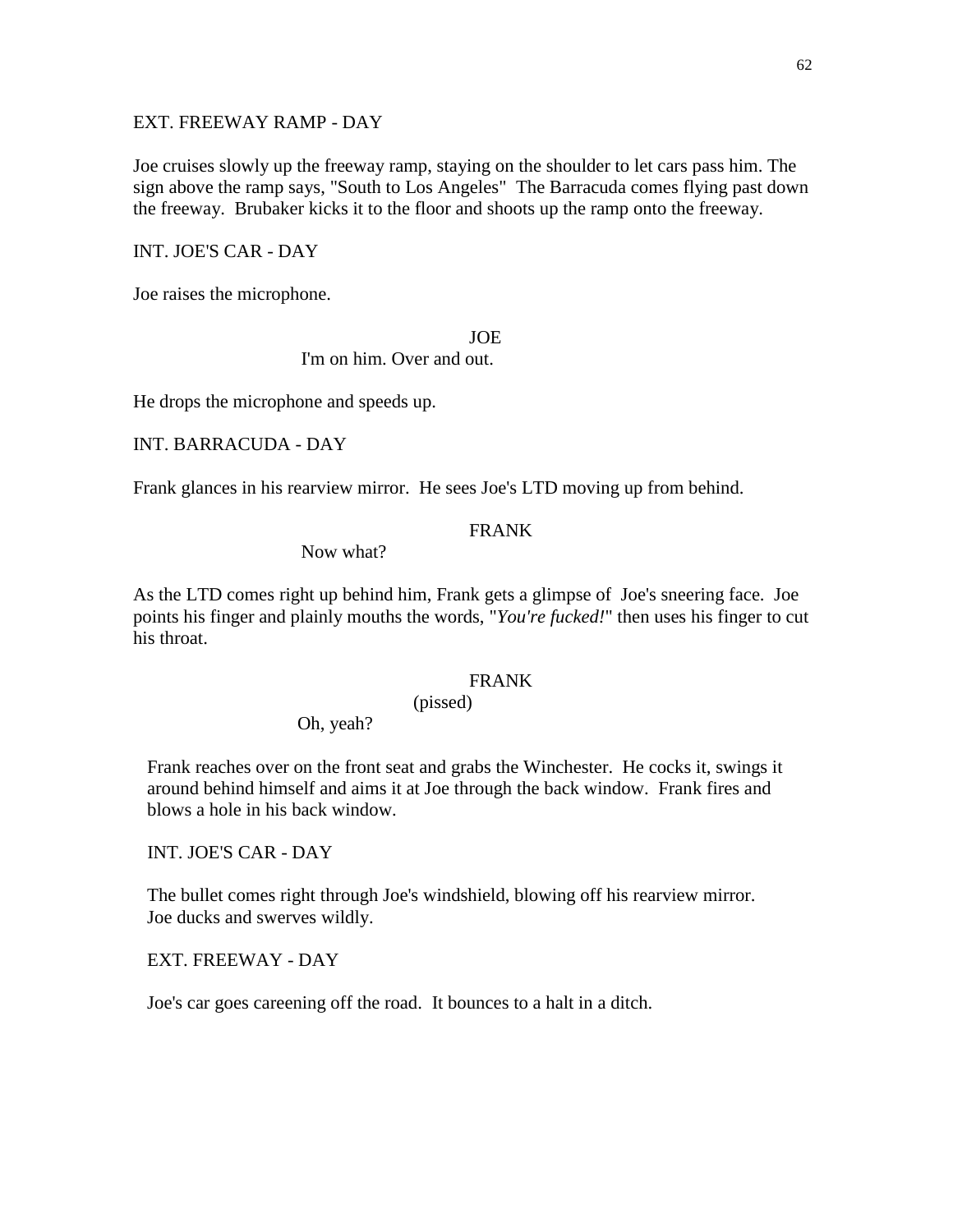INT. JOE'S CAR - DAY

 Joe sits up and blood trickles down his forehead. He's starting to get mad. His jaw muscles twitch. Joe slams the gear shift into reverse and pulls back onto the road. He puts it in drive and floors it.

## CUT TO:

# EXT. LOMPOC POLICE STATION - DAY

 Ambulances with swirling flashers surround the police station. Paramedics quickly push stretchers with bodies on them out of the building and into the ambulances. A para medic is holding a compress against Ted's head as his unconscious body is loaded into an ambulance. There are several uniformed cops and plain clothes cops watching all of this. They are the night shift called in early. They are all shocked, sad and angry.

CUT TO:

# EXT. FREEWAY - DAY

 Joe's car drives up an empty stretch of road. Up ahead is a gas station on the right side of the road and a diner on the left.

INT. JOE'S CAR - DAY

Joe looks all around but there's not another car in sight.

# EXT. DINER & GAS STATION - DAY

 As Joe nears the diner and gas station he sees the Barracuda parked in front of the diner. Joe's eyes narrow.

# EXT. DINER - DAY

 Joe pulls up beside the Barracuda. He gets out of his car, his pistol in hand, and warily looks into the Barracuda. Nothing. Joe steps over to the front door of the diner. He passes a MAN and a WOMAN coming out of he diner holding a take-out order. Suddenly a shot rings out.

 A bullet that was intended for Joe slams into the man's chest through the brown paper bag he's holding. Fried chicken flies into the air. The man drops dead. The woman starts screaming. Brubaker grabs the woman and pulls her down behind a car. More shots crash in from across the street at the gas station.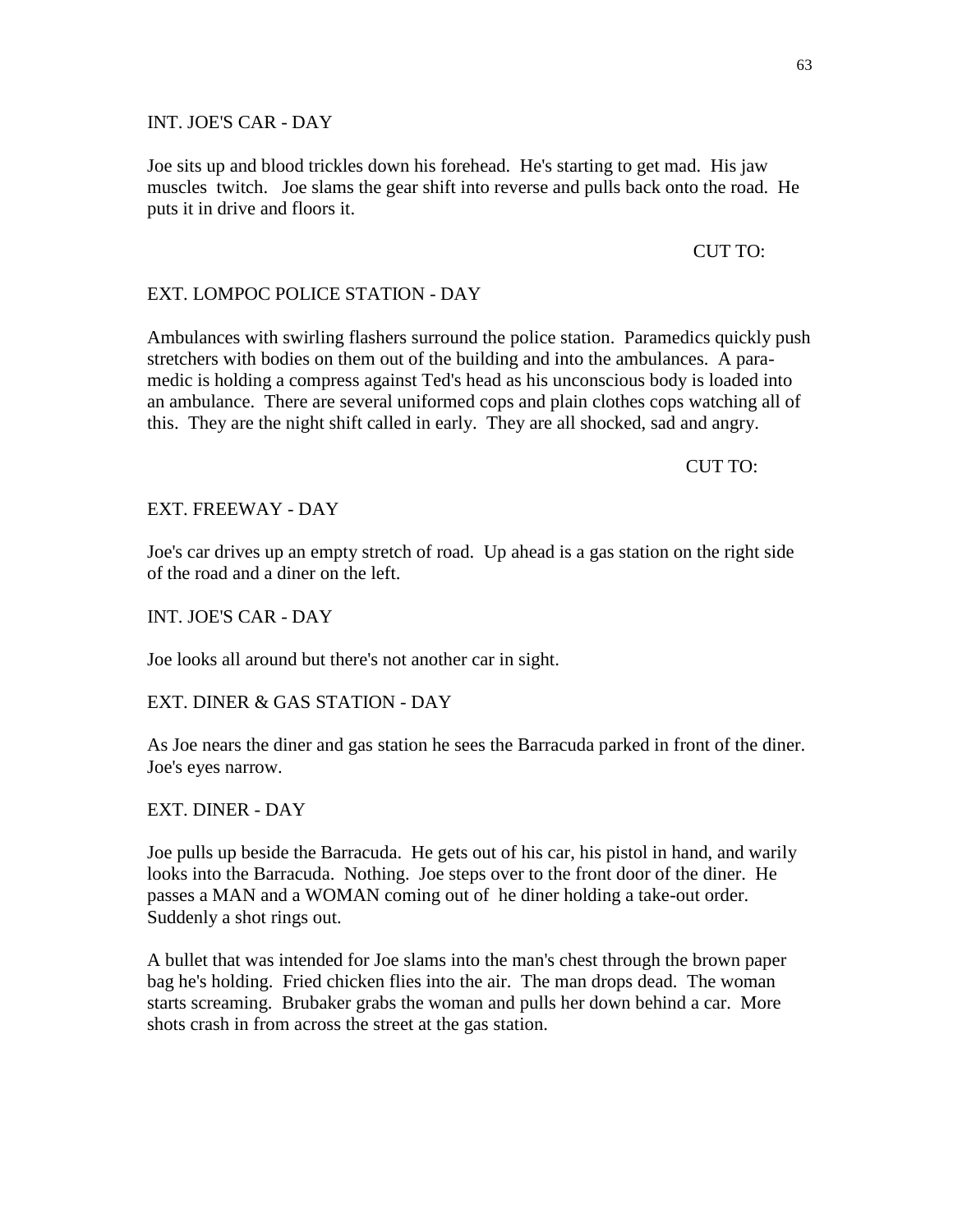## EXT. GAS STATION - DAY

 Frank is perched behind a garbage dumpster with his Winchester resting on top. The flight bag is beside him. He sees that his ambush didn't work.

# FRANK

# *Oh piss!*

 Frank makes a dash for the gas pumps where a Jeep Wagoneer is parked. There is a dead stag with large antlers tied to the hood. A HUNTER with a florescent orange hat sits behind the wheel of the Jeep. Frank grabs him, throws him out of the car onto the ground and climbs in.

## **HUNTER**

(shocked)

*Hey! What the –*

 Frank starts the Jeep and begins driving away from the pumps. The hunter runs in front of the Jeep blocking its path. Frank drives right into him—the antlers impaling the hunter in the stomach. Frank slams the car in reverse. As he backs up the stag falls off the Jeep and on top of the hunter. Frank tears out of the gas station in the Jeep.

EXT. DINER - DAY

Brubaker is in his car. He pulls out of the diner parking lot and goes after Frank.

CUT TO:

# EXT. LOMPOC GENERAL HOSPITAL - DAY

 Lompoc General hospital is a large brown brick building set back off the road. There's a sign in front stating what it is.

INT. HOSPITAL HALLWAY - DAY

 A DOCTOR comes walking up the hospital corridor. He passes a uniformed POLICEMAN standing in the hall. They nod at each other and the doctor steps into a hospital room.

INT. TED'S ROOM - DAY

 Ted is in bed with his head bandaged. He is asleep. His wife, Millie, sits in a chair beside the bed. Her eyes are red from crying. She is reading Time Magazine. She drops the magazine the moment the doctor walks in.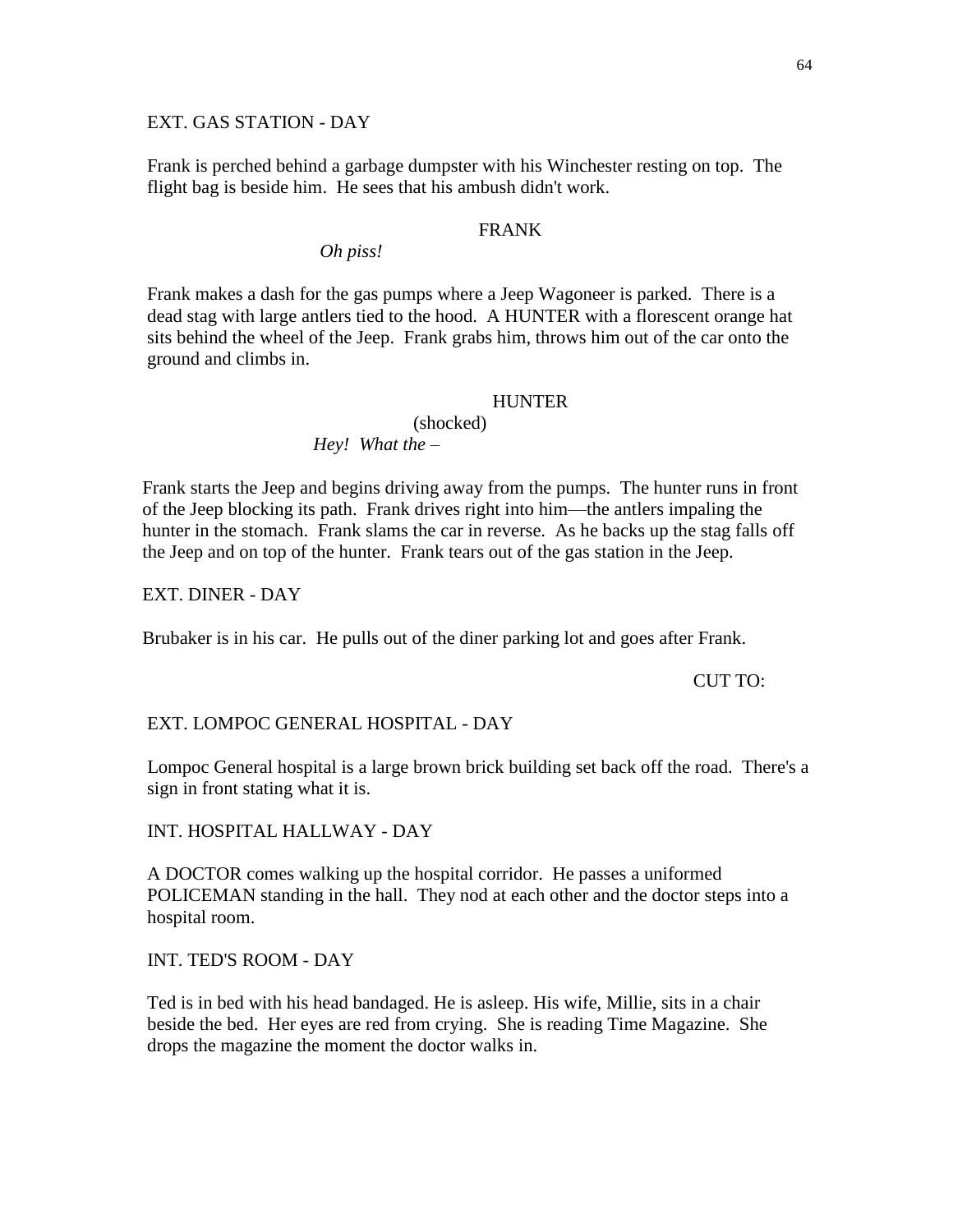#### MILLIE

#### (concerned)

Is there any more news?

# DOCTOR

No. You know all there is. Until he wakes up we're just guessing.

The doctor pulls up Ted's eyelids, then takes his pulse.

# DOCTOR

All of his vital signs are good. We just have to wait.

Millie looks like she might start crying again. The doctor steps to her.

## DOCTOR

Why don't you go home. We'll call you as soon as anything develops. This strain isn't good for your condition.

# MILLIE.

(sincerely) I'm staying here. Dr. Kovan said anything could trigger him awake. It could be me.

## DOCTOR

Yes, it could.

The doctor writes on Ted's chart and leaves the room. Millie goes to Ted and leans over him putting her face close to his.

## MILLIE

Ted, please wake up. Please! I love you so much and I need you to get better because I don't know what to do without you. There's so many things we have to do--we haven't settled on a name for the baby yet, or what color to paint the baby's room, or, *oh Jesus! I don't know . . .*

Millie breaks down crying on Ted's chest.

CUT TO: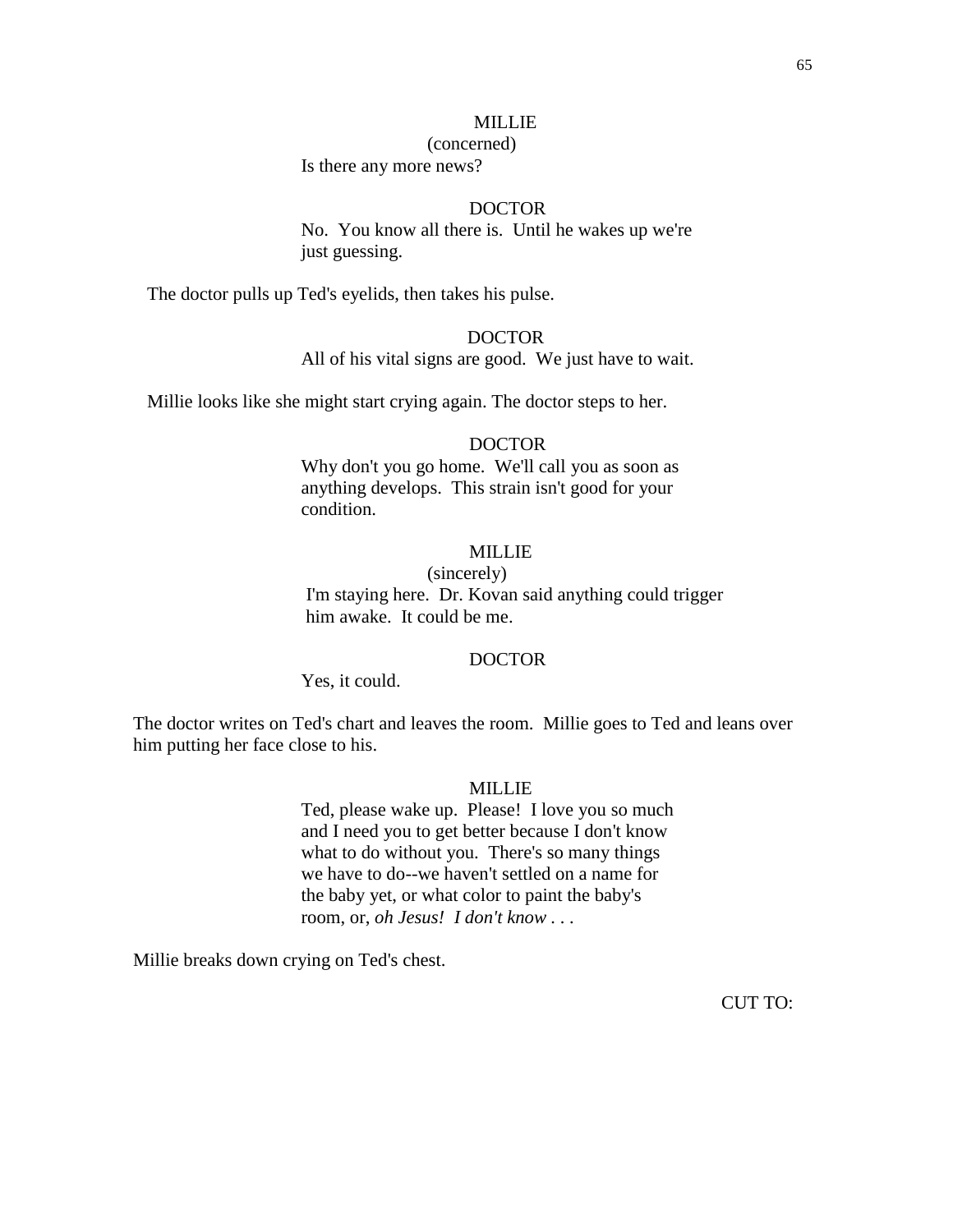# EXT. FREEWAY - DAY

Frank Barrels up the road at 90 mph. Joe is a ways behind, but moving up fast. Frank comes up behind a big eighteen wheel petroleum tanker truck with flammable warning written on the side of the silver tanks. He passes the truck, cuts in front and brakes hard.

The truck has to slam on its brakes to avoid hitting Frank in the Jeep. One of the petroleum tanks slams into the other which then slams into the cab. The TRUCK DRIVER winces at the impact.

Frank cocks the Winchester and rests it out the window aiming back.

INT. TRUCK - DAY

The truck driver sees Frank aiming the rifle. A concerned puzzled expression crosses his face. He glances in the side-view mirror and sees Joe moving up along side of him. The truck driver begins blasting his air horn.

INT. JOE'S CAR - DAY

Joe is moving up along side of the truck. He hears the horn honking and glances at the truck driver who is pointing forward. Joe slows down a little as he moves past the truck. The Jeep is revealed in front of the truck. Frank fires the Winchester and blows out one of Joe's headlights. Joe drops back beside the truck and waves his thanks to the driver. The truck driver nods and blasts his horn. Joe slows down and lets the truck pull ahead of him.

INT. JEEP - DAY

Frank sees this exchange between Joe and the truck driver and sneers.

# FRANK Oh yeah? *Fuck both of you!*

Frank aims his rifle back out the window behind him and raises his elbow to lift the barrel.

INT. TRUCK - DAY

The driver sees Frank aiming the rifle at him and ducks down and brakes.

# TRUCK DRIVER

*Holy shit!*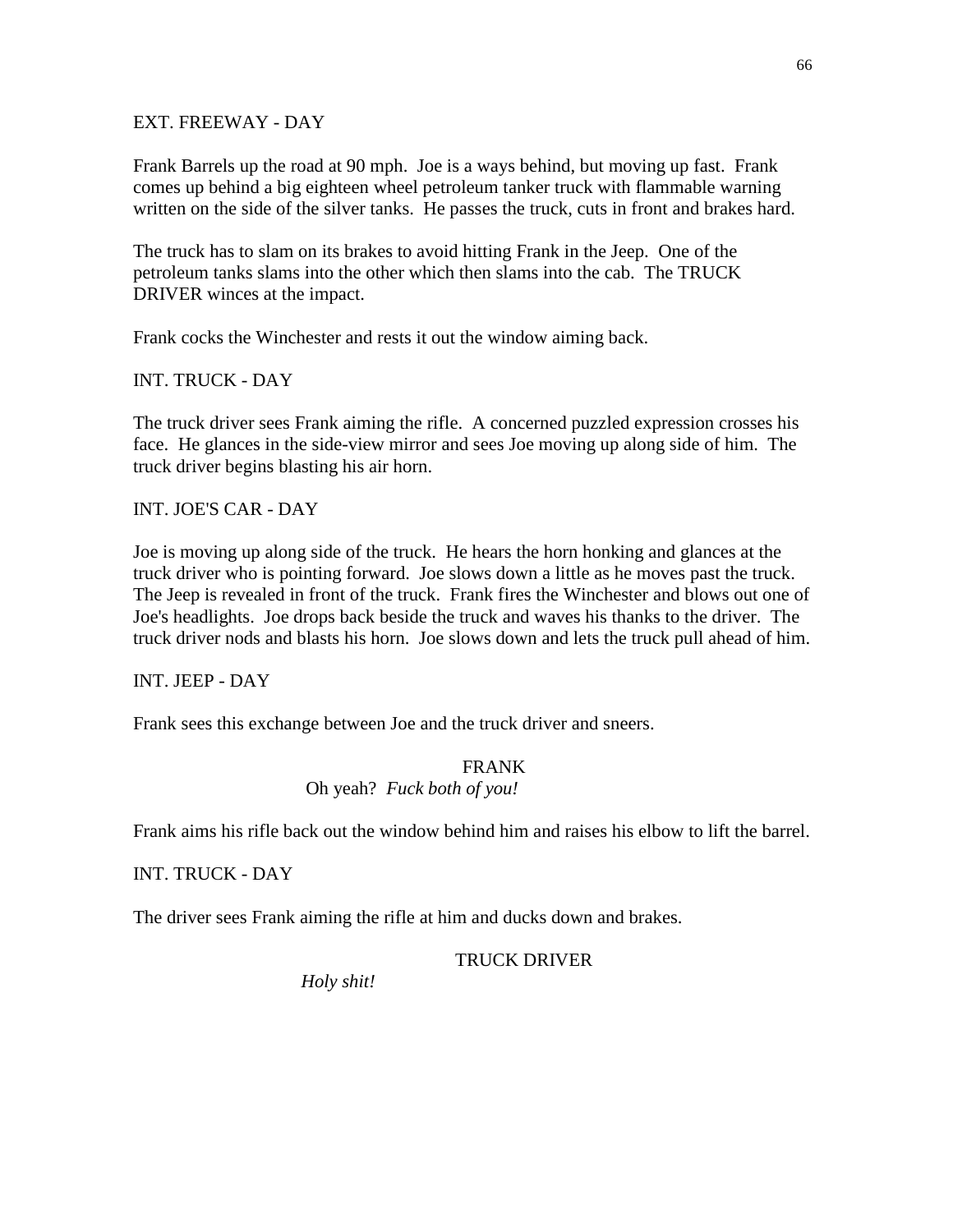## EXT. FREEWAY - DAY

Frank fires the rifle at the top of the silver petroleum tank. The bullet pierces the metal skin of the tank and the truck explodes in a giant ball of flame and hurling metal bouncing up the highway at 55 miles per hour.

In seconds the entire freeway is engulfed in flames. Joe swerves hard off the road to avoid crashing into the the flaming wreckage and drives right through a wall of fire. Joe's LTD comes out the other side of the flames unscathed.

INT. JOE'S CAR - DAY

Joe looks behind him and sees the firey wreckage of the truck bouncing up the freeway out of control, engulfing cars and blowing them up. A look of deep disgust crosses Joe's face as he looks ahead at Frank. Joe picks up the microphone and tries to tune in the radio.

#### JOE

Come on . . .

There is only static.

EXT. FREEWAY - DAY

Frank is several cars ahead of Joe. For the time being Joe keeps the cars between himself and Frank as they zoom toward the mountains looming in the distance.

#### CUT TO:

#### INT. HOSPITAL HALLWAY - DAY

The doctor steps into the hospital hallway and puts a cigarette in his mouth. The uniformed policeman in the hallway sees him.

# POLICEMAN

'Scuse me, could I bum a smoke?

# DOCTOR

Sure.

POLICEMAN You'd think they could put a place to smoke just a little bit closer.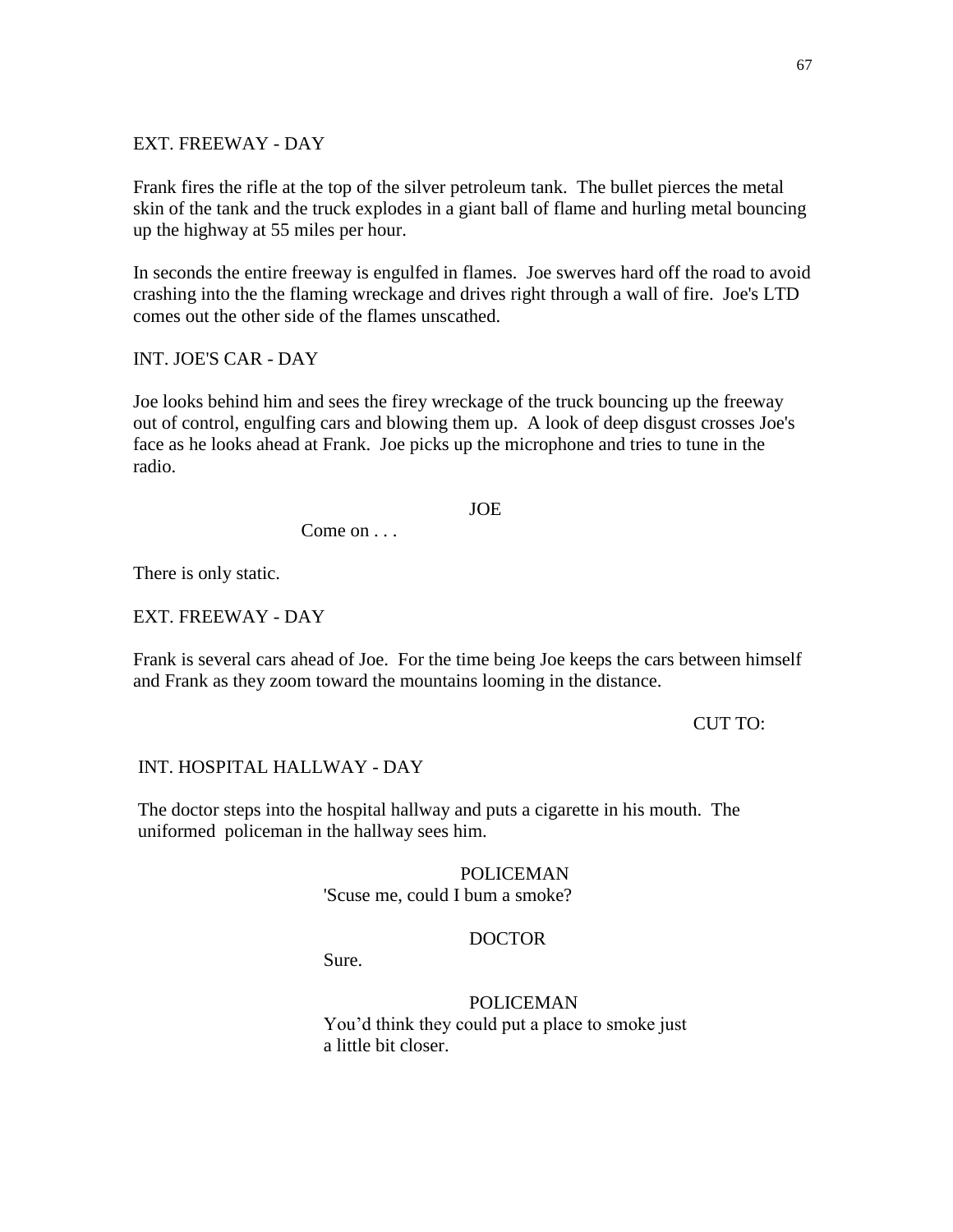The doctor nods, gives the policeman a smoke and they both stand there with unlit cigarettes. Lon, the fat drug dealer, comes walking up with a sheaf of papers in his hand. Lon speaks to the policeman.

# LON

## Is this Bill Bertelli's room?

# POLICEMAN

Yeah.

Lon hands the policeman the papers.

#### LON

He's out on bail.

# POLICEMAN What do you mean? This guy was involved in a major crime today. A cop was killed.

## INT. TED'S ROOM - DAY

 Ted's eyes open. He painfully tilts his head up to see the people in the hallway and listens to what they're saying.

> LON Yeah, but he didn't kill' em (points at the papers) This is signed, sealed and now it's delivered. Let's get this show on the road.

The doctor interjects.

DOCTOR He's not well enough to leave the hospital.

LON He can leave if he wants to and he wants to.

# DOCTOR How do you know, you haven't spoken to him?

LON

 I can read his mind. If there's more papers to be filled out, fill 'em out, but he's getting out of here *now*.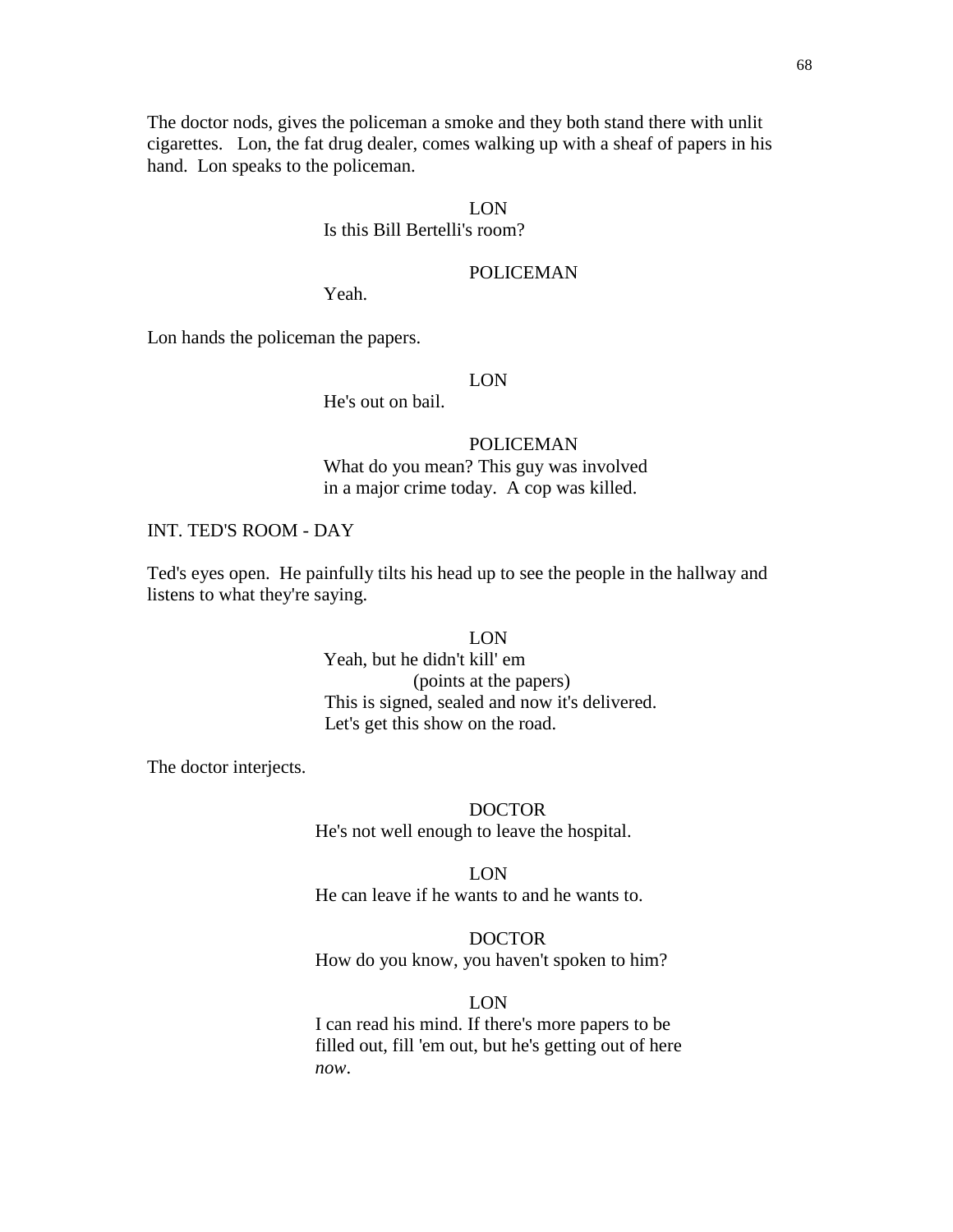#### DOCTOR

(resigned)

Fine.

# POLICEMAN

## Fuckin' system. What a joke.

 Ted watches as the doctor and the policeman both leave. Lon goes into the room beside his. Ted climbs out of bed. For a moment he looks like he might pass out. He hangs onto the edge of the bed and takes a deep breath. Ted touches his bandaged head and recoils quickly from the pain. He summons his strength and walks to the door.

INT. HALLWAY - DAY

Holding onto the doorjamb, Ted steps out of his room and peeks into the next room.

INT. BILL'S ROOM - DAY

 Bill is in bed. His hand is in a complicated cast with wires sticking out holding his fingers straight. The cast is suspended from a sling connected to a metal stand.

# BILL

(surprised) Lon. You're out. Where'd you get the bail money from?

## LON

(pained) From Farouk. He showed up without me even calling him, which I wouldn't've done, I can assure you.

#### BILL

#### (confused)

I don't get it.

#### LON

 (looks around; whispers) He heard about the key of smack and he wants it. He wants us to get it for him. He's calling in our debt.

#### BILL

(deeply pained)

Oh, man!

(realizing) But wait a minute, the cops have the smack.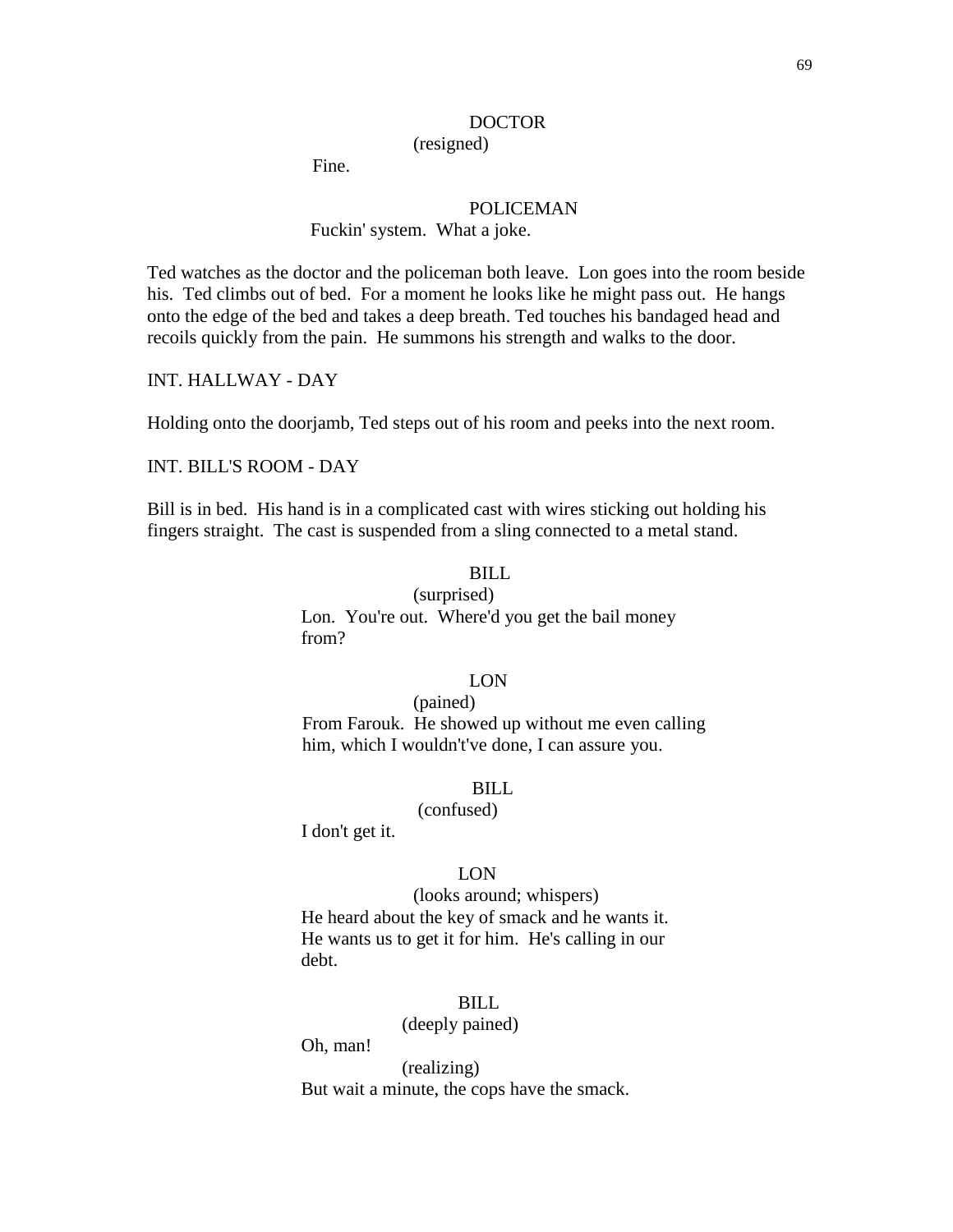## LON

 No they don't. That asshole Frank Taylor took it back.

# BILL

# (shocked)

How?

LON I'll explain it to you in the car. Get dressed.

BILL Oh, man, I can't go anywhere, my hand's killing me.

LON

 If we don't get that smack for Farouk that won't be the only thing that's killing you.

Lon tosses Bill's clothes on the bed. Bill starts to stand up and begins moaning from the pain in his hand.

## LON

Will you get moving, we're losing time.

## BILL

 Hey! The feet and hands have the most bones of any part of the body. I have to be careful.

LON

 If you don't start moving I'm gonna stomp on your foot and you'll forget all about the pain in your hand.

Ted goes back into his room.

INT. TED'S ROOM - DAY

Ted takes off his hospital robe and puts on his clothes.

## EXT. LOMPOC GENERAL HOSPITAL - DAY

Ted comes out the front door in his street clothes, the bandage removed from his head. His hair is a mess and caked with blood. Stitches run across his head causing a new part in his hair. Ted crosses the parking lot looking in both directions. He spots his Ford Fiesta, looks to heaven and sighs. Ted gets in his car and starts the engine. He looks to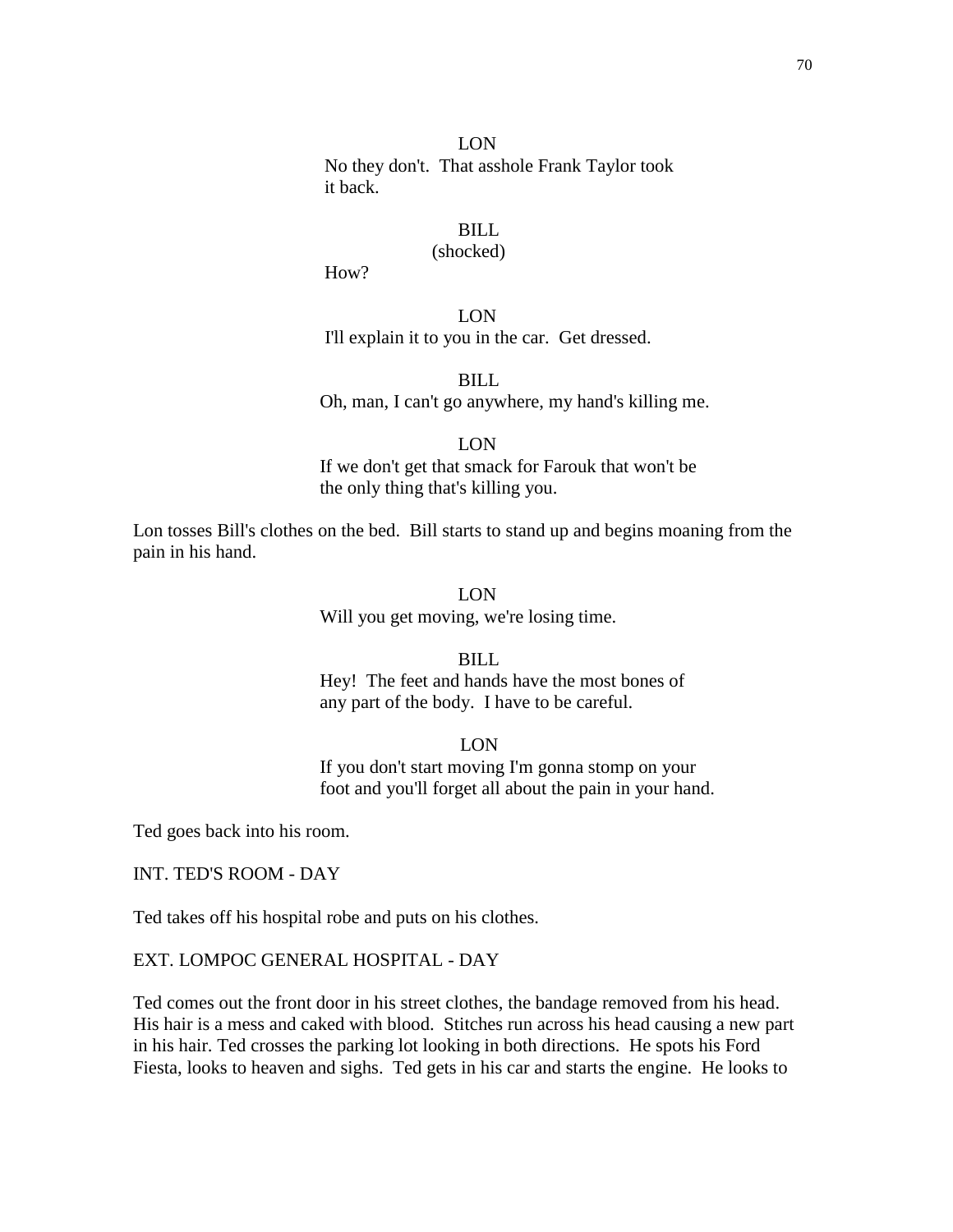the front of the hospital and sees Bill and Lon come out. They get into a double-parked Delta 88 and drive away. Ted follows them.

# INT. HOSPITAL HALLWAY - DAY

Millie comes walking up the hallway with a cup of tea in her hand. She steps into Ted's room.

# INT. TED'S ROOM - DAY

Millie enters and finds the bed empty and the hospital gown in a ball on the floor. Her eyes widen in shock and she drops the cup of tea.

# CUT TO:

# EXT. MOUNTAIN ROAD - DAY

This is a very steep, wooded, mountainous road. It drops off over a hundred feet in places. Frank in the Jeep comes tearing around a curve going much too fast. His tires squeal as he comes precariously close to the edge. A moment later Joe comes past going just as fast. He, too, comes close to the edge. They both cross the double yellow line to pass slow moving cars. This causes several close calls with oncoming cars.

On the side of the road up ahead is a GUY with a steaming, broken-down car. He is standing in the road trying to wave down help. Frank comes around the curve doing 75 mph. The guy on the side of the road sees the Jeep coming right at him. The guy's face turns to blind panic as he attempts to run out of the road. Frank intentionally jerks the wheel and sideswipes the guy. The guy sails off the edge of the road like a rag doll. Frank laughs uproariously as he drives away.

Brubaker hears the scream and sees the guy drop off into oblivion. Joe grits his teeth and speeds up.

# INT JOE'S CAR - DAY

Joe switches on the police radio. There is only static. He twists the tuning knob and it's static on every channel.

# EXT. ROAD OUT OF THE MOUNTAINS - DAY

The Jeep comes out of the mountains onto flat, straight highway and zooms past. A moment later Joe comes racing past.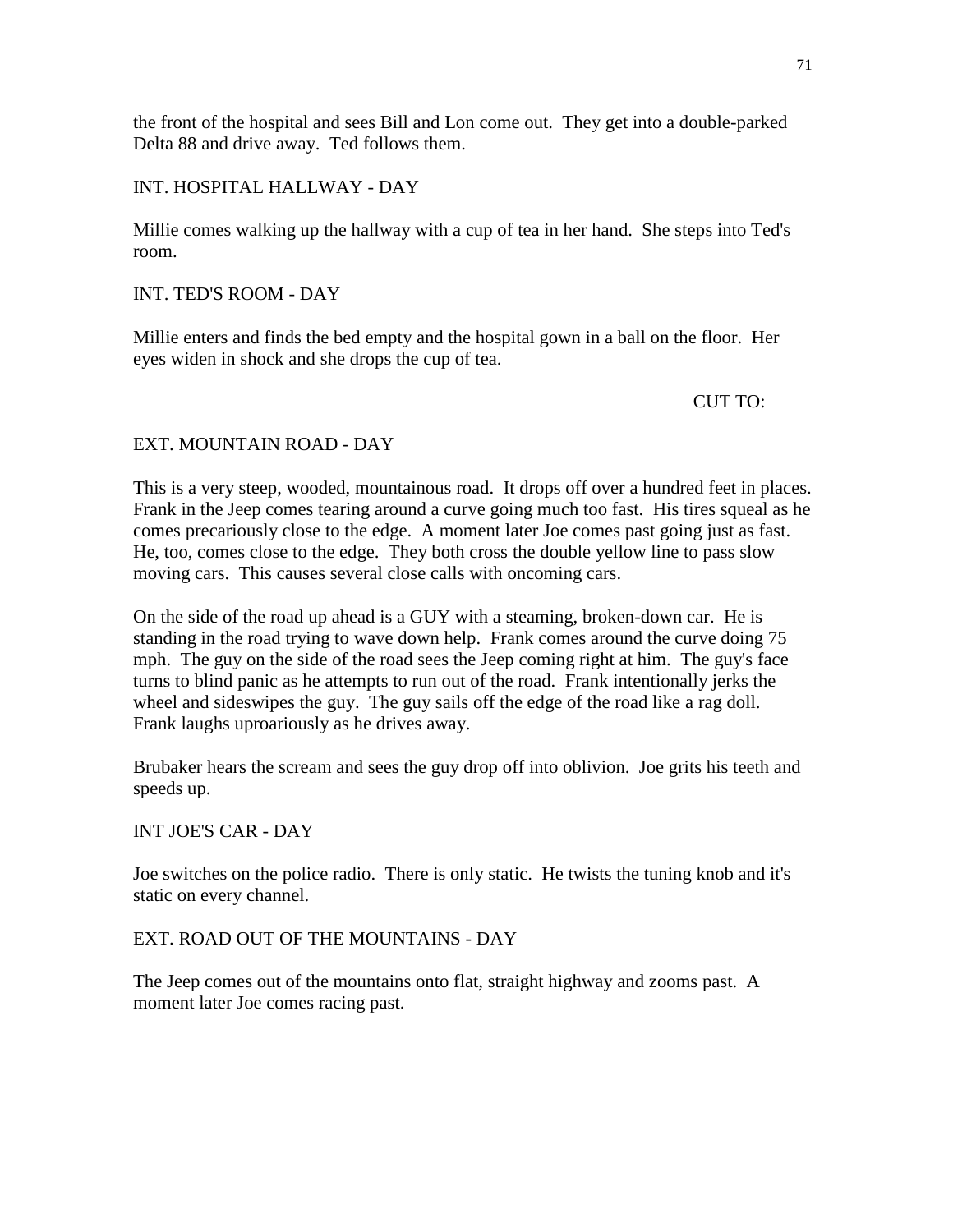INT. JOE'S CAR - DAY

The police radio bursts to life with all kinds of talking. Joe glances down to the radio. He turns the tuning knob and there is chatter on every channel. Joe looks up to see ...

## EXT. AERIAL VIEW OF FREEWAY CLOVERLEAF - DAY

Joe drives right into the traffic of a massive freeway interchange. A cloverleaf of freeways form as freeway 101 crosses the 5 and the 10 in downtown Los Angeles. Joe's car is swallowed in a sea of automobiles.

INT. JOE'S CAR - DAY

Joe is looking all around, but can't see the Jeep anywhere.

EXT. FREEWAY - DAY

Traffic comes to a dead halt. It looks like a ten mile long steel snake lying immobile in the hot sun. Frank in the Jeep pulls out of the freeway traffic, goes up the off-ramp and onto a surface street. Joe's car is several lanes over, past the ramp and stuck in traffic.

INT. JOE'S CAR - DAY

Joe sees Frank in the Jeep disappear and goes wild. He screams as loud as he can, the veins bulging on his neck. His fists are clenched around the steering wheel and his mad frenzy causes him to break the top of the steering wheel off. Holding a chunk of his steering wheel in his hand, Joe turns and sees people staring at him from all the cars around. Joe starts to calm down. He tosses the piece of steering wheel on the seat beside him. Joe picks up the microphone and keys it.

> JOE Los Angeles Police, this is Detective Sergeant Joe Brubaker, Lompoc Police Force. Come back.

DISPATCHER (O.S.) You've got the Los Angeles Police Department, Dispatcher McPherson. Over.

#### JOE

I'm pursuing a wanted criminal named Frank Taylor, driving a stolen 1990 tan Jeep Wagoneer, License number ARS 577. He is armed and dangerous and heading west on Third. Over.

DISPATCHER (O.S.) Roger, that, Detective Brubaker. Over.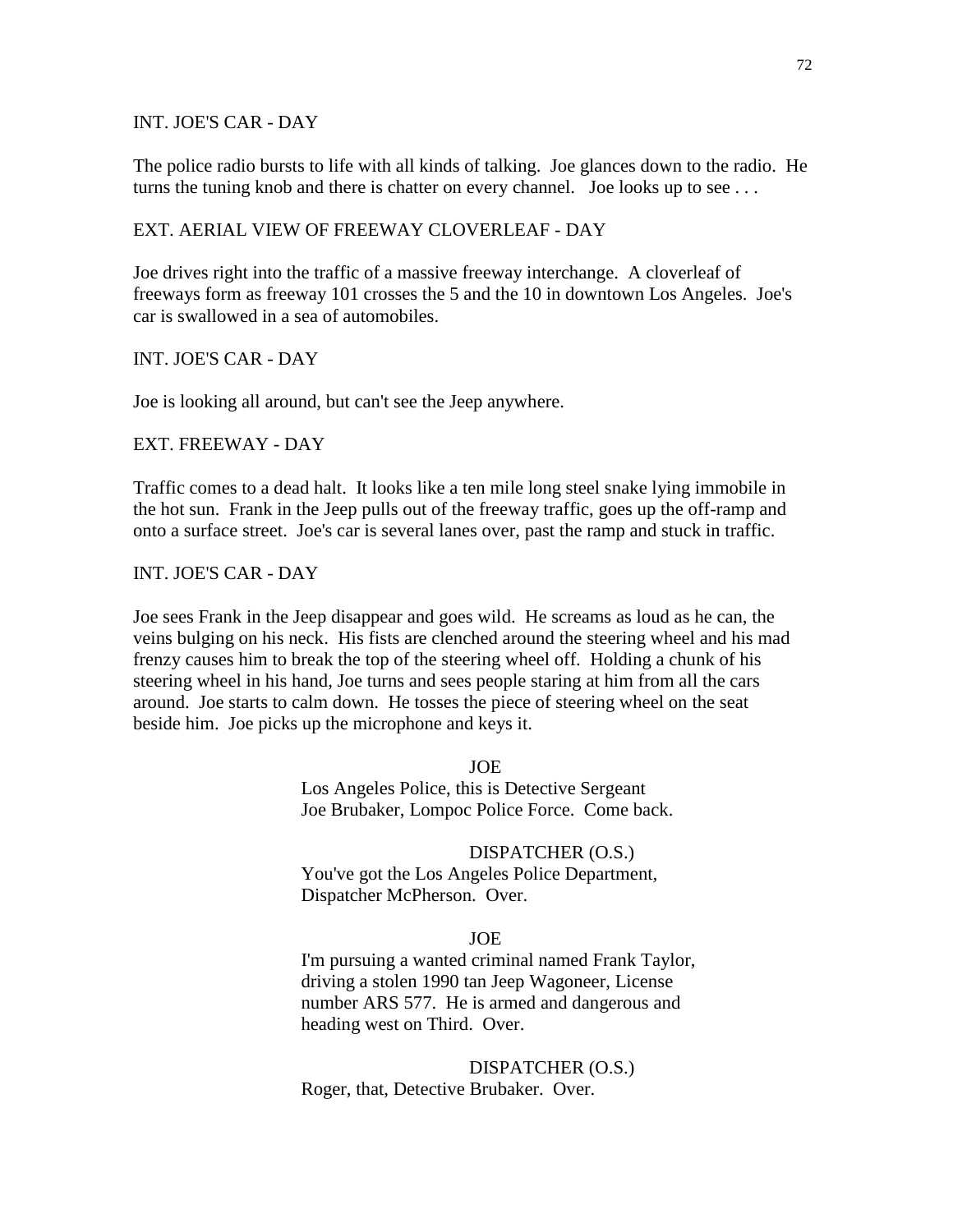# JOE

Over and out.

He tosses the microphone on the seat in disgust.

JOE

*Shit!*

CUT TO:

# EXT. FREEWAY - DAY

Bill and Lon in the Delta 88 drive south on the freeway. The mountains loom ahead of them in the distance. A few cars behind is Ted in his Fiesta.

# INT. TED'S CAR - DAY

Ted is holding his aching head with one hand while steering with the other. He looks like he's in pretty severe pain. Ted takes his hand from his head and looks at it. There is the bloody imprint of stitches across his palm.

### CUT TO:

### EXT. PHONE BOOTH - DAY

Joe is in a phone booth in a strip mall parking lot. His car is parked beside the phone booth.

# STAN (O.S.)

Lompoc Police, Sergeant Schwartz speaking.

JOE

(into phone) Stan, this is Joe. How is everyone?

### INT. LOMPOC POLICE STATION - DAY

Desk Sergeant STAN SCHWARTZ, a big blond fellow sits where Pat used to sit.

STAN

(into phone) Joe. Where are you?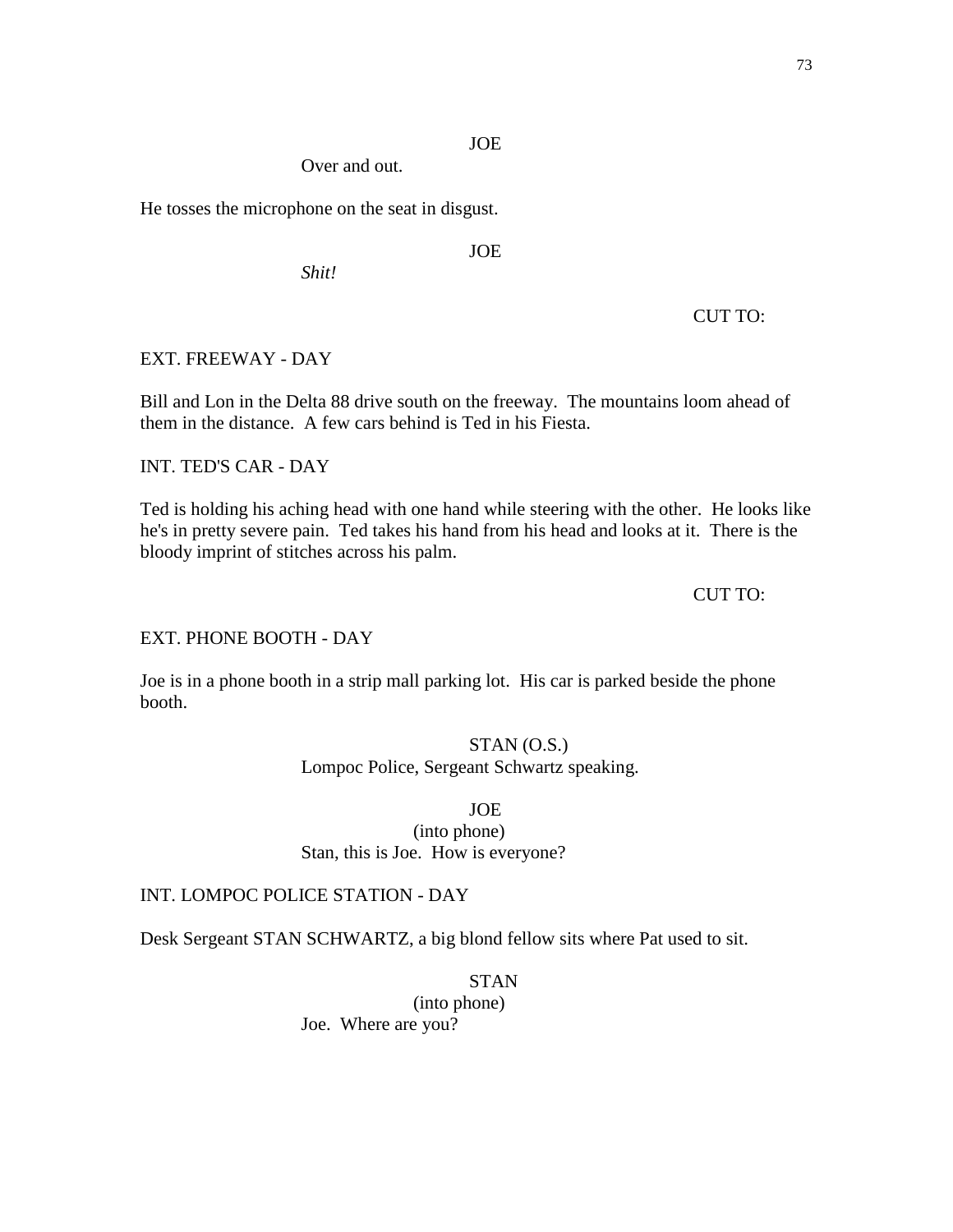## $JOE (O.S.)$

I'm in L.A. I chased that fucking creep all way here and lost him the minute we got into the city.

# STAN

(angry) You should've run his car off the road and put a couple of shots into his gas tank.

 $JOE (O.S.)$ I tried. He was trying to do the same to me. How is everyone?

## STAN

Well . . .

## INT. PHONE BOOTH - DAY

Joe is listening and lights a cigarette.

### STAN (O.S.)

. . . Pat, Marty and Captain Uto are all dead . . .

Joe shuts his eyes and takes a deep drag on his cigarette.

## STAN (O.S.)

. . . Everyone else is in serious or critical condition. They're operating on Baduski right now. It doesn't look good...

JOE

JOE

How's the new kid?

Walburn?

Yeah.

STAN (O.S.)

STAN (O.S.)

He's gone.

JOE

(sad) Shit! That's too bad. His first day on the job.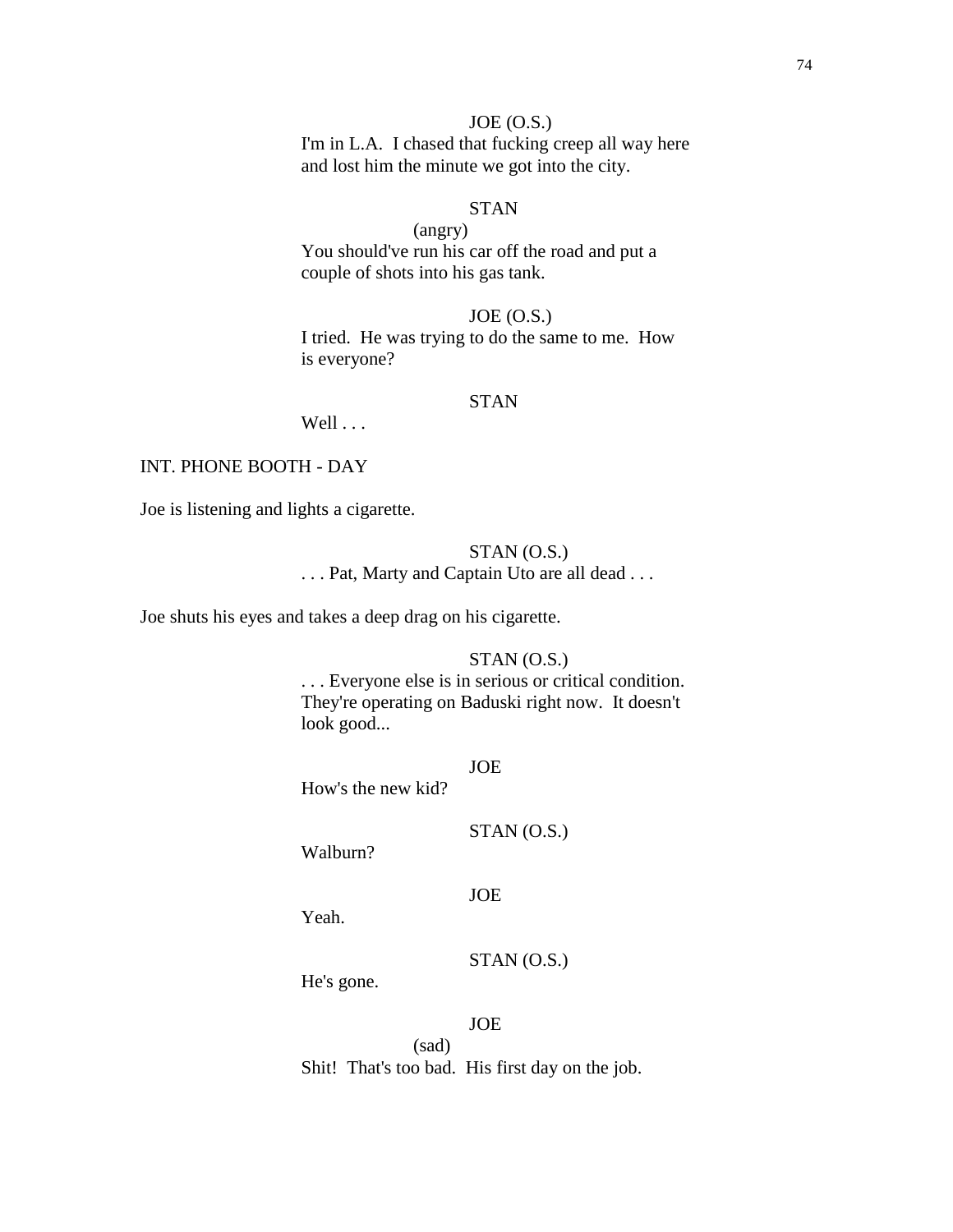## STAN (O.S.) No, I mean from the hospital. He's disappeared.

## JOE

### (unbelieving)

*What?*

## STAN (O.S.)

His wife was in the room with him, she went for a minute, came back and he was gone. She went outside and her car was gone, too. She's really worried 'cause he got shot in the head and has thirteen stitches in his scalp.

#### JOE

That's weird.

# STAN (O.S.)

Hang on, I've got another call . . .

Joe is put on hold. He stubs out his cig and lights another. Stan comes back on the line.

# STAN (O.S.) The L.A. cops picked up the stolen Jeep.

### JOE

(brightening) And they got the creep driving it?

STAN (O.S.) Yeah, I guess. They want you to go there immediately.

### JOE

Great.

STAN (O.S.) It's the Rampart station. I got the address, let me give it to you.

#### JOE

I know where it is.

## STAN (O.S.)

Oh, yeah.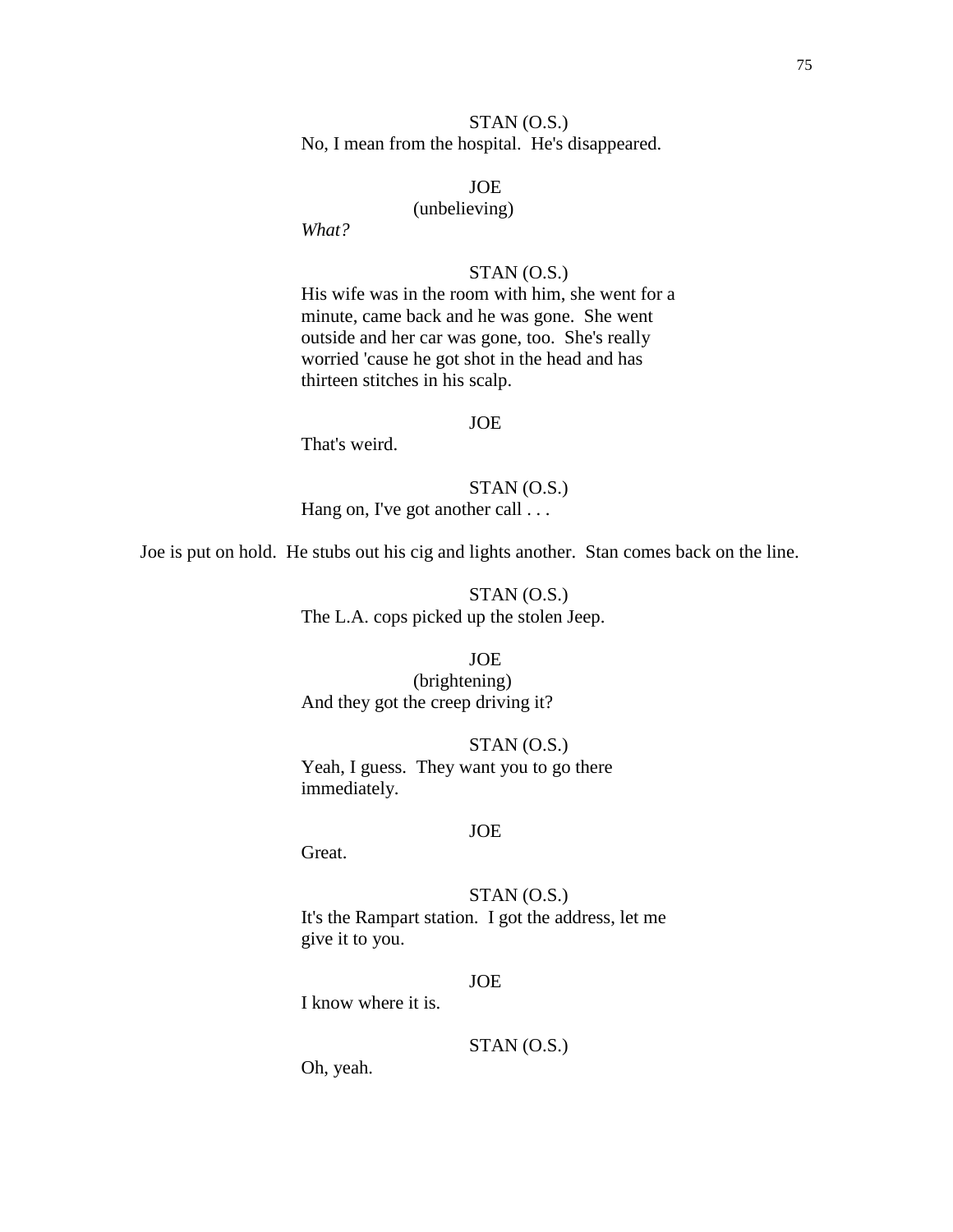JOE

Talk to you later.

Joe hangs up the phone.

## CUT TO:

# EXT. LOS ANGELES POLICE STATION - DUSK

The sun is just beginning to set behind the tall building of downtown Los Angeles. Joe pulls up in front of the large building that houses the Rampart Division of the Los Angeles Police Department. He parks and heads inside.

A group of four uniformed L.A. cops pass Joe as he goes through the door. The oldest of the four cops turns and looks back at Joe, but he's already inside. There is a look of recognition on the cop's face. The OLDER L.A. COP turns to the others.

### OLDER L.A. COP

That was Joe Brubaker that just walked in.

The other YOUNGER L.A. COPS are amazed like they just heard that Genghis Khan walked past. They all turn and look.

> YOUNGER L.A. COP #1 *Get out!* You mean "Ball Breaker?"

The older cop nods.

YOUNGER L.A. COP #2 Now way! You mean the guy's real? I thought he was just a myth.

# OLDER L.A. COP Nope. He's real all right, and that was him.

They all shake their heads.

INT. L.A. POLICE STATION - DAY

Joe steps up to the main desk of the police station. Ten uniformed cops, mostly women, deal with all of the incoming problems.

DESK COP #1

Yes?

Joe shows his badge.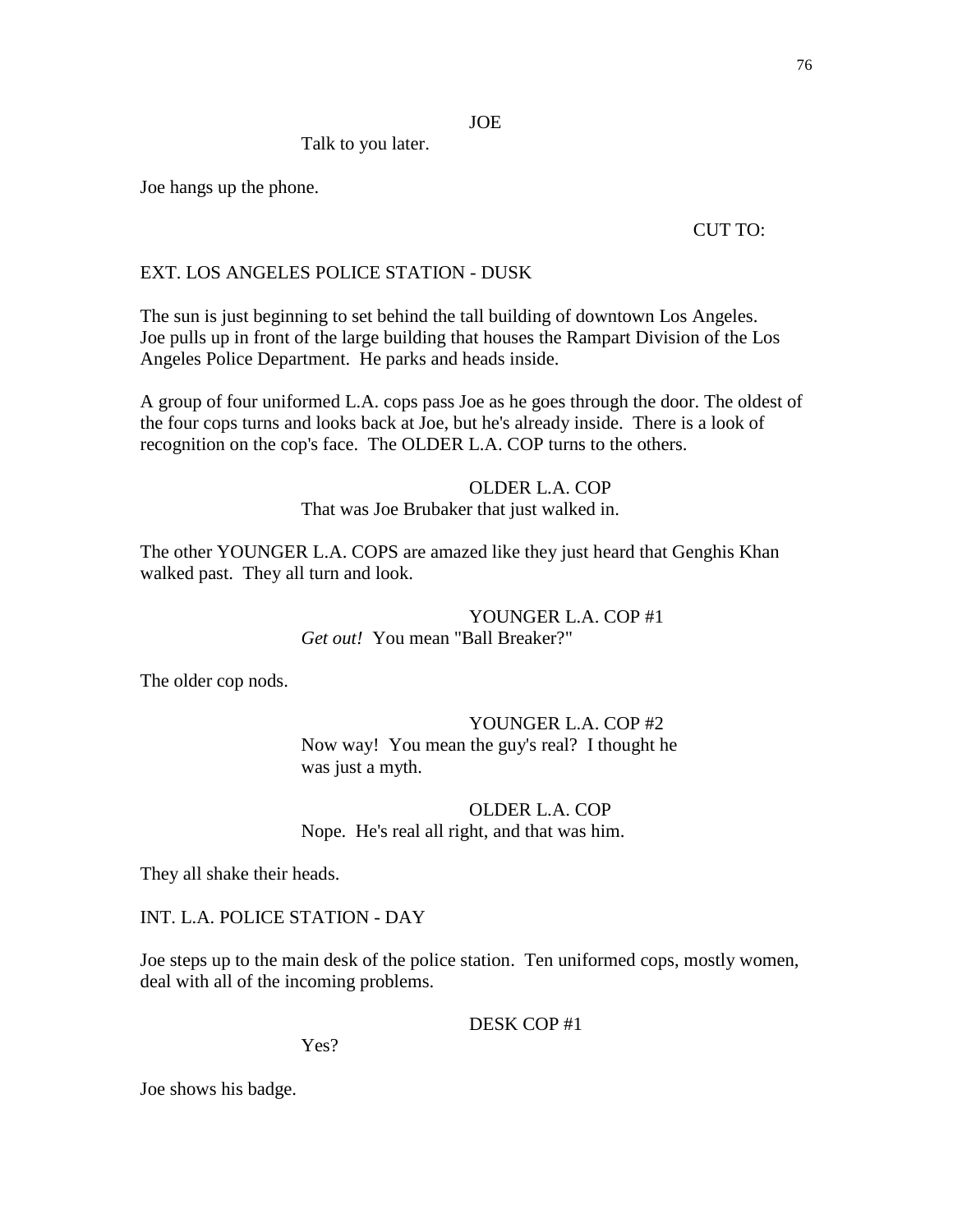#### JOE

Detective Sergeant Joe Brubaker, Lompoc Police Department. I'm here to pick up a prisoner who was just picked up in a stolen Jeep Wagoneer.

DESK COP #1 Please sit down. An officer will be with you in a minute.

### JOE

Thanks.

Joe goes over and sits down with a long line of scummy messed-up people sitting below a big sign stating, "No Smoking." Joe takes out a full pack of cigarettes and puts one in his mouth. As he's about to light it he looks around and the guy beside him is staring at him.

#### SCUZ #1

Got an extra cigarette?

#### JOE

(shrugs)

Sure.

He gives the guy a cigarette.

### SCUZ #1

Got a light?

JOE

(annoyed) Want me to smoke it for you, too?

Joe lights the guy's cigarette. Now six other people are staring at him.

#### SCUZ #2

Could I get one, too?

## SCUZ #3

Yeah, me too?

Joe crumbles his empty cigarette pack and tosses it in the ashtray.

CUT TO: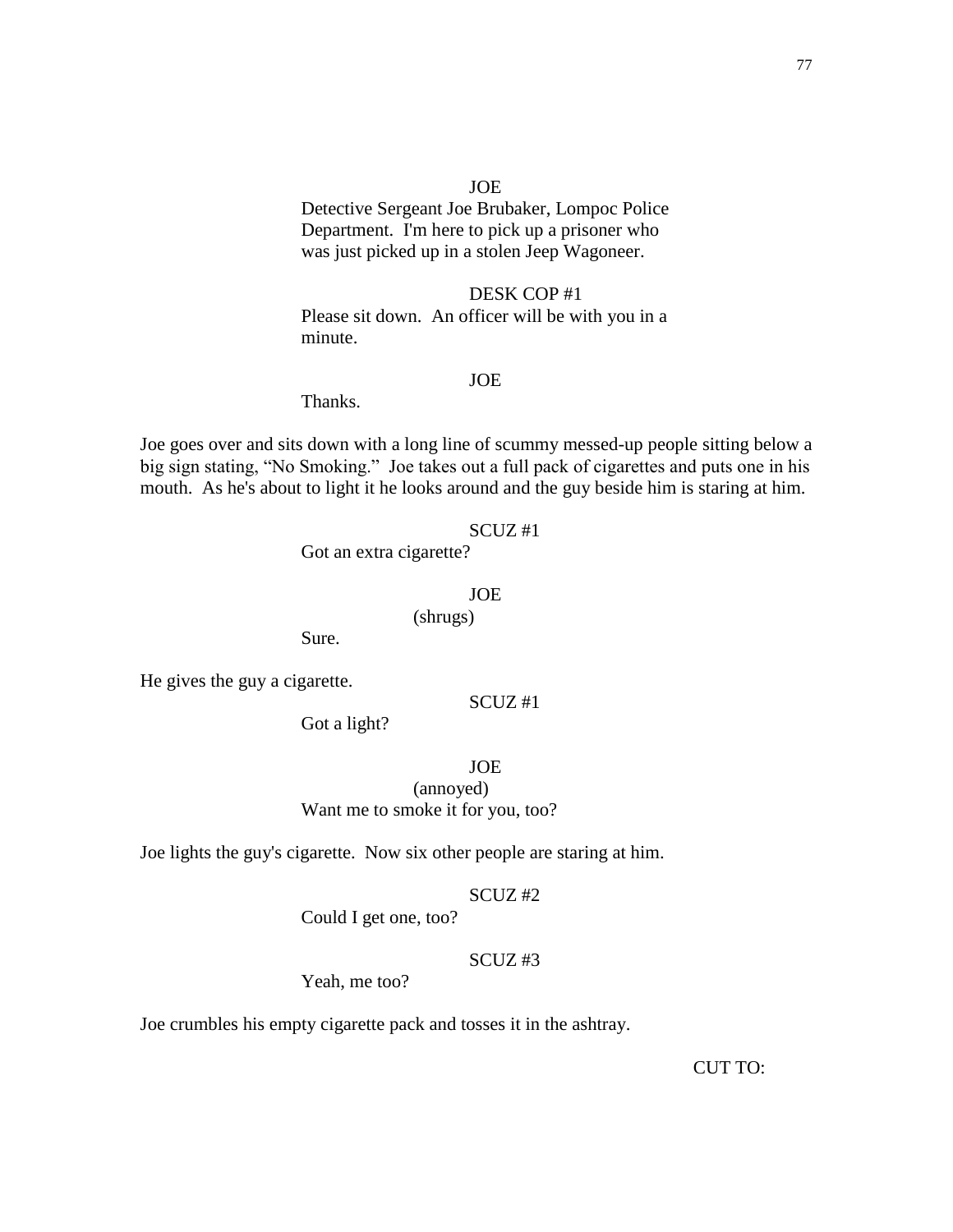### EXT. GAS STATION - DUSK

This is the same gas station, across the street from the diner, where Frank stole the Jeep. Bill and Lon's Delta 88 is parked at the gas pumps getting filled up. Ted is at the further pump in his Fiesta. He is watching Bill and Lon in his sideview mirror as they get out of their car and step over to the vending machines. A gas station ATTENDANT appears at Ted's window startling him.

### ATTENDANT

What'dya need?

**TED** 

(gasps) Uh . . . Fill it up with unleaded, please.

ATTENDANT Sure thing. Cash or credit?

## **TED**

Cash.

The attendant fills up Ted's tank. Ted continues watching in his mirror. Lon goes to the can. Bill goes to get himself a cup of coffee from the machine. He awkwardly reaches into his right pants pocket with his unharmed left hand and comes out with a few pennies and a dollar bill. The attendant comes walking by and Bill stops him.

BILL

Have you got change for a buck?

#### ATTENDANT

Uh-uh. Sorry.

The attendant walks away and Bill shrugs helplessly. He looks all around, spots Ted's car and begins walking over. Bill is unaware that it's Ted in the car. Ted sees Bill coming in the mirror. He slides down in his seat in panic. He reaches for the ignition key, then glances in the mirror again and sees that the gas pump is still in his car. Ted moans and reaches for his gun. Bill gets to the pumps and is just cutting between them when Lon steps out of the john and calls out to him.

LON

Hey, Bill! Wanna beverage?

Bill, who has not seen Ted, turns and starts back in the other direction.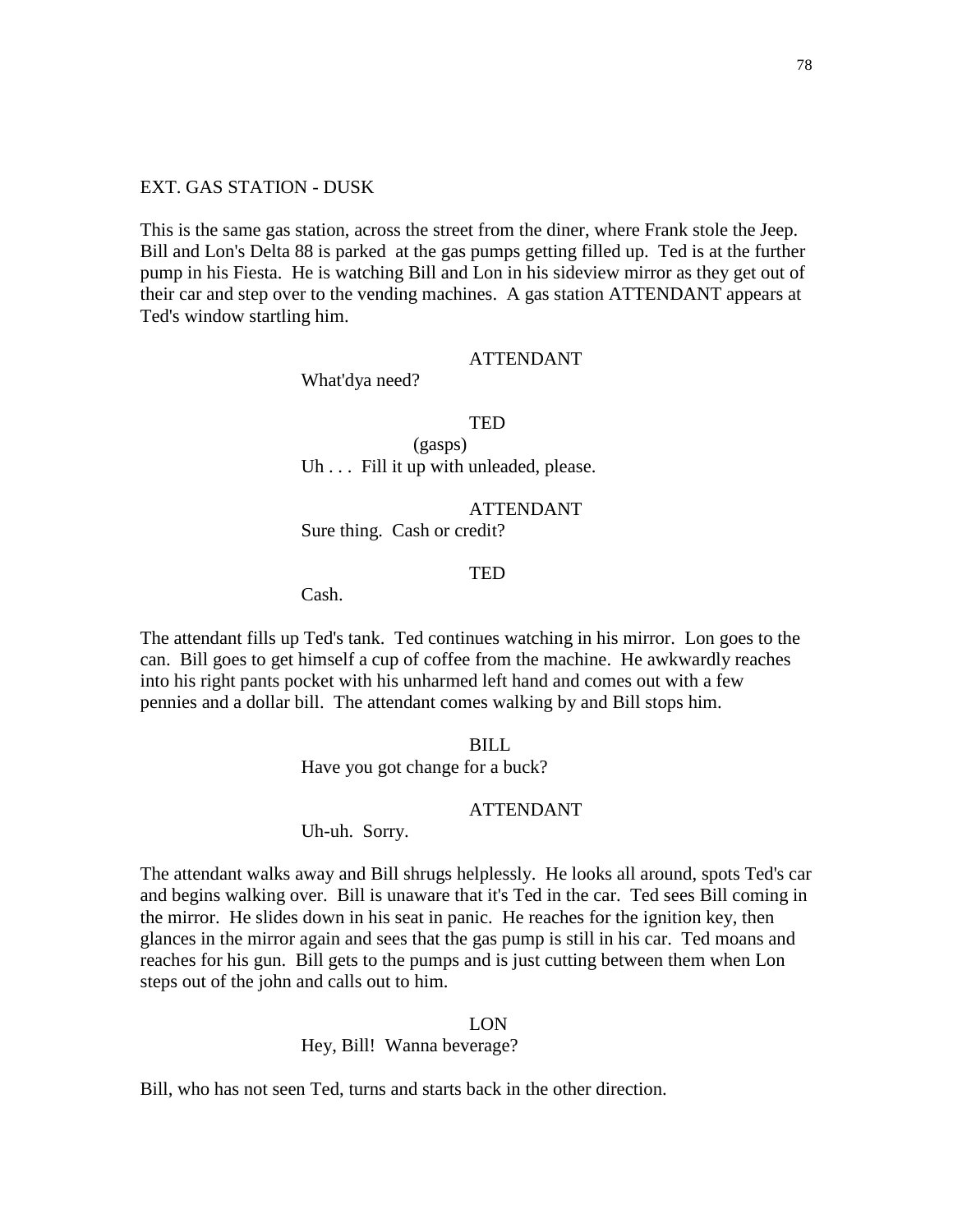### BILL

Have you got any change?

# LON

Yeah, I do.

Ted lets out a long breath and shakes his head.

### ATTENDANT

That's ten even.

The attendant is back at Ted's window startling him again. He jumps and grabs his heart.

### ATTENDANT

Sorry about that.

## TED

That's okay.

Ted hands him a ten dollar bill. The attendant takes it and is about to leave, then turns back.

### ATTENDANT

Uh . . .

## **TED**

Yeah?

# ATTENDANT

You know your head's bleeding, man.

Ted reaches up and touches his head. His hand comes away bloody.

**TED** 

(smiles weakly) Oh. That. Thanks.

# ATTENDANT

(disturbed)

No problem.

Ted glances back in his mirror and sees the Delta 88 pull out of the gas station. Ted puts the Fiesta in gear and follows.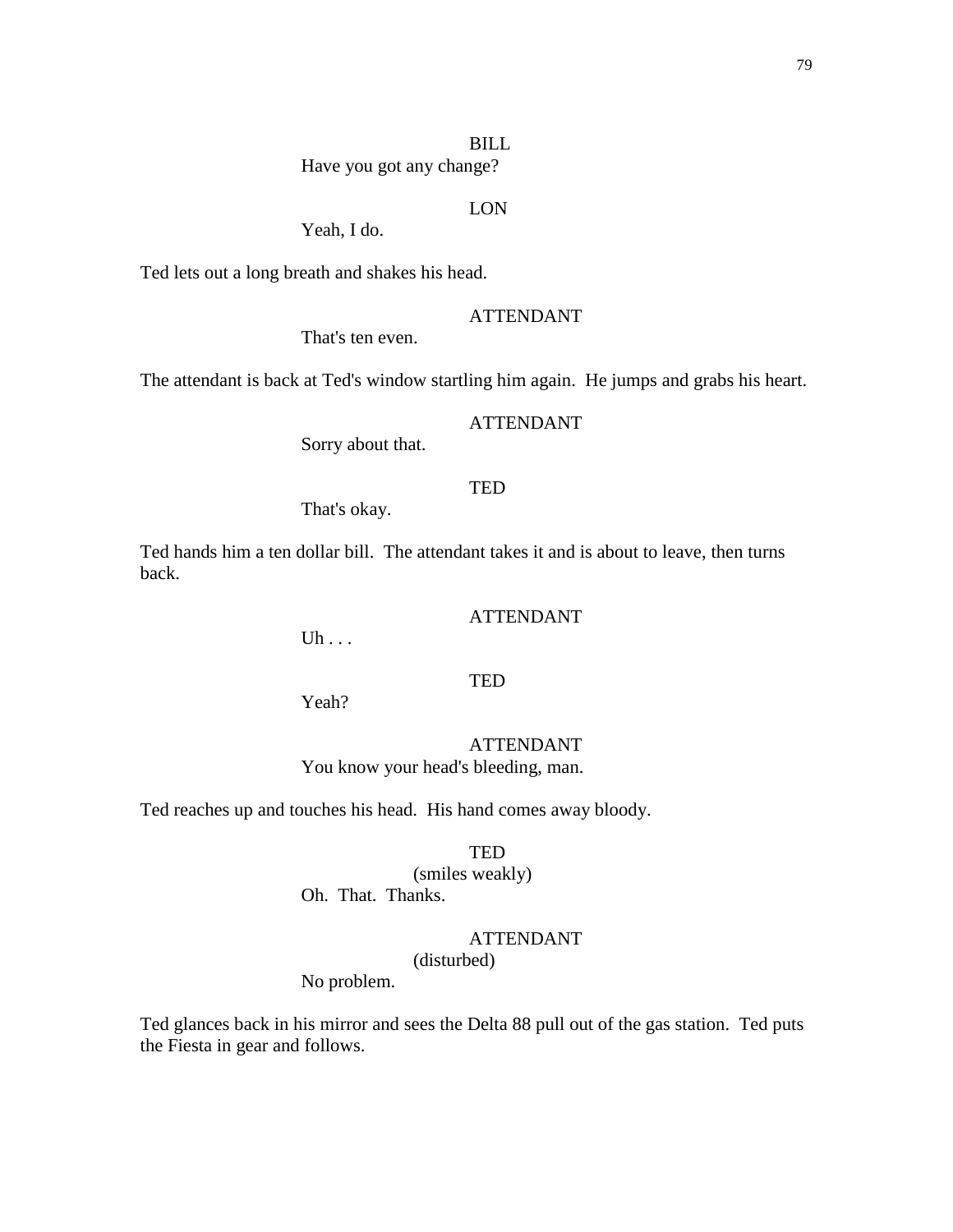INT. DELTA 88 - DUSK

Lon is driving. Bill has his pennies and his dollar in his good left hand and his steaming cup of coffee in his right hand with the ridiculously complicated cast. Bill goes to take a sip of coffee, but the cast only allows his arm to go so far, then causes his hand to turn toward himself dumping the hot coffee in his lap. He hollers in pain.

#### CUT TO:

### INT. LOS ANGELES POLICE DEPARTMENT - DUSK

A door opens beside the main desk and a plain clothes DETECTIVE steps out.

### DETECTIVE

Joe Brubaker? (Joe looks up) Step this way.

Joe stands up. The guy beside him looks up sympathetically.

SCUZ #1 Good luck, man. Keep the faith.

JOE

Yeah. Keep in touch.

### INT. DETECTIVE'S ROOM - DUSK

Joe is lead past many detectives working at their desks interviewing people, booking them, typing up reports. Many of the detectives glance up as Joe walks past, then whisper among themselves. The detective points at a chair beside a desk.

#### **DETECTIVE**

Sit down. Someone'll be right with you.

Joe sits and the detective walks away. A moment later a heavy-set black detective steps up. He is Detective Lieutenant JEFF GRINYARD. He sees Joe and does a double-take.

#### JEFF

*Damn!* If it ain't Joe Ball-Breaker.

A smile crosses Joe's face as he stands and shakes Ginyard's hand. Joe imitates the way he said "damn," which is . . .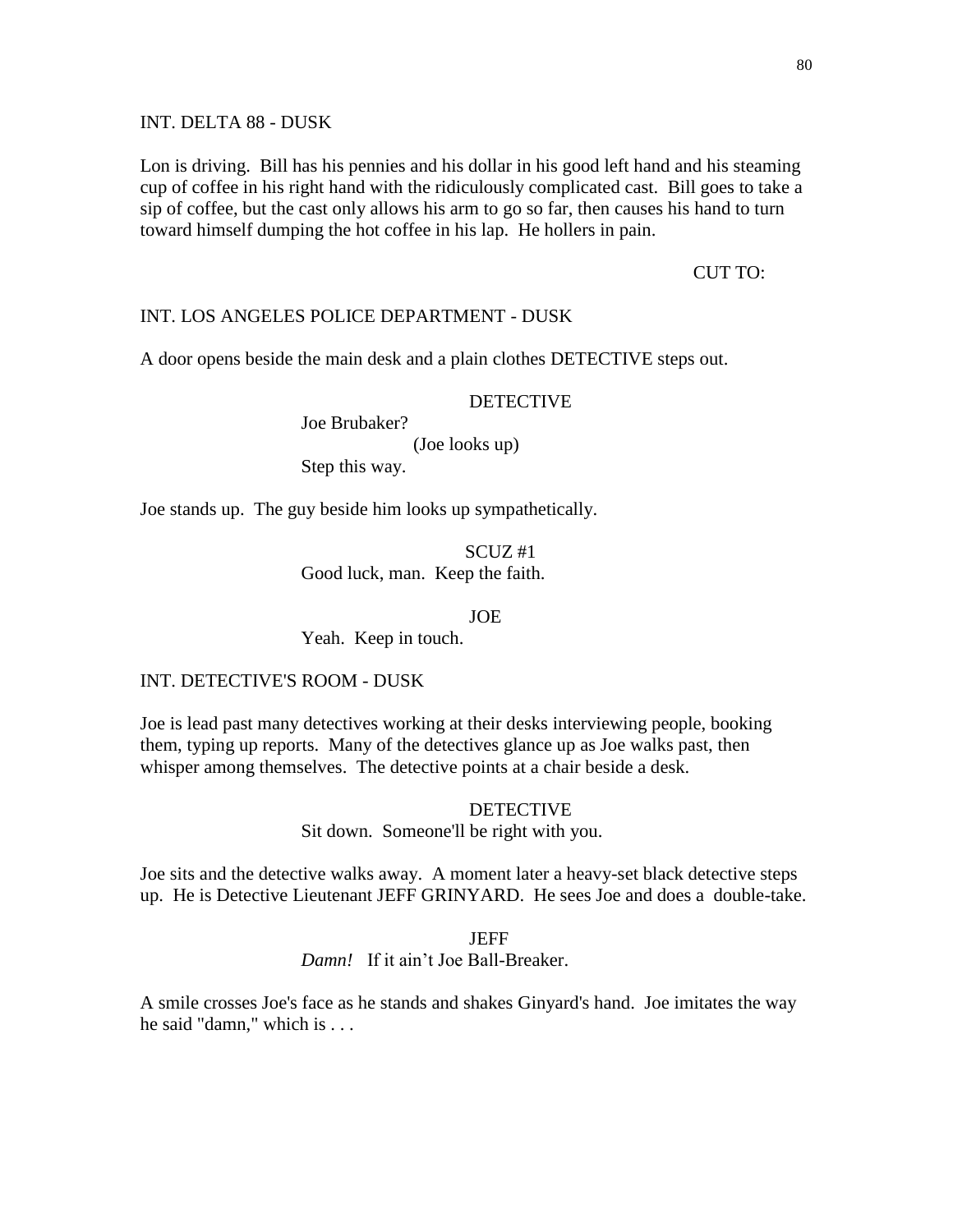JOE

*Day-um!* Jeff Grinyard? They made *you* a detective? They must be scraping the bottom of the barrel these days.

They both sit down at the desk.

### JEFF

(smiling) Yeah, well, there was a pretty big house cleaning after you, uh, left. Where have you been keeping yourself these past couple of years?

#### JOE

Lompoc.

**JEFF** Where's that? Wyoming?

#### JOE

California.

### **JEFF**

Don't shit me, man, California ends at the L.A. County line.

#### JOE

Not to us Lompocians. Is Captain DeMartino still here?

#### **JEFF**

Oh yeah. And he's still a captain. He *was* a lieutenant for a couple of years after you left. But he's a captain again now.

#### JOE

Well, that's great, Jeff. Could we get the wheels moving on this thing, this place brings back bad memories.

### JEFF

Sure thing.

Grinyard gets up and walks away. Joe goes for a cigarette, but there's none left. Suddenly a booming voice fills the room from an unseen place.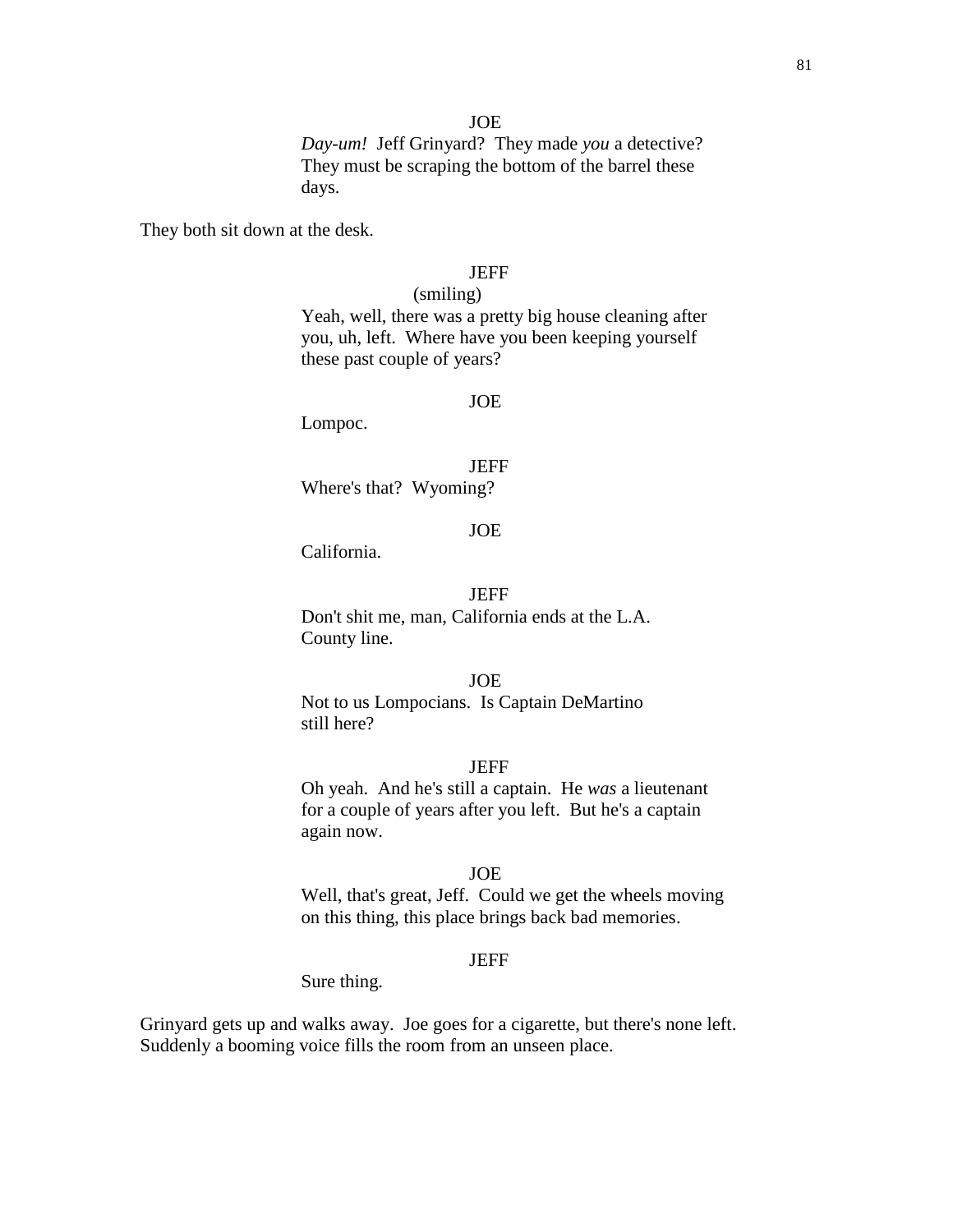#### **VOICE**

### (loud) *I smell some kind of shit in here!*

A thin tall Latino man steps into the room. He is CAPTAIN DEMARTINO. All the detectives turn and look as the captain spots Joe.

## DEMARTINO

I knew it! Brubaker, in my office! *Now!*

JOE

You ain't my boss.

## DEMARTINO

Thank God for that. *Now move!*

Joe sighs, stands and follows DeMartino into his office.

INT. CAPTAIN DEMARTINO'S OFFICE - DUSK

Joe and Captain DeMartino seat themselves in his office.

#### DEMARTINO

What are you doing in my police station? If I'm not mistaken you were told never to set foot in here again.

#### JOE

Official business.

# DEMARTINO

(sarcastically) What kind of *official business* could a dog catcher have with a police department?

### JOE

I've come to pick up a mad dog that got into your jurisdiction.

Joe's eyes stray across the photographs on DeMartino's wall. His eyes stop on a group shot of police academy graduates. Both a very young DeMartino and a very young Brubaker are in the shot.

#### DEMARTINO

And you haven't shot him already? You're falling down on the job. I thought you always shoot first and ask questions later?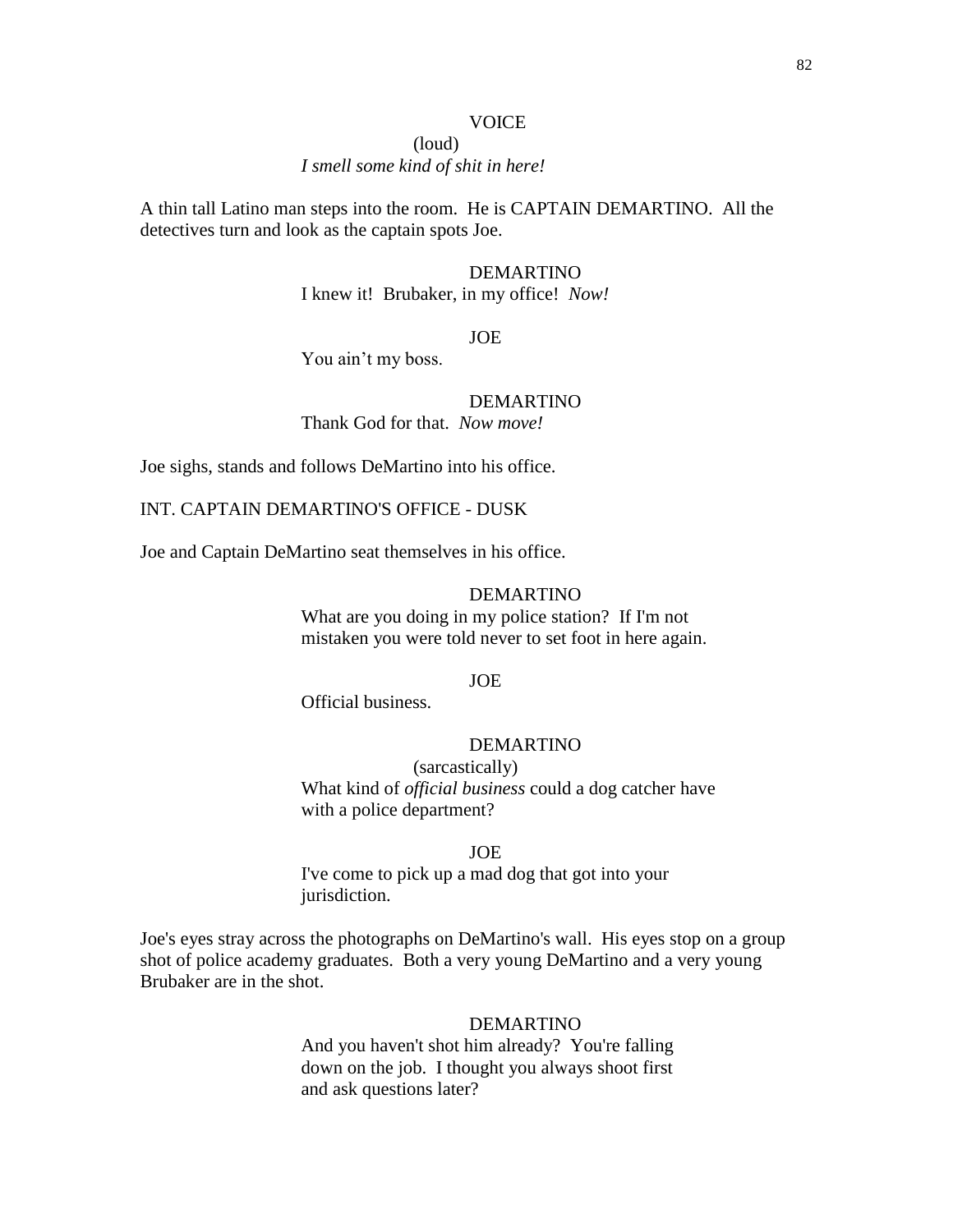### JOE

(flatly) I don't ask questions.

#### DEMARTINO

I know. I spent two extra years as a lieutenant due to that.

### JOE

#### (exasperated)

*Oh, bullshit!* The kid was committing a felony and had a weapon. He just happened to be the mayor's nephew and someone had to burn.

#### DEMARTINO

No weapon was ever found.

## JOE But that doesn't mean thjey weren't there. Are you sure you really want to go into this now?

### DEMARTINO

Why shouldn't I?

## JOE

Because you were part of the damn cover-up and you're so stupid you don't even know it.

DeMartino jumps to his feet in rage and leans over the desk.

DEMARTINO

No! *That's* bullshit! *You* fucked up!

#### JOE

(losing patience) I haven't got time for this crap! Get me my prisoner and let me get the hell outta here!

### DEMARTINO

Yeah? Get out of my office and get out of my city. And don't come back. The sight of you makes me nervous.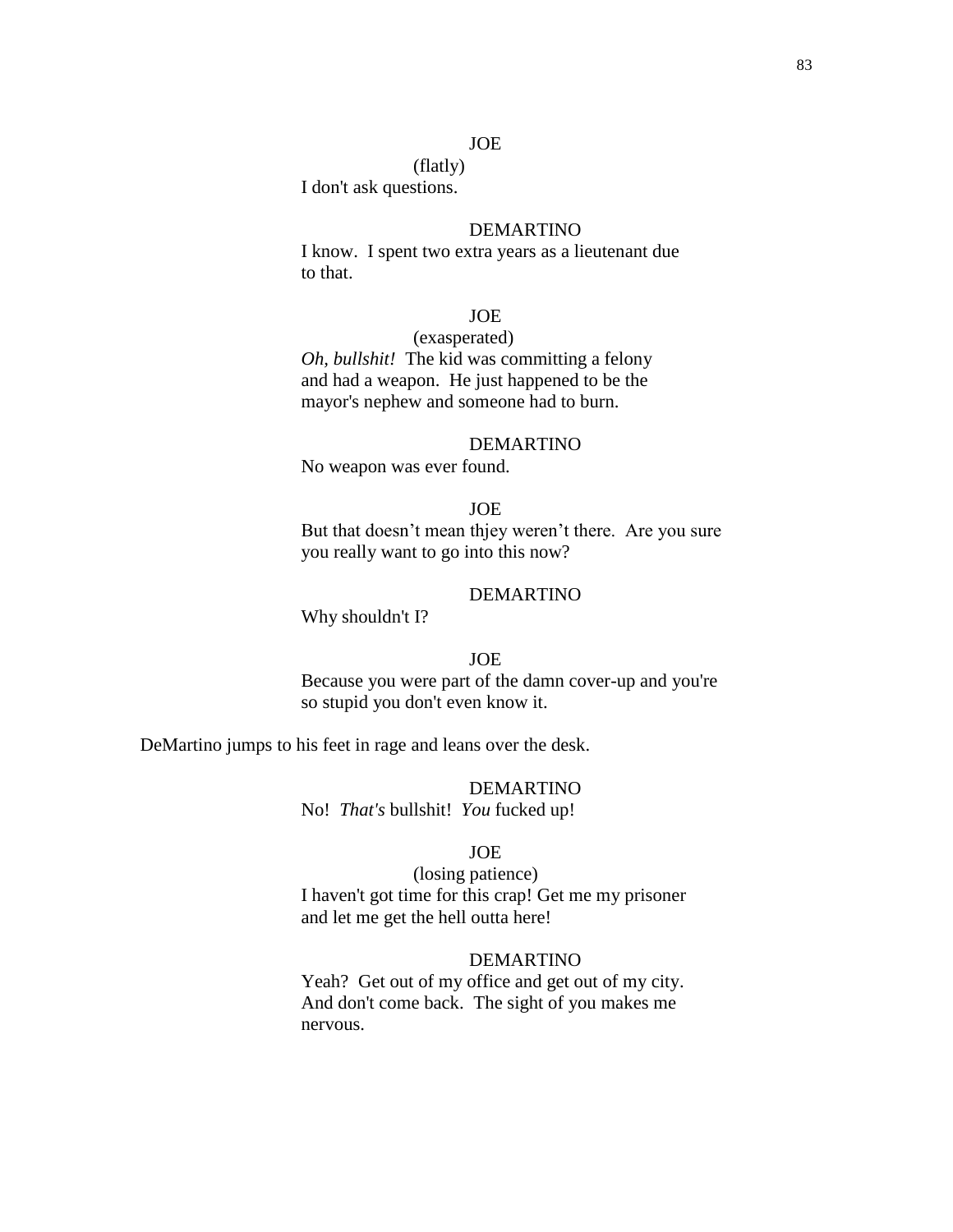### JOE

(stands) I'll bet it does.

### DEMARTINO

And don't you dare shoot anybody in my city! You got it?

# JOE

Got it.

DEMARTINO

Good. Get lost.

## JOE

A pleasure.

Joe leaves the captain's office.

## INT. DETECTIVE ROOM - DUSK

Joe steps back into the detective's room and finds Detective Grinyard waiting for him.

JEFF The guy you're looking for was driving a stolen Jeep Wagoneer?

# JOE

Yeah, that's him.

**JEFF** (pointing) He's in the interrogation room.

### JOE

Right.

## INT. INTERROGATION ROOM - DUSK

Joe opens the door to the interrogation room. Inside he finds a tremendously muscular black man named RICKMAN. Joe furrows his brow. He turns back to Detective Grinyard.

### JOE

That's not him.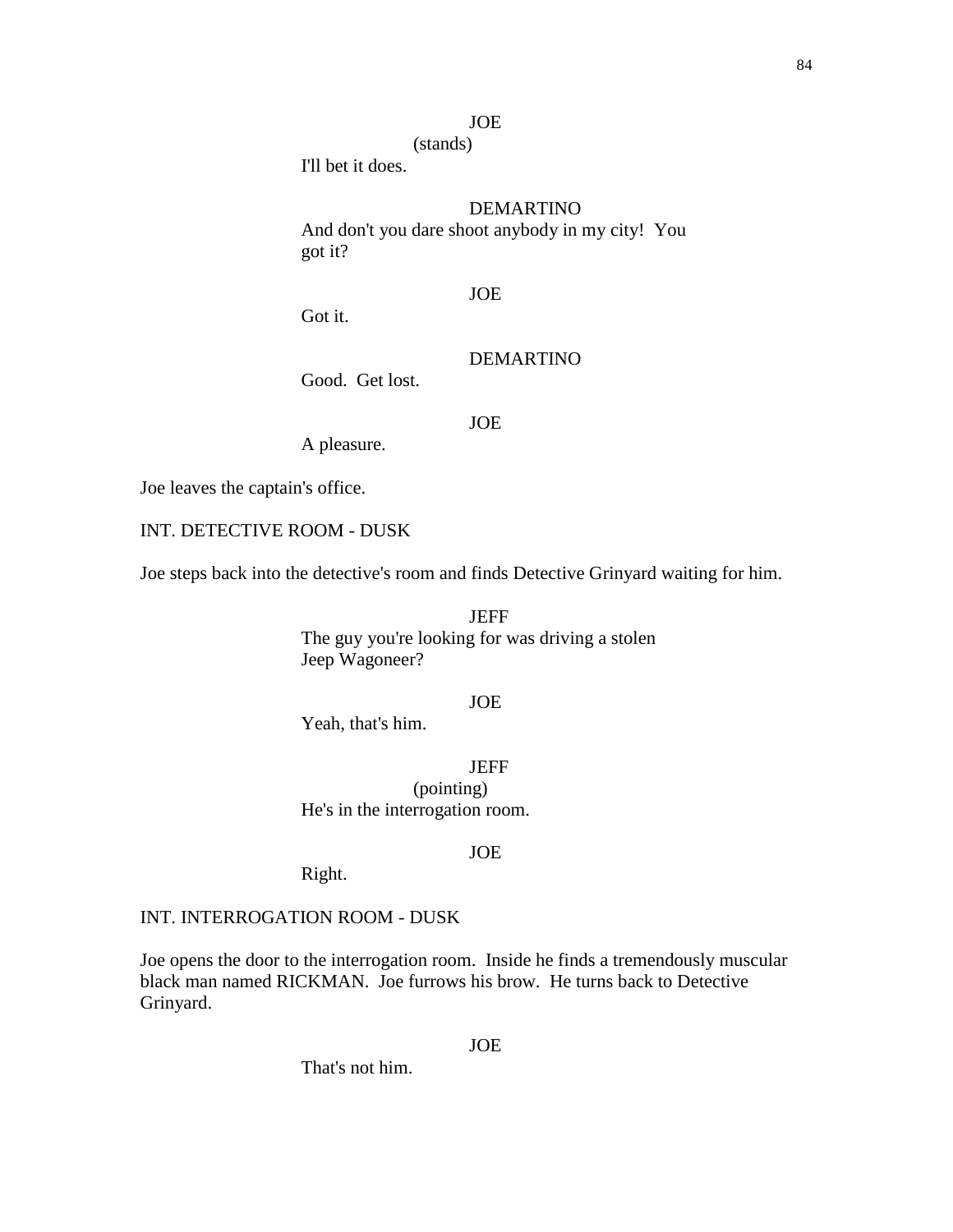### **JEFF**

(shrugs) He was driving the Jeep.

# JOE

Are you sure?

### JEFF

Sure I'm sure.

# **JOE**

Well, it's not the guy.

## JEFF

So he stole it from the other guy that stole it. Criminals get their shit ripped off, too. It's a helluva world. What do you want me to do about it?

Grinyard leaves and Joe turns to Rickman.

# JOE

What's your name? (Rickman doesn't answer) How did you get that Jeep? (no answer) You're looking at one to three years for stealing a vehicle that was already stolen before you got there.

# RICKMAN

Yeah? So?

### JOE

So, cooperate with me and I'11 get you off.

## RICKMAN

(skeptical)

Sure you will.

# JOE

Look, I'm in a hurry. You're gonna show me where you got that car.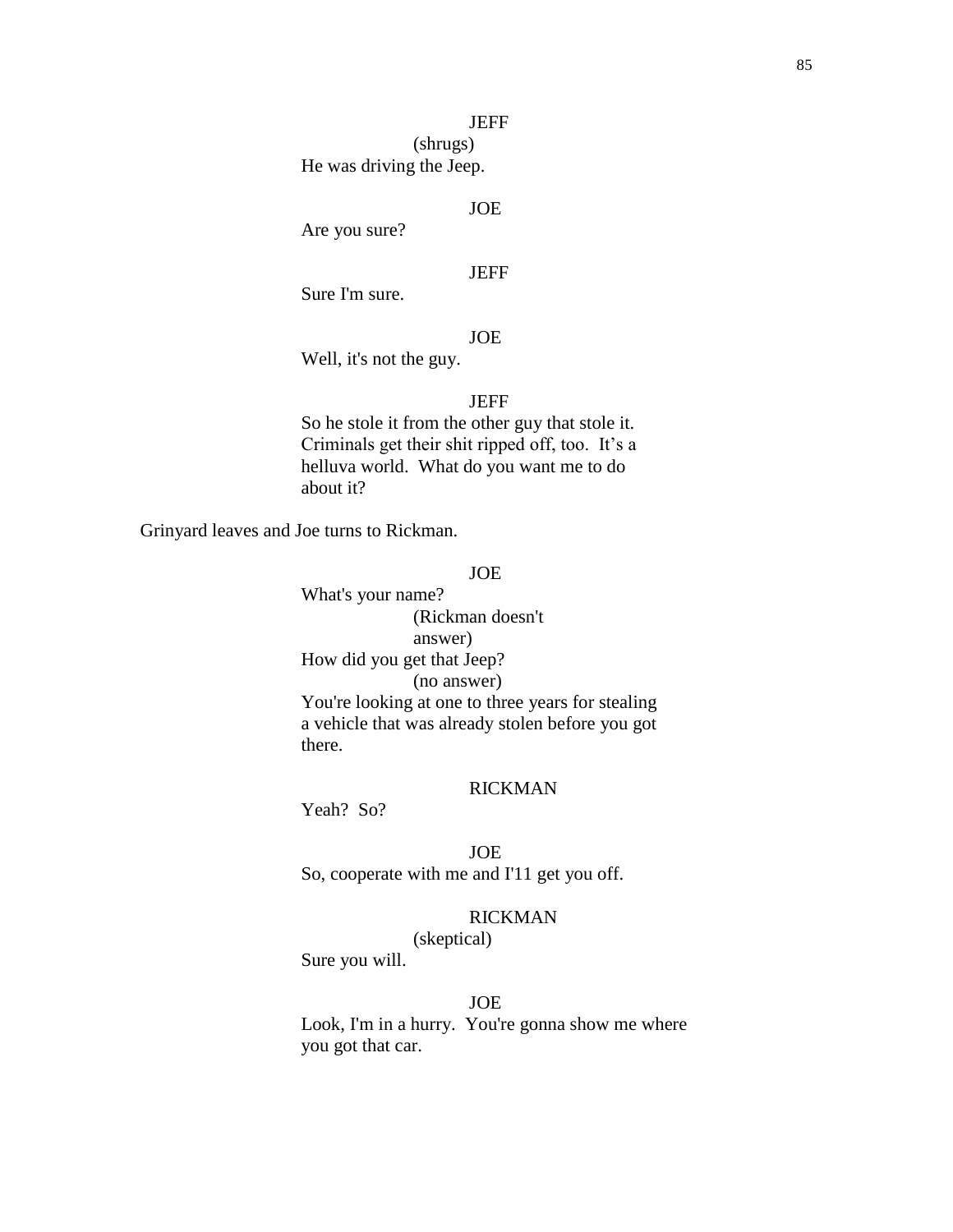## RICKMAN

(interested) Show you? Sure, I'll show you where I got it. But I want a guarantee you'll get me off this rap.

## JOE

(getting angry) If you want a guarantee, buy a toaster. Right now, you'll do what I tell you to do!

RICKMAN Then go find the place yourself.

JOE

Good. Rot in jail.

Joe starts to leave.

#### RICKMAN

Hey! (Joe stops)

I'll show you, okay?

### JOE

Good.

Rickman stands. Joe pulls out a pair of handcuffs and slaps them on Rickman's wrists.

RICKMAN

What're these for?

JOE

My peace of mind.

INT. DETECTIVE ROOM - DUSK

Joe leads Rickman past Jeff's desk. Jeff looks up surprised.

JEFF Why're you takin' him? I thought he wasn't the guy.

JOE I came for a prisoner, I'm leaving with one. That okay?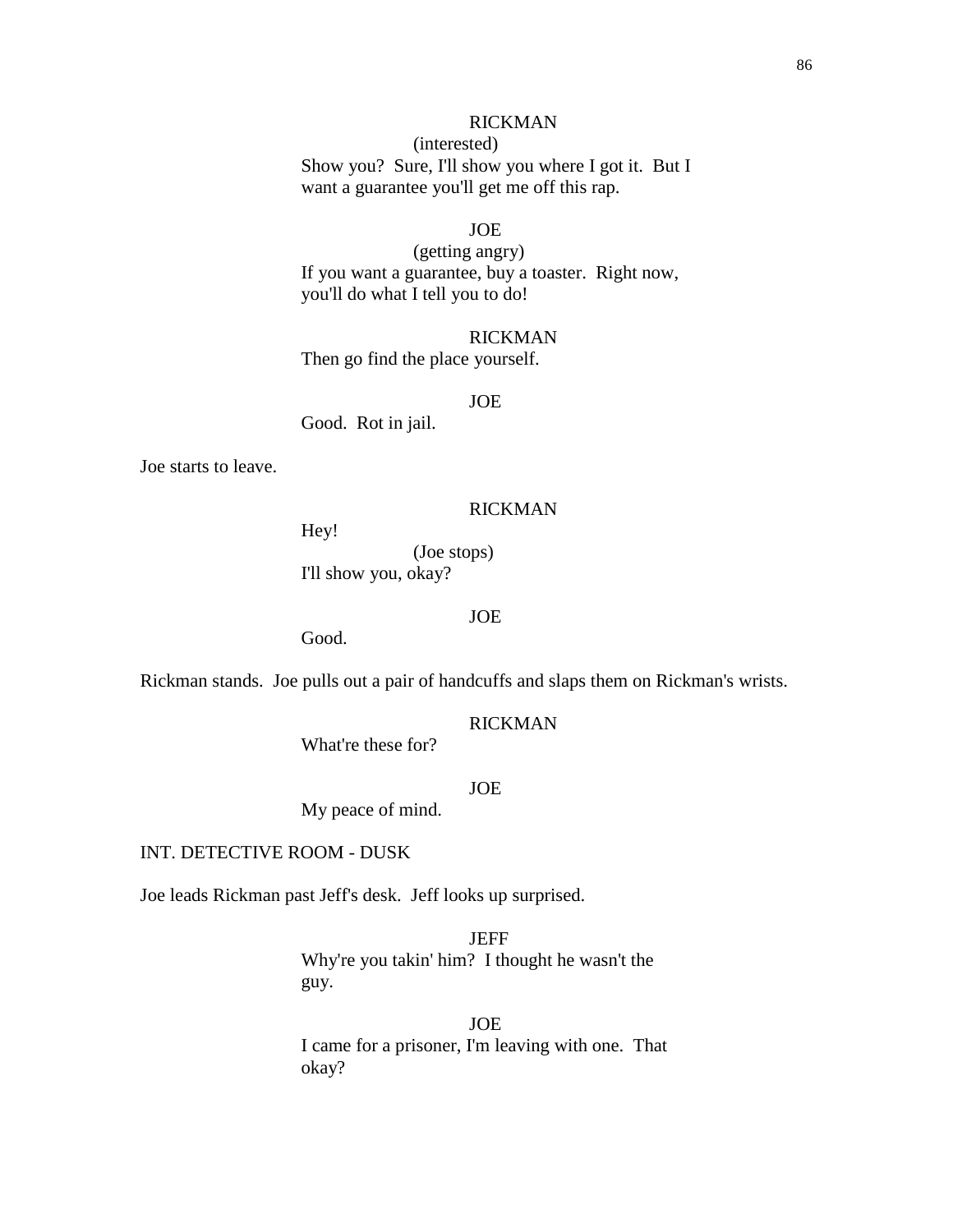**JEFF** Sure. You want a few of these other scumbags you can have them, too.

JOE No thanks. Adios, Jeff. Good seein' ya.

**JEFF** You too, Joe. Send me a postcard from Wyoming.

Joe and Rickman exit.

## EXT. THE CITY OF LOS ANGELES - NIGHT

Night descends on L.A. The colorful neon signs blink on up and down Melrose Ave. The movie marquees on Hollywood Blvd. light up. The Hollywood sign glows majestically in the hills. Ten million lights blink on and sparkle all over the city.

CUT TO:

### EXT. AL'S BAR - NIGHT

Al's Bar is a tiny place downtown with a line of motorcycles parked in front. The sign on the front wall states, "The only bar in town."

INT. AL'S BAR - NIGHT

The interior of Al's Bar is lit with blue neon. It's a gothic/punk/topless joint. Girls with shaved heads dance naked, their bodies illuminated with florescent paint. Frank sits at the bar with the flight bag in his lap. He has a cup of coffee and a little tin of Tylenol in front of him and looks around expectantly. Finally, he opens the little tin, dumps the contents in his mouth and washes it down with hot coffee. Behind the bar, a thin white speed freak BARTENDER is moving very quickly, cleaning glasses, making drinks, smoking a cigarette, making change.

> FRANK (to the bartender) When does Vinnie usually get in?

BARTENDER Who knows? Whenever he feels like it.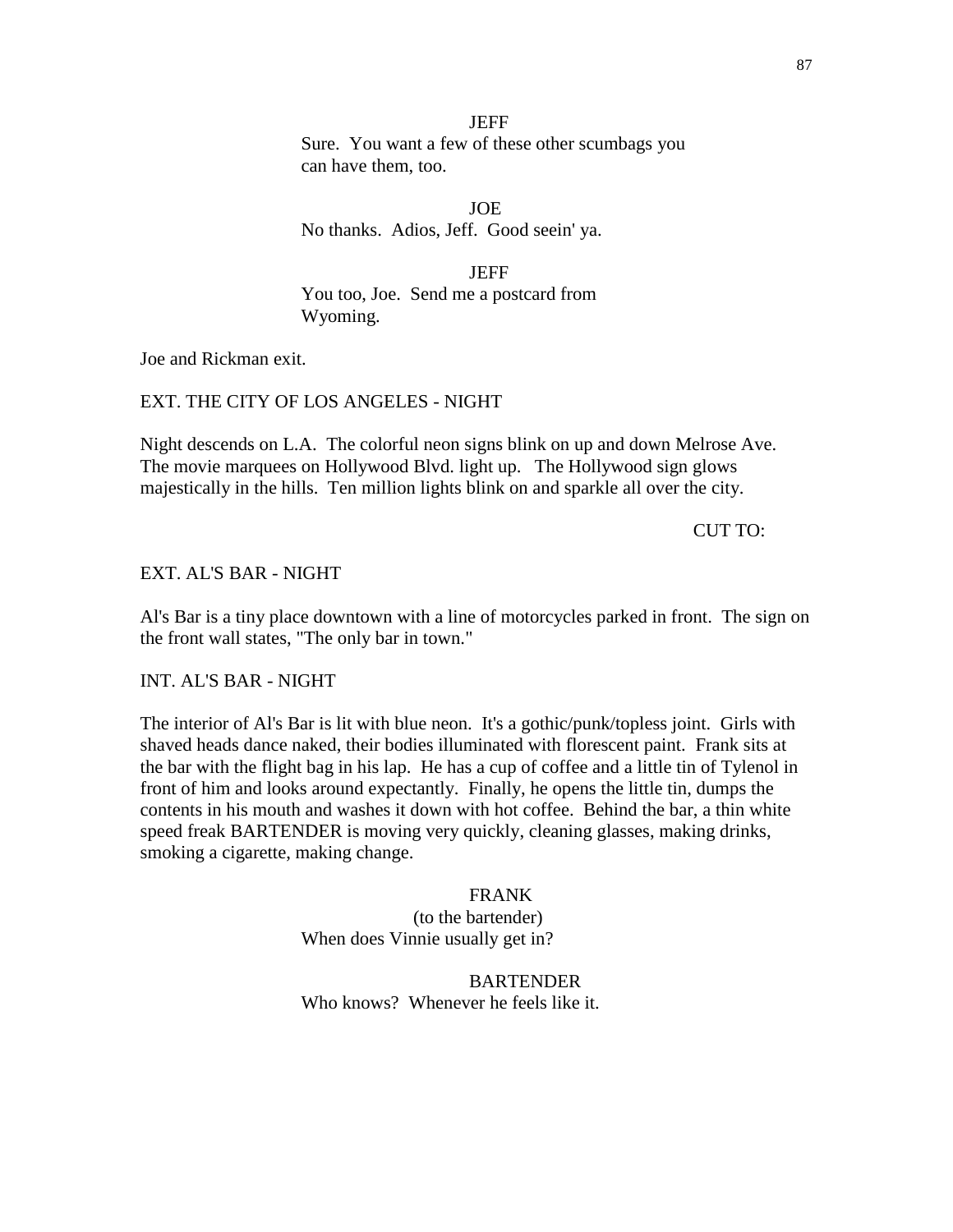The bar is rapidly filling up with a really strange-looking crowd--lots of body-piercing, tattoos, spike hairdos, black leather, black & white death makeup. Out of the crowd steps VINNIE, a big man dressed entirely in black leather with big sideburns, sort of like an evil Elvis. The bartender points past Frank's face to Vinnie.

#### **BARTENDER**

That's him. Look out . . .

Vinnie walks past the pool table just as an extremely TATTOOed guy in a tank-top is about to shoot. He pulls back the cue in Vinnie's path. Vinnie grabs the cue. The tatooed guy goes to shoot and the cue stays where it is. He turns to Vinnie pissed-off. Vinnie smiles sickly back at him. The tatooed guy looks like he's going to take a swing at Vinnie and his BUDDY stops him.

#### **BUDDY**

### (quietly)

Don't mess with him, man, he'll fuck ya up.

Vinnie nods in agreement, winks and walks away. Frank jumps off his barstool and goes after Vinnie. As they get deep into the crowd Vinnie suddenly spins around and points in Frank's face.

#### VINNIE

Hey, motherfucker! Why are you following me?

#### FRANK

Vinnie? I'm Frank. Ivan's brother.

Vinnie leans forward and looks closely at Frank's face.

VINNIE No shit, you look just like him. What's Ivan doing?

### FRANK

Five to ten for armed robbery.

#### VINNIE

Figures. He always was a fuck-up.

Frank's face tightens.

#### FRANK

*Hey!* He's my brother.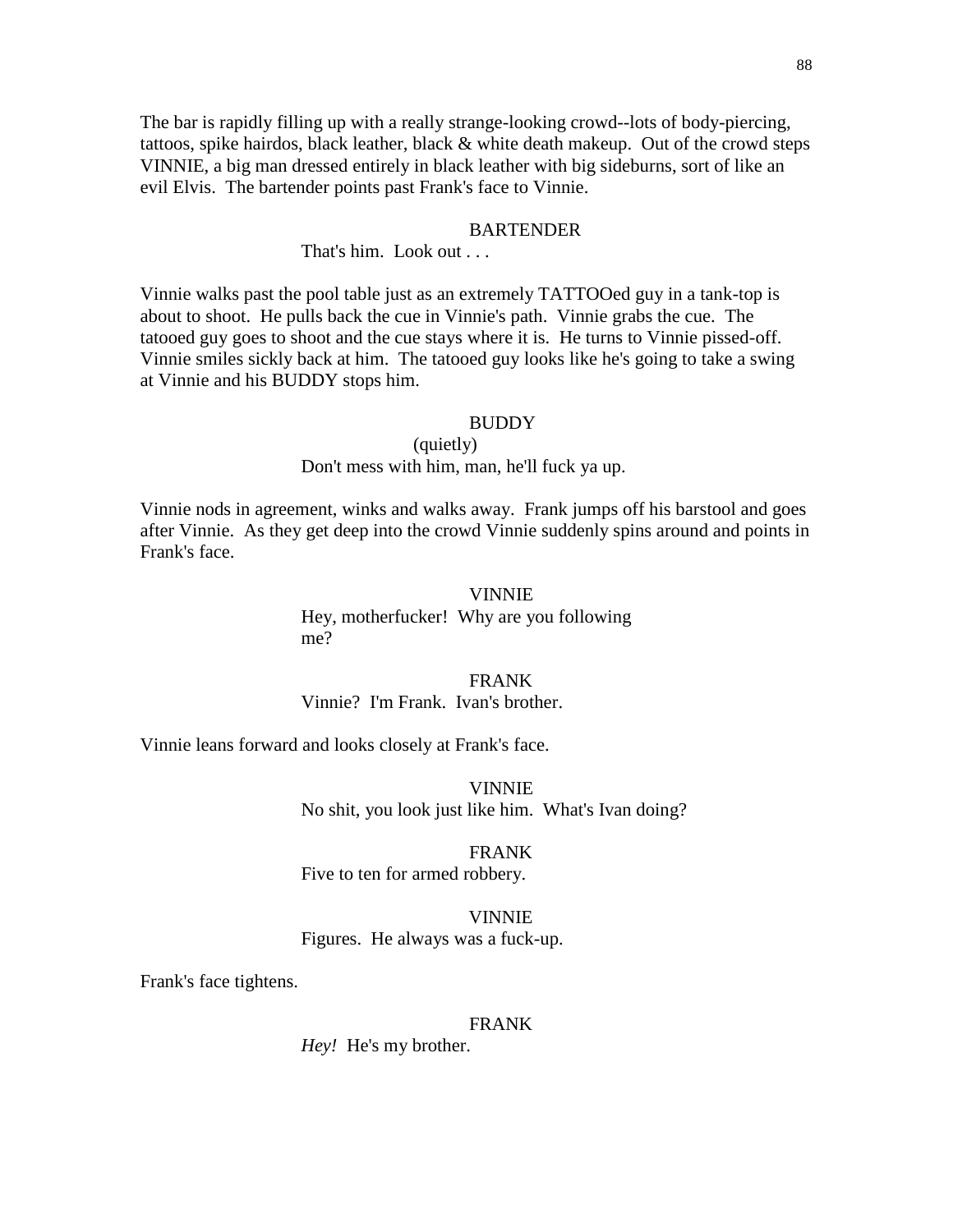What of it?

FRANK Well . . . He gave me the name of that Columbian sailor you gave him.

### VINNIE

Yeah? So?

# FRANK

 $So \ldots$ 

(he holds up the bag) I scored a key of smack.

It's like E. F. Hutton just spoke. Everyone in the vicinity is all ears. Vinnie is shocked. He grabs Frank's shirt and leads him into the back room.

INT. BACK ROOM - NIGHT

It's a little office crammed full of stuff. Frank opens the bag and shows Vinnie the kilo.

# VINNIE And you got that from Carlos? (Frank nods) No shit. I'm gettin' together with Carlos in a little while. We haven't seen each other in years.

Frank pales slightly.

### FRANK

Oh, really?

### VINNIE

Yeah. We met in 'Nam.

Frank rubs his knotted up neck muscles.

FRANK You don't have any aspirin, do you?

#### VINNIE

Uh-uh. Never touch it. Bad for your stomach lining. So, what're you dealing smack for?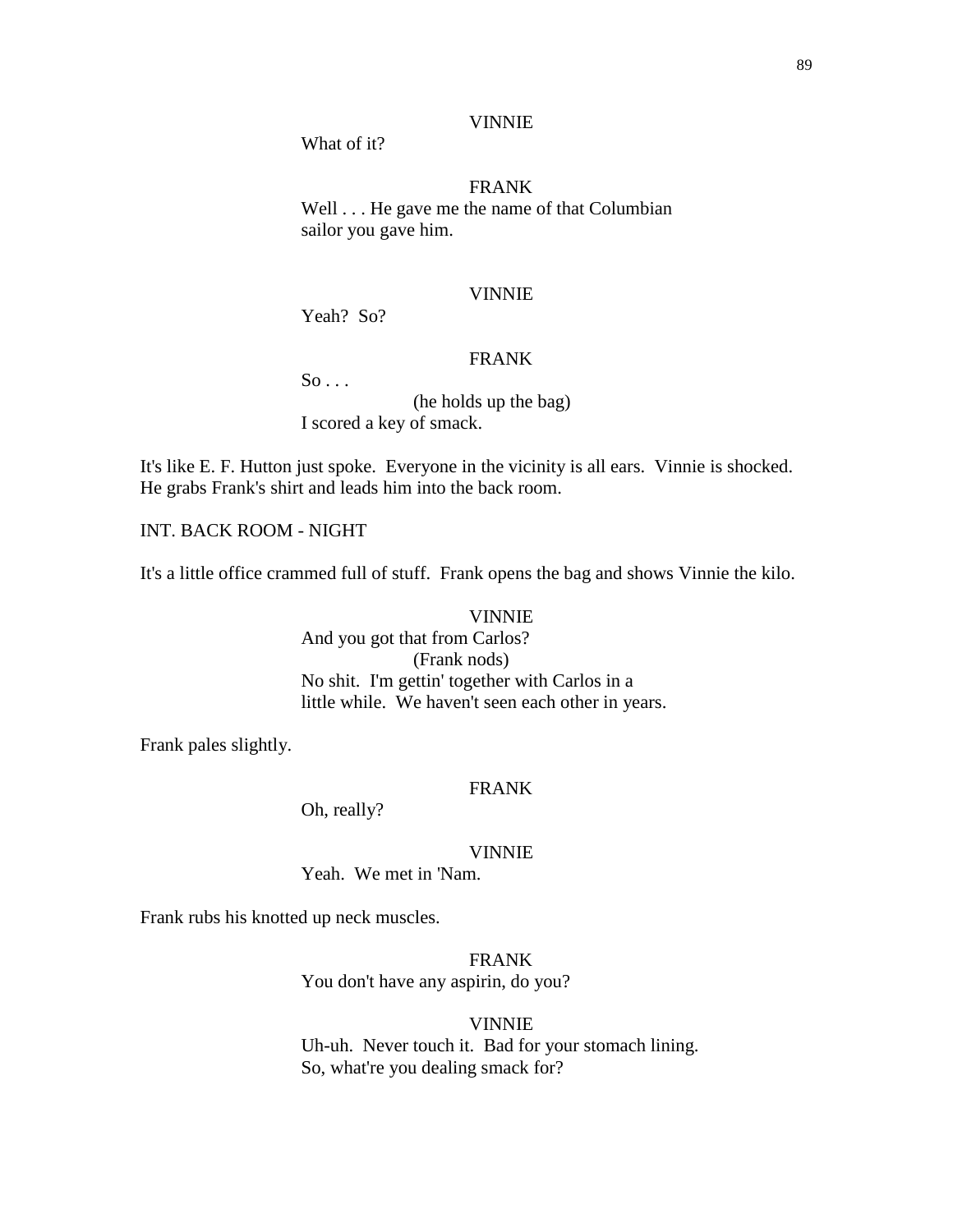# FRANK

What'dya mean?

VINNIE Come on, you've never dealt before.

#### FRANK

How do you know?

### VINNIE

Well, what would you be doing here? Anybody that knows anything knows that you don't deal with me.

### FRANK

(suspiciously)

Why's that?

Vinnie smiles his sick smile.

### VINNIE

Cool out. Let's see what you've got?

Vinnie takes the kilo. He pulls a Swiss Army knife from his pocket, pulls out the leather punch, puts it in his mouth to moisten it, then shoves it through the tin foil and plastic wrap. He pulls it out and it's covered with white powder. Vinnie puts it back in his mouth. His eyes widen.

#### VINNIE

That's pretty good.

FRANK It's completely pure. China White.

VINNIE Yeah, sure it is. How much do you want?

### FRANK

A hundred grand.

Vinnie laughs in Frank's face.

#### VINNIE

Get real, kid.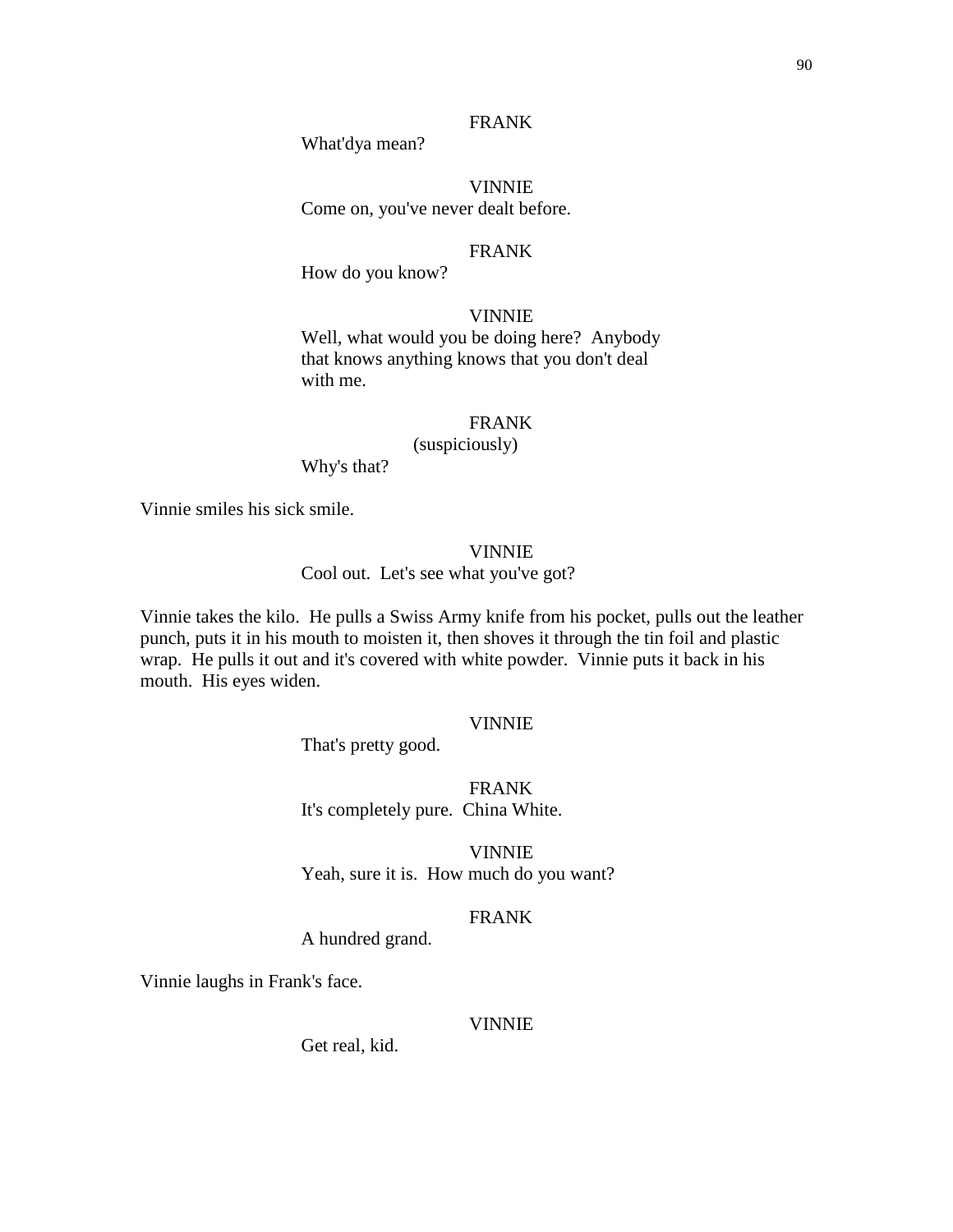### FRANK

### (angry) I am real and don't call me kid!

Vinnie nods understandingly, then lashes out like a striking snake. He grabs Frank's shirt and hoists him up.

#### VINNIE

(intense) I'll call you whatever the fuck I want! The only reason I don't waste you right now is that you're Ivan's brother! Just be thankful I'm letting you keep your stupid smack! (Vinnie lets Frank down) Now, I'll give you twenty-five hundred.

## FRANK

*No way!* 

## VINNIE Then who're you gonna sell it to?

Frank takes out a cigarette and a silver Zippo lighter.

#### FRANK

 Well, uh, I know a guy in Hollywood. I went there with Ivan once.

VINNIE Oh, you're gonna sell it to Dick? For a hundred grand? Good luck.

### FRANK

I'll do it.

VINNIE Yeah. I'll bet you don't last 'til midnight out on the street with that.

Frank lights his cigarette.

### FRANK

Oh yeah?

Vinnie reaches out and takes the Zippo lighter from Frank. He looks at it closely.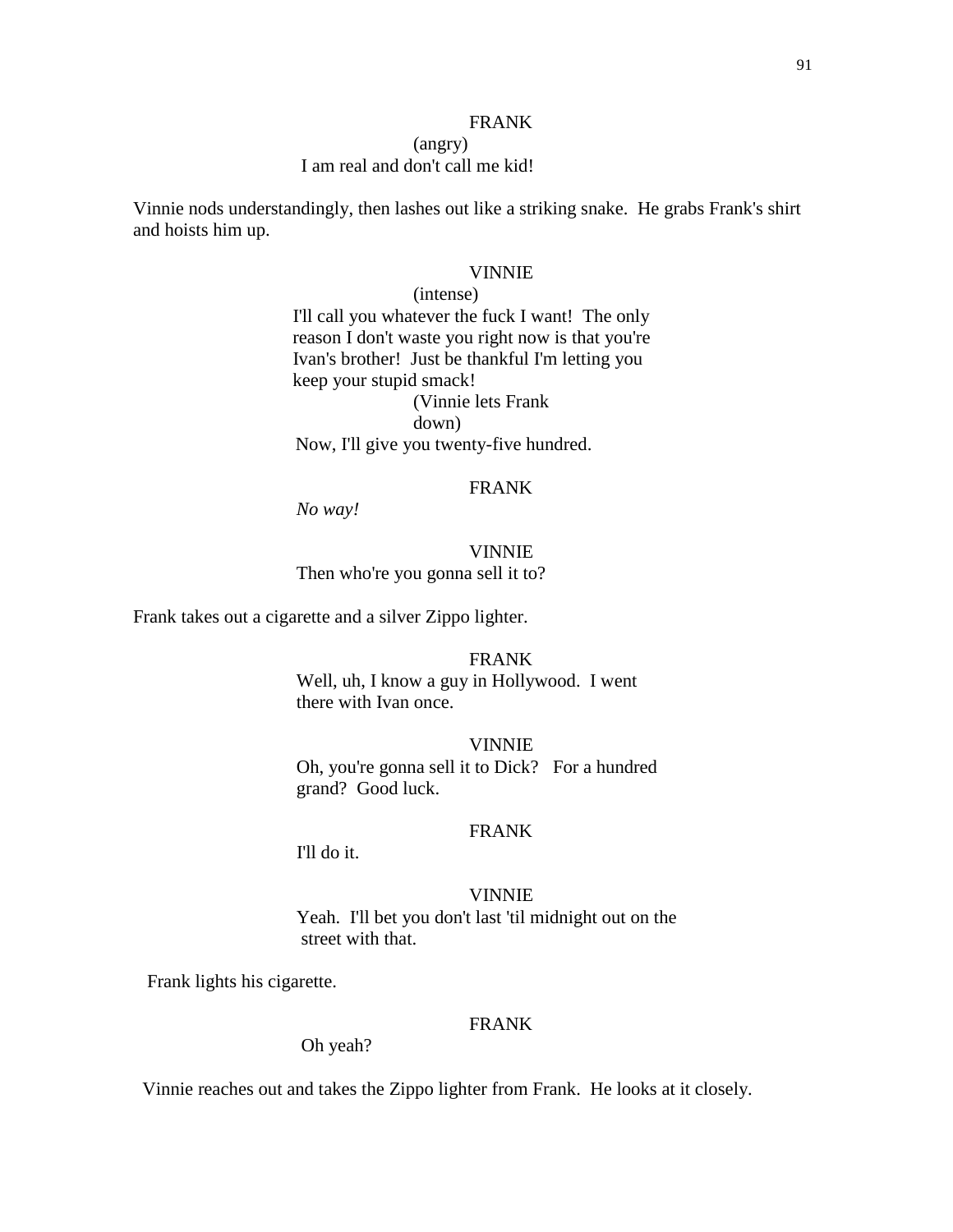#### VINNIE

This is Carlos's lighter.

# FRANK

Huh?

Frank stiffens.

VINNIE Carlos. The guy you got the smack from. My pal.

# FRANK

So?

VINNIE So what are you doing with it?

FRANK He lent it to me and I forgot to give it back. Give it to him when you see him, would ya?

### VINNIE

(suspiciously)

Sure.

Frank takes his flight bag, puts the kilo back in and leaves the back room. Vinnie watches him go, then glances down at the lighter with a suspicious, ugly expression.

EXT. WAREHOUSE DISTRICT - NIGHT

Joe's LTD cruises between two large buildings. Rickman leads Brubaker into the strange warehouse district of downtown L.A. Everything looks abandoned. Railroad tracks crisscross the area. Garbage blows through the streets.

INT. JOE'S CAR - NIGHT

Brubaker looks around disapprovingly, then looks at Rickman. Rickman points to the right, at a huge warehouse and parking lot. Joe frowns.

JOE

Here?

## RICKMAN

Yeah, here.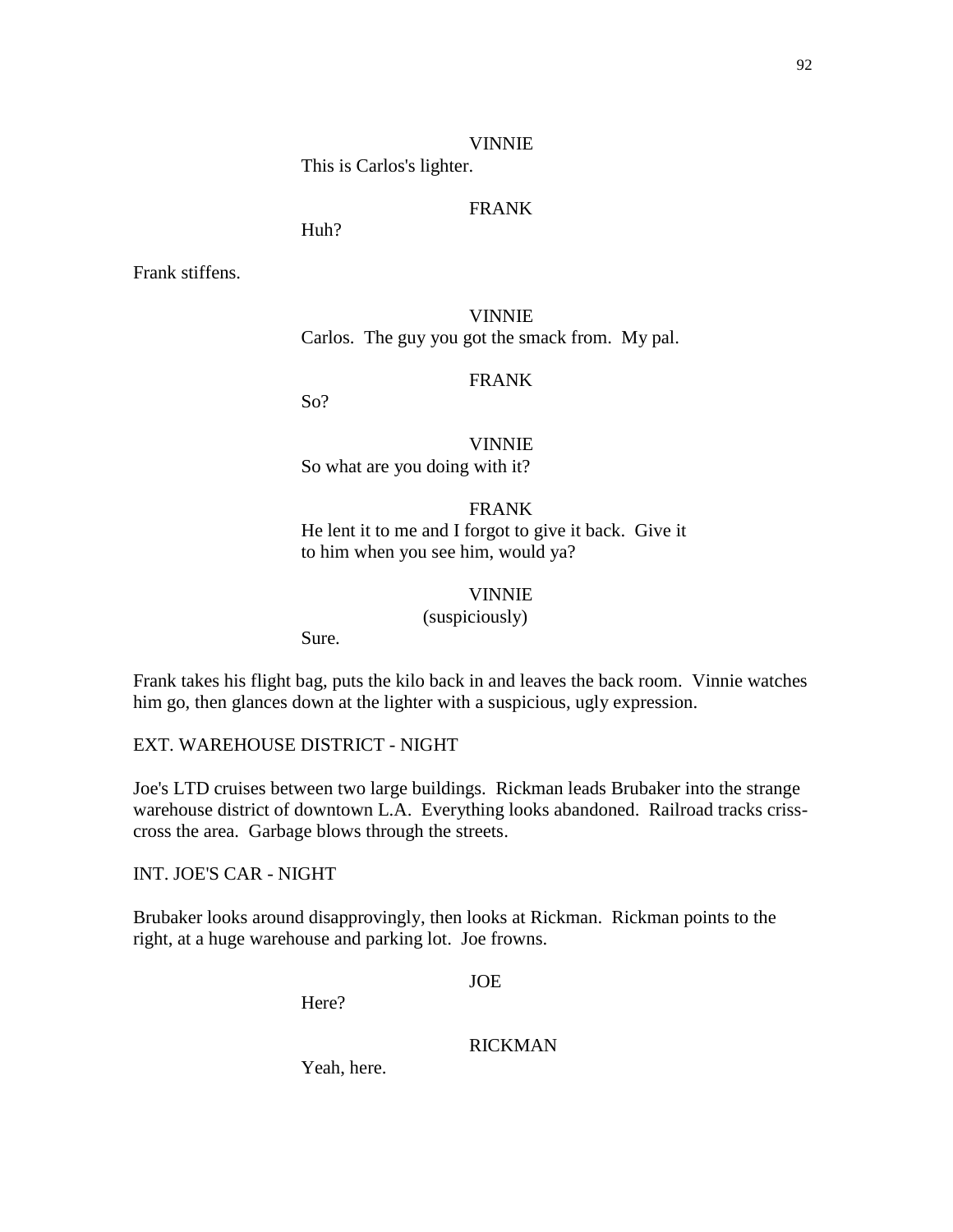Brubaker turns right. The LTD glides across an enormous empty parking lot toward a big dark warehouse. Joe stops the car and turns to Rickman.

> JOE This is where you stole the Jeep?

 RICKMAN This is where it was parked. I didn't steal it.

 JOE But you said you stole it.

### RICKMAN

No I didn't, you did.

Joe lifts an eyebrow.

### JOE

I don't understand.

#### RICKMAN

Here, let me explain . . .

Rickman suddenly opens a can of warm beer directly into Joe's face, blinding him, then punches Joe in the side of the head as hard as he can with his manacled fists. Joe is dazed, but instinctively goes for his gun. Rickman grabs Joe by the hair and savagely slams Joe's head into the passenger window until the glass shatters. Rickman keeps pounding Joe in the face until blood runs from his nose, his lips and both eyes. Joe's eyes cross.

### RICKMAN

Got the message yet, cop? You fucked up!

Rickman starts to laugh, reaches into Joe's pocket and takes out the handcuff keys. He unlocks himself and tosses the handcuffs and key. He reaches back into Joe's pocket and takes his wallet and his pistol. Rickman starts to get out of the car, then turns back to Joe's unconcious body. Rickman punches Joe in the face one more time.

#### RICKMAN

Dumbass cop! That's what you get for making assumptions. When you assume you make an ass out of you and me. But mainly you.

Rickman reaches over and puts the car's gearshift in drive, then gets out of the car.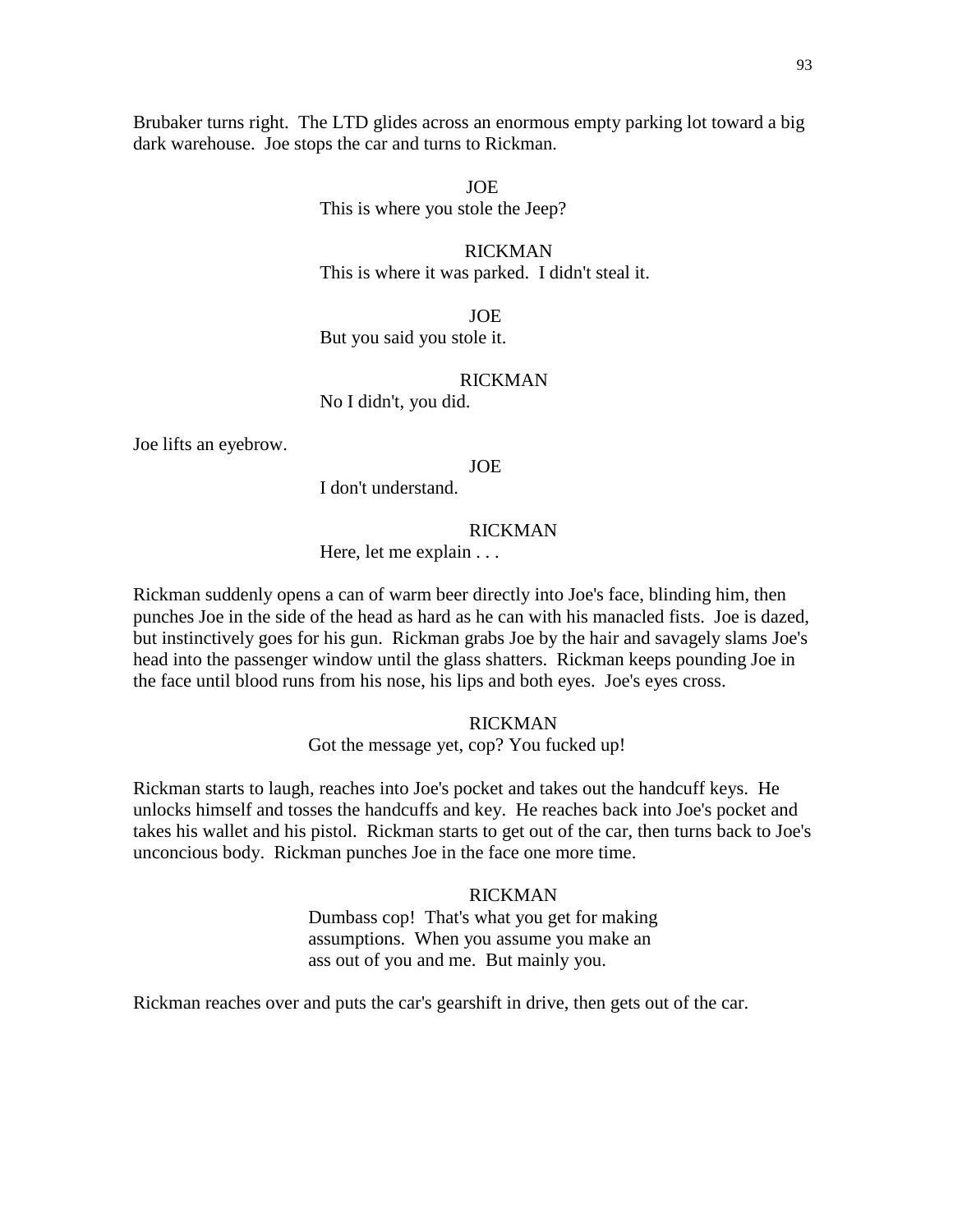### EXT. WAREHOUSE PARKING LOT - NIGHT

Rickman walks away from Joe's car, which idles across the huge empty parking lot, then crashes into the wall of the warehouse. Rickman chuckles as he walks away.

## EXT. AL'S BAR - NIGHT

Rickman comes around the corner of A1's Bar and goes in the front door.

INT. AL'S BAR - NIGHT

Rickman sees Frank sitting at the bar drinking coffee. Rickman approaches and Frank sees him. Frank shakes his head.

### FRANK

It's about fucking time. Where have you been? You said you'd be an hour, it's been three.

#### RICKMAN

You didn't tell me the goddamn car was stolen. I got picked up by the cops.

 Frank looks around warily, his hand going to the gun in his pocket. Rickman waves his hand.

## RICKMAN

Chill out. It's all under control. I had to kick the crap out of a cop, but he'll be all right. (Rickman points at the flight bag) Why do you still have that?

#### FRANK

He won't pay the price, but I got another lead. Let's go.

#### RICKMAN

Shit! All right. Let's do it.

They both leave.

EXT. AL'S BAR - NIGHT

Frank and Rickman step out of the bar, walk up the street and out of sight. A moment later Bill and Lon pull up in front of the bar in the Delta 88. They get out of the car.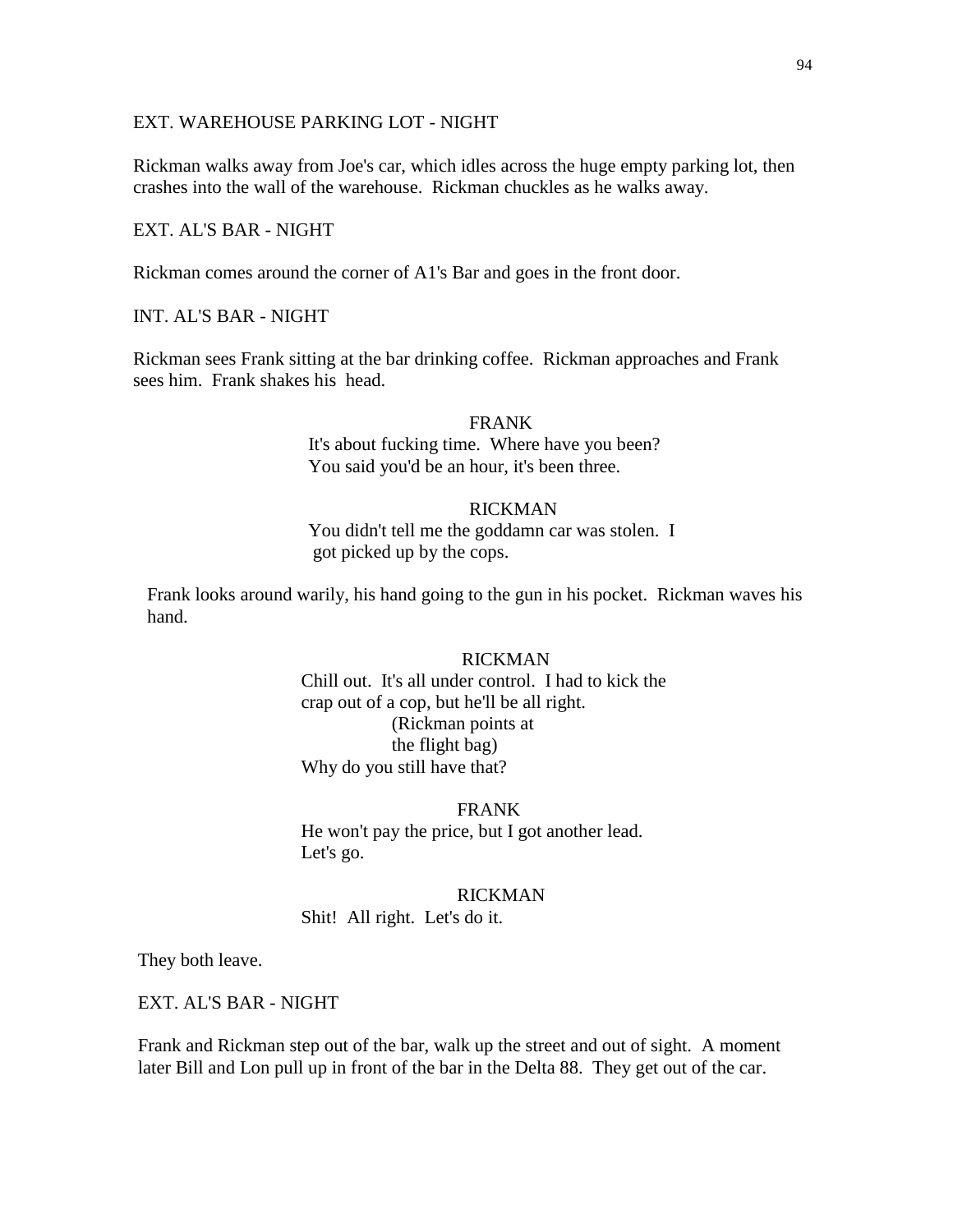### BILL

This is really stupid. Vinnie's a psychotic asshole. I don't like any of this.

 LON Will you shut up and come on. Jesus! We're already here.

They head into the bar. Ted pulls up in his Fiesta across the street from Al's Bar and watches Lon and Bill go inside. Ted gets out of the car, takes one step and the whole world starts to spin. He grabs the edge of the car door, closes his eyes and takes a deep breath. His legs turn to water and he drops to the ground on his knees.

INT. AL'S BAR - NIGHT

Bill and Lon make their way through the crowd, Bill guarding his cast with his good hand. Lon looks around at the weird-looking people and shakes his head in disgust. Lon and Bill step up to the door of the back room. Lon turns to Bill.

#### LON

 Ready? (Bill shrugs) Okay. Act tough.

Lon knocks.

VINNIE (O.S.)

Carlos?

LON No. It's Lon Stracks and Bill Bertelli.

VINNIE (O.S.)

Who?

LON We used to live up the street from you on Vermont. Remember?

VINNIE (O.S.) (remembers) Oh, shit. Not you two fuckin' losers. *Jesus!*

LON Mind if we come in and talk to you for a second?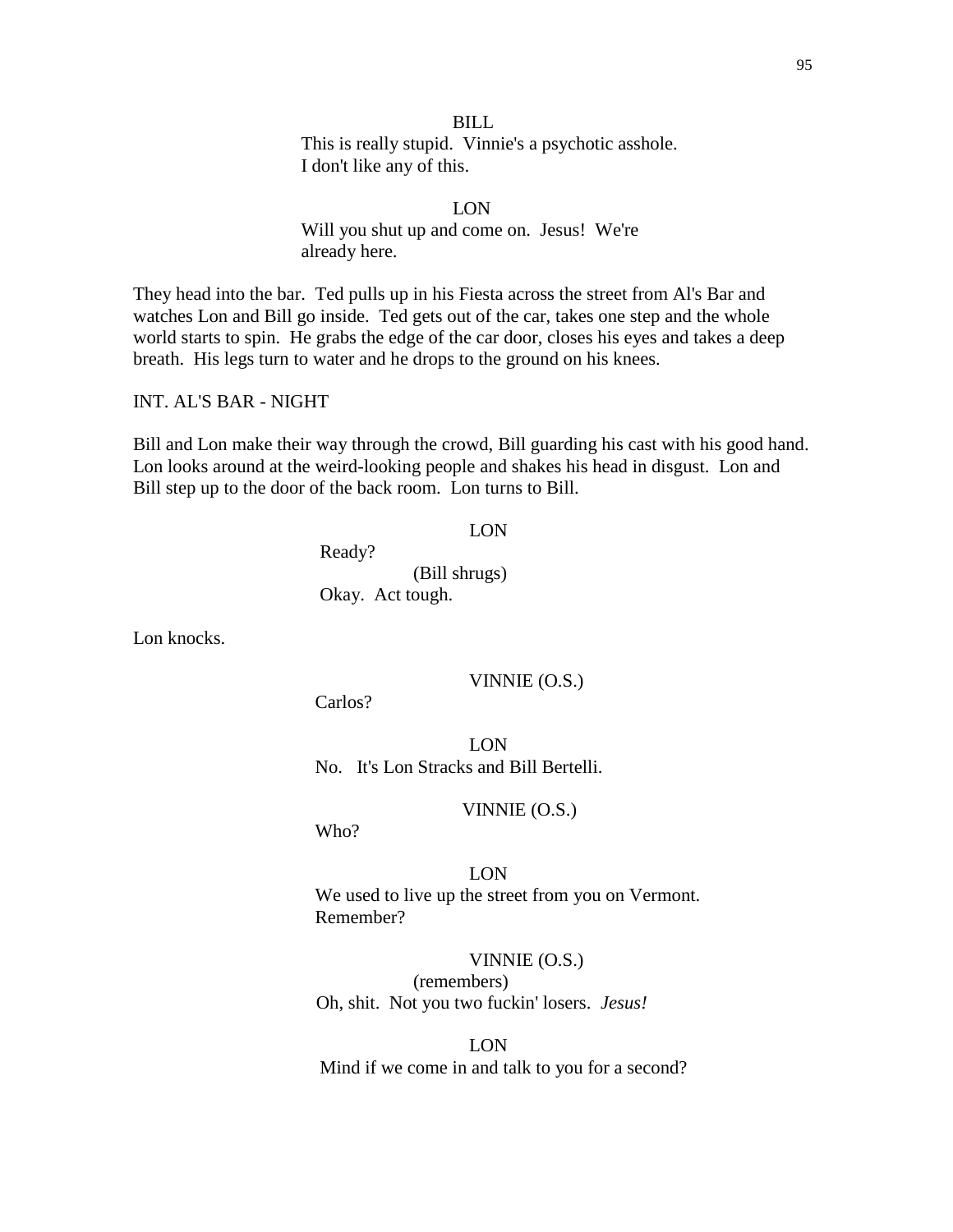## VINNIE (O.S.)

(sighs)

. . . No.

Lon and Bill look at each other in confusion.

LON No you mind, or no we can come in?

# VINNIE (O.S.) Yes you can come in and yes I do mind.

Bill and Lon look at each other, open the door and enter.

INT. BACK ROOM - NIGHT

They find Vinnie seated at his desk holding a Baretta 9mm pistol and staring down at Carlos's silver lighter.

## VINNIE Now, what can I do for you two?

Lon coughs and shuts the door.

EXT. AL'S BAR - NIGHT

Ted is still on his knees with his eyes closed breathing deeply. Finally he opens his eyes and blinks several times. When his eyes come into focus he sees . . .

## EXT. WAREHOUSE PARKING LOT - NIGHT

. . . Joe's car sitting all by itself in the huge parking lot, crashed against the wall. Ted holds onto his car door and pulls himself up to his feet. He walks over to the warehouse parking lot while looking all around. His footsteps echo hollowly in the vast concrete expanse. Ted arrives at Joe's car and finds Joe inside with his head leaning against the steering wheel, his face completely covered with blood. Ted gets in the passenger side and leans over Joe.

### TED

Joe? *Joe!*

As Ted leans over him, Joe slowly opens his eyes.

### JOE

What?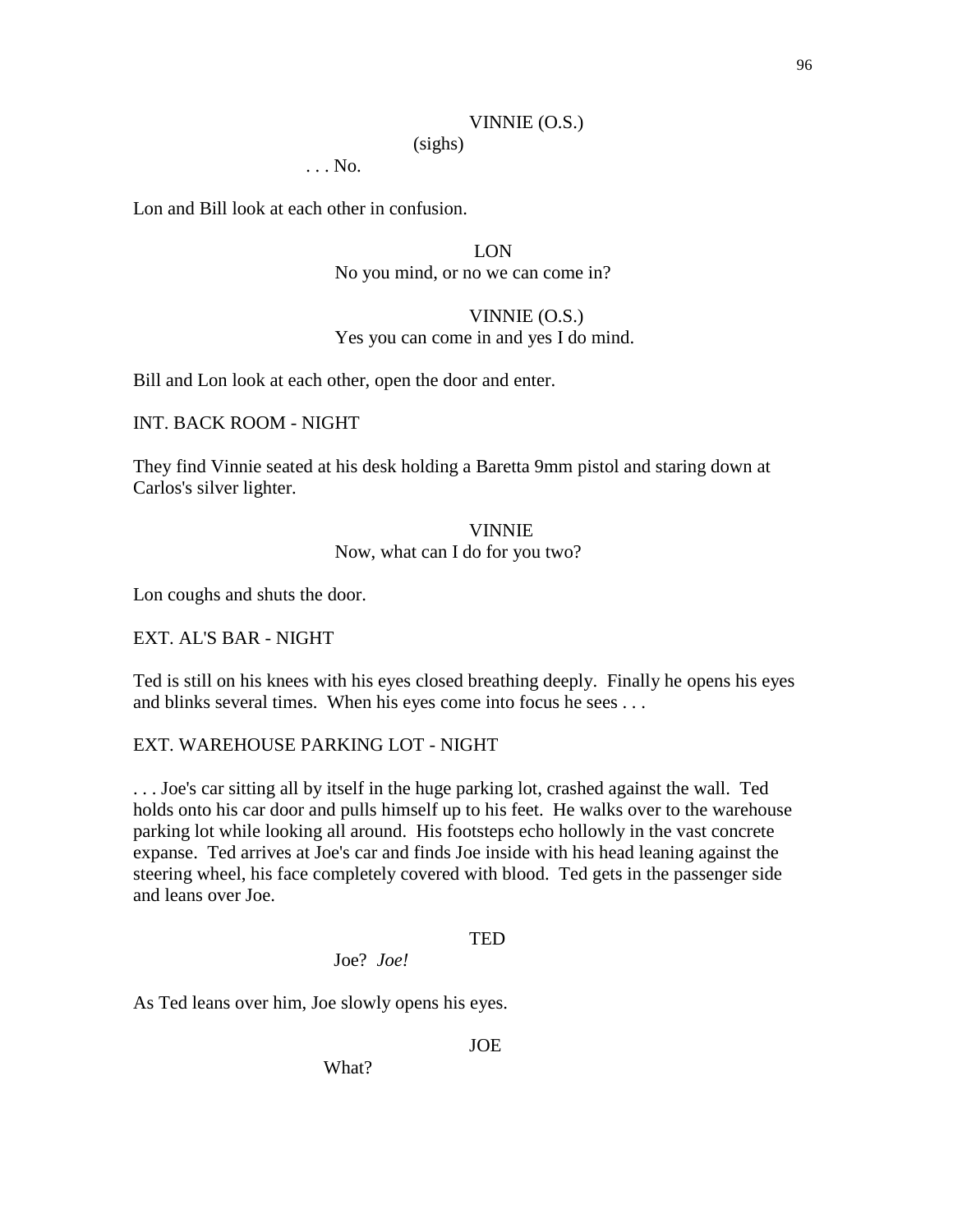Ted takes out his handkerchief and wipes some of the blood from Joe's eyes.

**TED** 

What happened?

## JOE

I fucked up.

TED (sarcastically) Joe Brubaker fucked up? No, that's not possible.

**JOE** Rub it in. Go ahead. I deserve it.

**TED** Oh no. Humility, too. What next?

JOE Don't push your luck, kid. So, what're you doing here? I thought you were dead.

## **TED**

Not yet.

Joe takes a deep breath and tries to regain his wits.

## JOE

(shakes his head) I lost the son of a bitch. We'll never be able to find him.

#### **TED**

 Sure we will. I followed the two drug dealers we busted to here.

JOE

What are they doing out of jail?

## **TED**

They got out on bail.

JOE

 Typical. So you followed them here? (Ted nods) Then that creep might be there.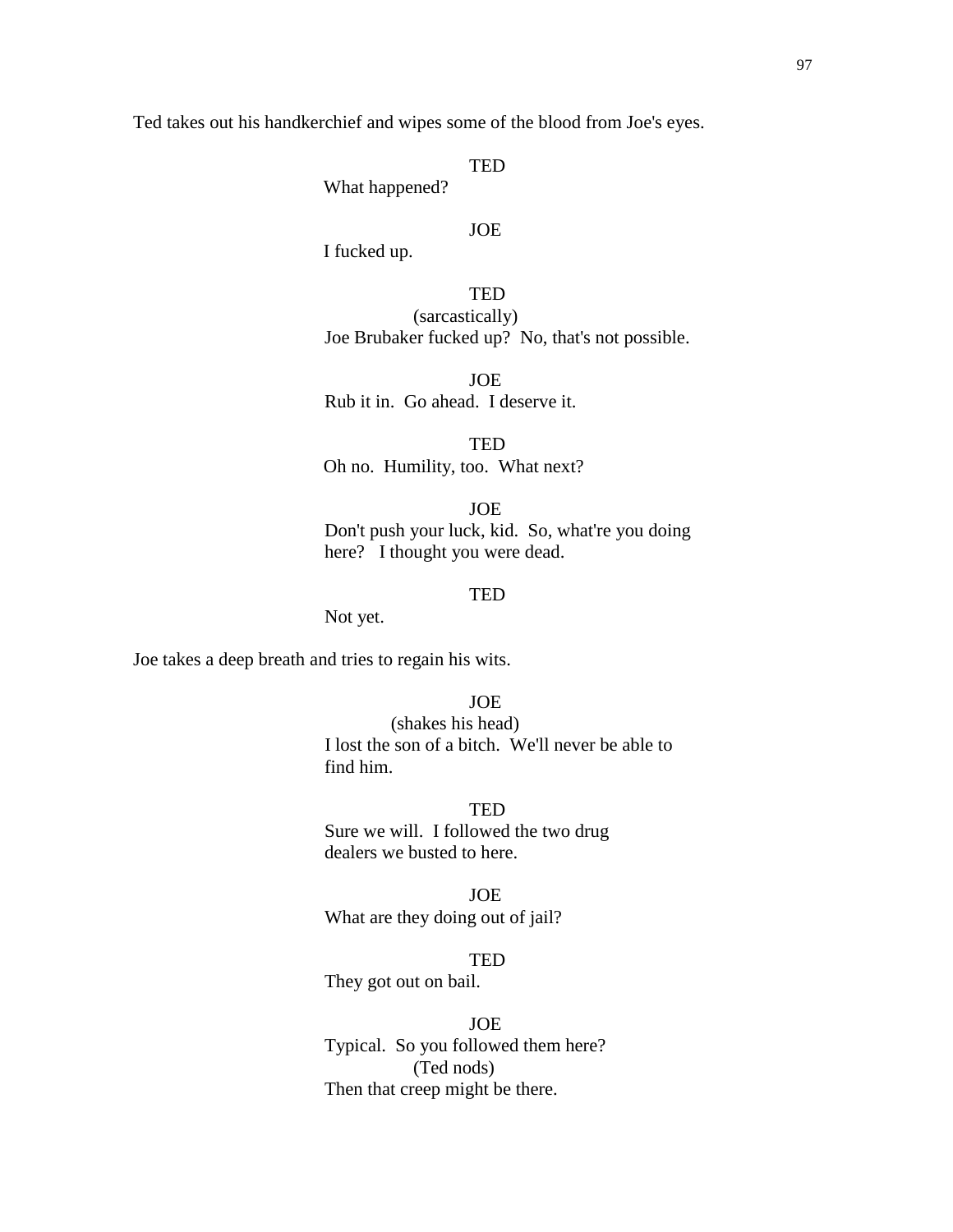Joe gets out of the car, takes one step and looks like he might fall on his face. Ted quickly gets out of the car, dashes over to Joe and grabs him. Suddenly Ted looks like he might pass out, too, and Joe holds him up. They both drop back against the warehouse wall. They look at each other and start to laugh, which just causes both of them more pain.

#### JOE

 We're a real team you and me. We both oughta check into a hospital for a month.

#### **TED**

That doesn't sound like a bad idea.

Joe reaches for his gun and finds an empty holster.

 JOE Oh, shit! Motherfucker took my gun.

He checks the rest of his pockets.

#### JOE

He took my wallet, too.

Joe does find his car keys, however. He stumbles around to the back of his car and opens the trunk. From beneath the spare tire he removes an old wooden box. He opens the box revealing an absolutely gigantic old pistol.

### **TED**

### (wide-eyed)

What's that?

#### JOE

It's an 1885 Colt Dragoon. It belonged to my greatgrandfather.

Joe hands it to Ted. Ted can't believe the weight.

#### JOE

Fourteen pounds. It was manufactured in a day when cracking someone over the skull was a viable alternative to shooting them.

Joe takes a box of .45 caliber bullets from the trunk and loads the pistol. Ted is looking over at the front of the bar.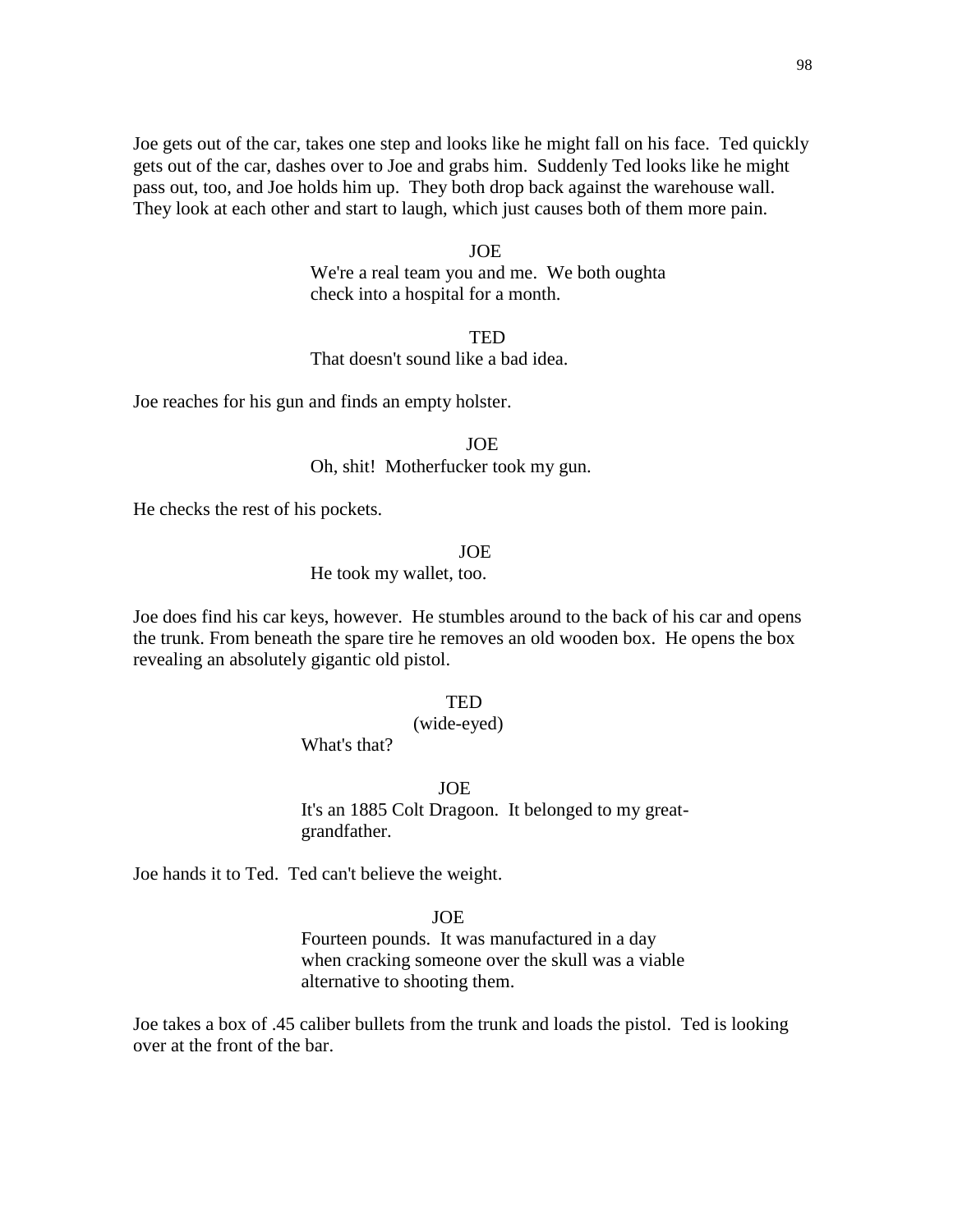## EXT. AL'S BAR - NIGHT

Lon and Bill come out the front door of the bar, get into their Delta 88 and drive away.

### EXT. WAREHOUSE PARKING LOT - NIGHT

Ted turns to Joe.

**TED** They're leaving. The creep must not be there.

Joe gets in the driver's seat.

JOE Let's just see where they're going. Get in.

Ted gets in.

**TED** What about my car? I forgot to lock it.

JOE Whose gonna steal a little piece of shit like that?

**TED** *Hey! Fuck you!* It's a good car.

### JOE

Sure it is. Let's drive at each other at fifty miles an hour sometime and see which one of us lives.

Joe peels out of the parking lot.

EXT. AL'S BAR - NIGHT

As Joe and Ted tear past the bar, Vinnie steps out the front door. His sick smile crosses his face as he climbs on a Harley-Davidson motorcycle, kick starts it and squeals up the street.

INT. JOE'S CAR - NIGHT

Joe and Ted are a little ways behind the Delta 88, tailing it. Joe really looks messed up and is beginning to swell around his eyes.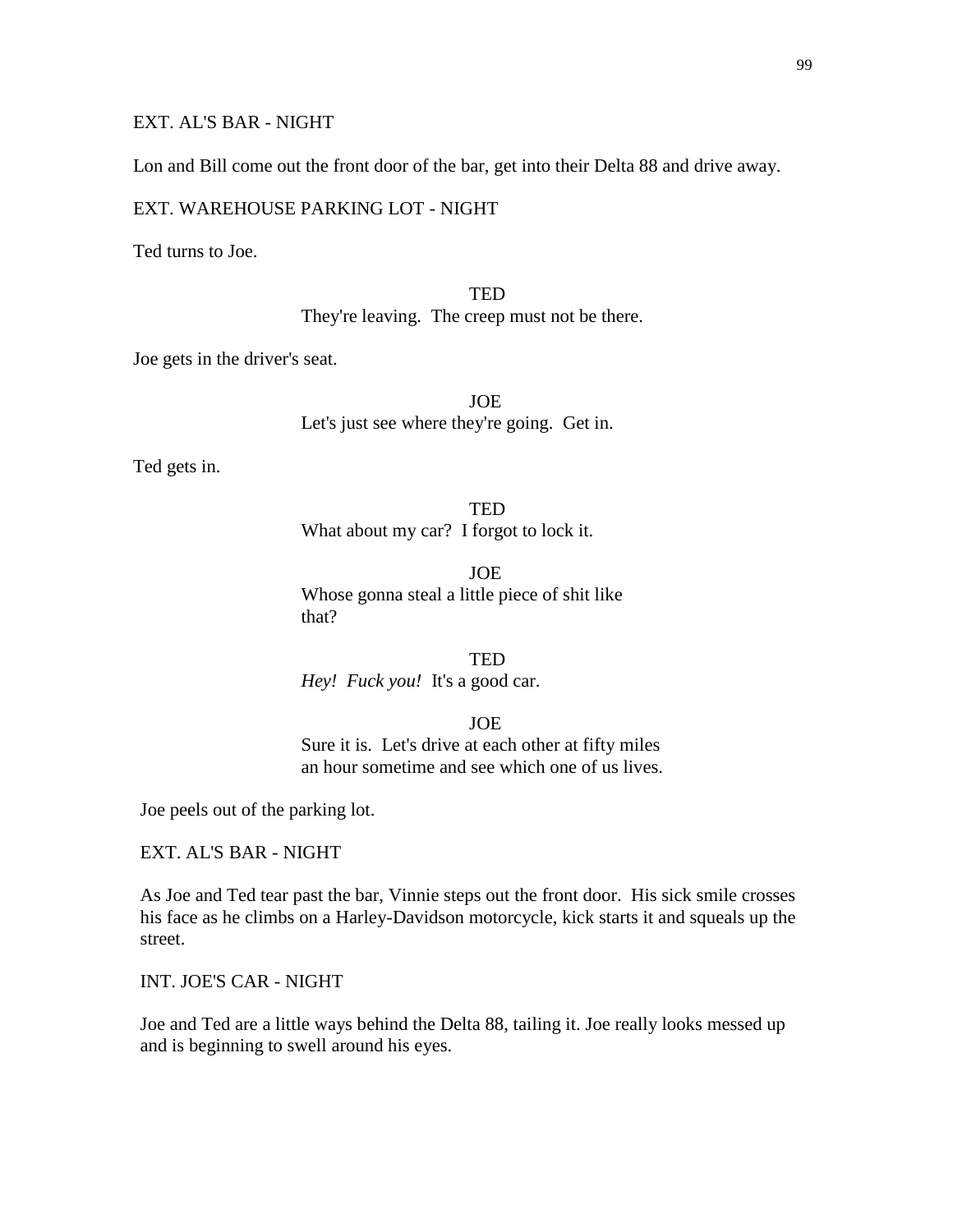### **TED**

You don't look too good. You want me to drive?

Joe glances over at Ted, then back at the road.

## JOE

# Your head's bleeding.

Ted reaches up and puts his hand against his head. Once again it comes away bloody. He wipes it on his pants.

#### JOE

So you snuck out of the hospital with thirteen stitches in your head. Not bad. You got the makings of a good cop.

# **TED**

## (grinning) You don't mean a good cop, you mean a cop like you.

JOE

(shrugs)

Same difference.

#### CUT TO:

### EXT. MCCADDEN STREET - NIGHT

A smashed up blue Cadillac pulls up and parks on McCadden St. (a block east of Highland Ave., two blocks south of Sunset Blvd.) in Hollywood. This is just a few blocks from the Hollywood hills and the Hollywood sign, which looms in the distance.

Frank, with the ever-present flight bag, and Rickman get out of the car. They step in front of a house encircled by hedges.

#### FRANK

Why don't you hang around out here and make sure everything is cool.

# RICKMAN

All right, but don't forget about me.

#### FRANK

What does that mean?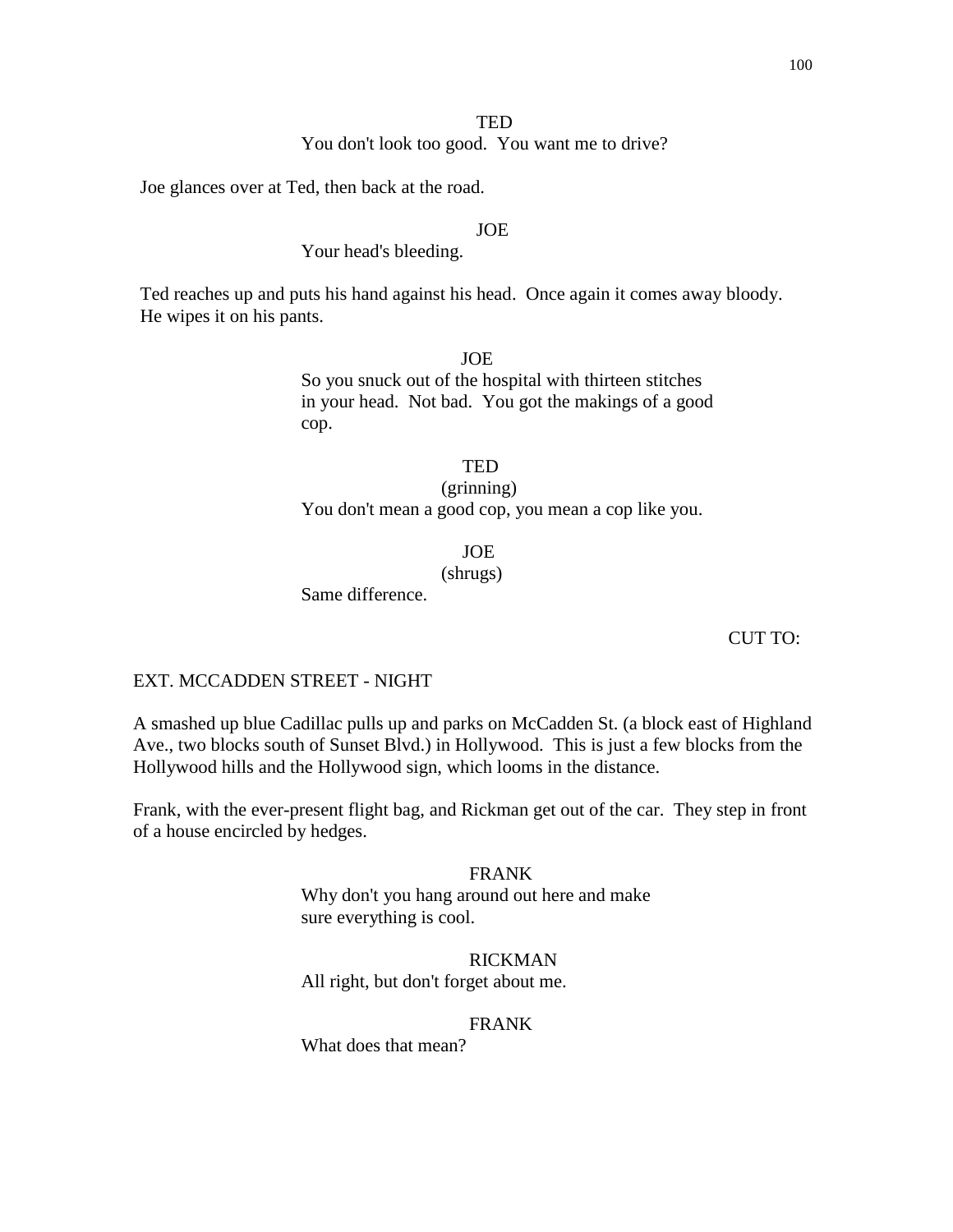It means, you owe me money and I've been through shit today. Don't double-cross me.

# FRANK

Don't get paranoid. This is the opportunity of a lifetime.

### RICKMAN

You said that already. Just remember what I said. I don't give a damn if you are Ivan's brother.

Frank goes through the opening in the hedges and follows the sidewalk around the house.

EXT. DICK'S HOUSE - NIGHT

Dick's house is actually a bungalow behind the house that faces the street. Frank goes up and knocks on the door. DICK answers. He is tall, has several tatooes on both arms and his teeth are yellow and very crooked. He is about forty-five years old.

### DICK

Yeah? Who're you?

FRANK Hi, I'm Frank Taylor. Ivan's brother.

DICK

(thinking) Ivan Taylor? Don't know him.

Dick starts to shut the door. Frank puts his hand on his head.

FRANK He looks just like me, but he's bald.

Dick's face lights up.

DICK Oh, sure. Ivan. Real screwy sense of humor?

#### FRANK

Yeah, that's him.

 DICK (nods)

Come on in.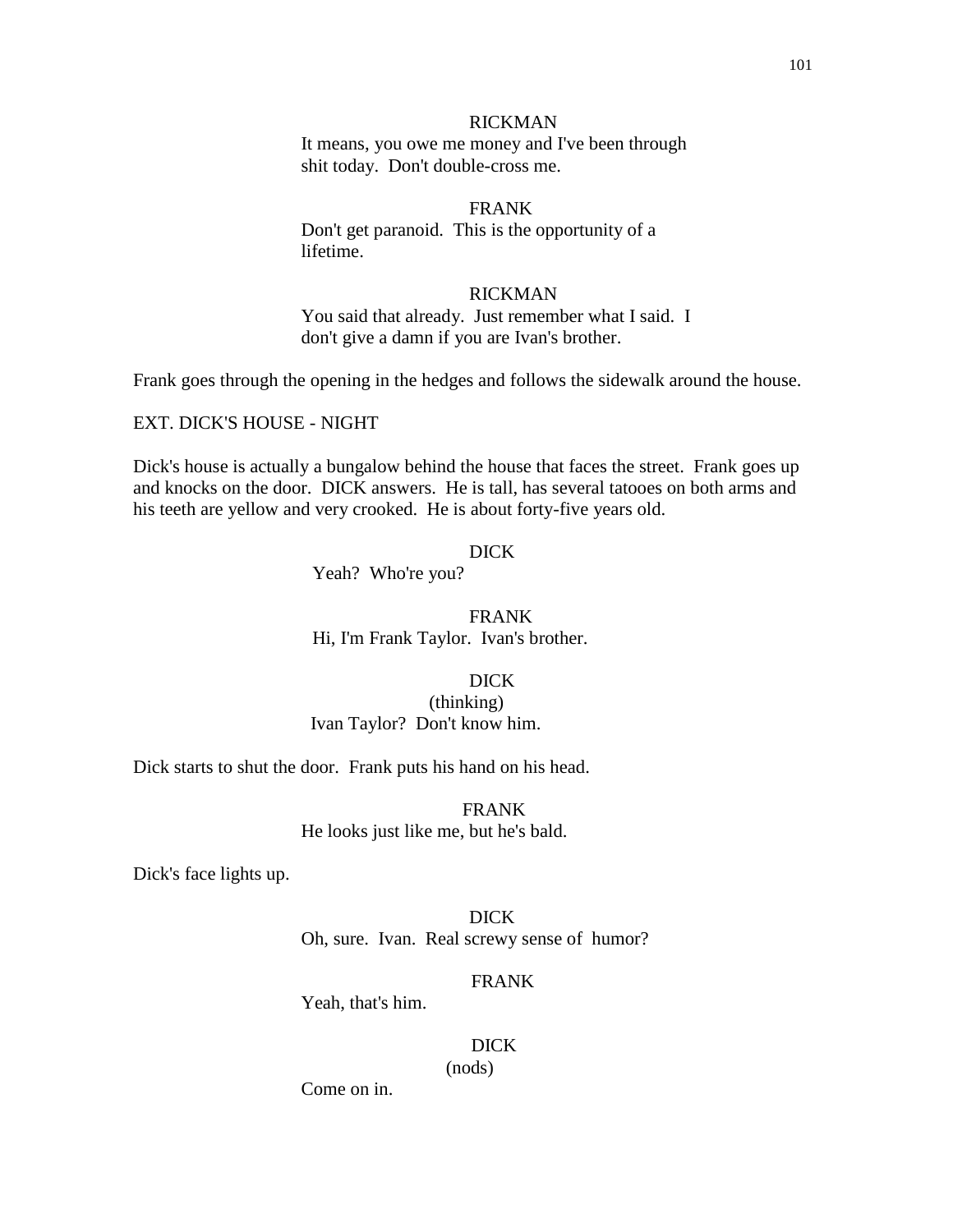Frank goes inside.

### INT. DICK'S HOUSE - NIGHT

It is decorated in ragged furniture and Grateful Dead posters. Dick sits down on a couch and points to a chair.

## DICK

How's Ivan?

## FRANK

Uh . . . He's all right.

 DICK Excellent. What can I do for you?

 FRANK Well, you wanna buy some smack?

 DICK Maybe. How much you got?

Frank opens the flight bag and takes out the kilo.

### FRANK

A kilo.

## DICK (incredulous)

*Of smack? Get the fuck outta here!*

Frank nods and holds up the flight bag. Dick jumps from his chair and lowers the shades.

### DICK

Who else knows about this?

# FRANK

No one. Just my partner outside and Vinnie.

DICK Vinnie knows about this? Why didn't he buy it?

#### FRANK

### 'Cause he wanted to rip me off.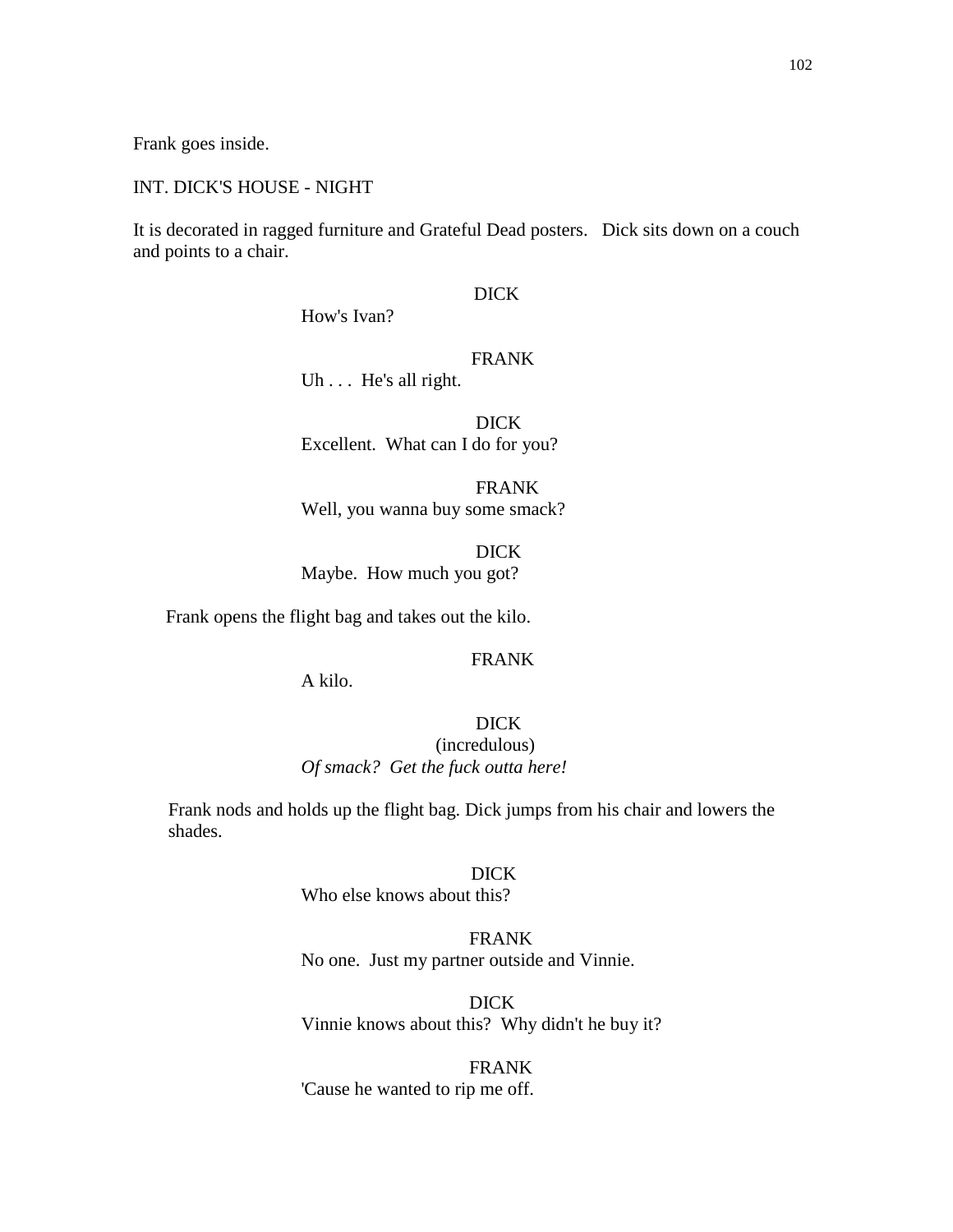# DICK

# (peeking through the blinds) Sounds like Vinnie all right. Where's your partner?

# FRANK He's out front, making sure we're alone.

# EXT. McCADDEN STREET - NIGHT

Lon and Bill get out of their car and head toward Dick's place.

# BILL

Now, who's this?

LON He's a nutty Vietnam vet dope dealer. I met him once through Vinnie.

# BILL (sarcastically) Oh good. Another friend of Vinnie's. What a day.

They go through the opening in the hedges and suddenly Rickman pops up out of nowhere. Bill and Lon are frightened.

# BILL

LON

*Jesus Christ!*

Who're you?

RICKMAN None of your business. What do you want here?

LON We're going to see a friend of ours.

## RICKMAN

He ain't home. Get lost!

LON All right, all right. Be cool.

Lon and Bill walk back to the street. Lon whispers to Bill.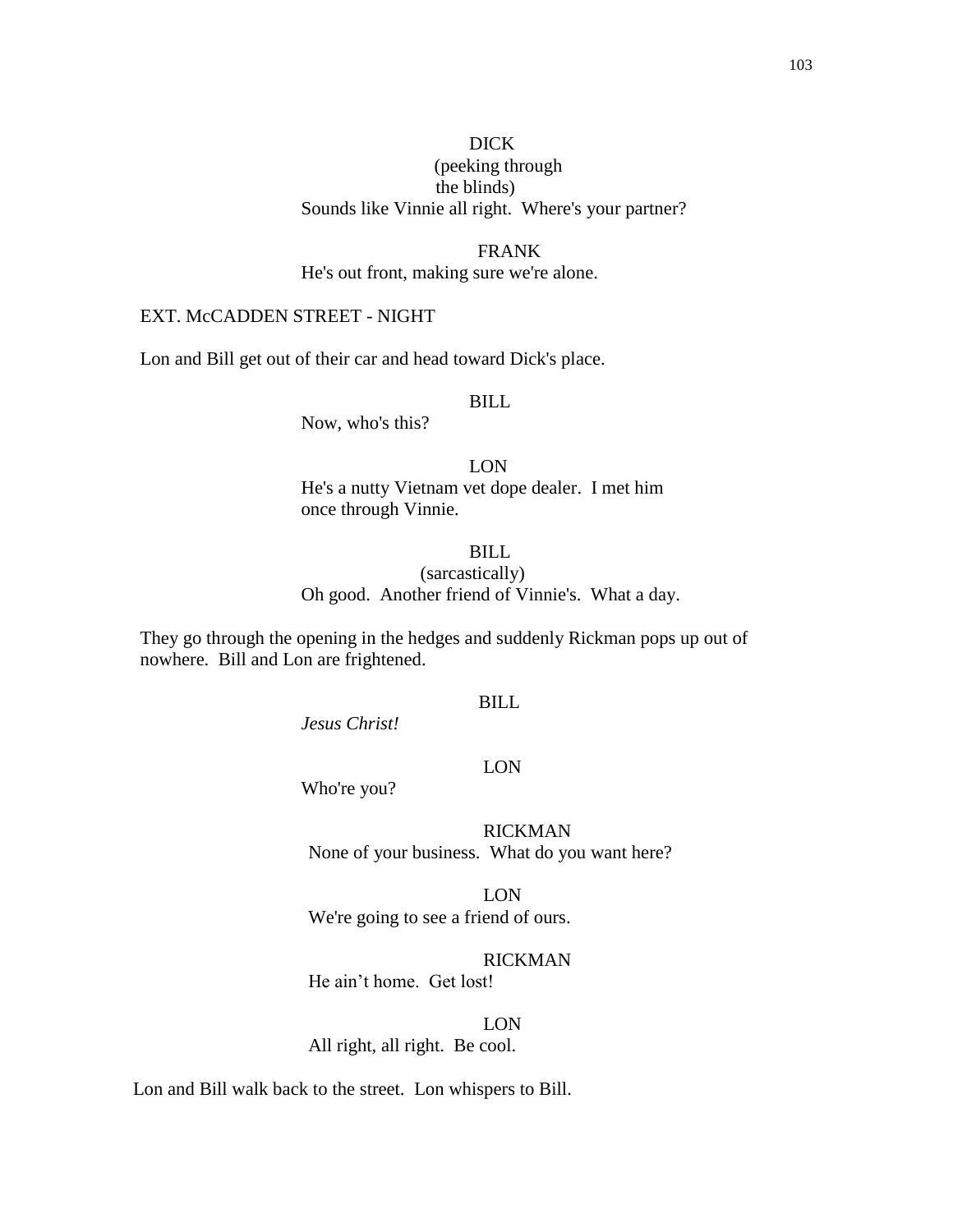## LON He's definitely here--*with the smack. And our Fuckin' money, too!*

Bill glances down at his cast, then looks up with an angry expression.

### BILL

*Let's do this fucker, but good.*

## INT. DICK'S HOUSE - DAY

Rickman steps up to the front door of Dick's bungalow, knocks, then walks right in. Frank and Dick look up sharply, the kilo between them. Dick's hand goes under the seat cushion.

## FRANK

What is it?

### RICKMAN

We got company. A fat guy and a thin guy with a cast on his hand.

### FRANK (rolls his eyes)

Those idiots?

## DICK

### (concerned)

Who?

#### FRANK

 Two stupid drug dealers from Lompoc. They don't mean shit to a tree, really.

Dick looks from one to the other with a freaked-out glint in his eyes.

EXT. McCADDEN & DeLONGPRE STREETS/HOLLYWOOD - NIGHT

Joe and Ted sit in the LTD down at the end of the street. They watch as . . .

EXT. McCADDEN ST. - NIGHT

. . . Lon and Bill get out of the Delta 88. Lon has a sawed-off shotgun in his hands. Bill has a pistol in his good hand.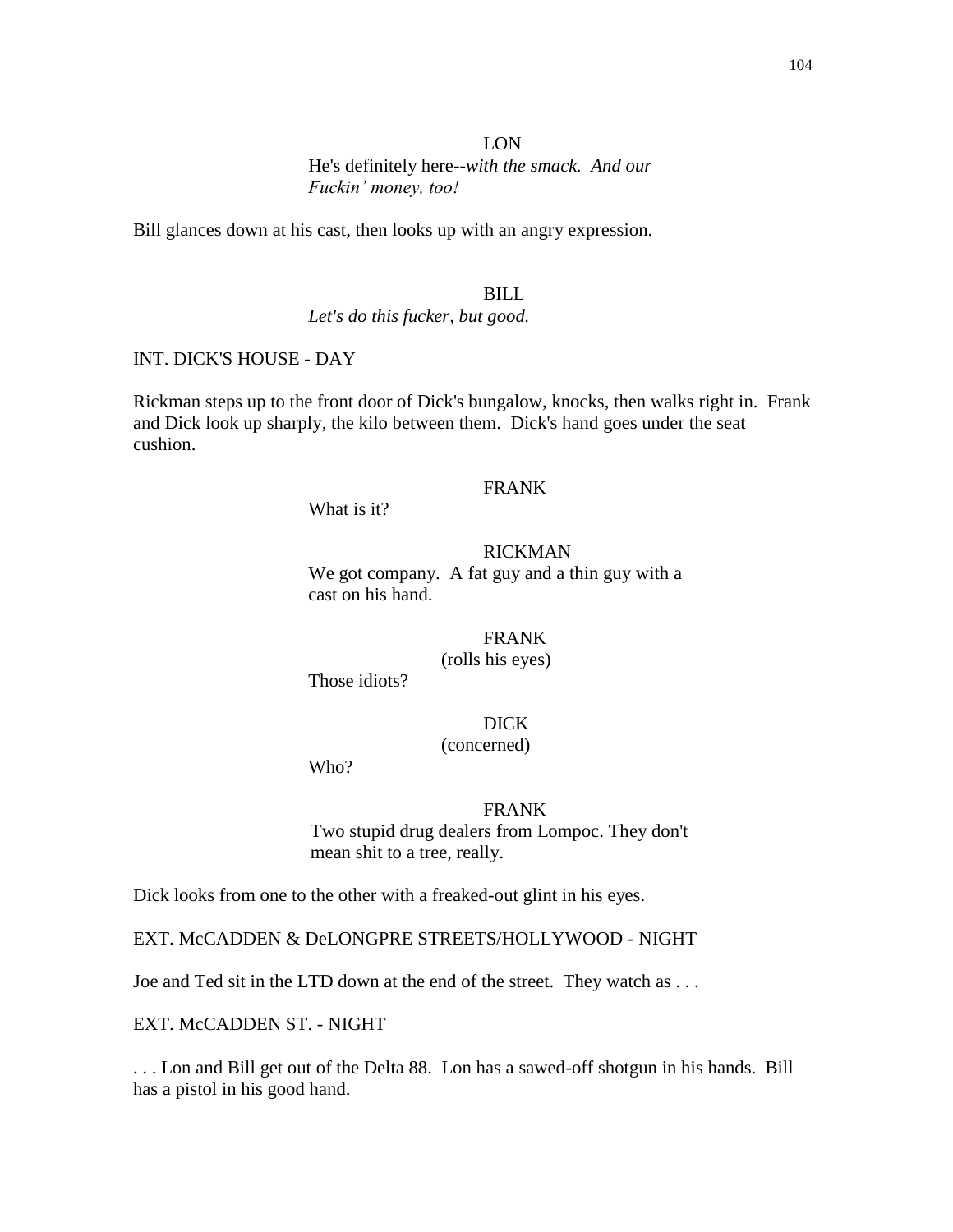Let's take 'em by surprise. You ready?

### BILL

## (scared)

No.

LON We haven't got a choice here, Bill. We don't do this thing, Farouk's gonna kill us.

BILL

(hyper-ventilating) I know, I know. Just gimme a second.

Bill takes out a vial of cocaine, dumps a pile on the back of his cast and toots it. He shakes his head violently, then nods. Bill shoves the pistol into his pocket and Lon puts the sawed-off shotgun up under his jacket, then they both head back across the street to Dick's house.

INT. JOE'S CAR - NIGHT

Joe and Ted both have their weapons in their hands.

JOE

We got a situation here. Go around back and make sure no one splits. And be careful.

### **TED**

Right.

Ted gets out of the car and dashes away. Joe picks up the microphone.

### JOE

(into mike) L.A.P.D., this is officer Brubaker, Lompoc P.D. Officers need assistance at McCadden and DeLongpre. There's a four-twelve in progress.

#### DISPATCHER (O.S.)

I need the proper authorization code, officer Brubaker, as well as your badge number and your reason for being in this jurisdiction?

The microphone sits on the seat. The car is empty. Brubaker is gone.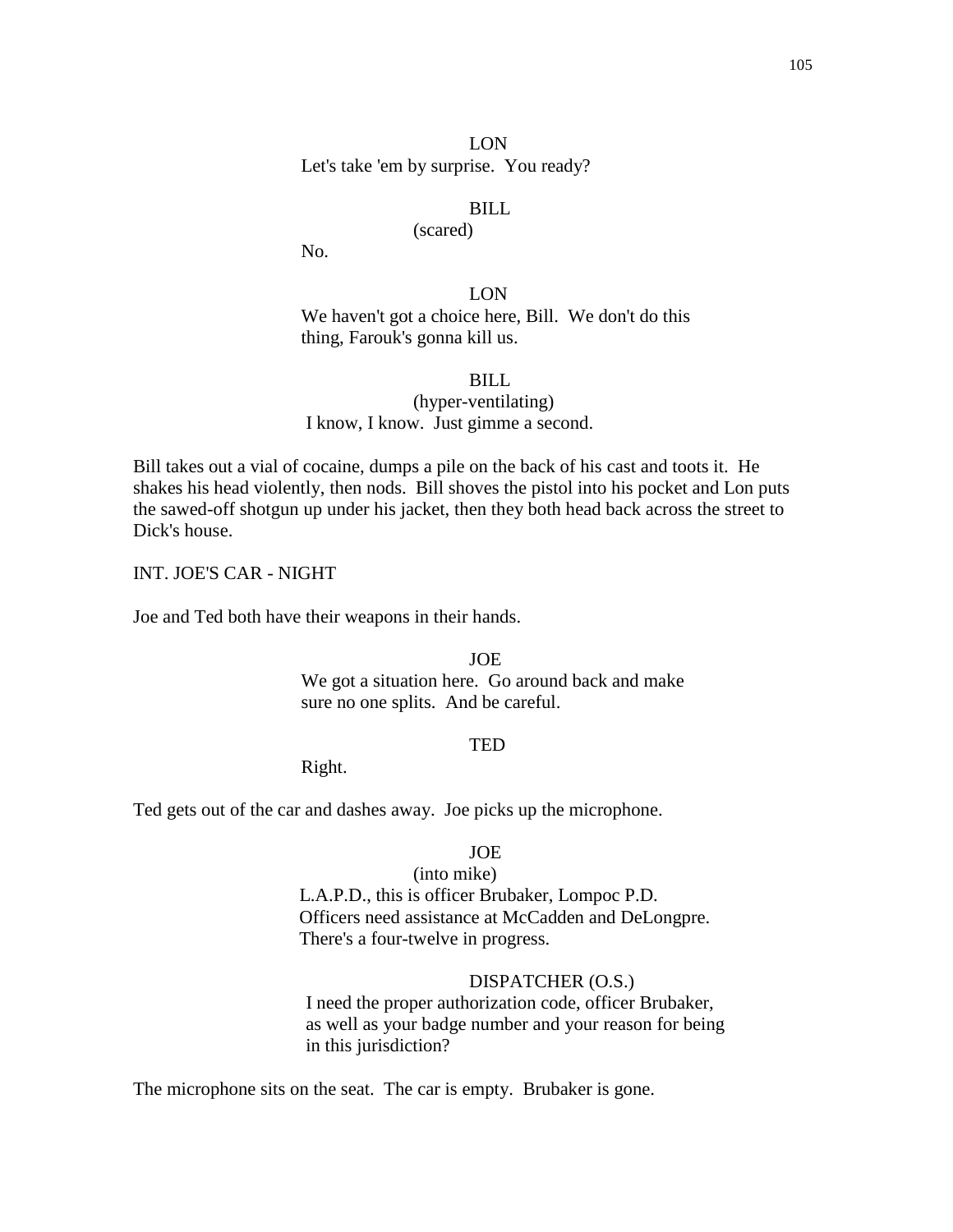# EXT. DICK'S HOUSE - NIGHT

Bill and Lon come sneaking around the house in front of Dick's bungalow.

## EXT. ALLEY - NIGHT

Ted dashes up an alley with his pistol out. He goes from the cover of a brick wall, to the cover of a garbage dumpster which is right behind Dick's house. A fence separates the house from the alley.

# EXT. DICK'S HOUSE - NIGHT

Bill and Lon rush the front of Dick's house. As they near the porch bullets come whizzing at them from both their right and their left. Bill and Lon are caught in a crossfire. A bullet smashes into Bill's cast. A hole is blown right through the cast *and* his hand. Bill screams as another bullet hits him in the left shoulder and still another bullet hits him in the right thigh. Lon miraculously isn't hit and opens up with the pump shotgun in all directions. Chunks of wood splinter from the edge of Dick's house where Frank is hiding to Lon's left. Rickman, who is to Lon's right, ducks as the hedges in front of him explode with buckshot.

## INT. DICK'S HOUSE - NIGHT

Dick sits on the couch with a totally glazed expression. Sweat beads his forehead. The sound of gunfire is very loud. Glass shards fly into the room, but he doesn't move. In Dick's head there is the sound of Viet Cong screaming and Cobra gunships flying overhead.

# EXT. ALLEY - NIGHT

Ted is in the alley behind a dumpster, his gun out, his eyes darting all around. He sees Frank get near the fence. Ted fires a shot and misses. Frank spins around and fires a shot at Ted. It hits the garbage dumpster and ricochets off.

### EXT. DICK'S HOUSE - NIGHT

Lon backs away from Bill's writhing body and positions himself behind a row of garbage cans. Every couple of seconds Lon fires in the direction of where Frank was or where Rickman was.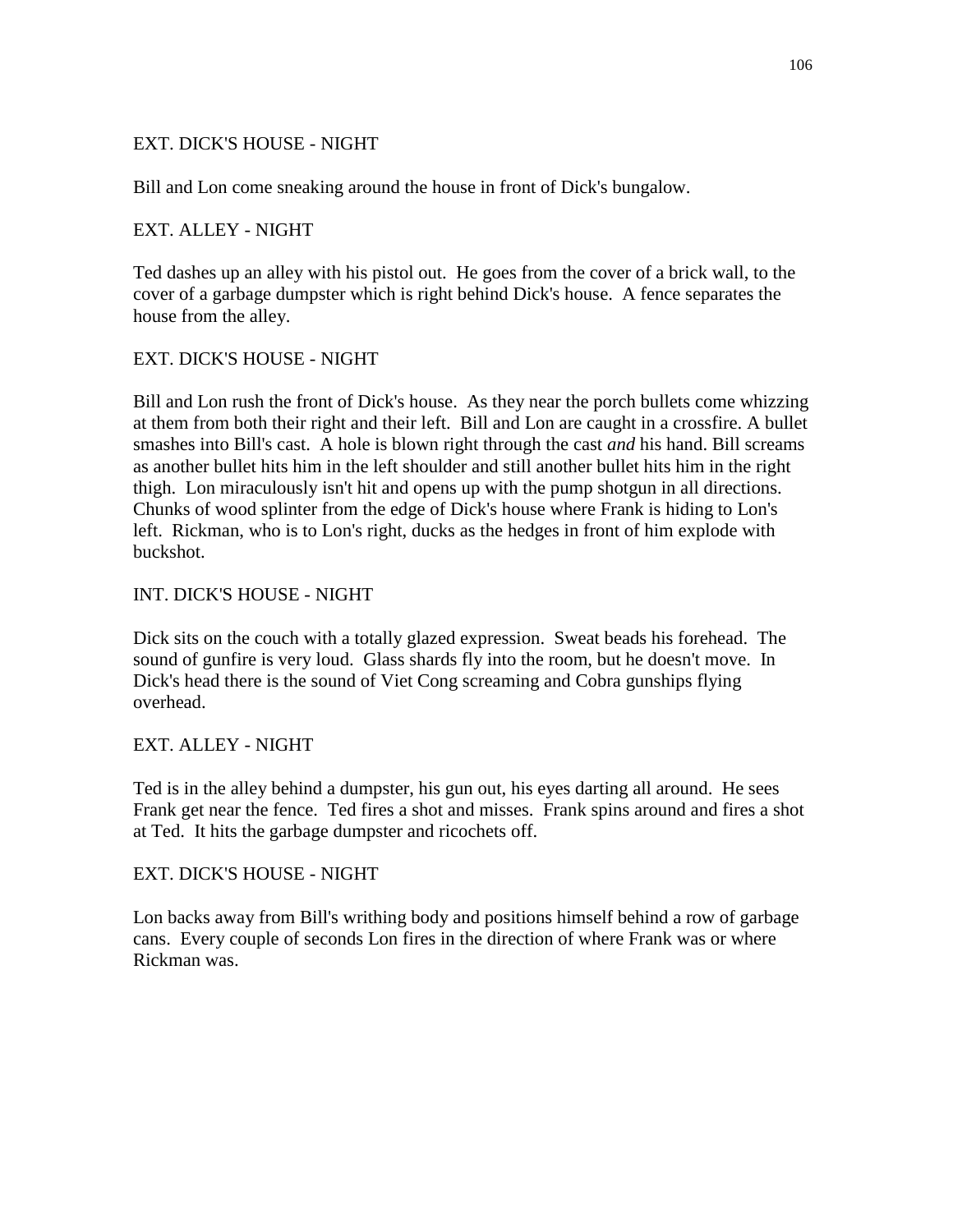### EXT. THE HOUSE NEXT DOOR - NIGHT

Rickman meanwhile has crawled over to the house next door. He is working himself into a position so that he has a shot at Lon. Rickman gets to his knees and peers over the hedge. There's Lon in profile and he doesn't see Rickman. Rickman raises his pistol, takes aim and suddenly a voice comes from behind him—it's Brubaker.

#### JOE

### Hey, muscle-fuck, remember me?

Rickman spins around and finds Joe standing there with his enormous pistol at his side. Rickman and Brubaker eye each other for one quick second, then draw. Before Rickman's pistol is halfway up Joe let's him have it with the enormous Colt Dragoon, which booms like a canon. Rickman flies backward into the hedges with a huge hole in his chest. When he hits the ground he's dead. Joe crawls forward, reaches into Rickman's pocket and takes his wallet back, then takes his .45 back, too, and puts it in his holster.

## EXT. DICK'S HOUSE - NIGHT

Lon turns and fires his shotgun at Joe. A chunk of hedges explode into the air. Joe crawls along the opposite side of the hedges toward Dick's house. A hand with a pistol comes through the hedges and shoots Joe point blank in the left shoulder. Joe is thrown to the ground, his big Colt out of reach. Frank pushes through the hedges, a smoking 38. Police Special in his hand.

### FRANK

### *You rotten motherfucker! Now you're dead!*

Frank cocks his pistol and lowers down to Joe's face. Joe's hand is on the .45 in his holster. Frank grins maniacally.

All of a sudden the front door of Dick's house is kicked open. There stands Dick with an AK-47 automatic assault rifle in his hands. He lets loose a wild war cry and sprays bullets in all directions.

#### DICK

## *Zips in the wire! We're bein' overrun!*

Hot lead chews up everything in sight. Shrapnel and debris fly everywhere. Frank dives for cover, but a bullet creases his ear.

Bullet holes rip across the row of garbage cans and Lon is cut to pieces behind them. He falls over dead. The garbage cans roll all around him. Bill, lying in a pool of his own blood on the walkway, raises his pistol. He fires three quick shots into Dick's chest. Dick falls backward through his screen door, still spraying automatic weapon fire. A line of bullets rips across Bill's back and he flops over dead.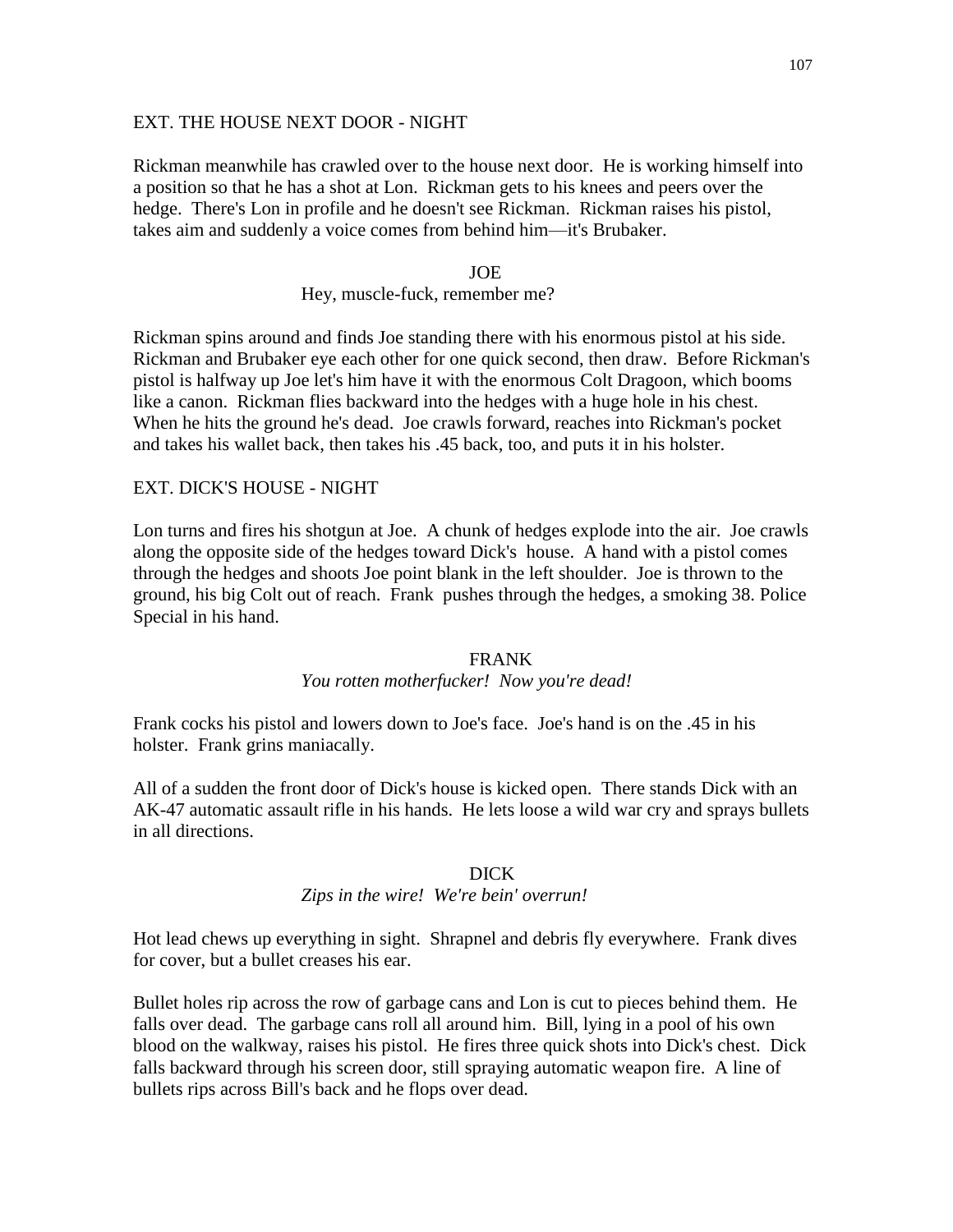Joe grabs his Colt pistol and swings it around just as Frank is crawling around the corner of the house next to Dick's house. Joe crawls after him.

### EXT. ALLEY - NIGHT

Ted is at the top of the fence ready to jump into Dick's backyard. He sees Frank jump off the next door neighbor's garage roof into the alley. Frank runs away up the alley with the flight bag in his hand. Joe appears from around the house next door. His left shoulder is soaked with blood. He gets to the fence. Sirens are wailing from all directions. Joe looks at Ted.

### **JOE**

# (painfully)

*Get him!*

Ted nods, jumps back into the alley and runs after Frank. Joe steps up to the fence and tries to climb it. He only has the use of one hand, the big pistol clenched in it. He somehow pulls himself to the top of the fence, then falls over it onto his wounded arm.

### **JOE**

(blinding pain) *Shit! Piss!! Fuck!!!*

In the distance behind Joe, down at the end of the walkway leading to Dick's house, sits Vinnie on his Harley. He revs it and takes off.

#### CUT TO:

#### EXT. McCADDEN ST. - NIGHT

Frank runs full tilt up McCadden toward Sunset Blvd. Sirens are screaming. Ted is a block behind running as fast as he can. Blood runs down Ted's forehead into his eyes. He quickly wipes it away while running.

### EXT. SUNSET BLVD. - NIGHT

There is no crosswalk at McCadden and Sunset. Frank runs right into Sunset and there are cars coming from both directions. Brakes screech and cars rear-end each other on both sides of the street. Frank jumps over the car hoods and gets to the other side. Ted runs into the traffic mess and deftly hops the car hoods and is across the street.

### EXT. HOLLYWOOD BLVD. - NIGHT

The Chinese Theater, traffic, neon, crowds of people. Frank gets to Hollywood Blvd. and turns right. As he's running he turns back and sees . . .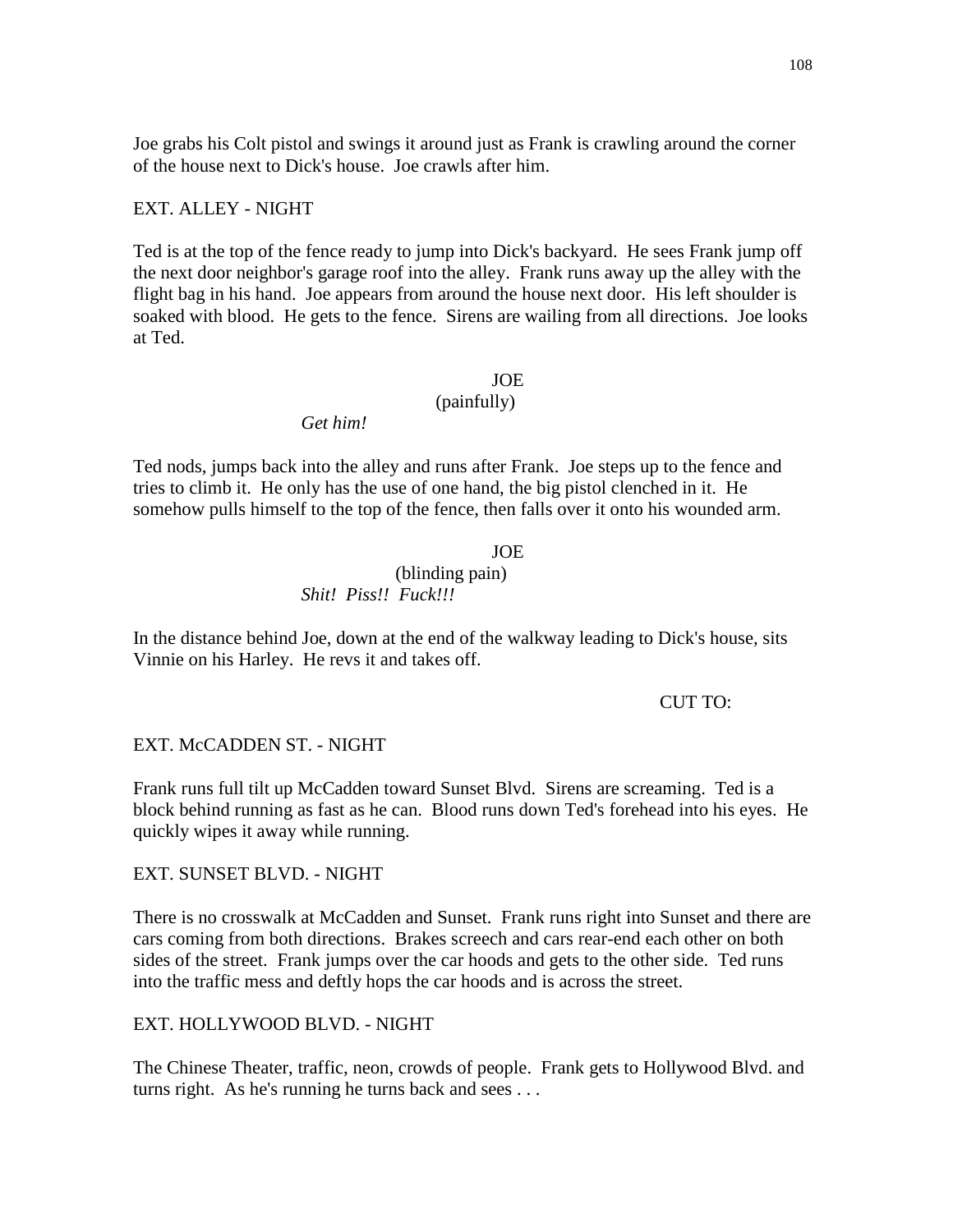... Ted come around the corner. Blood is all over his face, but he's really hauling ass.

Frank turns back to the people blocking his path. If the people don't get out of his way quick enough he just shoots them.

Further up the boulevard, an old man kneels over one of the stars on the sidewalk, the Hollywood Walk of Fame. The old man is cleaning the star with a rag. It is Mickey Rooney's star.

## EXT. SUNSET BLVD. - NIGHT

Brubaker arrives at Sunset Blvd. and traffic is thick. His arm is covered with blood. He steps into the street and a car honks at him. He steps back on the sidewalk. In a moment there is a clearing. With a grimace of pain he jogs across the street.

### EXT. HOLLYWOOD BLVD. - NIGHT

Frank gets to an open unobstructed block of Hollywood Blvd. He turns and sees Ted coming. Frank grabs the old man that is cleaning the star on the sidewalk *and it actually is MICKEY ROONEY!*

### **MICKEY**

What the ...

Frank puts his pistol to Mickey Rooney's head and yells in his ear.

## FRANK

*Shut up!*

Ted steps out of the crowd with his pistol raised and sees Frank and his hostage.

### FRANK

### One more step and the old man gets it!

Ted lowers his pistol. Frank starts to aim his pistol at Ted and Mickey Rooney sees his chance. He stomps on Frank's foot, elbows him in the stomach and jumps out of the way. Ted raises his pistol. Frank fires several wild shots in Ted's direction--all hitting pedestrians--and keeps running. Ted follows. He hears Brubaker's voice from behind.

### JOE

Go on! I'm right behind ya.

Frank crosses Hollywood Blvd. and cuts up Whitely Avenue into the Hollywood hills. Ted is right behind.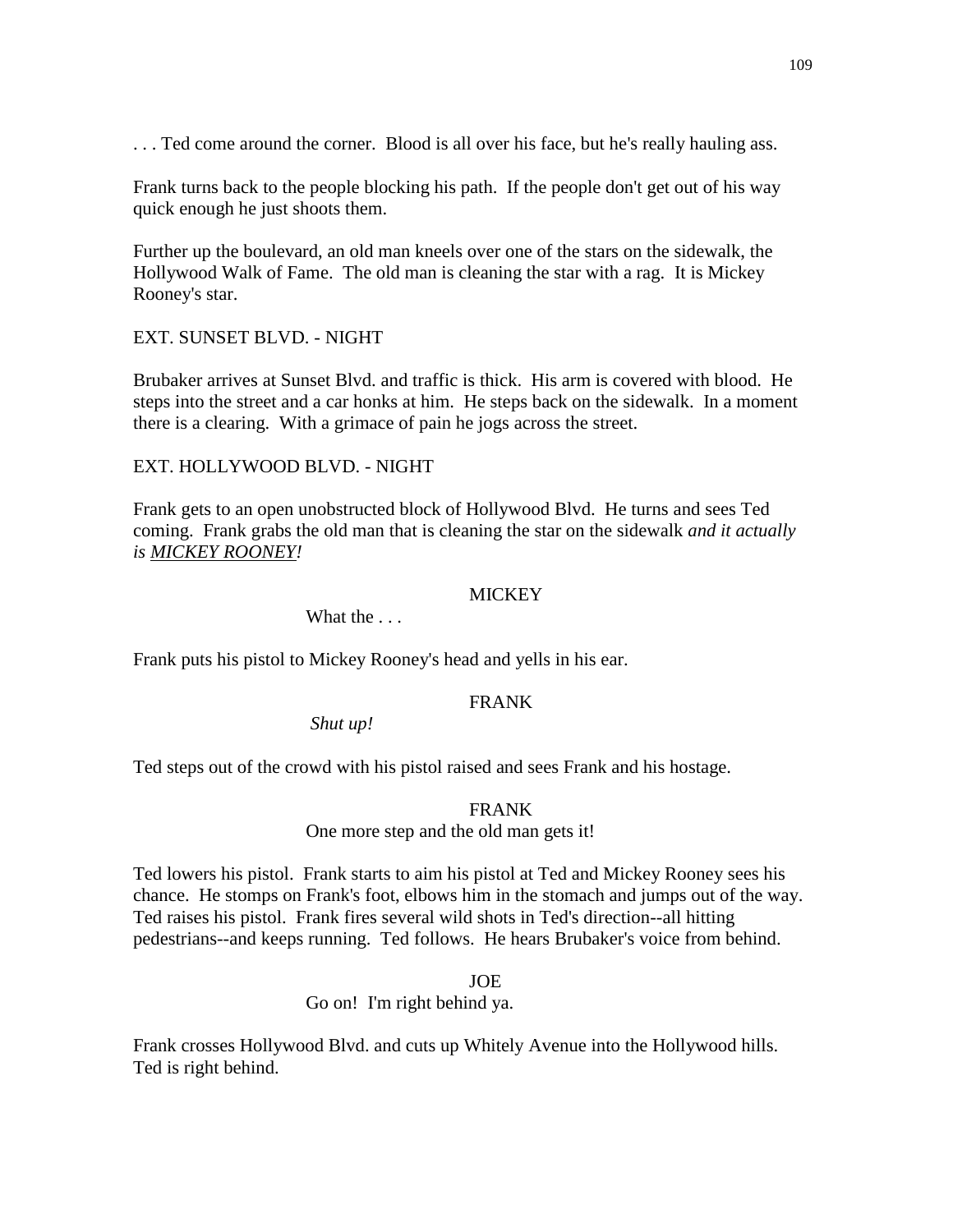## EXT. HOLLYWOOD HILLS - NIGHT

Frank sprints up a thin rickety wooden stairway into the hills. As Ted gets to the bottom of the wooden stairs he sees Frank jump off the balcony at the top. Ted runs up the steps two and three at a time. On the scrubby hillside where he lands, Frank quickly dumps his empty shells and reloads. He fires a couple of shots into the bottom of the wooden balcony as he sees Ted's silhouette between the slats.

Ted falls back against the house at the top of the stairs as bullets rip through the wood. He cautiously peers over the edge of the balcony and sees Frank running up the hill toward the enormous Hollywood sign. Ted looks down the stairs and sees Joe run right by.

# **TED** (hollering)

Up here!

Joe comes back and starts up the stairs. Ted jumps over the edge of the balcony.

# EXT. HOLLYWOOD SIGN - DAY

Frank runs past the foot of the giant white letters composing the Hollyood sign. The yellow pick-up trucks and a small bulldozer belonging to the City of L.A. sit on the dirt road in front of the sign. Frank cuts behind the sign, climbs the hill behind the letters and arrives at a several hundred foot sheer drop into the twinkling lights of the San Fernando Valley.

As Ted climbs the hillside to the Hollywood sign, he becomes very cautious and slows down. He's at a distinct disadvantage being downhill. Ted crawls to the bottom of the **H** and looks all around—nothing. He quickly dashes to the **O**. Everything is quiet. He dashes to the first **L**. Frank is nowhere to be seen. Ted glances down the hill and sees Brubaker slowly making his way up.

Standing out sharply against the white of the sign, red drops of blood trickle down the **L**. Ted sees the blood, looks up just in time to sees Frank's gun flash from the top of the sign. The bullet strikes Ted in the shoulder knocking him down. He drops at the foot of the giant **L** moaning.

 At the top of the **L**, Frank is holding onto the grid-work in the back of the sign and peering down on Hollywood. Blood trickles down from his ear. He sees Brubaker coming up the hill. Frank pops off a shot at him.

The bullet thumps into the dirt several feet from Joe. Joe begins crawling up the hill. He fires up at Frank. Joe's bullet rips a hole through the white sheet metal near the top of the **L** where Frank is. Frank sways back and forth at the top of the sign. Ted is groaning loudly at the foot of the sign. Joe has himself hidden behind some scrub grass. He hollers up at Frank.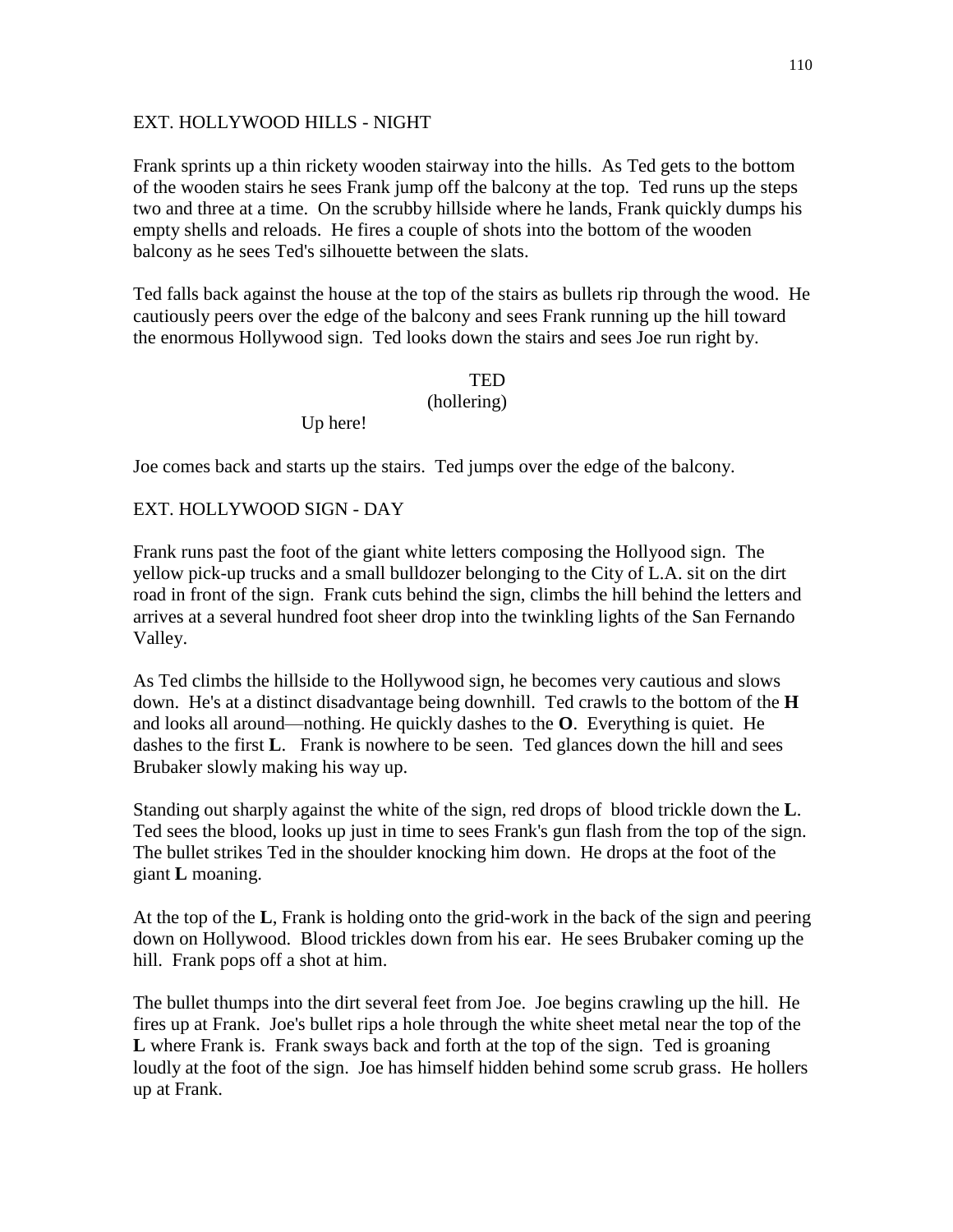## JOE Get down from there you little piece of shit! You've got nowhere to go!

Frank fires a shot at Joe which misses by several feet.

## FRANK

I've got a whole pocketful of bullets! Come on up and get me!

Frank fires a shot straight down. Ted is hit in the thigh by another bullet. He screams horribly. Joe's face tightens up in a twisted angry knot. Another bullet comes straight down into Ted's arm. He screams again, but not as loud. His strength is gone. Joe's face is bright red. He looks like he might spontaneously combust.

Suddenly Joe jumps to his feet. Screaming like a wild man and firing blindly at the top of the sign while running full speed to the small yellow bulldozer. He quickly climbs into the bulldozer's cab, reaches under the dashboard and yanks down the ignition wiring.

Frank fires straight down into the top of the bulldozer. Bullet's rip through the metal roof of the bulldozer as Joe gets the engine started. He grits his teeth and drives straight at the giant **L**. The bulldozer crashes into the enormous letter it goes right over backward, the support wires all snap and tear out of the ground.

Frank is thrown screaming off the top of the **L**, right into the twinkling lights of the San Fernando Valley. The huge **L** dislocates at the bottom and begins to slide down the hill. The base of the letter slides an inch from Ted's groaning body. Joe dives out of the bulldozer just as the ton of grid-work and sheet-metal that make up the huge **L** smashes into it and knocks the bulldozer down the hill.

### EXT. THE CITY OF HOLLYWOOD - NIGHT

Hollywood Blvd. is in the foreground. Griffith Park Observatory is to the upper right. The Hollywood sign is at the center and the first **L** of Hollywood goes sliding down the hill, leaving, "**HO LYWOOD**."

EXT. HOLLYWOOD SIGN - NIGHT

The Pan Am flight bag comes rolling down the hill behind the sign. Joe lies on the ground holding what may be some broken ribs and sees the flight bag bounce down the hill. He makes a move as though he may go to it, but grimaces in excruciating pain. Nevertheless, Joe forces himself to crawl over to Ted.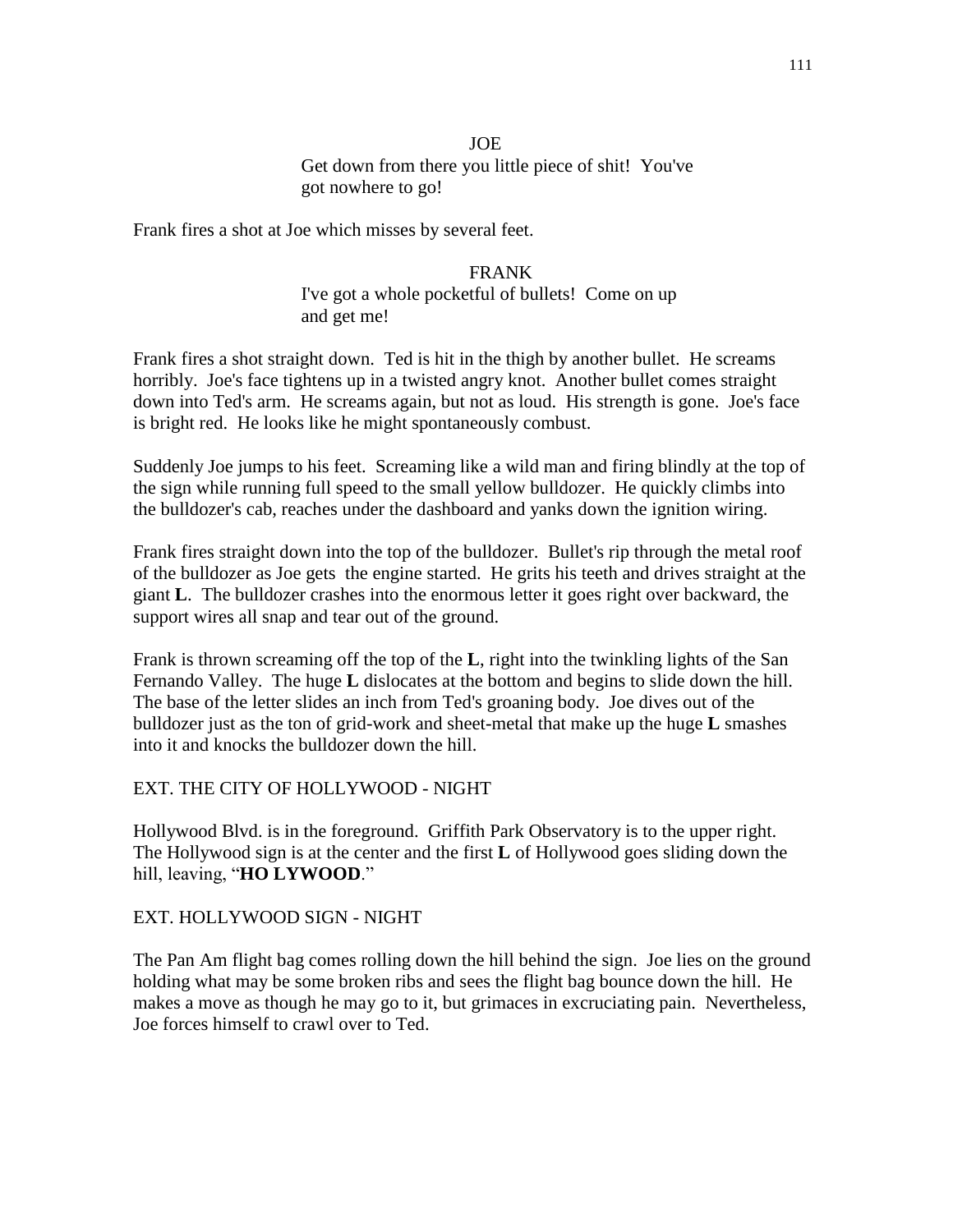### JOE

 You'll be okay, kid. I'll get an ambulance here in a minute.

Ted tries to talk and can't—the pain is too intense. His face is contorting strangely.

### JOE

## Don't try to talk.

Ted can't. Instead he raises his pistol at Joe. Joe's eyes widen.

### JOE

# What're you doin'?

Ted fires the gun right over Joe's shoulder. Joe spins around just in time to see Vinnie, a pistol in his hand, take a bullet in the chest. Vinnie falls over and rolls down the hill.

Joe turns back to Ted. He lies completely still. His eyes are open and unblinking. A deep sadness fills Joe's haggard face.

### JOE

## (quietly)

# Thanks, kid.

He closes Ted's eyes. Pebbles come rolling down the hill behind the sign. Joe looks up and sees Frank come rolling down the hill in a cloud of dust. Blood and dirt smear his face. He lands a few feet from Joe. Frank stands up with a painful groan, brushes the dirt off of himself and looks at Joe with an obnoxious sneer.

Joe, unable to stand, raises up the big old Colt pistol. He has a twisted, mean expression on his face as he aims the pistol at Frank and cocks the hammer.

> FRANK What now, tough guy? Gonna shoot me?

### JOE

Well, now that you mention it, it sounds like a darn good idea. Gimme one reason I shouldn't?

## FRANK Well, *cop*, it's against the law. How about that?

Joe considers this for a second, then nods.

#### JOE

Good point.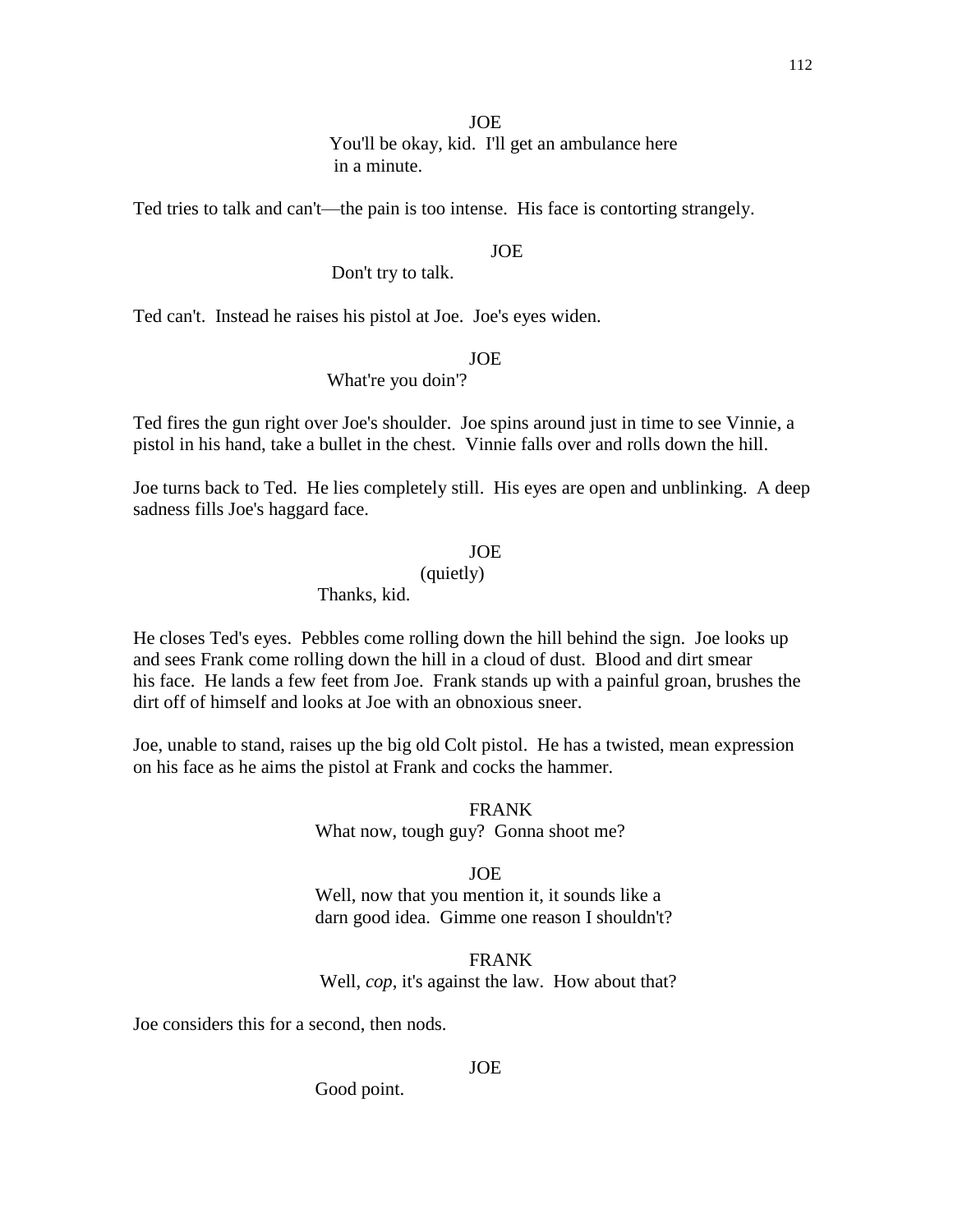Joe lowers the gun. Frank is utterly amazed. His eyes widen.

FRANK Un-fuckin'-believable. You mean you're really not gonna shoot me?

Joe shakes his head. Frank grins.

## FRANK

Well then, I'll see ya later.

Frank heads over to pick up the flight bag.

JOE

Just 'cause I'm not gonna shoot you doesn't mean you're getting away.

Joe flips the huge Colt around in his hand so he's holding it by the barrel and throws it as hard as he can.

## JOE

*Hey!*

Just as Frank turns around the fourteen pound Colt Dragoon wallops him directly in the forehead. Frank's eyes cross, his legs go limp and he drops to the ground like a sack of potatoes. He's out cold.

Joe forces himself to his feet and staggers over to Frank's inert body. Joe picks up the Colt and looks at it admiringly.

JOE

Works like a fuckin' charm.

Joe wearily picks up the flight bag. He unzips it and takes out the kilo of heroin. He turns it over in his hand and scrutinizes it.

#### JOE

(sadly)

All for this?

Joe throws the kilo high into the air over the lights of Los Angeles. He quickly raises his pistol and fires a shot. The kilo explodes in a large puff of white dust. For just a second it looks like it's snowing in L.A.